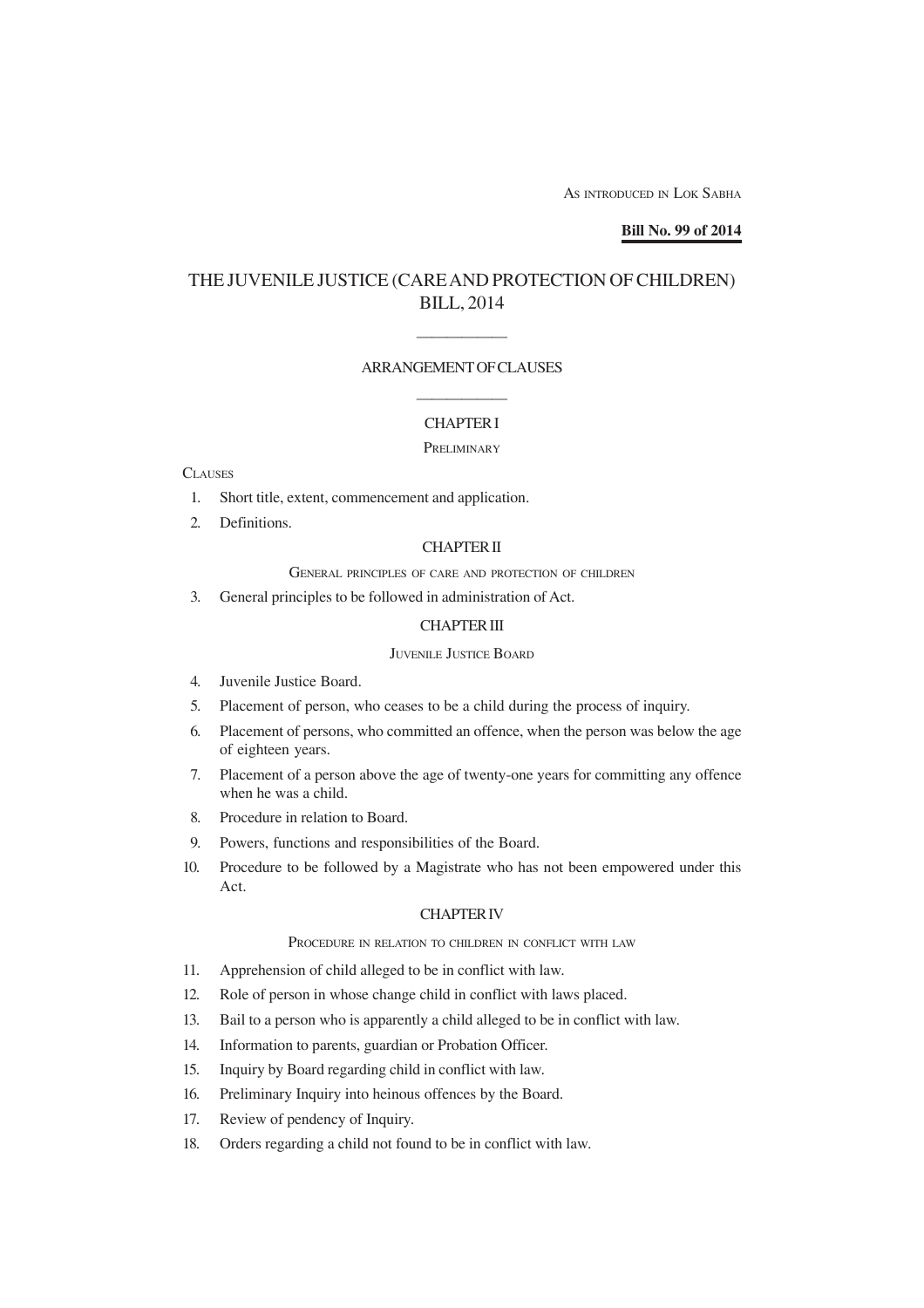# **CLAUSES**

- 19. Orders regarding child found to be in conflict with law.
- 20. Powers of Children's Court.
- 21. Child attained age of twenty-one years and yet to complete prescribed term of stay in place of safety.
- 22. Order that may not be passed against a child in conflict with law.
- 23. Proceeding under Chapter VIII of the Code of Criminal Procedure not to apply against child.
- 24. No joint proceedings of child in conflict with law and person not a child.
- 25. Removal of disqualification on the findings of an offence.
- 26. Special provision in respect of pending cases.
- 27. Provision with respect of runaway child in conflict with law.

# CHAPTER V

#### CHILD WELFARE COMMITTEE

- 28. Child Welfare Committee.
- 29. Procedure in relation to Committee.
- 30. Powers of the Committee.
- 31. Functions and responsibilities of the Committee.

# CHAPTER VI

PROCEDURE IN RELATION TO CHILDREN IN NEED OF CARE AND PROTECTION

- 32. Production before Committee.
- 33. Mandatory reporting regarding a child found separated from guardian.
- 34. Offence of non-reporting.
- 35. Penalty for non-reporting.
- 36. Surrender of children.
- 37. Inquiry.
- 38. Orders passed regarding a child in need of care and protection.
- 39. Procedure for declaring a child legally free for adoption.

## CHAPTER VII

## REHABILITATION AND SOCIAL RE-INTEGRATION

- 40. Process of rehabilitation and social re-integration.
- 41. Restoration of child in need of care and protection.
- 42. Registration of child care institutions.
- 43. Penalty for non-registration of child care institutions.
- 44. Open Shelter.
- 45. Foster care.
- 46. Sponsorship.
- 47. After care of children leaving child care institution.
- 48. Observation Homes.
- 49. Special Homes.
- 50. Place of Safety.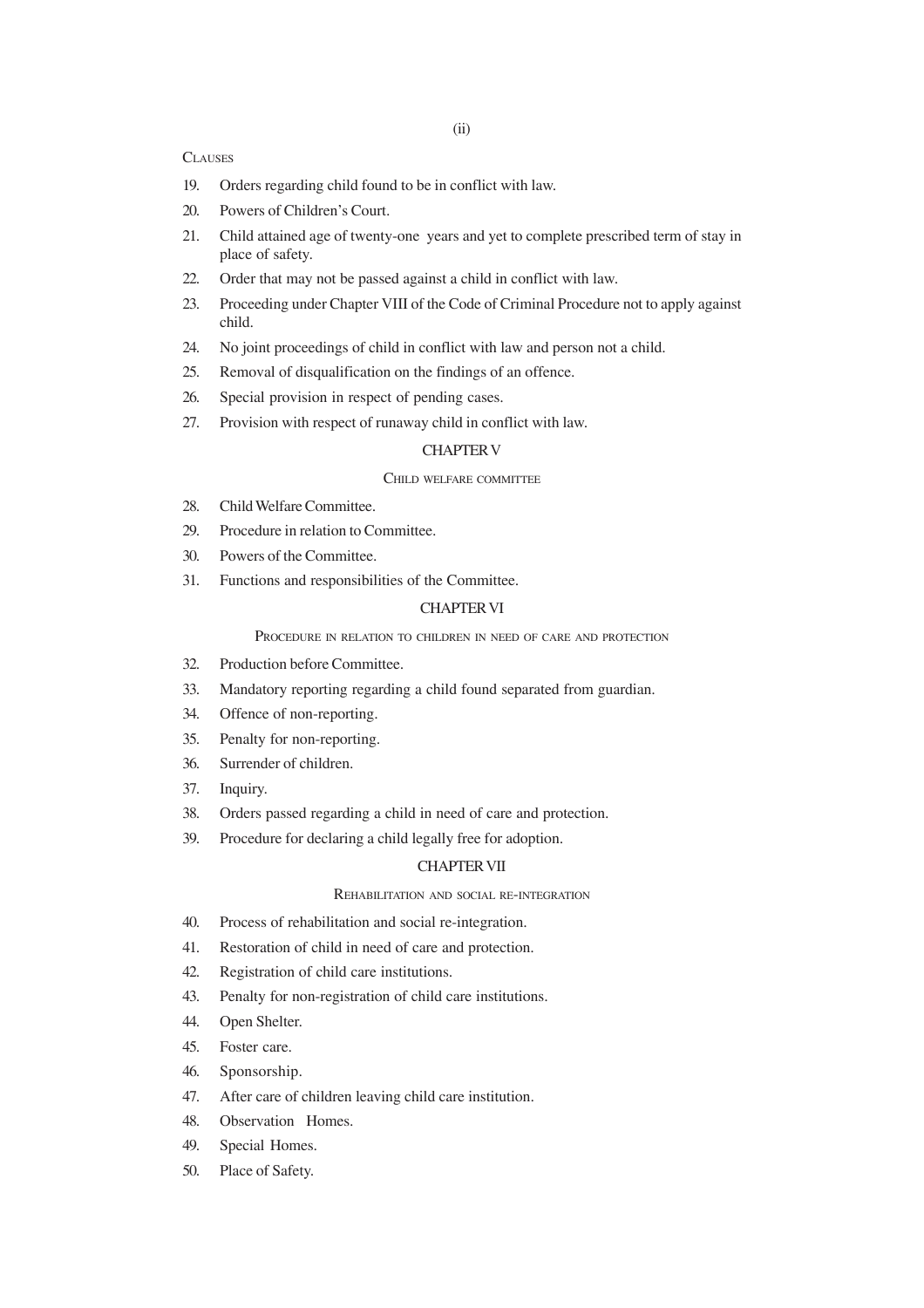# (iii)

# **CLAUSES**

- 51. Children's Home.
- 52. Fit facility.
- 53. Fit person.
- 54. Rehabilitation and re-integration services in institutions registered under this Act and management thereof.
- 55. Inspection of institutions registered under this Act.
- 56. Evaluation of functioning of structures.

# CHAPTER VIII

## **ADOPTION**

- 57. Adoption.
- 58. Eligibility of prospective adoptive parents.
- 59. Procedure for adoption by Indian prospective adoptive parents living in India.
- 60. Procedure for inter-country adoption of an orphan or abandoned or surrendered child.
- 61. Procedure for inter-country relative adoption.
- 62. Court procedure and penalty against payment in consideration of adoption.
- 63. Additional procedural requirements and documentation.
- 64. Effect of adoption.
- 65. Reporting of adoption.
- 66. Specialised Adoption Agencies.
- 67. Adoption of children residing in institutions not registered as adoption agencies.
- 68. State Adoption Resources Agency.
- 69. Central Adoption Resource Authority.
- 70. Steering Committee of Authority.
- 71. Powers of Authority.
- 72. Annual Report of Authority.
- 73. Grants by Central Government.
- 74. Accounts and audit of Authority.

## CHAPTER IX

## OTHER OFFENCES AGAINST CHILDREN

- 75. Prohibition on disclosure of identity of children.
- 76. Punishment for cruelty to child.
- 77. Employment of child for begging.
- 78. Penalty for giving intoxicating liquor or narcotic drug or psychotropic substance to a child.
- 79. Using a child for vending, peddling, carrying, supplying or smuggling any intoxicating liquor, narcotic drug or psychotropic substance.
- 80. Exploitation of a child employee.
- 81. Punitive measures for adoption without following prescribed procedures.
- 82. Sale and procurement of children for any purpose.
- 83. Corporal punishment.
- 84. Use of child by militant groups or other adults.
- 85. Kidnapping and abduction of child.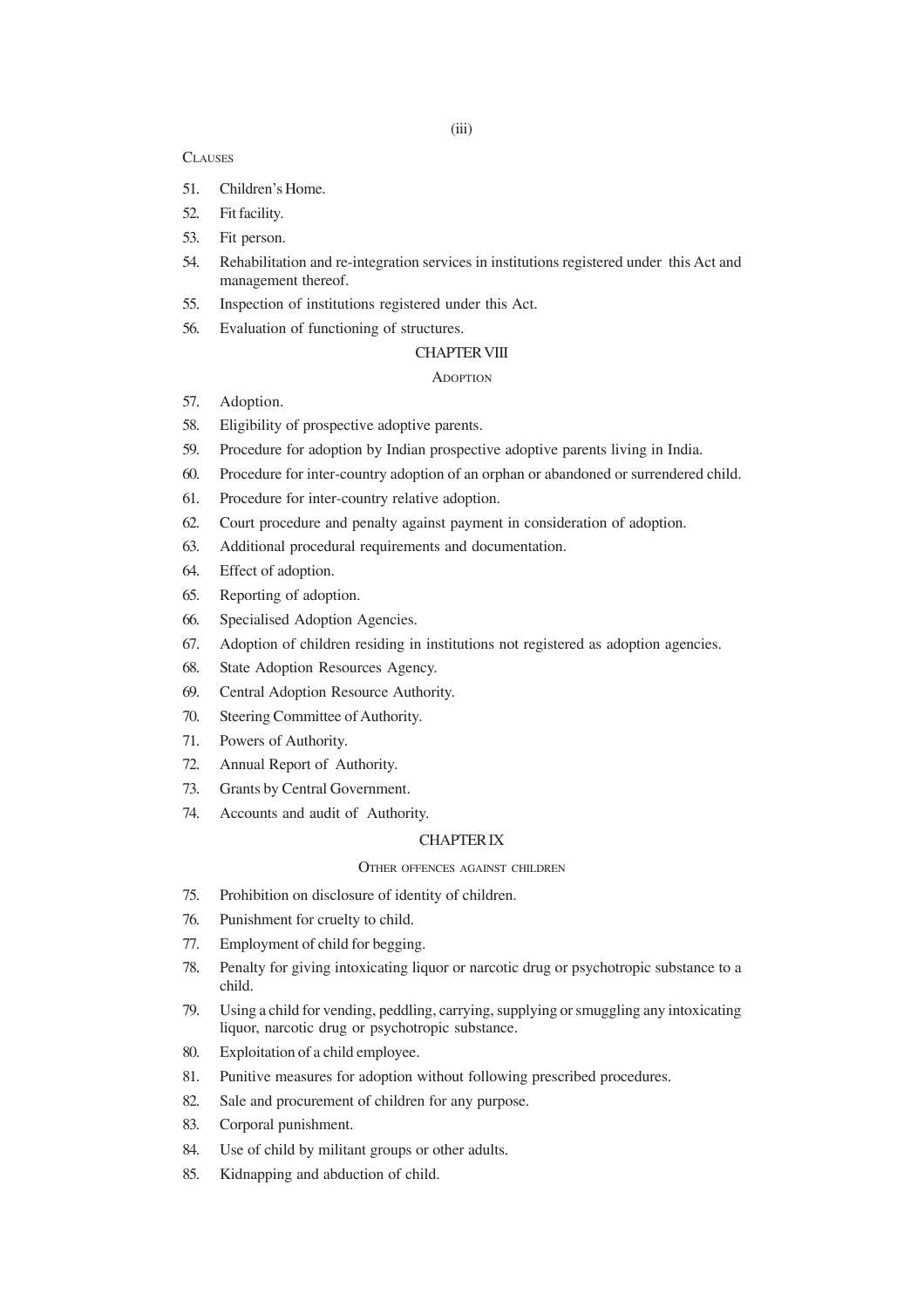# **CLAUSES**

- 86. Offences committed on disabled children.
- 87. Classification of offences and designated court.
- 88. Abetment.
- 89. Alternative punishment.
- 90. Offence committed by child under this Chapter.

# CHAPTER X

#### **MISCELLANEOUS**

- 91. Attendance of parent or guardian of child.
- 92. Dispensing with attendance of child.
- 93. Placement of a child suffering from disease requiring prolonged medical treatment in an approved place.
- 94. Transfer of a child who is mentally ill or addicted to alcohol or other drugs.
- 95. Presumption and determination of age.
- 96. Transfer of a child to place of residence.
- 97. Transfer of child between children's homes, or special homes or fit facility or fit person in different parts of India.
- 98. Release of a child from an institution.
- 99. Leave of absence to a child placed in an institution.
- 100. Reports to be treated as confidential.
- 101. Protection of action taken in good faith.
- 102. Appeals.
- 103. Revision.
- 104. Procedure in inquiries, appeals and revision proceedings.
- 105. Power of the Committee or the Board to amend its own orders.
- 106. Juvenile Justice Fund.
- 107. State Child Protection Society and District Child Protection Unit.
- 108. Child Welfare Police Officer and Special Juvenile Police Unit.
- 109. Power to make rules.
- 110. Repeal and savings.
- 111. Power to remove difficulties.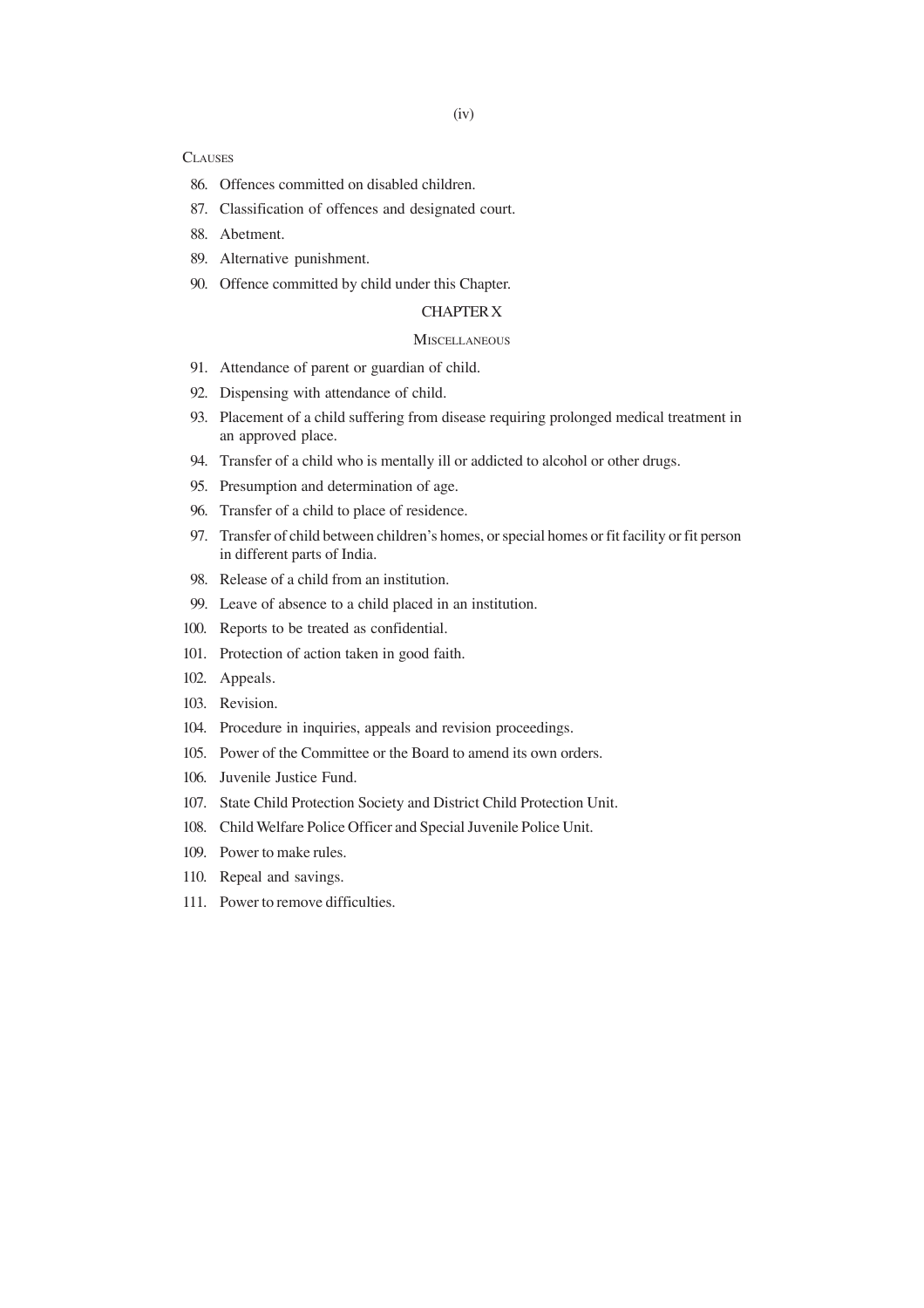AS INTRODUCED IN LOK SABHA

**Bill No. 99 of 2014**

# THE JUVENILE JUSTICE (CARE AND PROTECTION OF CHILDREN) BILL, 2014

A BILL

*to consolidate and amend the law relating to children alleged and found to be in conflict with law and children in need of care and protection by catering to their basic needs through proper care, protection, development, treatment, social re-integration, by adopting a child-friendly approach in the adjudication and disposal of matters in the best interest of children and for their rehabilitation through processes provided, and institutions and bodies established, hereinunder and for matters connected therewith or incidental thereto.*

WHEREAS, the provisions of the Constitution confer powers and impose duties, under clause (*3*) of article 15, clauses (*e*) and (*f*) of article 39, article 45 and article 47, on the State to ensure that all the needs of children are met and that their basic human rights are fully protected;

AND WHEREAS, the Government of India has acceded on the 11th December, 1992 to the Convention on the Rights of the Child, adopted by the General Assembly of United Nations, which has prescribed a set of standards to be adhered to by all State parties in securing the best interest of the child;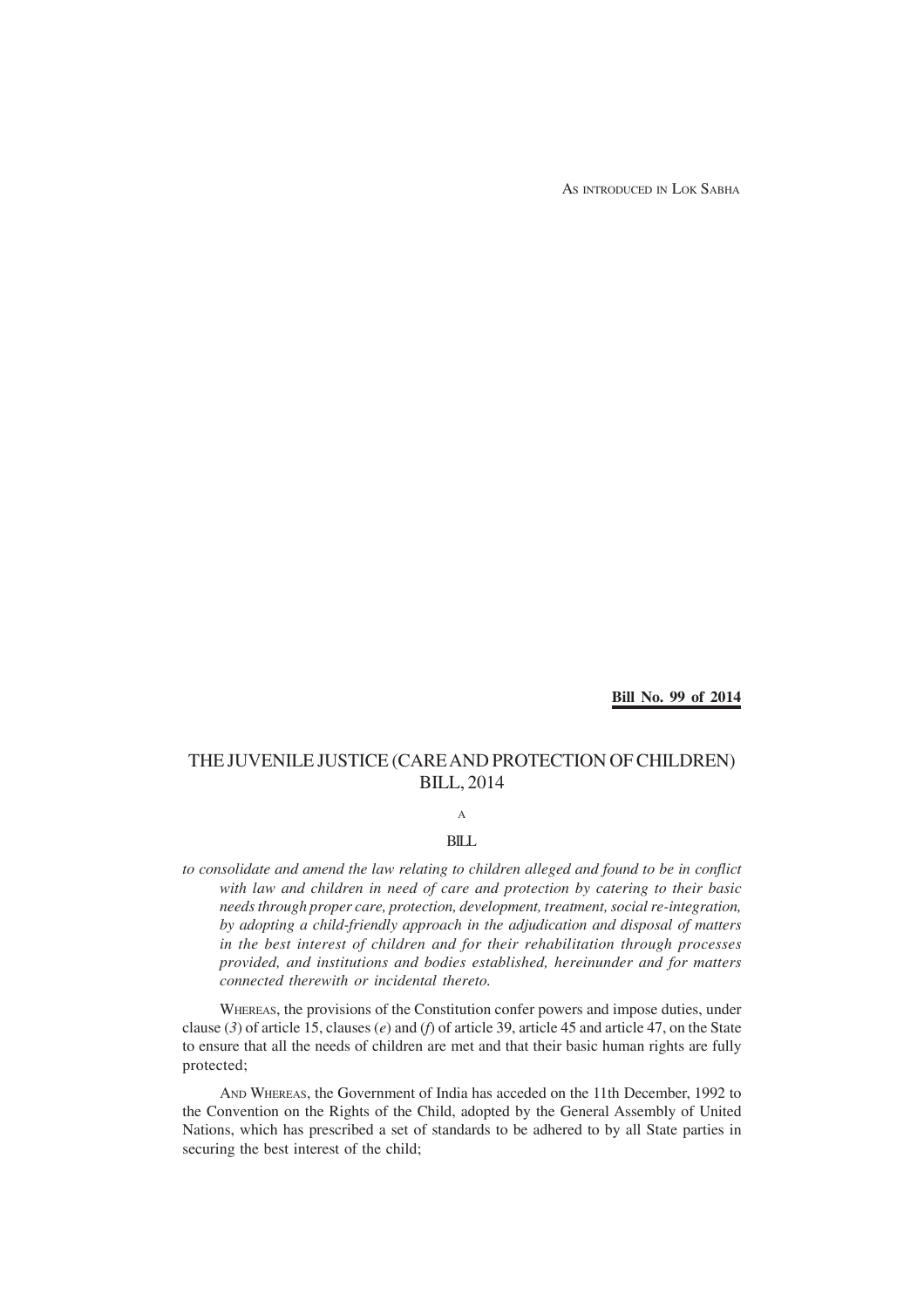AND WHEREAS, it is expedient to re-enact the Juvenile Justice (Care and Protection of Children) Act, 2000 to make comprehensive provisions for children alleged and found to be in conflict with law and children in need of care and protection, taking into consideration the standards prescribed in the Convention on the Rights of the Child, the United Nations Standard Minimum Rules for the Administration of Juvenile Justice, 1985 (the Beijing Rules), the United Nations Rules for the Protection of Juveniles Deprived of their Liberty (1990), the Hague Convention on Protection of Children and Co-operation in Respect of Intercountry Adoption (1993), and other related international instruments.

BE it enacted by Parliament in the Sixty-fifth Year of the Republic of India as follows:—

#### CHAPTER I

#### **PRELIMINARY**

**1.** (*1*) This Act may be called the Juvenile Justice (Care and Protection of Children) Act, 2014. Short title, extent,

commencement and application.

(*2*) It extends to the whole of India except the State of Jammu and Kashmir.

(*3*) It shall come into force on such date as the Central Government may, by notification in the Official Gazette, appoint.

(*4*) Notwithstanding anything contained in any other law for the time being in force, the provisions of this Act shall apply to all matters concerning children in need of care and protection and children in conflict with law, including — 10

(*i*) apprehension, detention, prosecution, penalty or imprisonment, rehabilitation and social re-integration of children in conflict with law;

(*ii*) procedures and decisions or orders relating to rehabilitation, adoption, re-integration, and restoration of children in need of care and protection.

15

 $25$ 

5

56 of 2000.

Definitions.

**2.** In this Act, unless the context otherwise requires,—

(*1*) "abandoned child" means a child deserted by his biological or adoptive parents or guardians, who has been declared as abandoned by the Committee after due inquiry;

(*2*) "adoption" means the process through which the adopted child is permanently separated from his biological parents and becomes the legitimate child of his adoptive parents with all the rights, privileges and responsibilities that are attached to a legitimate child;  $20$ 

(*3*) "adoption regulations" means the regulations framed by the authority and notified by the Central Government in respect of adoption;

(*4*) "administrator" means any district official not below the rank of Deputy Secretary to the State, on whom magisterial powers have been conferred;

(*5*) "aftercare" means making provision of support, financial or otherwise, to persons, who have completed the age of eighteen years but have not completed the age of twenty-one years, and have left any institutional care to join the mainstream of the society; 30

(*6*) "authorised foreign adoption agency" means a foreign social or child welfare agency that is authorised by the Central Adoption Resource Authority on the recommendation of their Central Authority or Government department of that country for sponsoring the application of non-resident Indian or overseas citizen of India or persons of Indian origin or foreign prospective adoptive parents for adoption of a child from India; 35

(*7*) "Authority" means the Central Adoption Resource Authority constituted under section 69;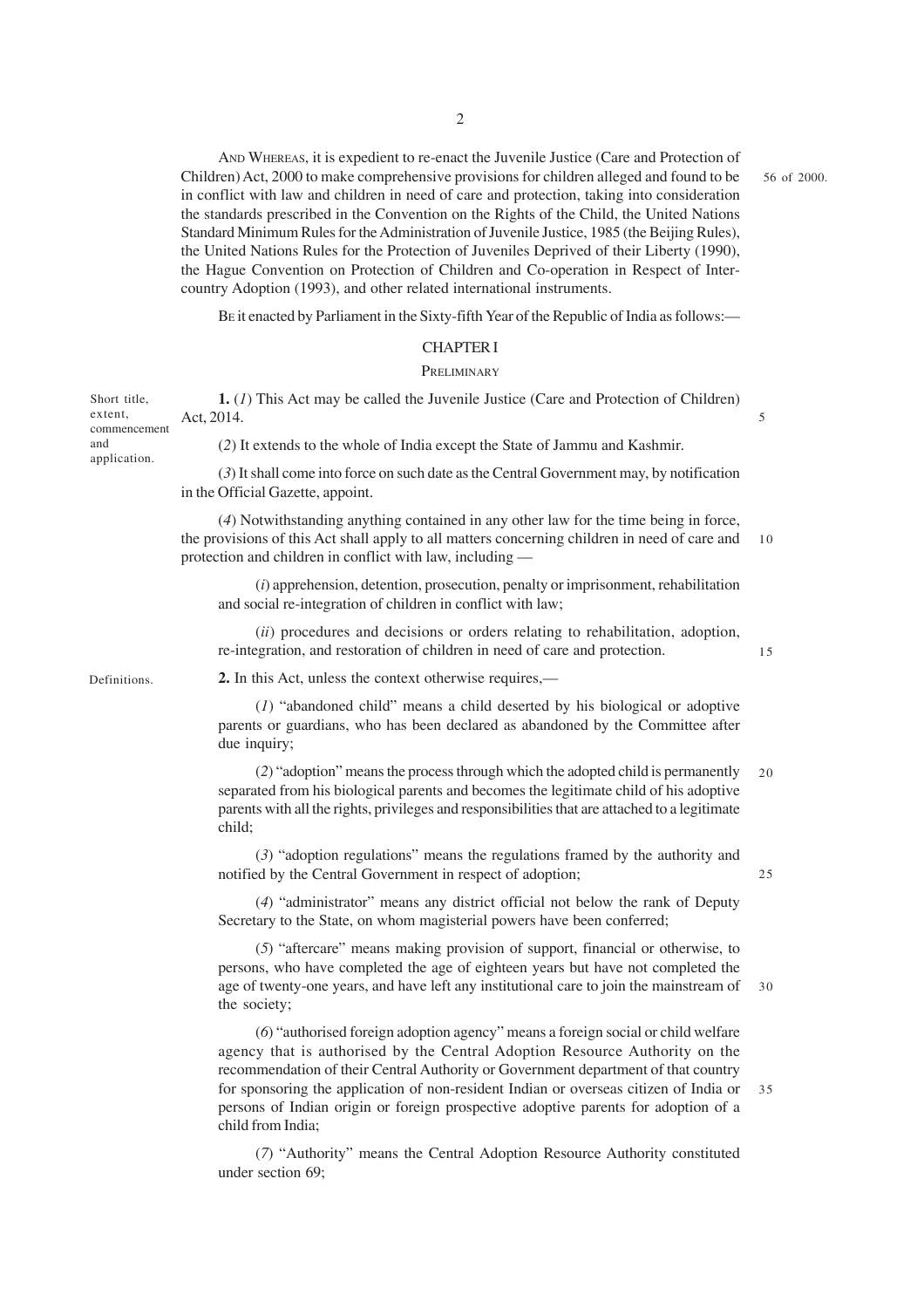(*8*) "begging" means—

(*i*) soliciting or receiving alms in a public place or entering into any private premises for the purpose of soliciting or receiving alms, under any pretence;

(*ii*) exposing or exhibiting with the object of obtaining or extorting alms, any sore, wound, injury, deformity or disease, whether of himself or of any other person or of an animal;

(*9*) "best interest of child" means the basis for any decision taken regarding the child, to ensure fulfilment of his basic rights and needs, identity, social well-being and physical, emotional and intellectual development;

10

5

(*10*) "Board" means a Juvenile Justice Board constituted under section 4;

(*11*) "Central Authority" means the Government department recognised as such under the Hague Convention on Protection of Children and Cooperation in Intercountry Adoption (1993);

(*12*) "child" means a person who has not completed eighteen years of age;

 $15$ 

(*13*) "child in conflict with law" means a child who is alleged or found to have committed an offence and who has not completed eighteen years of age on the date of commission of such offence;

(*14*) "child in need of care and protection" means a child—

(*i*) who is found without any home or settled place of abode and without any ostensible means of subsistence; or

(*ii*) who is found working in contravention of labour laws for the time being in force or is found begging, or living on the street; or

(*iii*) who resides with a person (whether a guardian of the child or not) and such person—

(*a*) has injured, exploited, abused or neglected the child or has violated any other law for the time being in force meant for the protection of child; or

(*b*) has threatened to kill, injure, exploit or abuse the child and there is a reasonable likelihood of the threat being carried out; or

(*c*) has killed, abused, neglected or exploited some other child or children and there is a reasonable likelihood of the child in question being killed, abused, exploited or neglected by that person; or

(*iv*) who is mentally ill or mentally or physically challenged or suffering from terminal or incurable disease, having no one to support or look after or having parents or guardians unfit to take care, if found so by the Board or the Committee; or

(*v*) who has a parent or guardian and such parent or guardian is found to be unfit or incapacitated, by the Committee or the Board, to care for and protect the safety and well-being of the child; or

(*vi*) who does not have parents and no one is willing to take care of, or whose parents have abandoned or surrendered him; or

(*vii*) who is missing or run away child, or whose parents cannot be found after making reasonable inquiry in such manner as may be prescribed; or

(*viii*) who is being or is likely to be abused, tortured or exploited for the purpose of sexual abuse or illegal acts; or

(*ix*) who is found vulnerable and is likely to be inducted into drug abuse or trafficking; or

20

 $25$ 

30

40

35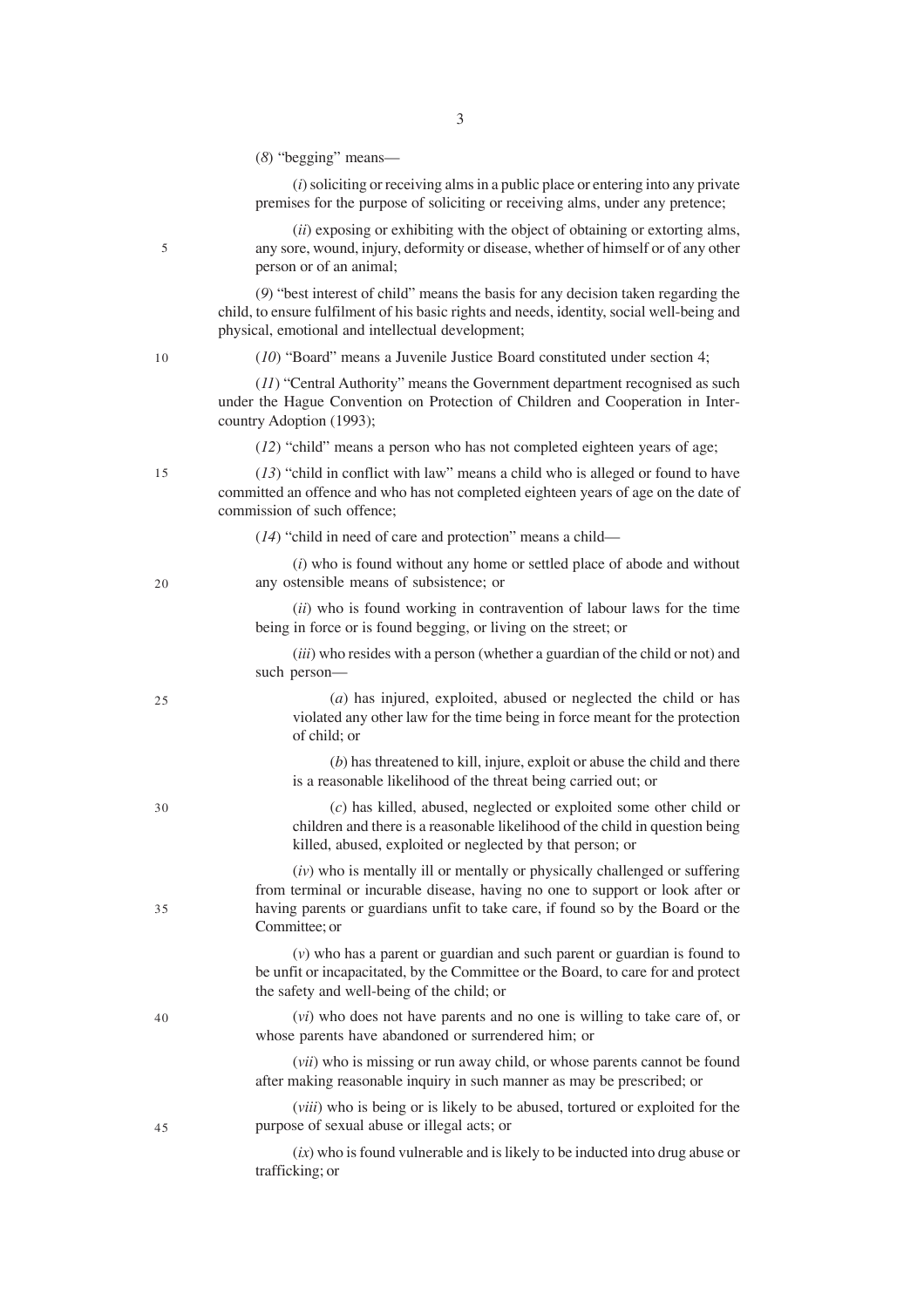(*x*) who is being or is likely to be abused for unconscionable gains ; or

(*xi*) who is victim of or affected by any armed conflict, civil unrest or natural calamity; or

(*xii*) who is at imminent risk of marriage before attaining the age of marriage and whose parents, family members, guardian and any other persons are likely to be responsible for solemnisation of such marriage; 5

(*15*) "child friendly" means any behaviour, conduct, practice, process, attitude, environment or treatment that is humane, considerate and in the best interest of the child;

(*16*) "child legally free for adoption" means a child declared as such by the Committee after making due inquiry under section 39; 10

(*17*) "Children's Home" means a Children's Home, established or maintained, in every district or group of districts, by the State Government, either by itself, or through a voluntary or non-governmental organisation, and is registered as such for the purposes specified in section 51;

(*18*) "Child Welfare Officer" means an officer attached to a Children's Home, for carrying out the directions given by the Committee or, as the case may be, the Board with such responsibility as may be prescribed;

(*19*) "Child Welfare Police Officer" means an officer designated as such under sub-section (*1*) of section 108;

(*20*) "Children's Court'' means a court established under the Commissions for Protection of Child Rights Act, 2005 or a Special Court under the Protection of Children from Sexual Offences Act, 2012, wherever existing and where such courts have not been designated, the Court of Sessions having jurisdiction to try offences under the  $Act$ 

(*21*) "child care institution" means Children Home, Open Shelter, Observation Home, Special Home, Place of Safety, Specialised Adoption Agency and a fit facility recognised under this Act for providing care and protection to children, who are in need of such services;

(*22*) "court" means a civil court, which has jurisdiction in matters of adoption and guardianship and may include the District Court, Family Court and City Civil Courts; 30

(*23*) "Committee" means a Child Welfare Committee constituted under of section 28;

(*24*) "corporal punishment" means the subjecting of a child by any person to physical punishment that involves the deliberate infliction of pain as retribution for an offence, or for the purpose of disciplining or reforming the child; 35

(*25*) "childline services" means a twenty-four hours emergency outreach service for children in crisis which links them to emergency or long-term care and rehabilitation service;

(*26*) "District Child Protection Unit" means a Child Protection Unit for a District, established by the State Government under section 107, which is the focal point to ensure the implementation of this Act and other child protection measures in the district;

(*27*) "fit facility" means a facility being run by a governmental organisation or a registered voluntary or non-governmental organisation, prepared to temporarily own the responsibility of a particular child for a specific purpose, and such facility is recognised as fit for the said purpose, by the Committee, as the case may be, or the Board, under sub-section (*1*) of section 52; 45

20

15

4 of 2006. 32 of 2012.

 $25$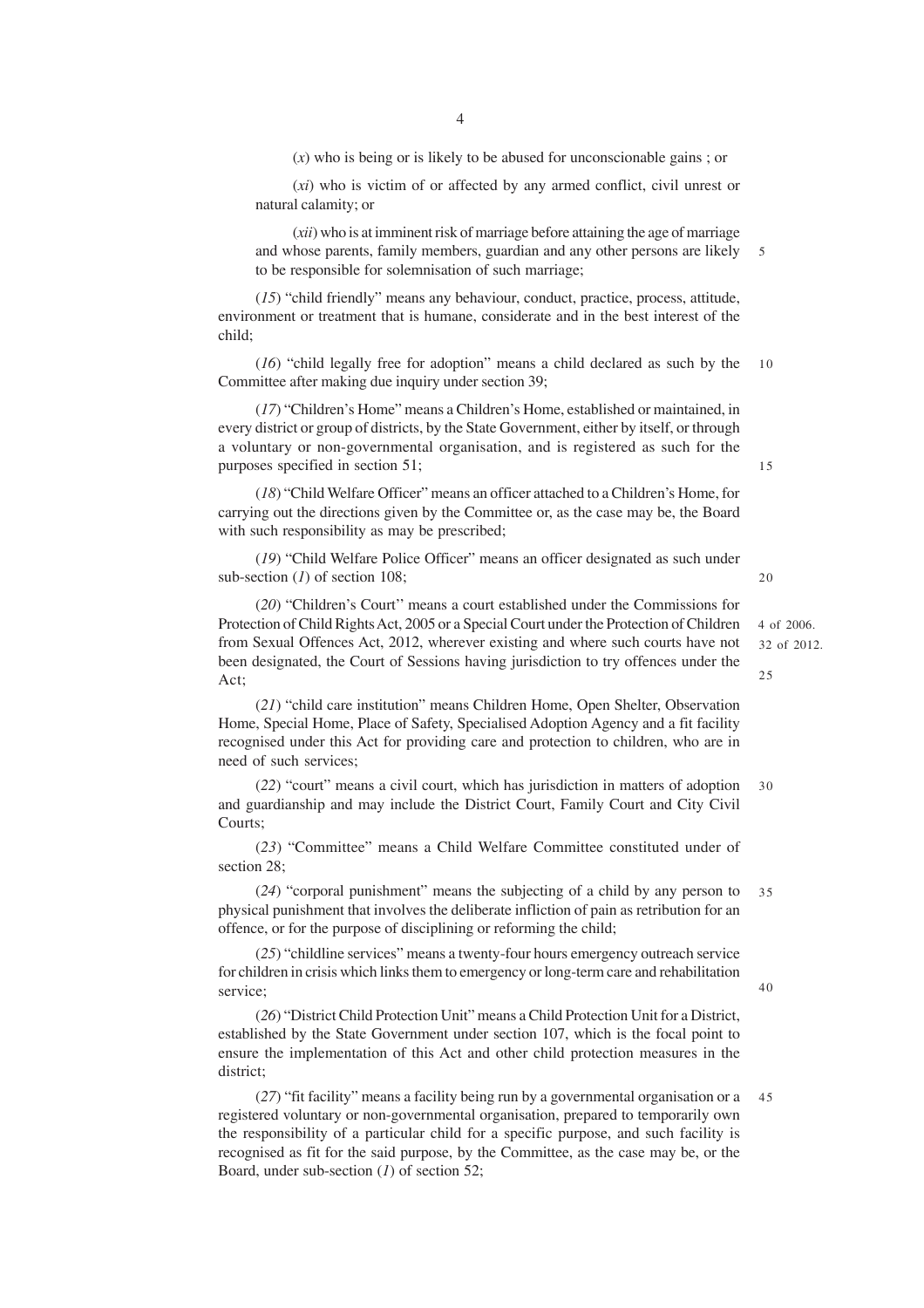|                |    | (28) "fit person" means any person, prepared to own the responsibility of a<br>child, for a specific purpose, and such person is identified after inquiry made in this<br>behalf and recognised as 'fit' for the said purpose, by the Committee or, as the case<br>may be, the Board, to receive and take care of the child; |
|----------------|----|------------------------------------------------------------------------------------------------------------------------------------------------------------------------------------------------------------------------------------------------------------------------------------------------------------------------------|
|                | 5  | (29) "foster care" means placement of a child, by the Committee for the purpose<br>of alternate care in the domestic environment of a family, other than the child's biological<br>family, that has been selected, qualified, approved and supervised for providing such<br>care;                                            |
|                | 10 | (30) "foster family" means a family found suitable by the District Child Protection<br>Unit to keep children in foster care under section 45;                                                                                                                                                                                |
|                |    | $(31)$ "guardian" in relation to a child, means his natural guardian or any other<br>person having, in the opinion of the Committee or, as the case may be, the Board, the<br>actual charge of the child, and recognised by the Committee or, as the case may be, the<br>Board as a guardian in the course of proceedings;   |
|                | 15 | (32) "group foster care" means a family like care facility for children in need of<br>care and protection who are without parental care, aiming on providing personalised<br>care and fostering a sense of belonging and identity, through family like and community<br>based solutions;                                     |
| 45 of 1860. 20 |    | $(33)$ "heinous offences" includes the offences for which the minimum punishment<br>under the Indian Penal Code or any other law for the time being in force is imprisonment<br>for seven years or more;                                                                                                                     |
|                |    | (34) "inter-country adoption" means adoption of a child from India by non-<br>resident Indian or by a person of Indian origin or by a foreigner;                                                                                                                                                                             |
|                |    | $(35)$ "juvenile" means a child below the age of eighteen years;                                                                                                                                                                                                                                                             |
| 61 of 1985.    | 25 | (36) "narcotic drug" and "psychotropic substance" shall have the meanings,<br>respectively, assigned to them in the Narcotic Drugs and Psychotropic Substances<br>Act, 1985;                                                                                                                                                 |
|                |    | (37) "no objection certificate" for inter-country adoption means a certificate<br>issued by the Central Adoption Resource Authority for the said purpose;                                                                                                                                                                    |
|                | 30 | (38) "Non-Resident Indian" means a person who holds an Indian passport and<br>is presently residing abroad for more than one year;                                                                                                                                                                                           |
|                |    | (39) "notification" means the notification published in the Official Gazette of<br>India, or as the case may be, in the Gazette of a State, and the expression "notify" shall<br>be construed accordingly;                                                                                                                   |
|                | 35 | (40) "observation home" means an observation home established and maintained<br>in every district or group of districts by a State Government, either by itself, or through<br>a voluntary or non-governmental organisation, and is registered as such, for the<br>purposes specified in sub-section $(I)$ of section 48;    |
|                | 40 | $(41)$ "open shelter" means a facility for children, established and maintained by<br>the State Government, either by itself, or through a voluntary or non-governmental<br>organisation under sub-section $(I)$ of section 44, and registered as such, for the purposes<br>specified in that section;                       |
|                |    | $(42)$ "orphan" means a child—                                                                                                                                                                                                                                                                                               |
|                |    | $(i)$ who is without biological or adoptive parents or legal guardian; or                                                                                                                                                                                                                                                    |
|                | 45 | (ii) whose legal guardian is not willing to take, or capable of taking care of<br>the child;                                                                                                                                                                                                                                 |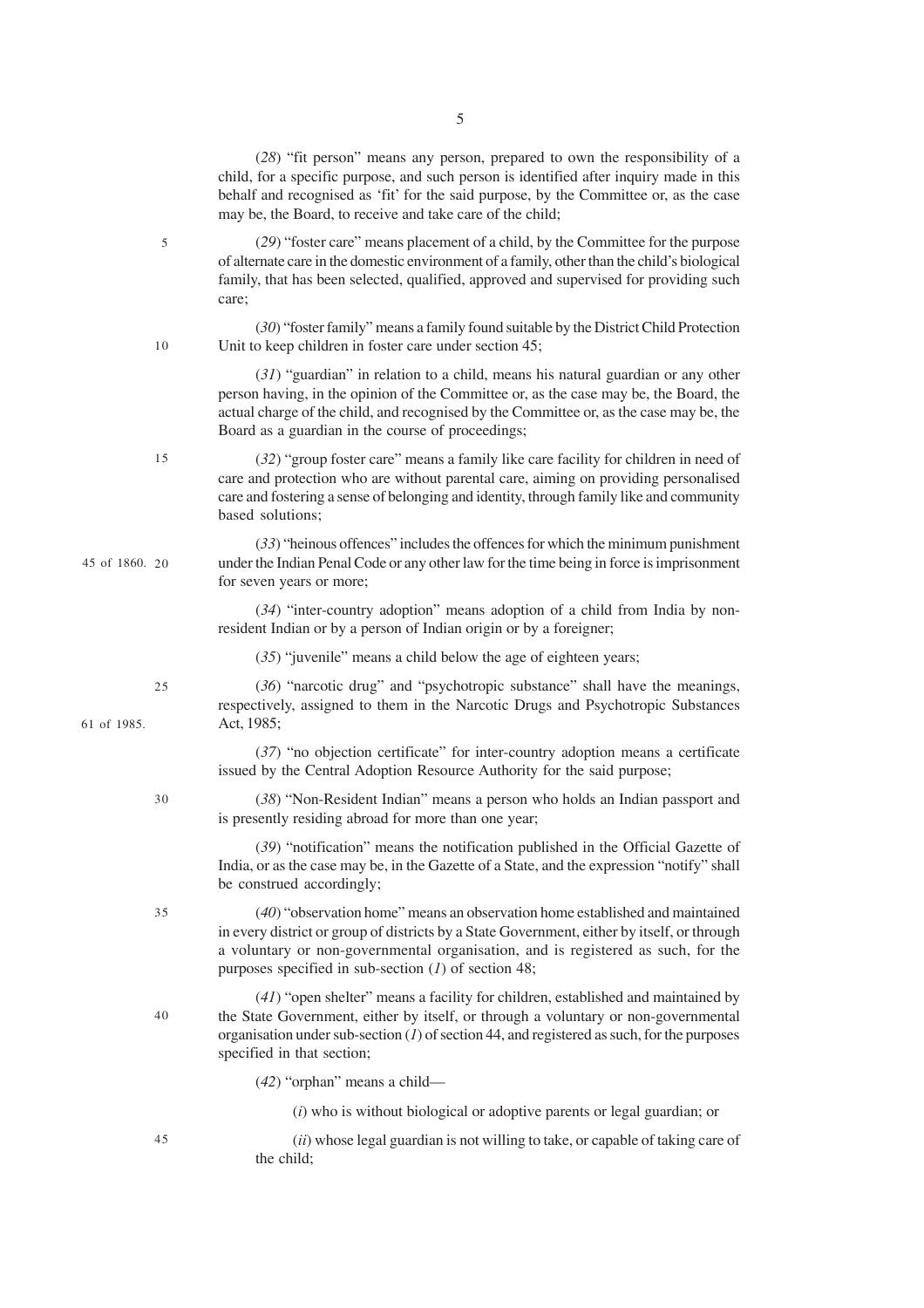| (43) "overseas citizen of India" means a person registered as such under the                                                                                                                                                                                                                                                                                                                                                                                                                                                                                                      | 57 of 1955.  |  |
|-----------------------------------------------------------------------------------------------------------------------------------------------------------------------------------------------------------------------------------------------------------------------------------------------------------------------------------------------------------------------------------------------------------------------------------------------------------------------------------------------------------------------------------------------------------------------------------|--------------|--|
| Citizenship Act, 1955;                                                                                                                                                                                                                                                                                                                                                                                                                                                                                                                                                            |              |  |
| (44) "person of Indian origin" means a person, any of whose lineal ancestors is<br>or was an Indian national, and who is presently holding a Person of Indian Origin Card<br>issued by the Central Government;<br>5                                                                                                                                                                                                                                                                                                                                                               |              |  |
| $(45)$ "petty offences" includes the offences for which the maximum punishment<br>under the Indian Penal Code or any other law for the time being in force is imprisonment<br>up to three years;                                                                                                                                                                                                                                                                                                                                                                                  | 45 of 1860.  |  |
| (46) "place of safety" means any place or institution, not being a police lockup<br>or jail, established separately or attached to an observation home or a special home, as<br>the case may be, the person in-charge of which is willing to receive and take care of the<br>children alleged or found to be in conflict with law, by an order of the Board or the<br>Children's Court, both during inquiry and ongoing rehabilitation after having been<br>found guilty for a period and purpose as specified in the order;                                                      |              |  |
| (47) "prescribed" means prescribed by rules made under this Act;<br>15                                                                                                                                                                                                                                                                                                                                                                                                                                                                                                            |              |  |
| (48) "probation officer" means an officer appointed by the State Government as<br>a probation officer under the Probation of Offenders Act, 1958 or the Legal-cum-<br>Probation Officer appointed by the State Government under District Child Protection<br>Unit;                                                                                                                                                                                                                                                                                                                | 20 of 1958.  |  |
| (49) "prospective adoptive parents" means a person or persons eligible to adopt<br>20<br>a child as per the provision of section 58;                                                                                                                                                                                                                                                                                                                                                                                                                                              |              |  |
| (50) "public place" shall have the same meaning assigned to it in the Immoral<br>Traffic (Prevention) Act, 1956;                                                                                                                                                                                                                                                                                                                                                                                                                                                                  | 104 of 1956. |  |
| $(51)$ "registered", with reference to child care institutions or agencies or facilities<br>managed by the State Government, or a voluntary or non-governmental organisation,<br>25<br>means observation homes, special homes, place of safety, children's homes, open<br>shelters or specialised adoption agency or fit facility or any other institution that may<br>come up in response to a particular need or agencies or facilities authorised and<br>registered under section 42, for providing residential care to children, on a short-term<br>30<br>or long-term basis; |              |  |

(*52*) "relative", in relation to a child for the purpose of adoption under this Act, means a paternal uncle or aunt, or a maternal uncle or aunt, or paternal grandparent or maternal grandparent;

(*53*) "State Agency" means the State Adoption Resource Agency set up by the State Government for dealing with adoption and related matters under section 68;

(*54*) "serious offences" includes the offences for which the punishment under the Indian Penal Code or any other law for the time being in force, is imprisonment between three to seven years;

45 of 1860.

35

(*55*) "special juvenile police unit" means a unit of the police force of a district or city or, as the case may be, any other police unit like railway police, dealing with children and designated as such for handling children under section 108; 40

(*56*) "special home" means an institution established by a State Government or by a voluntary or non-governmental organisation, registered under section 49, for housing and providing rehabilitative services to children in conflict with law, who are found, through inquiry, to have committed an offence and are sent to such institution 45by an order of the Board;

(*57*) "Specialised Adoption Agency" means an institution established by the State Government or by a voluntary or non-governmental organisation and recognised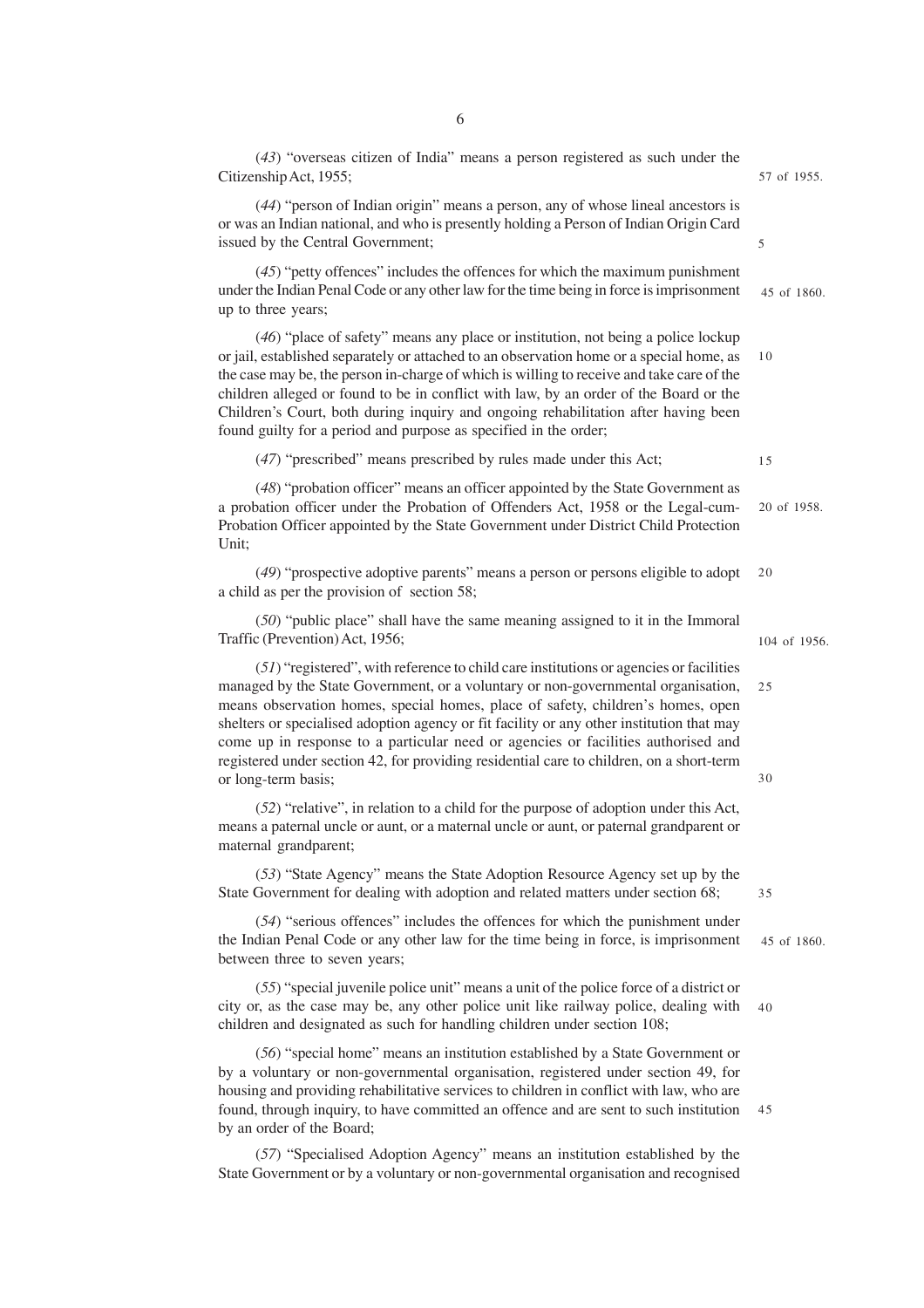under section 66, for housing orphans, abandoned and surrendered children, placed there by order of the Committee, for the purpose of adoption;

(*58*) "sponsorship" means provision of supplementary support, financial or otherwise, to the families to meet the medical, educational and developmental needs of the child;

(*59*) "State Government", in relation to a Union territory, means the Administrator of that Union territory appointed by the President under article 239 of the Constitution;

(*60*) "surrendered child" means a child, who is relinquished by the parent or guardian to the Committee, on account of physical, emotional and social factors beyond their control, and declared as such by the Committee;

(*61*) all words and expressions used but not defined in this Act and defined in other Acts shall have the meanings respectively assigned to them in those Acts.

## CHAPTER II

GENERAL PRINCIPLES OF CARE AND PROTECTION OF CHILDREN

**3.** The Central Government, the State Governments, the Board, and other agencies, as the case may be, while implementing the provisions of this Act shall be guided by the following fundamental principles, namely:–– 15

General principles to be followed in administration of Act.

(*i*) *Principle of presumption of innocence:* Any child shall be presumed to be an innocent of any *mala fide* or criminal intent up to the age of eighteen years.

(*ii*) *Principle of dignity and worth*: All human beings shall be treated with equal dignity and rights.

(*iii*) *Principle of participation*: Every child shall have a right to be heard and to participate in all processes and decisions affecting his interest and the child's views shall be taken into consideration with due regard to the age and maturity of the child.

(*iv*) *Principle of best interest*: All decisions regarding the child shall be based on the primary consideration that they are in the best interest of the child and to help the child to develop full potential.

(*v*) *Principle of family responsibility*: The primary responsibility of care, nurture and protection of the child shall be that of the biological family or adoptive or foster parents, as the case may be.

(*vi*) *Principle of safety:* All measures shall be taken to ensure that the child is safe and is not subjected to any harm, abuse or maltreatment while in contact with the care and protection system, and thereafter.

(*vii*) *Positive measures*: All resources are to be mobilised including those of family and community, for promoting the well-being, facilitating development of identity and providing an inclusive and enabling environment, to reduce vulnerabilities of children and the need for intervention under this Act.

(*viii*) *Principle of non-stigmatising semantics*: Adversarial or accusatory words are not to be used in the processes pertaining to a child.

40

(*ix*) *Principle of non-waiver of rights*: No waiver of any of the right of the child is permissible or valid, whether sought by the child or person acting on behalf of the child, or a Board or a Committee and any non-exercise of a fundamental right shall not amount to waiver.

(*x*) *Principle of equality and non-discrimination*: There shall be no discrimination against a child on any grounds including sex, caste, ethnicity, place of birth, disability or offence committed, and equality of access, opportunity and treatment shall be provided to every child.

20

5

10

 $25$ 

35

30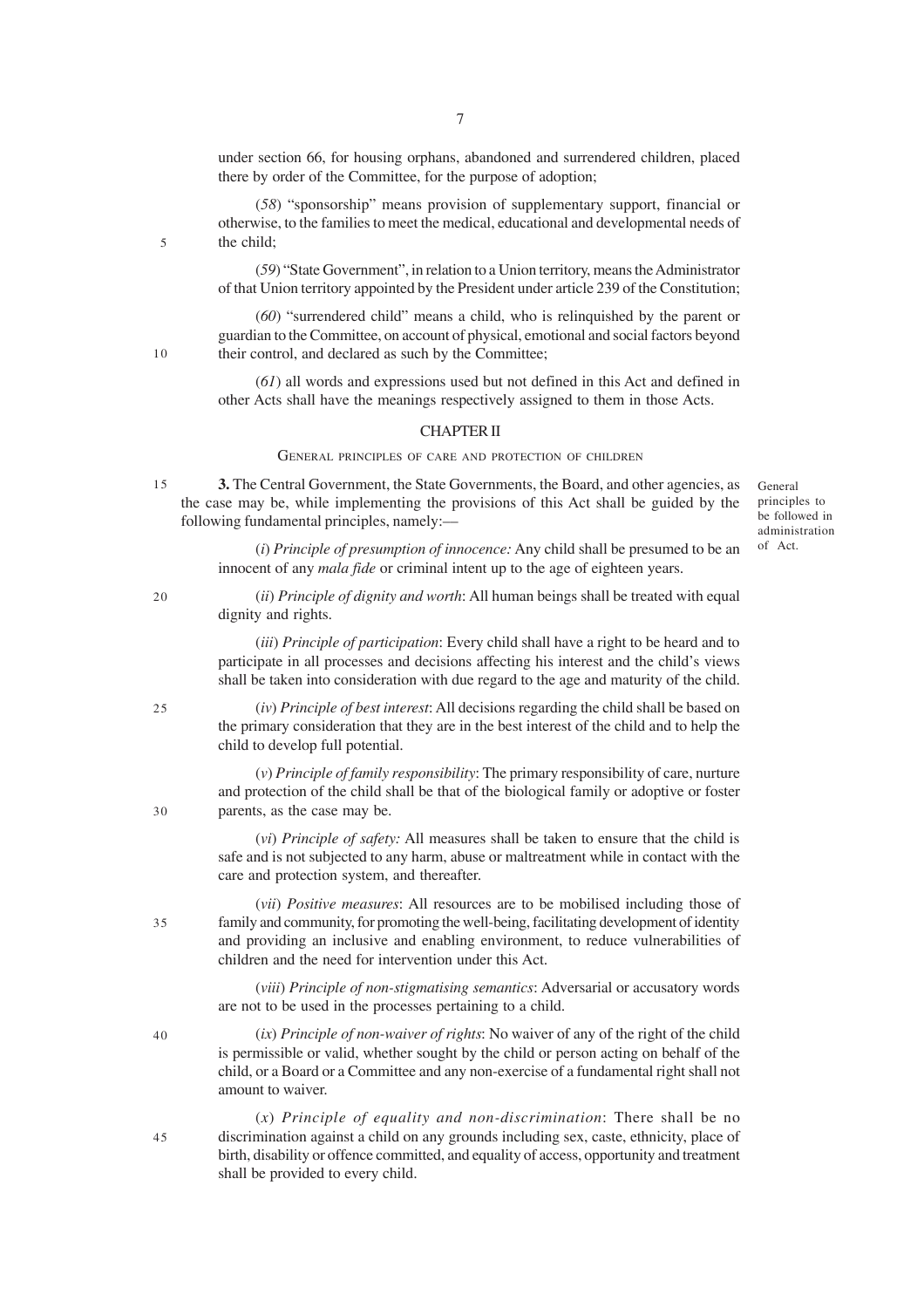(*xi*) *Principle of right to privacy and confidentiality*: Every child shall have a right to protection of his privacy and confidentiality, by all means and throughout the judicial process.

(*xii*) *Principle of institutionalisation as a measure of last resort:* A child shall be placed in institutional care as a step of last resort after making a reasonable inquiry. 5

(*xiii*) *Principle of repatriation and restoration*: Every child in the juvenile justice system shall have the right to be re-united with his family at the earliest and to be restored to the same socio-economic and cultural status that he was in, before coming under the purview of this Act, unless such restoration and repatriation is not in his best interest.

(*xiv*) *Principle of fresh start*: All past records of any child under the Juvenile Justice system should be erased except in special circumstances.

(*xv*) *Principle of diversion*: Measures for dealing with children in conflict with law without resorting to judicial proceedings shall be promoted unless it is in the best interest of the child or the society as a whole.

(*xvi*) *Principles of natural justice*: Basic procedural standards of fairness shall be adhered to, including the right to a fair hearing, rule against bias and the right to review, by all persons or bodies, acting in a judicial capacity under this Act.

#### CHAPTER-III

## JUVENILE JUSTICE BOARD

Juvenile Justice Board.

**4.** (*1*) Notwithstanding anything contained in the Code of Criminal Procedure, 1973, the State Government shall, constitute for every district, one or more Juvenile Justice Boards for exercising the powers and discharging its functions relating to children in conflict with law under this Act. 2 of 1974.

(*2*) A Board shall consist of a Metropolitan Magistrate or a Judicial Magistrate of the First Class not being Chief Metropolitan Magistrate or Chief Judicial Magistrate (hereinafter referred to as Principal Magistrate) with at least three years of experience and two social workers from two different reputed non-governmental organisations selected in such manner as may be prescribed, of whom at least one shall be a woman, forming a Bench and every such Bench shall have the powers conferred by the Code of Criminal Procedure, 1973 on a Metropolitan Magistrate or, as the case may be, a Judicial Magistrate of the First Class. 2 of 1974. 30 25

(*3*) No social worker shall be appointed as a member of the Board unless such person has been actively involved in health, education, or welfare activities pertaining to children for atleast seven years or a practicing professional with a degree in child psychology, psychiatry, sociology or law.

(*4*) No person shall be eligible for selection as a member of the Board, if he ––

(*i*) has any past record of violation of human rights or child rights;

(*ii*) has been convicted of an offence involving moral turpitude, and such conviction has not been reversed or has not been granted full pardon in respect of such offence;

(*iii*) has been removed or dismissed from service of the Central Government or a State Government or an undertaking or corporation owned or controlled by the Central Government or a State Government;

(*iv*) has ever indulged in child abuse or employment of child labour or any other violation of human rights or immoral act.

(*5*) The State Government shall ensure that induction training and sensitisation of all members including Principal Magistrate of the Board on care, protection, rehabilitation, legal provisions and justice for children, as may be prescribed, is provided within a period of sixty days from the date of appointment.

 $20$ 

35

40

45

10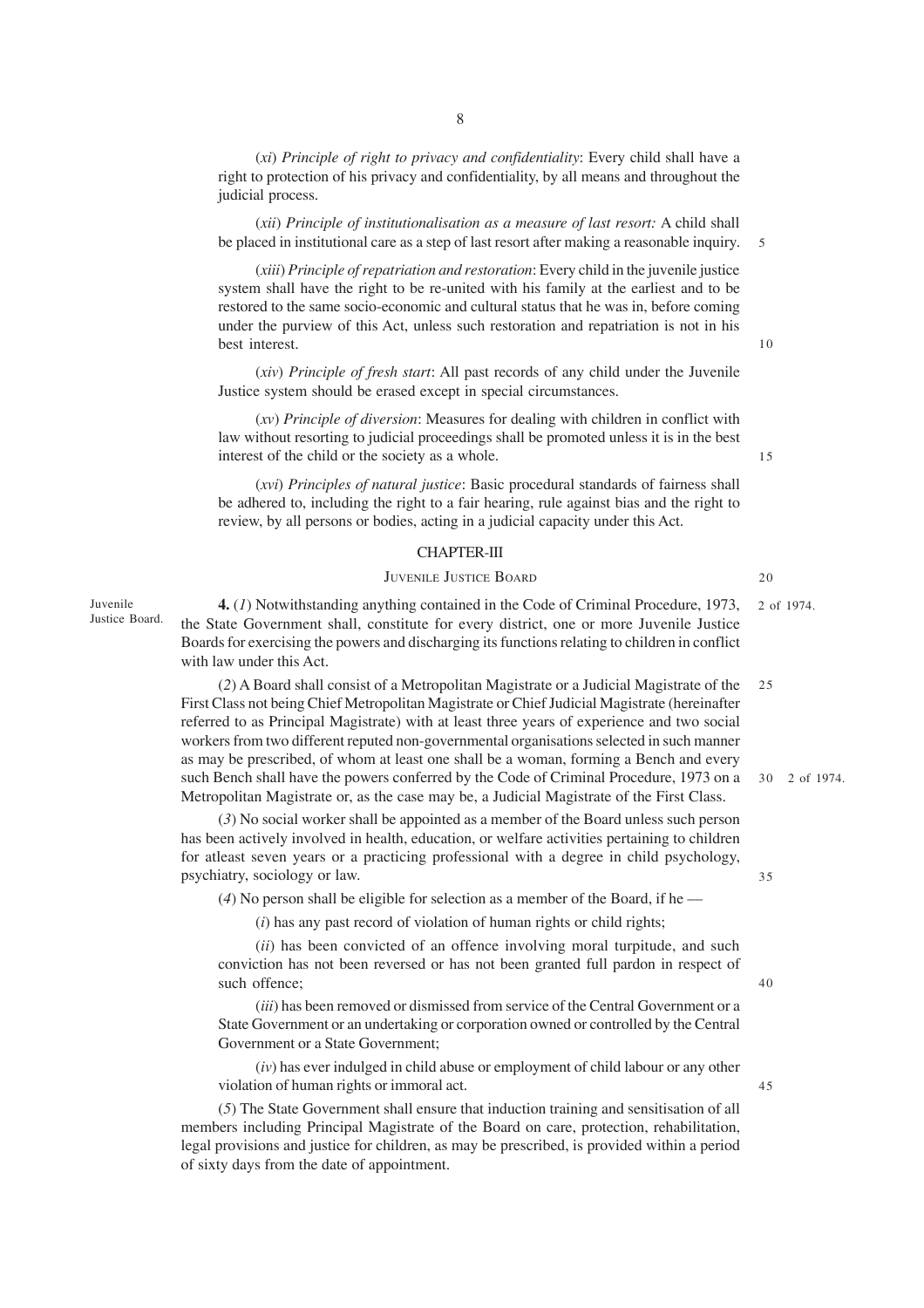(*6*) The term of office of the members of the Board and the manner in which such member may resign shall be such, as may be prescribed.

(*7*) The appointment of any member of the Board, except the Principal Magistrate, may be terminated after holding an inquiry by the State Government, if he ––

5

(*i*) has been found guilty of misuse of power vested under this Act; or

(*ii*) fails to attend the proceedings of the Board consecutively for three months without any valid reason; or

(*iii*) fails to attend less than three-fourths of the sittings in a year; or

(*iv*) becomes ineligible under sub-section (*4*) during his term as a member.

- **5.** Where an inquiry has been initiated in respect of any child under this Act, and during the course of such inquiry, the child completes the age of eighteen years, then, notwithstanding anything contained in this Act or in any other law for the time being in force, the inquiry may be continued by the Board and orders may be passed in respect of such person as if such person had continued to be a child.  $1<sub>0</sub>$
- **6.** (*1*) Any person, who has completed eighteen years of age, but is below twenty-one years of age and is apprehended for committing an offence when he was below the age of eighteen years, then, such person shall, subject to the provisions of this section, be treated as a child during the process of inquiry. 15

(*2*) The person referred in sub-section (*1*), if not released on bail by the Board shall be placed in a place of safety during the process of inquiry.  $20<sup>2</sup>$ 

(*3*) The person referred to in sub-section (*1*) shall be treated as per the procedure specified under the provisions of this Act.

**7.** Any person, who is apprehended after completing the age of twenty-one years, for committing any serious or heinous offence when such person was between the age of sixteen to eighteen years, then he shall, subject to the provisions of this Act, be tried as an adult. 25

**8.** (*1*) The Board shall meet at such times and shall observe such rules in regard to the transaction of business at its meetings, as may be prescribed and shall ensure that all procedures are child friendly and that the venue is not intimidating to the child and does not 30 resemble as regular courts.

(*2*) A child in conflict with law may be produced before an individual member of the Board, when the Board is not in sitting.

(*3*) A Board may act notwithstanding the absence of any member of the Board, and no order passed by the Board shall be invalid by the reason only of the absence of any member 35 during any stage of proceedings:

Provided that there shall be atleast two members including the Principal Magistrate present at the time of final disposal of the case or in making an order under sub-section (*3*) of section 19.

(*4*) In the event of any difference of opinion among the members of the Board in the 40 interim or final disposal, the opinion of the majority shall prevail, but where there is no such majority, the opinion of the Principal Magistrate, shall prevail.

**9.** (*1*) Notwithstanding anything contained in any other law for the time being in force but save as otherwise expressly provided in this Act, the Board constituted for any district shall have the power to deal exclusively with all the proceedings under this Act, relating to 45 children in conflict with law, in the area of jurisdiction of such Board.

Powers, functions and responsibilities of the Board.

Placement of person, who cease to be a child during the process of inquiry.

Placement of persons, who committed an offence, when the person was below the age of eighteen years.

Placement of a person above age of twenty-one years for committing any offence when he was a child.

Procedure in relation to Board.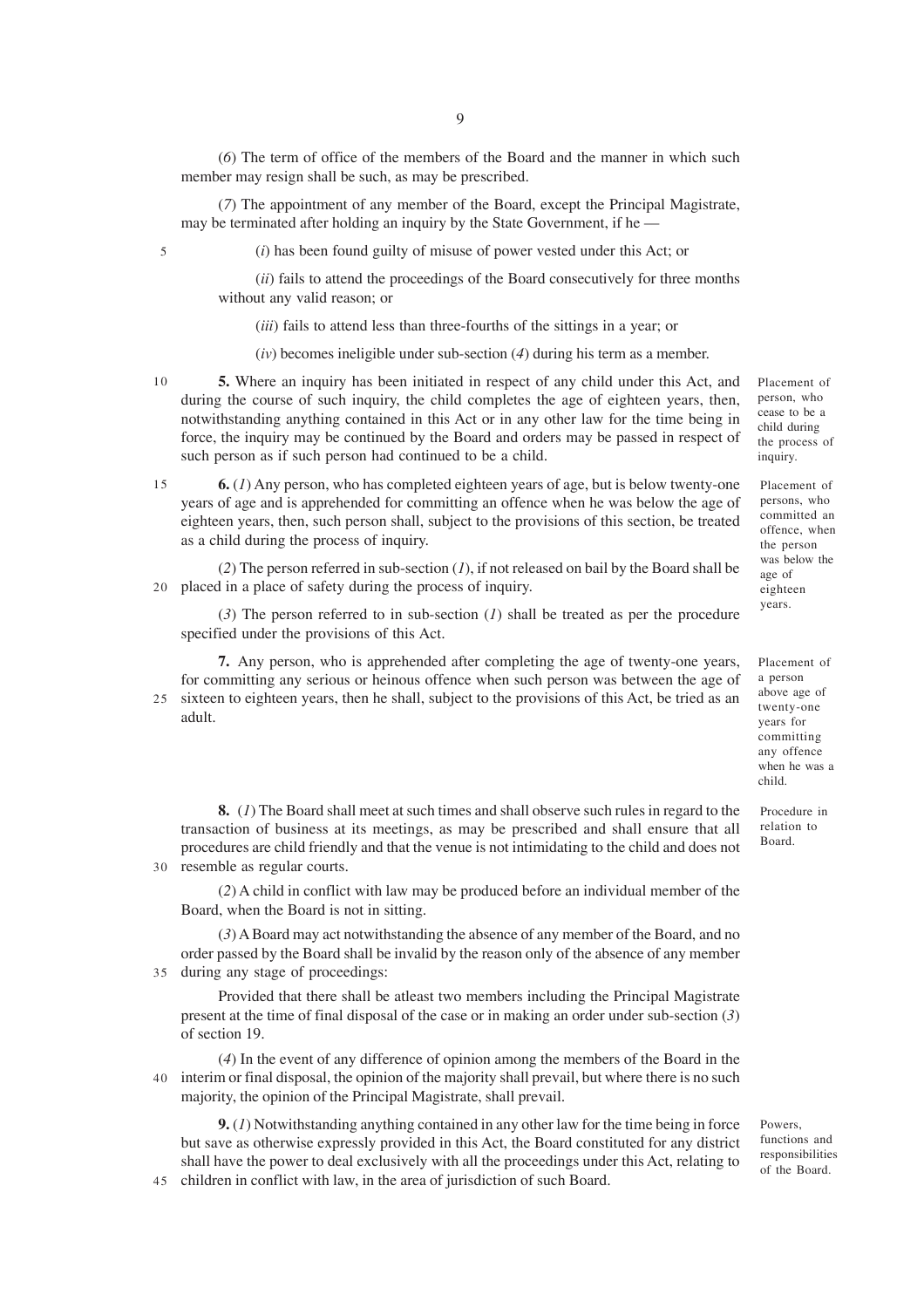(*2*) The powers conferred on the Board by or under this Act may also be exercised by the High Court and the Children's Court, when the proceedings come before them under section 20 or in appeal, revision or otherwise.

(*3*) The functions and responsibilities of the Board shall include ––

(*a*) ensuring the informed participation of the child and the parent or guardian, in every step of the process; 5

(*b*) ensuring that the child's rights are protected throughout the process of apprehending the child, inquiry, aftercare and rehabilitation;

(*c*) ensuring availability of legal aid for the child through the legal services institutions;

(*d*) wherever necessary the Board shall provide an interpreter or translator, having such qualifications, experience, and on payment of such fees as may be prescribed, to the child if he fails to understand the language used in the proceedings;

(*e*) directing the Probation Officer, or in case a Probation Officer is not available to the Child Welfare Officer or a social worker, to undertake a social investigation into the case and submit a social investigation report within a period of fifteen days from the date of first production before the Board to ascertain the circumstances in which the alleged offence was committed; 15

(*f*) adjudicate and dispose of cases of children in conflict with law in accordance with the process of inquiry specified in section 15;

(*g*) transferring to the Committee, matters concerning the child alleged to be in conflict with law, stated to be in need of care and protection at any stage, hereby recognising that a child in conflict with law can also be a child in need of care simultaneously and there is a need for the Committee and the Board to be both involved;

(*h*) disposing of the matter and passing a final order that includes an individual care plan for the child's rehabilitation, including follow up by the Probation Officer or the District Child Protection Unit or a member of a non-governmental organisation, as may be required;  $25$ 

(*i*) conducting inquiry for declaring "fit persons" regarding care of children in conflict with law;

(*j*) conducting at least one inspection visit every month of residential facilities for children in conflict with law and recommend action for improvement in quality of services to the District Child Protection Unit and the State Government;

(*k*) order the police for registration of first information report for offences committed against any child in conflict with law, under this Act or any other law for the time being in force, on a complaint made in this regard; 35

(*l*) order the police for registration of first information report for offences committed against any child in need of care and protection, under this Act or any other law for the time being in force, on a written complaint by a Committee in this regard;

(*m*) conducting regular inspection of jails meant for adults to check if any child is lodged in such jails and take immediate measures for transfer of such a child to the observation home; and 40

(n) any other function as may be prescribed.

**10.** (*1*) When a magistrate, not empowered to exercise the powers of the Board under this Act is of the opinion that the person alleged to have committed the offence and brought before him is a child, he shall, without any delay, record such opinion and forward the child immediately along with the record of such proceedings to the Board having jurisdiction. 45

(*2*) In case a person alleged to have committed an offence claims before a court other than a Board, that the person is a child or was a child on the date of commission of the

Procedure to be followed by a Magistrate who has not been empowered under this Act.

20

10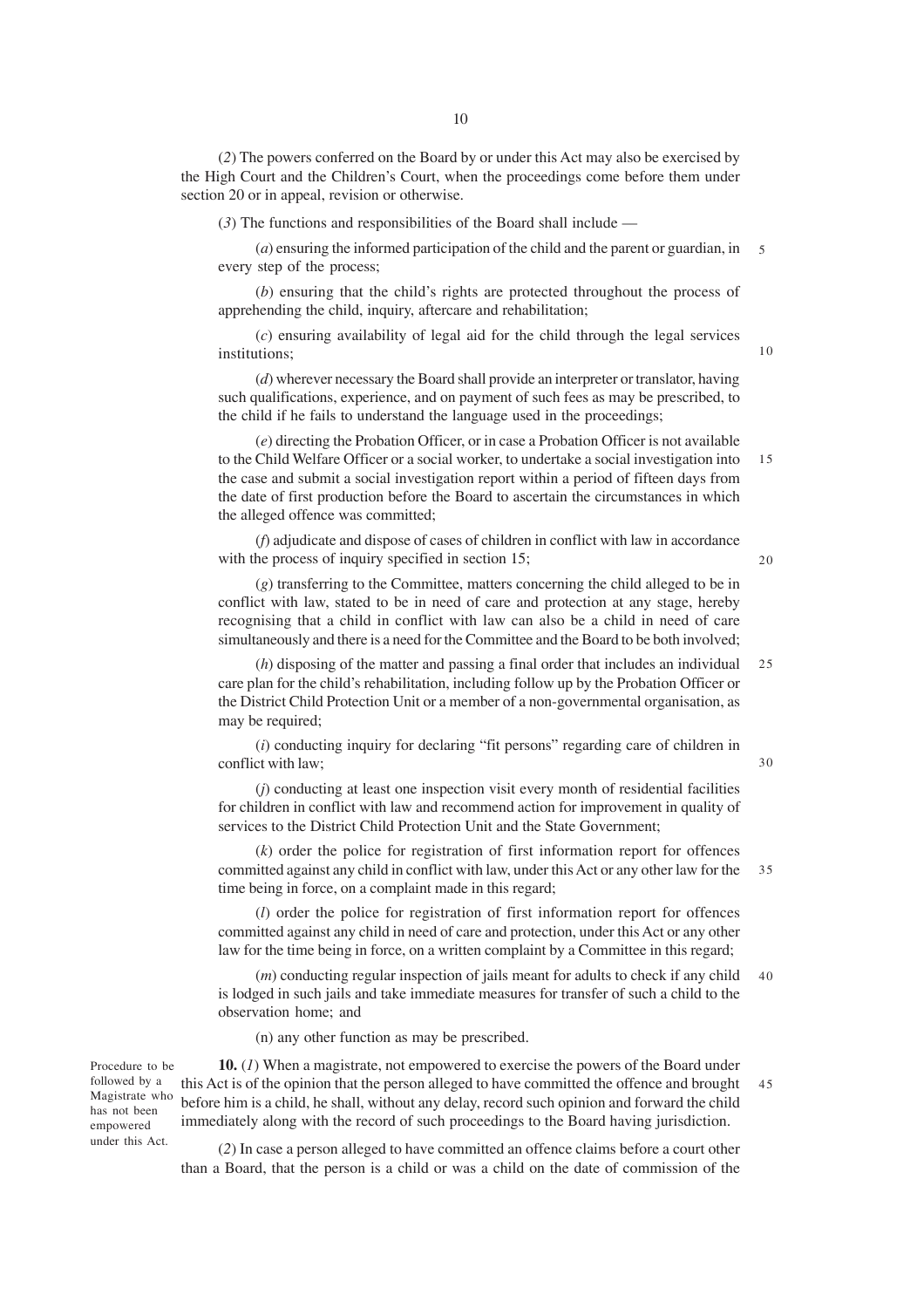offence, or if the court itself is of the opinion that the person was a child on the date of commission of the offence, the said court shall make an inquiry, take such evidence as may be necessary (but not an affidavit) to determine the age of such person, and shall record a finding on the matter, stating the age of the person as nearly as may be:

Provided that such a claim may be raised before any court and it shall be recognised at any stage, even after final disposal of the case, and such a claim shall be determined in accordance with the provisions contained in this Act and the rules made thereunder even if the person has ceased to be a child on or before the date of commencement of this Act. 5

(*3*) Subject to provisions of section 7, if the court finds that a person has committed 10 an offence and was a child on the date of commission of such offence, it shall forward the child to the Board for passing appropriate orders and the sentence, if any, passed by the court shall be deemed to have no effect.

(*4*) In case a person under this section is required to be kept in protective custody, while the person's claim of being a child is being inquired into, such person may be placed, 15 in the intervening period in a place of safety.

#### CHAPTER IV

#### PROCEDURE IN RELATION TO CHILDREN IN CONFLICT WITH LAW

**11.** (*1*) As soon as a child alleged to be in conflict with law is apprehended by the police, such child shall be placed under the charge of the special juvenile police unit or the 20 designated child welfare police officer, who shall produce the child before the Board without any loss of time but within a period of twenty-four hours of apprehending the child excluding the time necessary for the journey, from the place where such child was apprehended:

Provided that in no case, a child alleged to be in conflict with law shall be placed in a police lockup or lodged in a jail.

(*2*) The State Government shall make rules consistent with this Act,— 25

> (*i*) to provide for persons through whom (including registered voluntary or nongovernmental organisations) any child alleged to be in conflict with law may be produced before the Board;

(*ii*) to provide for the manner in which the child alleged to be in conflict with law may be sent to an observation home or place of safety, as the case may be. 30

**12.** Any person in whose charge a child in conflict with law is placed, shall while the order is in force, have responsibility of the said child, as if the said person was the child's parent and responsible for the child's maintenance:

Provided that the child shall continue in such person's charge for the period stated by the Board, notwithstanding that the said child is claimed by the parents or any other 35 person except when the Board is of the opinion that the parent or any other person are fit to exercise charge over such child.

**13.** (*1*) When any person, who is apparently a child and is alleged to have committed a bailable or non-bailable offence, is apprehended or detained by the police or appears or brought before a Board, such person shall, notwithstanding anything contained in the Code of Criminal Procedure, 1973 or in any other law for the time being in force, be released on bail with or without surety or placed under the supervision of a probation officer or under the care of any fit person: 40

Provided that such person shall not be so released if there appears reasonable grounds 45 for believing that the release is likely to bring that person into association with any known criminal or expose the said person to moral, physical or psychological danger or the person's release would defeat the ends of justice, and the Board shall record the reasons for denying the bail and circumstances that led to such a decision.

Apprehension of child alleged to be in conflict with law.

Role of person in whose charge child in conflict with law is placed.

Bail to a person who is apparently a child alleged to be in conflict with law.

2 of 1974.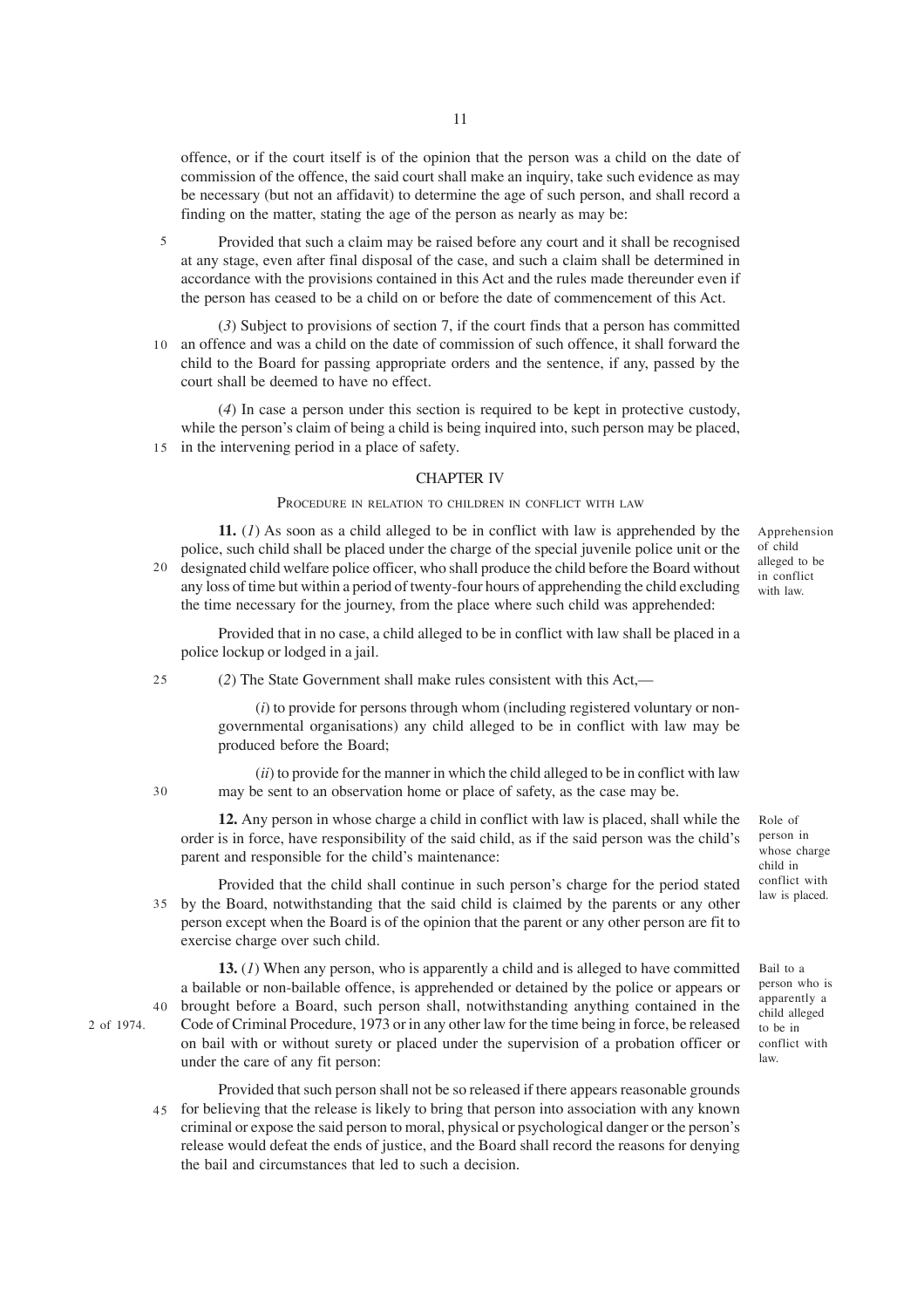(*2*) When such person having been apprehended is not released on bail under subsection  $(I)$  by the officer-in-charge of the police station, such officer shall cause the person to be kept only in an observation home in such manner as may be prescribed until the person can be brought before a Board.

(*3*) When such person is not released on bail under sub-section (*1*) by the Board, it shall make an order sending him to an observation home or a place of safety, as the case may be, for such period during the pendency of the inquiry regarding the person, as may be specified in the order. 5

(*4*) When a child in conflict with law is unable to fulfil the conditions of bail order within seven days of the bail order, such child shall be produced before the Board for modification of the conditions of bail. 10

**14.** (*1*) Where a child alleged to be in conflict with law is apprehended, the officer designated as Child Welfare Police Officer of the police station, or the special juvenile police unit to which such child is brought, shall, as soon as possible after apprehending the child, inform —

(*i*) the parent or guardian of such child, if they can be found, and direct them to be present at the Board before which the child is produced; and

(*ii*) the probation officer, or if no probation officer is available, a Child Welfare Officer, for preparation and submission within two weeks to the Board, a social investigation report containing information regarding the antecedents and family background of the child and other material circumstances likely to be of assistance to the Board for making the inquiry.  $20$ 

15

40

45

(*2*) Where a child is released on bail, the probation officer or the Child Welfare Officer shall be informed by the Board.

**15.** (*1*) Where a child alleged to be in conflict with law is produced before Board, the Board shall hold an inquiry in accordance with the provisions of this Act and may pass such orders in relation to such child as it deems fit under sections 18 and 19 of this Act. 25

(*2*) The inquiry under this section shall be completed within a period of four months from the date of first production of the child before the Board, unless the period is extended, for a maximum period of two more months by the Board, having regard to the circumstances of the case and after recording the reasons in writing for such extension. 30

(*3*) A preliminary inquiry in case of heinous offences under section 16 shall be disposed of by the Board within a period of one month from the date of first production of the child before the Board.

(*4*) If inquiry by the Board under sub-section (*2*) for petty or serious offences remains inconclusive even after the extended period, the proceedings shall stand terminated: 35

Provided that for heinous offences, in case the Board requires further extension of time for completion of inquiry, the same shall be granted by the Chief Judicial Magistrate or, as the case may be, the Chief Metropolitan Magistrate, for reasons to be recorded in writing.

(*5*) The Board shall take the following steps to ensure fair and speedy inquiry, namely:—

(*a*) at the time of initiating the inquiry, the Board shall satisfy itself that the child in conflict with law has not been subjected to any ill-treatment by the police or by any other person, including a lawyer or probation officer and take corrective steps in case of such ill-treatment;

(*b*) in all cases under the Act, the proceedings shall be conducted in simple manner as possible and care shall be taken to ensure that the child, against whom the proceedings have been instituted, is given child-friendly atmosphere during the proceedings;

Inquiry by Board regarding child in conflict with law.

Information to parents, guardian or probation officer.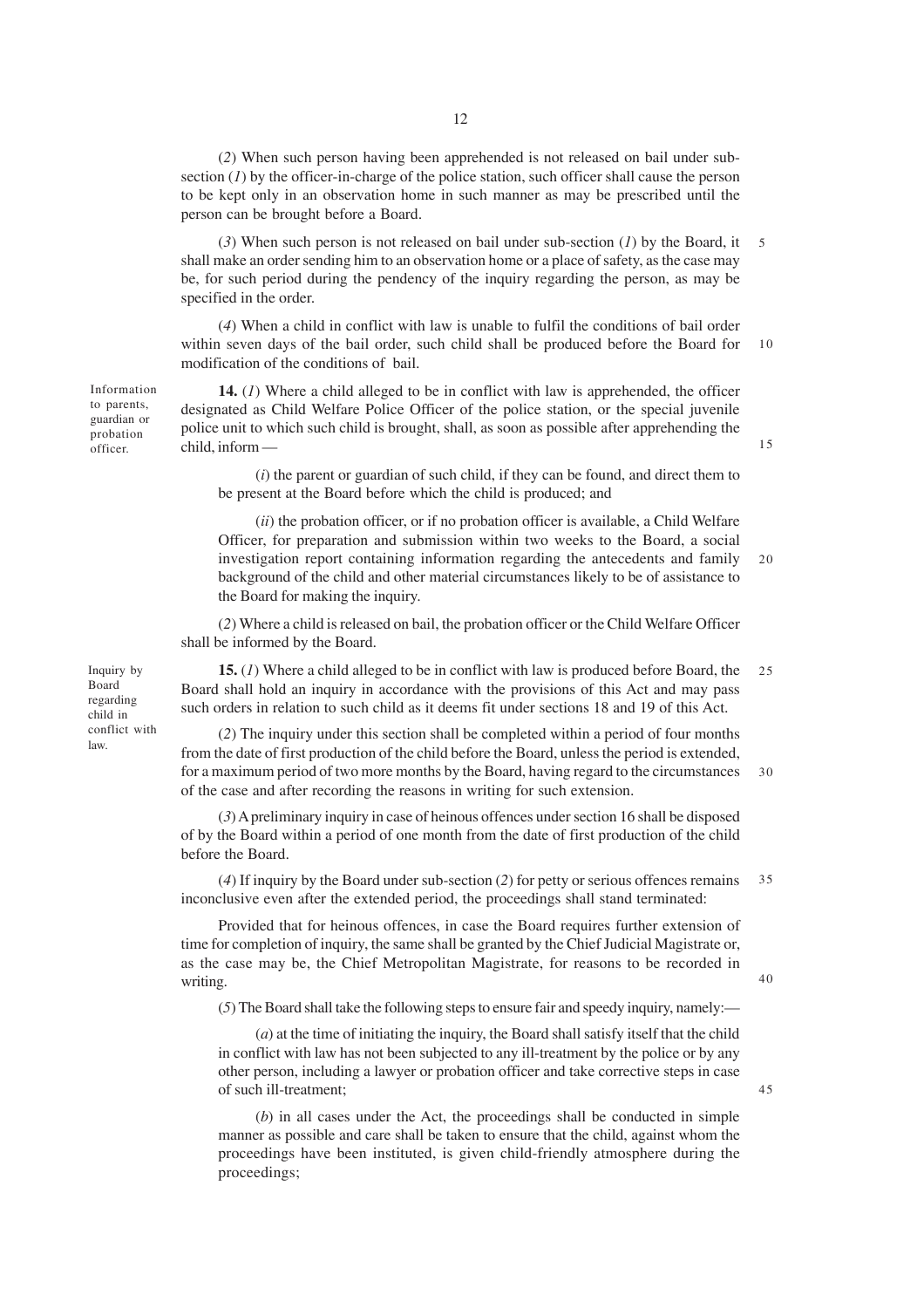(*c*) every child brought before the Board shall be given the opportunity of being heard and participate in the inquiry;

(*d*) cases of petty offences, shall be disposed of by the Board through summary proceedings, as per the procedure prescribed under the Code of Criminal Procedure, 1973;

(*e*) inquiry of serious offences shall be disposed of by the Board, by following the procedure, for trial in summons cases under the Code of Criminal Procedure 1973;

(*f*) inquiry of heinous offences,—

(*i*) for child below the age of sixteen years as on the date of commission of an offence shall be disposed of by the Board under clause (*e*);

(*ii*) for child above the age of sixteen years as on the date of commission of an offence shall be dealt with in the manner prescribed under section 16.

**16.** (*1*) In case of a heinous offence committed by a child who has completed or is above the age of sixteen years, the Board shall conduct a preliminary inquiry with regard to his mental and physical capacity to commit such offence, ability to understand the consequences of the offence and the circumstances in which he committed the offence, and may pass an order in accordance with the provisions of sub-section (*3*) of section 19: 15

Provided that for such an inquiry, the Board may take the assistance of experienced psychologists, psycho-social workers and other experts.

(*2*) Where the Board is satisfied on preliminary inquiry that the matter should be disposed of by the Board, then the Board shall follow the procedure, as far as may be, for trial in summons case under the Code of Criminal Procedure, 1973:

Provided that the inquiry under this section shall be completed within the period specified in section 15.

**17.** (*1*) The Chief Judicial Magistrate or the Chief Metropolitan Magistrate shall review the pendency of cases of the Board once in every three months, and shall direct the Board to increase the frequency of its sittings or may recommend the constitution of additional Boards. 25

(*2*) The number of cases pending before the Board, duration of such pendency, nature of pendency and reasons thereof shall be reviewed in every six months by a high 30 level committee consisting of the Executive Chairperson of the State Legal Services Authority, who shall be the Chairperson, the Home Secretary, the Secretary responsible for the implementation of this Act in the State and a representative from a voluntary or nongovernmental organisation to be nominated by the Chairperson.

(*3*) The information of such pendency shall also be furnished by the Board to the Chief Judicial Magistrate or the Chief Metropolitan Magistrate and the District Magistrate on quarterly basis in such form as may be prescribed by the State Government. 35

**18.** (*1*) Where a Board is satisfied on inquiry that the child brought before it has not committed any offence, then notwithstanding anything contrary contained in any other law for the time being in force, the Board shall pass order to that effect. 40

(*2*) In case it appears to the Board that the child referred to in sub-section (*1*) is in need of care and protection, it may refer the child to the Committee with appropriate directions.

**19.** (*1*) Where a Board is satisfied on inquiry that a child irrespective of age has committed a petty offence, or a serious offence, or a child below the age of sixteen years has committed a heinous offence, then, notwithstanding anything contrary contained in any other law for the time being in force, and based on the nature of offence, specific need for supervision or intervention, circumstances as brought out in the social investigation report 45

inquiry.

Review of pendency of

Preliminary inquiry into heinous offences by the Board.

Orders regarding a child not found to be in conflict with law.

Orders regarding child found to be in conflict with law.

2 of 1974.

 $20$ 

2 of 1974. <sup>5</sup>

10

2 of 1974.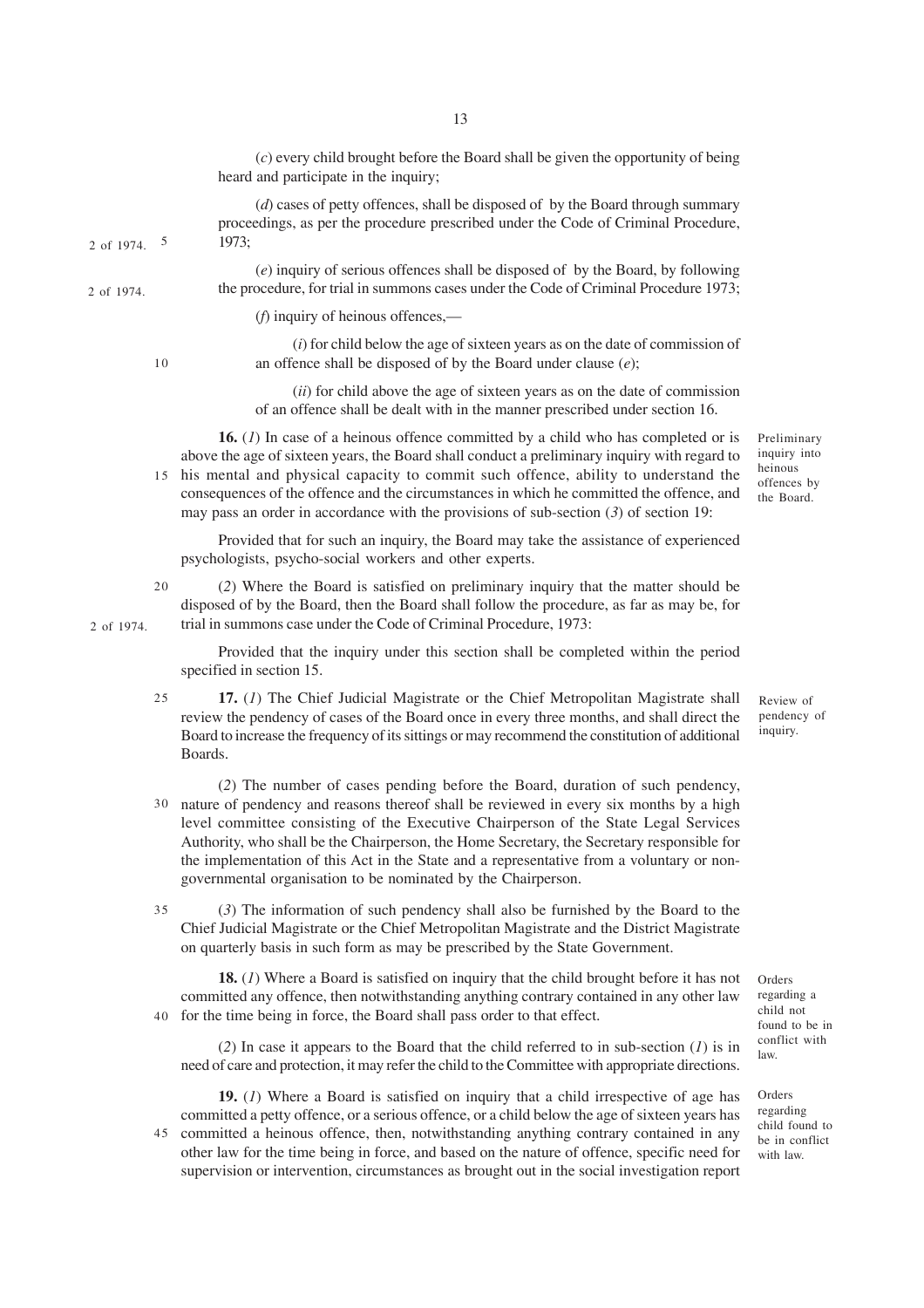and past conduct of the child, the Board may, if it so thinks fit,—

(*a*) allow the child to go home after advice or admonition by following appropriate inquiry and counselling to such child and to his parents or the guardian;

(*b*) direct the child to participate in group counselling and similar activities;

(*c*) order the child to perform community service under the supervision of an organisation or institution, or a specified person, persons or group of persons identified by the Board; 5

(*d*) order the child or parents or the guardian of the child to pay fine:

Provided that, in case the child is working, it may be ensured that the provisions of any labour law for the time being in force are not violated;

 $1<sub>0</sub>$ 

(*e*) direct the child to be released on probation of good conduct and placed under the care of any parent, guardian or fit person, on such parent, guardian or fit person executing a bond, with or without surety, as the Board may require, for the good behaviour and child's well-being for any period not exceeding three years;

(*f*) direct the child to be released on probation of good conduct and placed under the care and supervision of any fit facility for ensuring the good behaviour and child's well-being for any period not exceeding three years; 15

(*g*) direct the child to be sent to a special home, for such period, not exceeding three years, as it thinks fit, for providing reformative services including education, skill development, counselling, behaviour modification therapy, and psychiatric support during the period of stay in the special home: 20

Provided that if the conduct and behaviour of the child has been such that, it would not be in the child's interest, or in the interest of other children housed in a special home, the Board may send such child to the place of safety.

(*2*) If an order is passed under clauses (*a*) to (*g*) of sub-section (*1*), the Board may, in addition pass orders to— 25

(*i*) attend school; or

(*ii*) attend a vocational training centre; or

(*iii*) attend a therapeutic centre; or

(*iv*) prohibit the child from visiting, frequenting or appearing at a specified place; 30

or

(*v*) undergo a de-addiction programme.

(*3*) Where the Board after preliminary inquiry under section 16 comes to the conclusion that there is a need for further trial of the said child as an adult, then the Board may order transfer of the trial of the case to the Children's Court having jurisdiction to try such offences. 35

**20.** (*1*) After the receipt of preliminary inquiry from the Board under section 16, the Children´s Court may decide that—

(*i*) there is a need for trial of the child as an adult as per the provisions of the Code of Criminal Procedure, 1973 and pass appropriate orders after trial subject to the 40 2 of 1974. provisions of this section and section 22; or

(*ii*) there is no need for trial of the child as an adult and may conduct an inquiry as a Board and pass appropriate orders in accordance with the provisions of section 18.

Powers of Children's Court.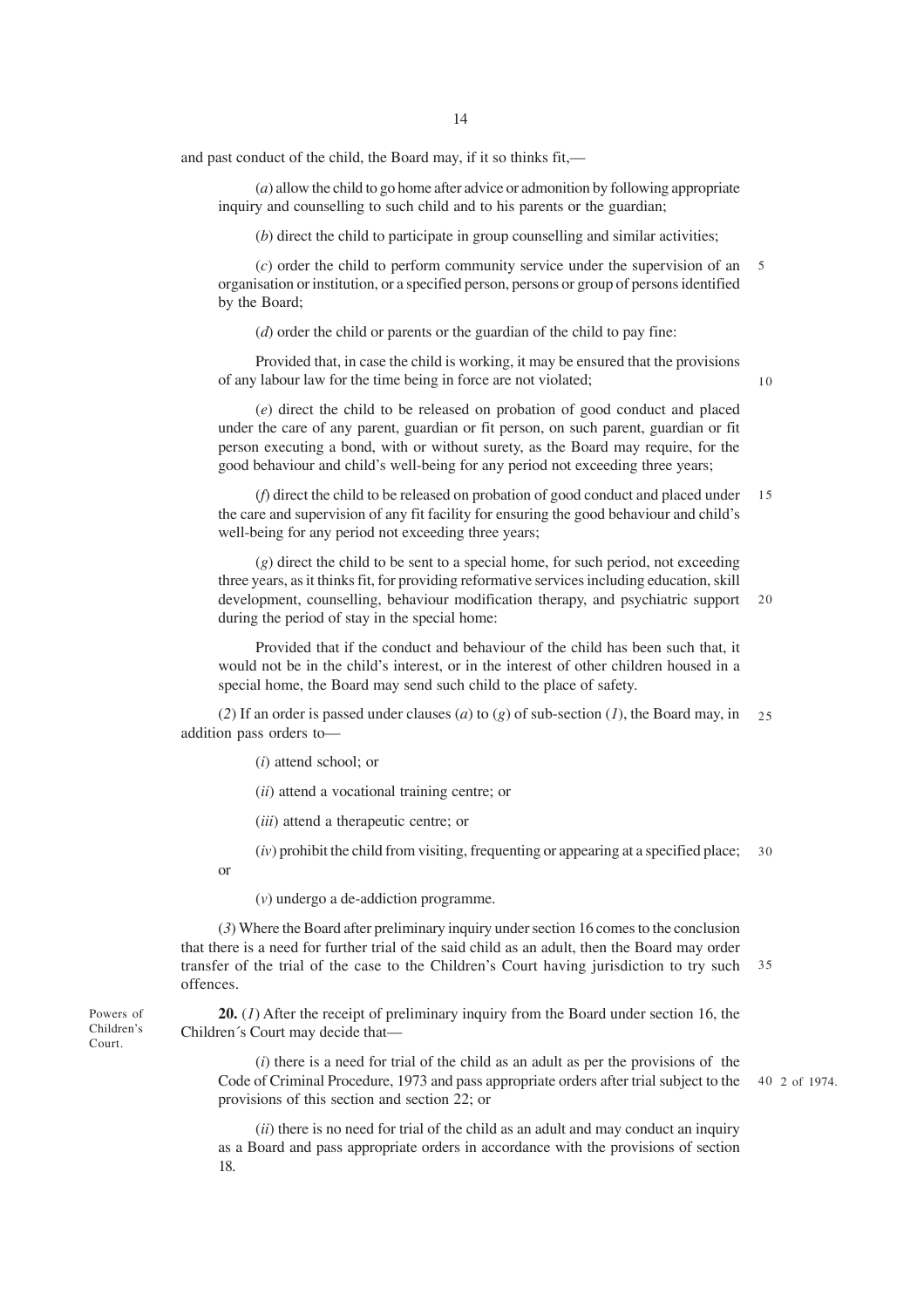(*2*) The Children's Court shall ensure that the final order, with regard to a child in conflict with law, shall include an individual care plan for the rehabilitation of child, including follow up by the probation officer or the District Child Protection Unit or a social worker.

(*3*) The Children's Court shall ensure that the child who is found to be in conflict with law is sent to a place of safety till he attains the age of twenty-one years and thereafter, the person shall be transferred to a jail: 5

Provided that the reformative services including educational services, skill development, alternative therapy such as counselling, behaviour modification therapy, and psychiatric support shall be provided to the child during the period of his stay in the place 10 of safety.

(*4*) The Children's Court shall ensure that there is a periodic follow up report every year by the probation officer or the District Child Protection Unit or a social worker, as required, to evaluate the progress of the child in the place of safety and to ensure that there is no ill-treatment to the child in any form.

(*5*) The reports under sub-section (*4*) shall be forwarded to the Children´s Court for record and follow up, as may be required. 15

**21.** (*1*) When the child in conflict with the law attains the age of twenty-one years and is yet to complete the term of stay, the Children´s Court shall provide for a follow up by the probation officer or the District Child Protection Unit or a social worker or by itself, as required, to evaluate if such child has undergone reformative changes and if the child can be a contributing member of the society and for this purpose the progress records of the child under sub-section (*4*) of section 20, along with evaluation of relevant experts are to be taken into consideration. 20

(*2*) After the completion of the procedure specified under sub-section (*1*), the Children's Court may— 25

> (*i*) decide to release the child on such conditions as it deems fit which includes appointment of a monitoring authority for the remainder of the prescribed term of stay;

(*ii*) decide that the child shall complete the remainder of his term in a jail:

Provided that each State Government shall maintain a list of monitoring authorities and monitoring procedures as may be prescribed. 30

**22.** No child in conflict with law shall be sentenced to death or for life imprisonment without the possibility of release, for any such offence, either under the provisions of this Act or under the provisions of the Indian Penal Code or any other law for this time being in force.

45 of 1860.

2 of 1974.

35

**23.** Notwithstanding anything to the contrary contained in the Code of Criminal Procedure, 1973, or any preventive detention law for the time being in force, no proceeding shall be instituted and no order shall be passed against any child under Chapter VIII of the said Code.

**24.** (*1*) Notwithstanding anything contained in section 223 of the Code of Criminal 2 of 1974. 40 Procedure, 1973 or in any other law for the time being in force, there shall be no joint proceedings of a child alleged to be in conflict with law, with a person who is not a child.

> (*2*) If during the inquiry by the Board or by the Children's Court, the person alleged to be in conflict with law is found that he is not a child, such person shall not be tried along with a child.

Child attained age of twenty-one years and yet to complete prescribed term of stay in place of safety.

Order that may not be passed against a child in conflict with law.

Proceeding under Chapter VIII of the Code of Criminal Procedure not to apply against child.

No joint proceedings of child in conflict with law and person not a child.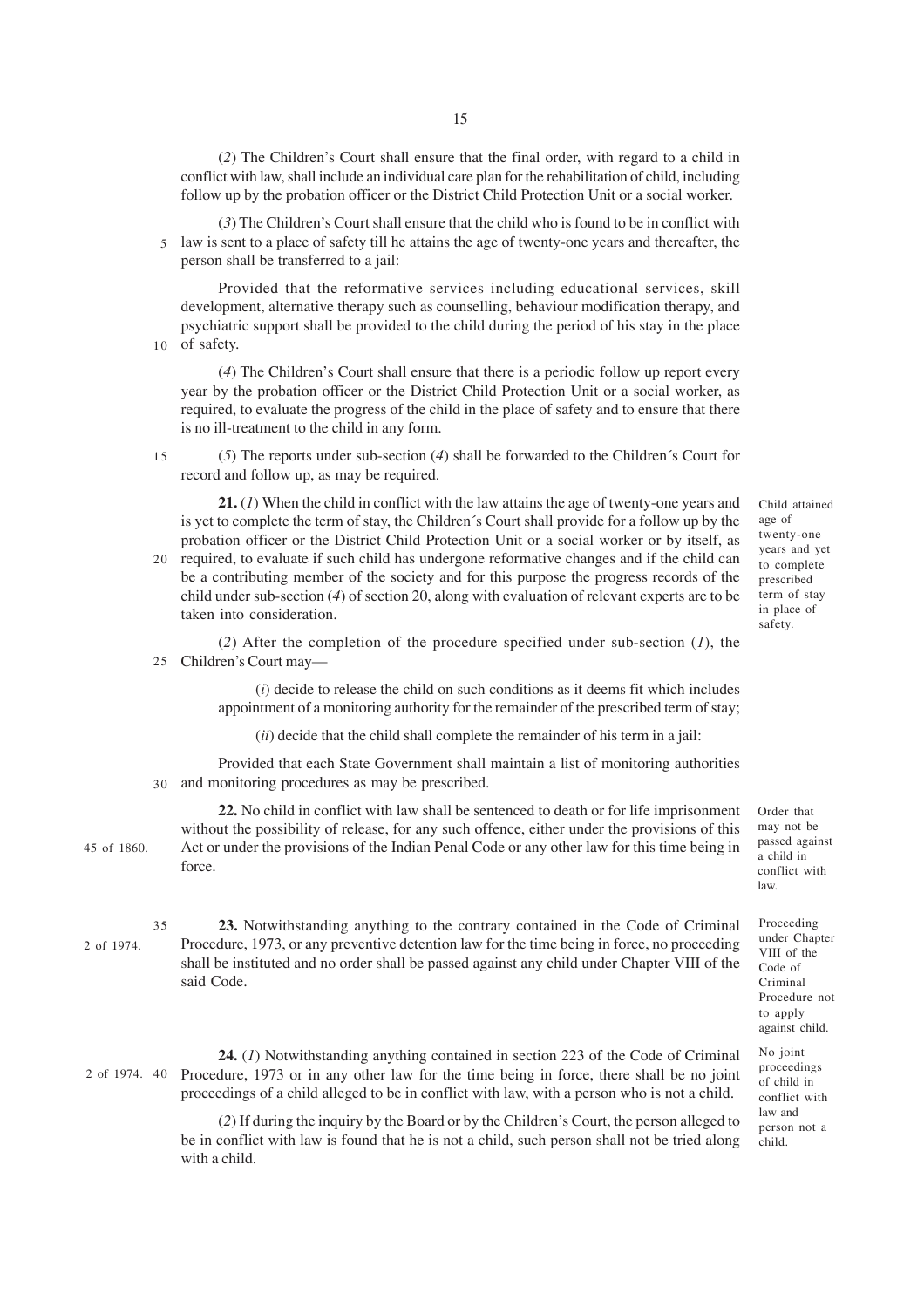Removal of disqualification on the findings of an offence.

**25.** (*1*) Notwithstanding anything contained in any other law for the time being in force, a child who has committed an offence and has been dealt with under the provisions of this Act shall not suffer disqualification, if any, attached to a conviction of an offence under such law.

(*2*) The Board shall make an order directing the Police or the Children's Court and its own registry that the relevant records of such conviction shall be destroyed after the expiry of the period of appeal or, as the case may be, a reasonable period as may be prescribed. 5

(*3*) In case of a heinous offence when such a case is transferred to a Children's Court under section 19, the Children's Court shall keep the record of the child only when the child is sent to a jail.

**26.** Notwithstanding anything contained in this Act, all proceedings in respect of a child alleged or found to be in conflict with law pending before any Board or court on the date of commencement of this Act, shall be continued in that Board or court as if this Act had not been enacted.

**27.** (*1*) Notwithstanding anything to the contrary contained in any other law for the time being in force, any police officer may take charge of a child in conflict with law who has run away from a special home or an observation home or a place of safety or from the care of a person or institution under whom the child was placed under this Act. 15

(*2*) The child referred to in sub-section (*1*) shall be produced, within twenty four hours, preferably before the Board which passed the original order in respect of that child, if possible, or, to the nearest Board where the child is found.  $20$ 

(*3*) The Board shall ascertain the reasons for the child having run away and pass appropriate orders for the child to be sent back either to the institution or person from whose custody the child had run away or any other similar place or person, as the Board may deem fit:

Provided that the Board may also give additional directions regarding any special steps that may be deemed necessary, for the best interest of the child.

(*4*) No additional proceeding shall be instituted in respect of such child.

#### CHAPTER V

#### CHILD WELFARE COMMITTEE

30

35

45

25

10

**28.** (*1*) The State Government shall by notification in the Official Gazette constitute for every district, one or more Child Welfare Committees for exercising the powers and to discharge the duties conferred on such Committees in relation to children in need of care and protection under this Act and ensure that induction training and sensitisation of all members of the committee is provided within two months from the date of notification.

(*2*) The Committee shall consist of a Chairperson, and four other members as the State Government may think fit to appoint, of whom atleast one shall be a woman and another, an expert on the matters concerning children.

(*3*) The District Child Protection Unit shall be provide with a Secretary and other staff that may be required for secretarial support to the Committee for its effective functioning by the State Government. 40

(*4*) No person shall be appointed as a member of the Committee unless such person has been actively involved in health, education or welfare activities pertaining to children for atleast seven years or is a practicing professional with a degree in child psychology or psychiatry or law or social work or sociology or human development.

(*5*) No person shall be appointed as a member unless he possesses such other qualifications as may be prescribed.

(*6*) No person shall be appointed for a period of more than three years as a member of the Committee.

provision in respect of pending cases.

Special

Provision with respect of run away child in conflict with law.

Child Welfare Committee.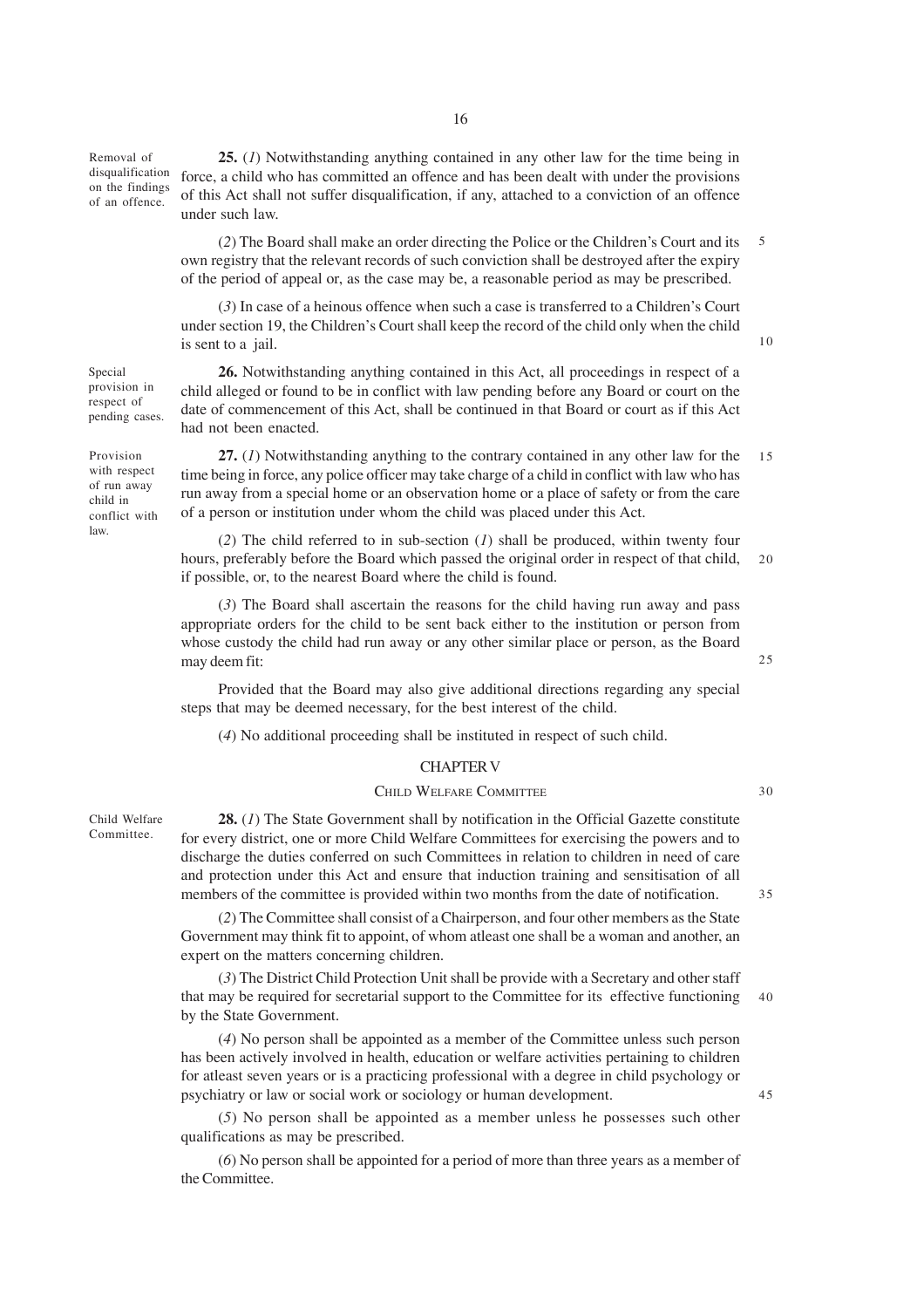(*7*) The appointment of any member of the Committee shall be terminated by the State Government after making an inquiry, if—

(*i*) he has been found guilty of misuse of power vested on him under this Act;

(*ii*) he has been convicted of an offence involving moral turpitude and such conviction has not been reversed or he has not been granted full pardon in respect of such offence;

(*iii*) he fails to attend the proceedings of the Committee consecutively for three months without any valid reason or he fails to attend less than three-fourths of the sittings in a year.

(*8*) The District Magistrate shall conduct a quarterly review of the functioning of the Committee. 10

(*9*) The Committee shall function as a Bench and shall have the powers conferred by the Code of Criminal Procedure, 1973 on a Metropolitan Magistrate or, as the case may be, a Judicial Magistrate of the First Class.

(*10*) The District Magistrate shall be the grievances redressal authority for the Child Welfare Committee and anyone connected with the child, may file a petition before the District Magistrate, who shall consider and pass appropriate orders. 15

**29.** (*1*) The Committee shall meet at least twenty days in a month and shall observe such rules and procedures with regard to the transaction of business at its meetings, as may be prescribed. 20

(*2*) A visit to an existing child care institution by the Committee, to check its functioning and well being of children shall be considered as a sitting of the Committee.

(*3*) A child in need of care and protection may be produced before an individual member of the Committee for being placed in a Children's Home or fit person when the Committee is not in session. 25

(*4*) In the event of any difference of opinion among the members of the Committee at the time of taking any decision, the opinion of the majority shall prevail but where there is no such majority, the opinion of the Chairperson shall prevail.

(*5*) Subject to the provisions of sub-section (*1*), the Committee may act, notwithstanding the absence of any member of the Committee, and no order made by the 30 Committee shall be invalid by reason only of the absence of any member during any stage of the proceeding:

Provided that there shall be atleast three members present at the time of final disposal of the case.

**30.** (*1*) The Committee shall have the authority to dispose of cases for the care, protection, treatment, development and rehabilitation of children in need of care and protection, as well as to provide for their basic needs and protection. 35

(*2*) Where a Committee has been constituted for any area, such Committee shall, notwithstanding anything contained in any other law for the time being in force, but save as otherwise expressly provided in this Act, have the power to deal exclusively with all proceedings under this Act relating to children in need of care and protection. 40

**31.** The functions and responsibilities of the Committee shall include—

(*i*) taking cognizance of and receiving the children produced before it;

(*ii*) conducting inquiry on all issues relating to and affecting the safety and wellbeing of the children under this Act;

(*iii*) directing the Child Welfare Officers or probation officers or District Child Protection Unit or Non-Governmental Organisations to conduct social investigation and submit a report before the Committee;

2 of 1974.

5

45

Powers of the Committee.

Functions and responsibilities of the Committee.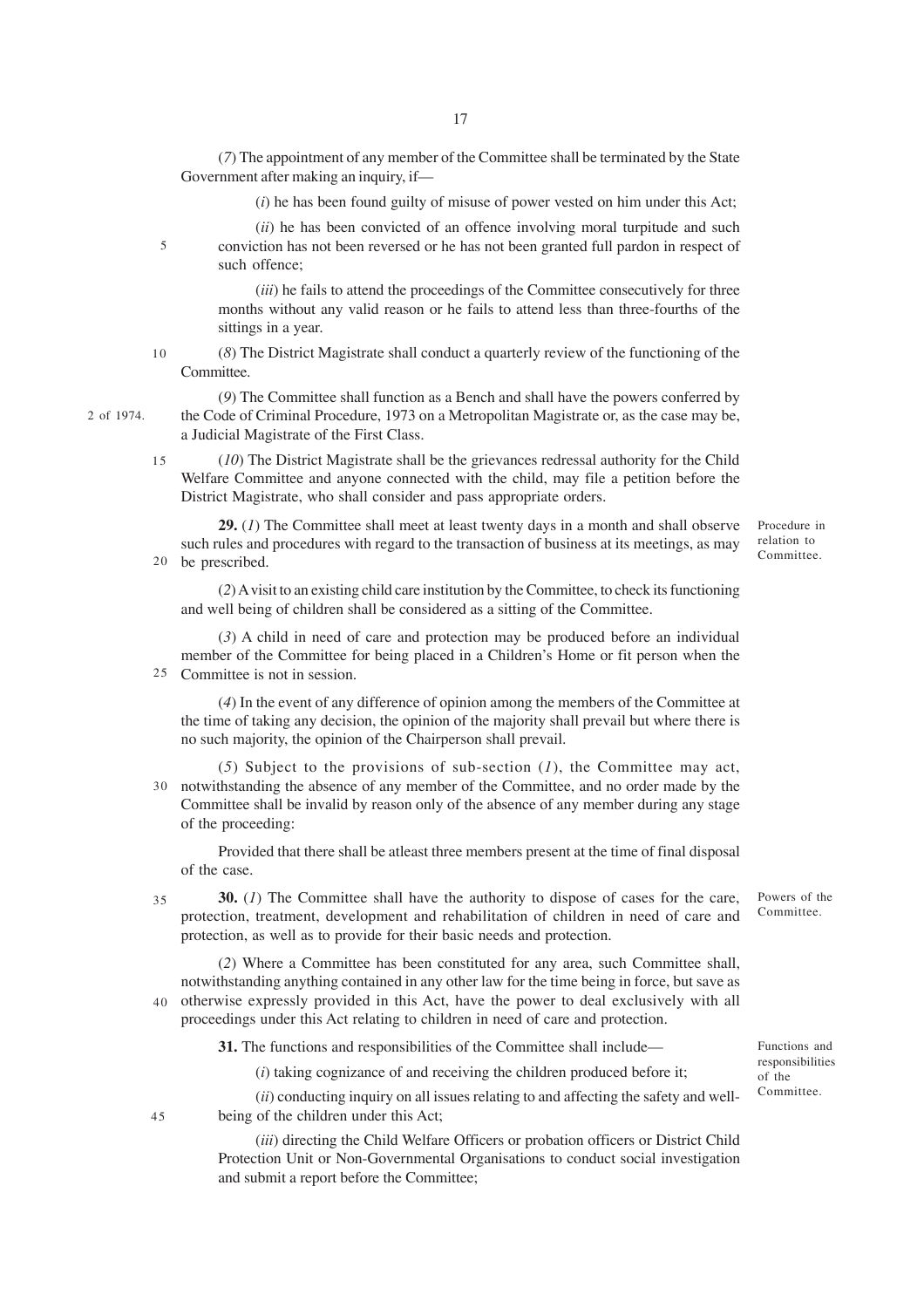(*iv*) conducting inquiry for declaring "fit persons" for care of children in need of care and protection;

(*v*) directing placement of a child in foster care;

(*vi*) ensuring care, protection, appropriate rehabilitation or restoration of children in need of care and protection, based on the child's individual care plan and passing necessary directions to parents or guardians or fit persons or children's homes or fit facility in this regard; 5

(*vii*) selecting registered institution for placement of each child requiring institutional support, based on the child's age, gender, disability and needs and keeping in mind the available capacity of the institution;

(*viii*) conducting atleast two inspection visits per month of residential facilities for children in need of care and protection and recommending action for improvement in quality of services to the District Child Protection Unit and the State Government;

(*ix*) certifying the execution of the surrender deed by the parents and ensuring that they are given time to reconsider their decision as well as making all efforts to keep the family together; 15

(*x*) ensuring that all efforts are made for restoration of abandoned or lost children to their families following due process, as may be prescribed;

(*xi*) declaration of orphan, abandoned and surrendered child as legally free for adoption after due inquiry;

 $20$ 

10

(*xii*) taking *suo moto* cognizance of cases and reaching out to children in need of care and protection, who are not produced before the Committee, provided that such decision is taken by atleast three members;

(*xiii*) taking action for rehabilitation of sexually abused children who are reported as children in need of care and protection to the Committee by Special Juvenile Police Unit or local police, as the case may be, under the Protection of Children from Sexual Offences Act, 2012; 25

(*xiv*) dealing with cases referred by the Board under sub-section (*2*) of section 18;

(*xv*) co-ordinate with the police, labour department and other agencies involved in the care and protection of children with support of the District Child Protection Unit or the State Government; 30

(*xvi*) in case of a complaint of abuse of a child in any child care institution, the Committee shall conduct an inquiry and give directions to the police or the District Child Protection Unit or labour department or childline services, as the case may be; 35

(*xvii*) accessing appropriate legal services for children;

(*xviii*) such other functions and responsibilities, as may be prescribed.

## CHAPTER VI

PROCEDURE IN RELATION TO CHILDREN IN NEED OF CARE AND PROTECTION

**32.** (*1*) Any child in need of care and protection may be produced before the Committee 40 by any of the following persons, namely:—

(*i*) any police officer or special juvenile police unit or a designated Child Welfare Police Officer or any officer of District Child Protection Unit or inspector appointed under any labour law for the time being in force;

(*ii*) any public servant;

32 of 2012.

Production before Committee.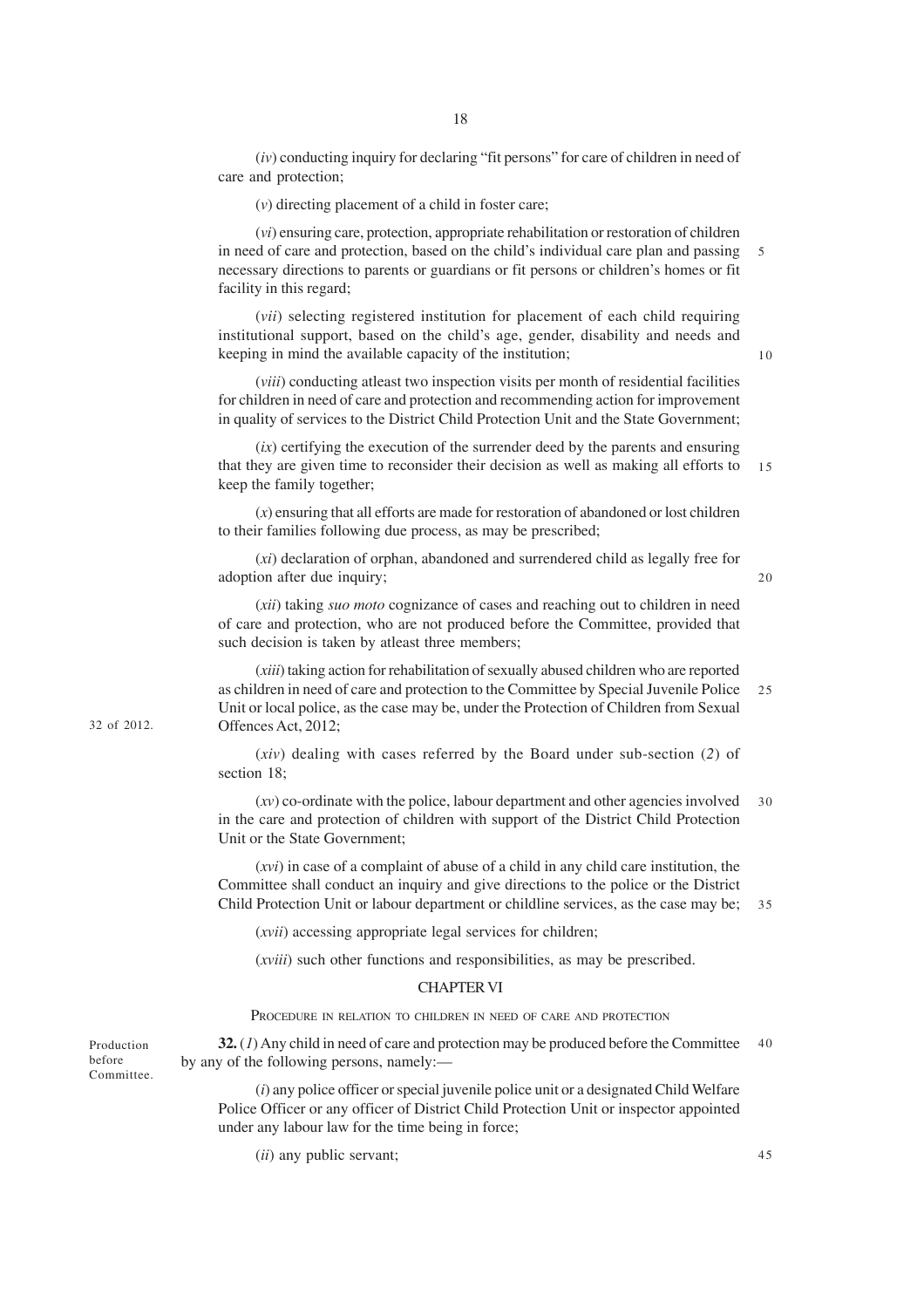(*iv*) Child Welfare Officer or probation officer;

(*v*) any social worker or a public spirited citizen;

(*vi*) by the child himself; or

(*vii*) any nurse, doctor or management of a nursing home, hospital or maternity home:

> Mandatory reporting regarding a child found separated from guardian.

Penalty for nonreporting.

Provided that the child shall be produced before the Committee without any loss of time but within a period of twenty-four hours excluding the time necessary for the journey.

(*2*) The State Government may make rules consistent with this Act, to provide for the manner of submitting the report to the Committee and the manner of sending and entrusting the child to children's home or shelter home or fit facility or fit person, as the case may be, during the period of the inquiry. 10

**33.** (*1*) Any individual or a police officer or any functionary of any organisation or a 15 nursing home or hospital or maternity home, who or which finds and takes charge, or is handed over a child who appears or claims to be abandoned or lost, or a child who appears or claims to be an orphan without family support, shall within twenty-four hours (excluding the time necessary for the journey), give information to the Childline Services or the nearest police station or to a Child Welfare Committee or to the District Child Protection Unit, or hand over the child to a child care institution registered under this Act, as the case may be.  $20$ 

(*2*) The information regarding a child referred to in sub-section (*1*) shall be mandatorily uploaded on a portal as may be specified by the Central Government or the Committee or the District Child Protection Unit or the child care institution, as the case may be.

**34.** If information regarding a child as required under section 33 is not given within 25 the period specified in the said section, then, such act shall be regarded as an offence. Offence of nonreporting.

**35.** Any person who has committed an offence under section 34 shall be liable to imprisonment up to six months or fine of ten thousand rupees or both.

**36.** (*1*) A parent or guardian, who for physical, emotional and social factors beyond their control, wishes to surrender a child, shall produce the child before the Committee. Surrender of Children.

30

5

(*2*) If, after prescribed process of inquiry and counselling, the Committee is satisfied, a surrender deed shall be executed by the parent or guardian, as the case may be, before the Committee.

(*3*) The parents or guardian who surrendered the child, shall be given one month time to reconsider their decision and in the intervening period the Committee shall either allow, 35 after due inquiry, the child to be with the parents or guardian under supervision, or place the child in a Specialised Adoption Agency, if he or she is below six years of age, or a children's home if he is above six years.

**37.** (*1*) On production of a child or receipt of a report under section 32, the Committee shall hold an inquiry in such manner as may be prescribed and the Committee, on its own or on the report from any person or agency as specified in sub-section (*2*) of section 32, may 40 pass an order to send the child to the children's home or shelter home or a fit facility or fit person, and for speedy social investigation by a social worker or Child Welfare Officer or Child Welfare Police Officer: Inquiry.

Provided that all children below six years of age, who are orphan, surrendered or appear to be abandoned shall be placed in a Specialised Adoption Agency, where available. 45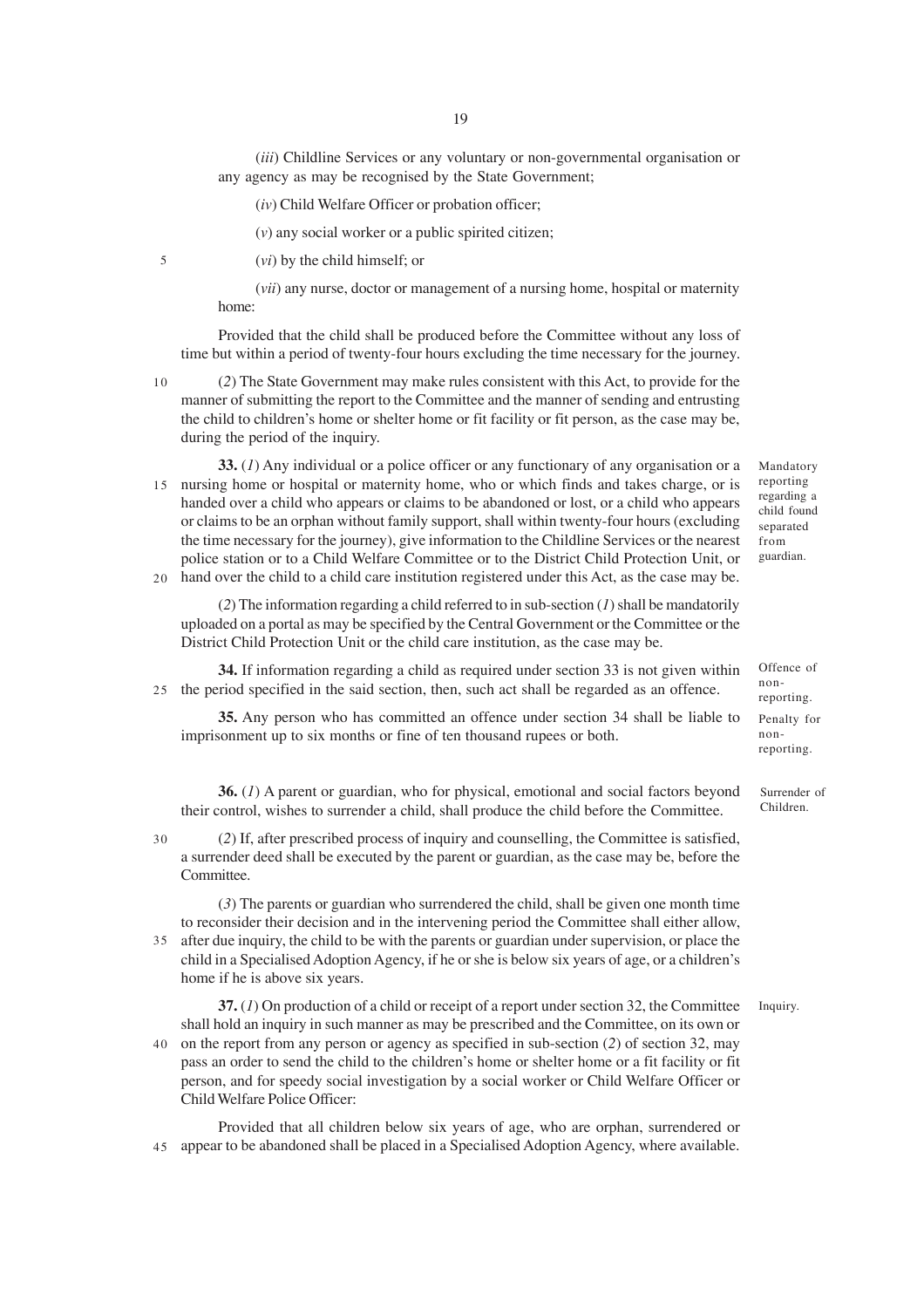(*2*) The social investigation shall be completed within fifteen days so as to enable the Committee to pass final order within four months of first production of the child:

Provided that for orphan, abandoned or surrendered children, the time for completion of inquiry shall be as specified in section 39.

(*3*) After the completion of the inquiry, if Committee is of the opinion that the said child has no family or ostensible support or is in continued need of care and protection, it may send the child to a Specialised Adoption Agency if the child is below six years of age, children's home or to a fit facility or person or foster family, till suitable means of rehabilitation are found for the child, as may be prescribed, or till the child attains the age of eighteen years: 5

Provided that the situation of the child placed in a children's home or with a fit facility or person or a foster family, shall be reviewed by the Committee, as may be prescribed.

(*4*) The Committee shall submit a quarterly report on the nature of disposal of cases and pendency of cases to the District Magistrate in the manner as may be prescribed, for review of pendency of cases.

(*5*) After review under sub-section (*4*), the District Magistrate shall direct the Committee to take necessary remedial measures to address the pendency, if necessary and send a report of such reviews to the State Government, who may cause the constitution of additional Committees, if required:

Provided that if the pendency of cases continues to be unaddressed by the Committee even after three months of receiving such directions, the State Government shall terminate the said Committee and shall constitute a new Committee.  $20$ 

(*6*) In anticipation of termination of the Committee and in order that no time is lost in constituting a new Committee, the State Government shall maintain a standing panel of eligible persons to be appointed as members of the Committee.

(*7*) In case of any delay in the constitution of a new Committee under sub-section (*5*), the Child Welfare Committee of a nearby district shall assume responsibility in the intervening period.

Orders passed regarding a child in need of care and protection.

**38.** The Committee on being satisfied through the inquiry that the child before the Committee is a child in need of care and protection, may, on consideration of Social Investigation Report submitted by Child Welfare Officer and taking into account the child's wishes in case the child is sufficiently mature to take a view, pass one or more of the following orders, namely:—  $30$ 

(*a*) declaration that a child is in need of care and protection;

(*b*) restoration of the child to parents or guardian or family with or without supervision of Child Welfare Officer or designated social worker; 35

(*c*) placement of the child in Children's Home or fit facility or Specialised Adoption Agency for the purpose of adoption for long term or temporary care, keeping in mind the capacity of the institution for housing such children, either after reaching the conclusion that the family of the child cannot be traced or even if traced, restoration of the child to the family is not in the best interest of the child; 40

(*d*) placement of the child with "fit person" for long term or temporary care;

(*e*) foster care orders under section 45;

(*f*) sponsorship orders under section 46;

(*g*) directions to persons or institutions or facilities in whose care the child is placed, regarding care, protection and rehabilitation of the child, including directions relating to immediate shelter and services such as medical attention, psychiatric and psychological support including need-based counselling, occupational therapy or 45

10

15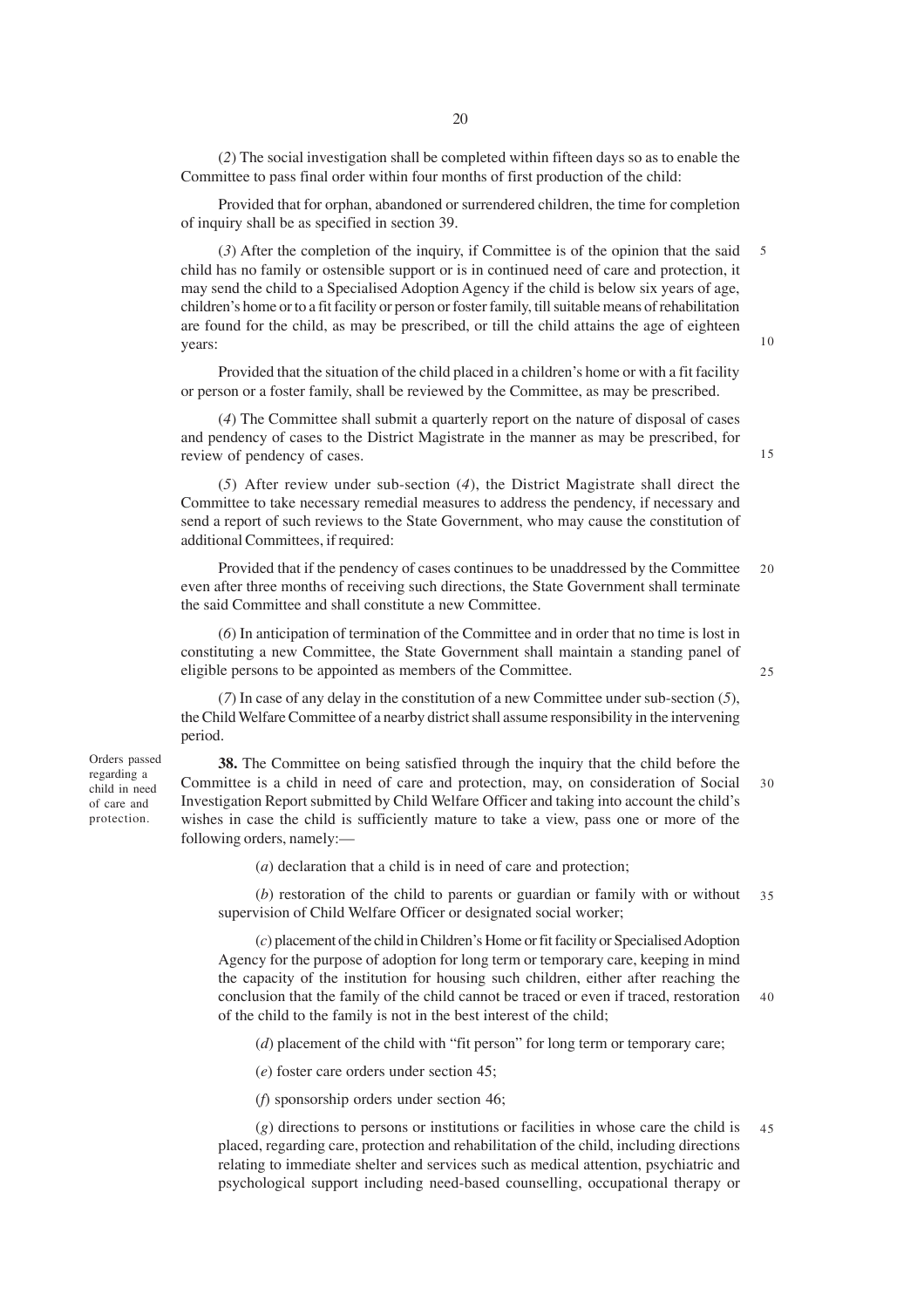behaviour modification therapy, skill training, legal aid, educational services, and other developmental activities, as required, as well as follow-up and coordination with the District Child Protection Unit or State Government and other agencies;

(*h*) declaration that the child is legally free for adoption under section 39.

(*2*) The Committee may also pass orders for — 5

(*i*) declaration of fit persons for foster care;

- (*ii*) getting one time after care support under section 47 of the Act; or
- (*iii*) any other order related to any other function as may be prescribed.

**39.** (*1*) In case of orphan and abandoned child, the Committee shall make all efforts for 10 tracing the parents or guardians of the child and on completion of such inquiry, if it is established that the child is either an orphan having no one to take care, or abandoned, the Committee shall declare the child legally free for adoption:

Provided that such declaration shall be made within a period of two months from the date of production of the child, for children who are up to two years of age and within four months for children above two years of age: 15

Provided further that notwithstanding anything contained in this regard in any other law for the time being in force, no first information report shall be registered against any biological parent in the process of inquiry relating to an abandoned or surrendered child under this Act.

(*2*) In case of surrendered child, the institution where the child has been placed by the Committee on an application for surrender, shall bring the case before the Committee immediately on completion of the period specified in section 36, for declaring the child legally free for adoption.  $20$ 

(*3*) Notwithstanding anything contained in any other law for the time being in force, a child of a mentally retarded parents or a unwanted child of victim of sexual assault, such child may be declared free for adoption by the Committee, by following the procedure under this Act. 25

(*4*) The decision to declare an orphan, abandoned or surrendered child as legally free for adoption shall be taken by atleast three members of the Committee.

(*5*) The Committee shall inform the State Agency and Central the Authority regarding the number of children declared as legally free for adoption and number of cases pending for decision in the manner as may be prescribed, every month. 30

## CHAPTER VII

#### REHABILITATION AND SOCIAL RE-INTEGRATION

**40.** (*1*) The process of rehabilitation and social integration of children under this Act shall be undertaken, based on the individual care plan of the child, preferably through family based care such as by restoration to family or guardian with or without supervision or sponsorship, or adoption or foster-care: 35

Process of rehabilitation and social reintegration.

Provided that all efforts shall be made to keep siblings placed in institutional or noninstitutional care, together, unless it is in their best interest not to be kept together. 40

(*2*) For children in conflict with law the process of rehabilitation and social integration shall be undertaken in the observation homes if the child is not released on bail or in special homes or place of safety or fit facility or with a fit person, if placed there by the order of the Board.

(*3*) The children in need of care and protection who are not placed in families for any reason may be placed in an institution registered for such children under this Act or with a 45

Procedure for declaring a child legally free for adoption.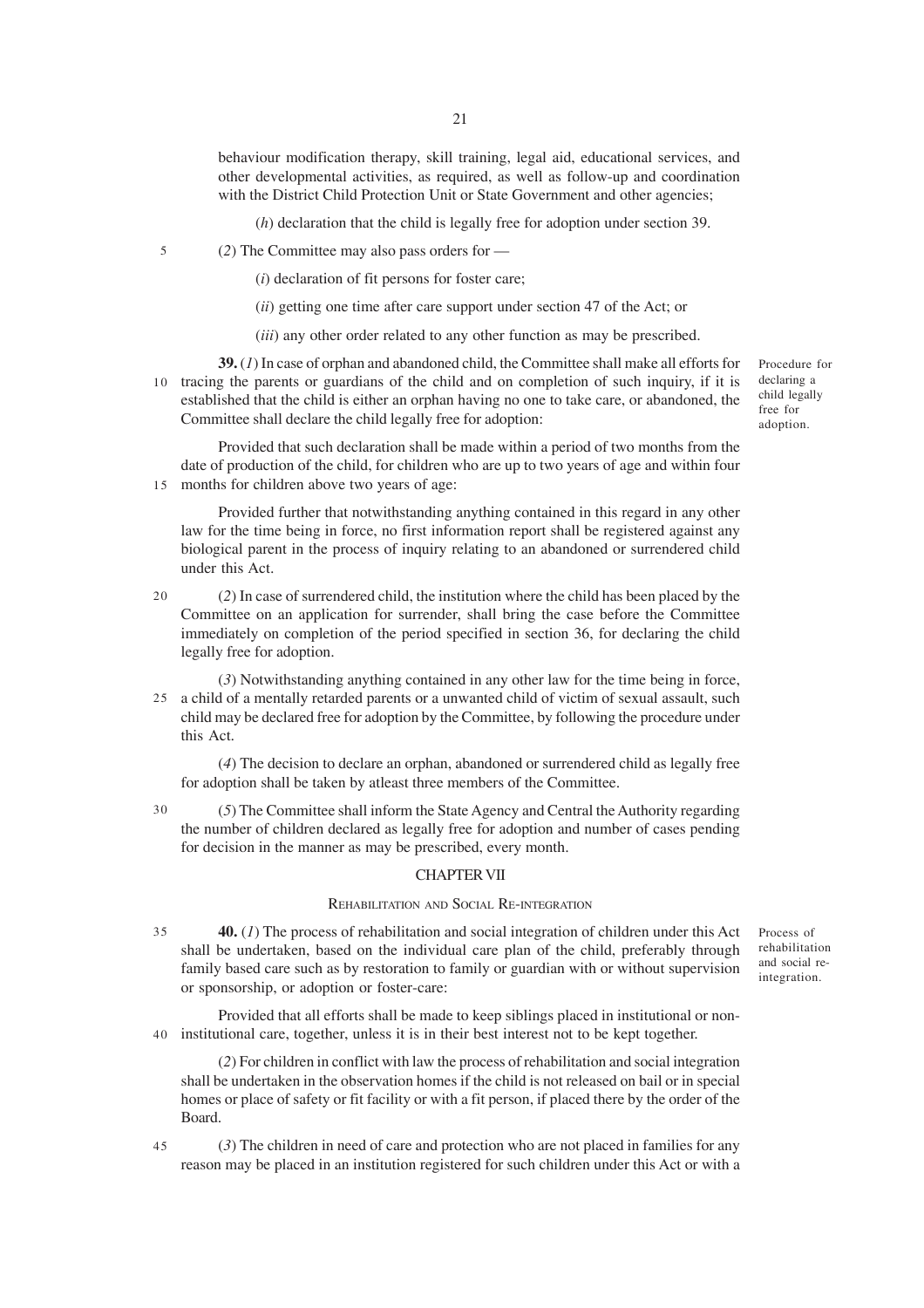fit person or a fit facility, on a temporary or long-term basis, and the process of rehabilitation and social integration shall be undertaken wherever the child is so placed.

(*3*) The children in need of care and protection who are leaving institutional care or children in conflict with law leaving special homes on attaining eighteen years of age, may be provided financial support as specified in section 47, to help them to re-integrate into the mainstream of the society. 5

**41.** (*1*) The restoration and protection of a child shall be the prime objective of any children's home, Specialised Adoption Agency or open shelter.

(*2*) The children's home, specialised adoption agency or an open shelter, as the case may be, shall take such steps as are considered necessary for the restoration and protection of a child deprived of his family environment temporarily or permanently where such child is under their care and protection. 10

(*3*) The Committee shall have the powers to restore any child in need of care and protection to his parents, guardian or fit person, as the case may be, after determining the suitability of the parents or guardian or fit person to take care of the child, and give them suitable directions. 15

*Explanation.—*For the purposes of this section, "restoration and protection of a child" means restoration to—

- (*a*) parents;
- (*b*) adoptive parents;
- (*c*) foster parents;
- (*d*) guardian; or
- (*e*) fit person.

Registration of child care institutions.

Restoration of child in need of care and protection.

> **42.** (*1*) Notwithstanding anything contained in any other law for the time being in force, all institutions, whether run by a State Government or by voluntary or non-governmental organisations, which are meant, either wholly or partially, for housing children in need of care and protection or children in conflict with law, shall, be registered under this Act in such manner as may be prescribed, within a period of six months from the date of commencement of this Act, regardless of whether they are receiving grants from the Central Government or, as the case may be, the State Government or not: 25 30

Provided that the institutions having valid registration under the Juvenile Justice (Care and Protection of Children) Act, 2000 on the date of commencement of this Act shall be deemed to have been registered under this Act.

(*2*) At the time of registration under this section, the State Government shall determine and record the capacity and purpose of the institution and shall register the institution as a Shelter Home, or Children's Home or open shelter or Specialised Adoption Agency or Observation Home or Special Home or Place of Safety, as the case may be. 35

(*3*) On receipt of application for registration under sub-section (*1*), from an existing or new institution housing children in need of care and protection or children in conflict with law, the State Government may grant provisional registration, within one month from the date of receipt of application, for a maximum period of six months, in order to bring such institution under the purview of this Act, and shall determine the capacity of the Home which shall be mentioned in the registration certificate: 40

Provided that if the said institution does not fulfill the prescribed criteria for registration, within the period specified in sub-section (*1*), the provisional registration shall stand cancelled and the provisions of sub-section (*5*) shall apply. 45

 $20$ 

56 of 2000.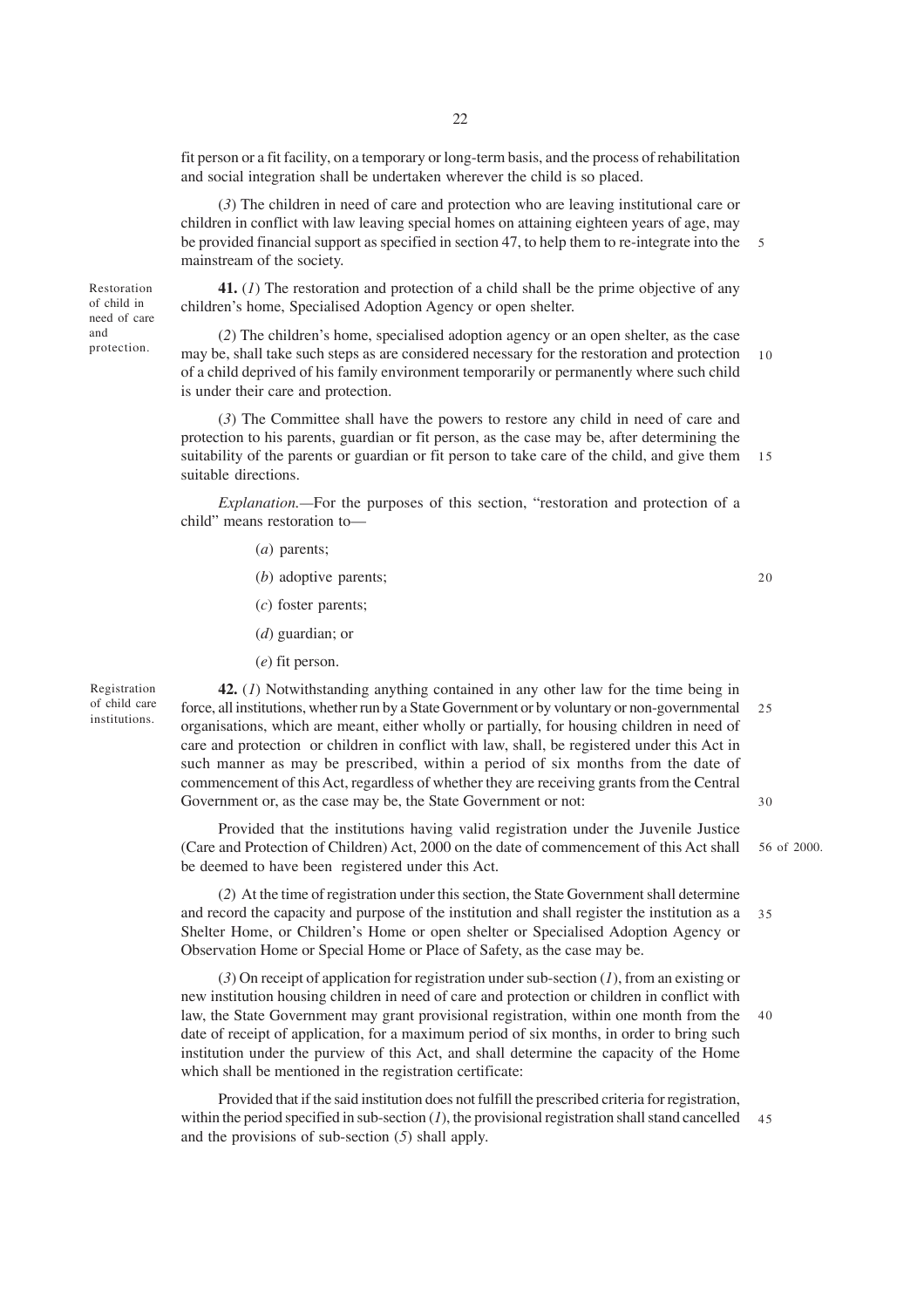(*4*) If the State Government does not issue a provisional registration certificate within one month from the date of application, the proof of receipt of application for registration shall be treated as provisional registration to run an institution for a maximum period of six months.

(*5*) If the application for registration is not disposed of within six months by any officer or officers of any State Government, it shall be regarded as dereliction of duty on their part by their higher controlling authority and appropriate departmental proceedings shall be initiated. 5

(*6*) The period of registration of an institution shall be five years, and it shall be 10 subject to renewal in every five years.

(*7*) The State Government may, after following the procedure as may be prescribed, cancel or withhold registration, as the case may be, of such institutions which fail to provide rehabilitation and reintegration services as specified in section 54 and till such time that the registration of an institution is renewed or granted, the State Government shall manage the institution. 15

(*8*) Any child care institution registered under this section shall be duty bound to admit children, subject to the capacity of the institution, as directed by the Committee, whether they are receiving grants from the Central Government or, as the case may be, the State Government or not.

(*9*) Notwithstanding anything contained in any other law for the time-being in force, the inspection committee appointed under section 55, shall have the powers to inspect any institution housing children, even if not registered under this Act to determine whether such institution is housing children in need of care and protection. 20

**43.** Any person, or persons, in-charge of an institution housing children in need of care and protection and children in conflict with law, who fails to comply with the provisions 25 of sub-section (*1*) of section 42, shall be punished with imprisonment which may extend to one year or a fine of not less than one lakh rupees or both:

Provided that every thirty days delay in applying for registration shall be considered as a separate offence.

30

**44.** (*1*) The State Government may establish and maintain, by itself or through voluntary or non-governmental organisations, as many open shelters as may be required, and such open shelters shall be registered as such, in the manner as may be prescribed.

(*2*) The open shelters referred to in sub-section (*1*) shall function as a community based facility for children in need of residential support, on short term basis, with the objective of protecting them from abuse or weaning them, or keeping them, away from a life on the streets. 35

(*3*) The open shelters shall send every month information, in the manner as may be prescribed, regarding children availing the services of the shelter, to the District Child Protection Unit and the Committee.

**45.** (*1*) The children in need of care and protection may be placed in foster care, including group foster care for their care and protection through orders of the Committee, after following the procedure as may be prescribed in this regard, in a family which does not include the child's biological or adoptive parents or in an unrelated family recognised as suitable for the purpose by the State Government, for a short or extended period of time. 40

(*2*) The selection of the foster family shall be based on family's ability, intent, capacity and prior experience of taking care of children. 45

(*3*) All efforts shall be made to keep siblings together in foster families, unless it is in their best interest not to be kept together.

Penalty for nonregistration of child care institutions.

Open shelter.

Foster care.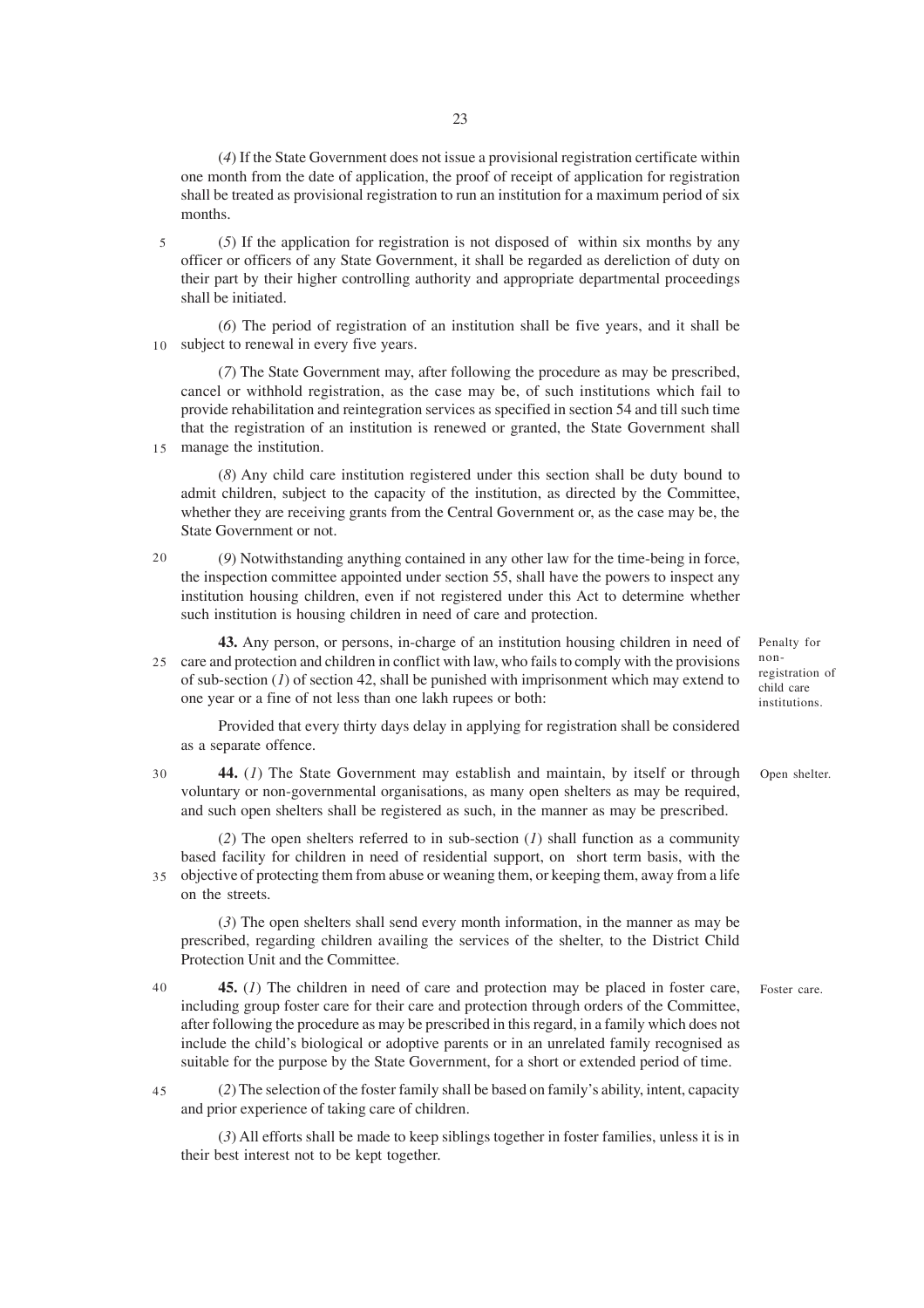(*4*) The State Government, after taking into account the number of children, shall provide monthly funding for such foster care through District Child Protection Unit after following the procedure, as may be prescribed, for inspection to ensure well being of the children.

(*5*) In cases where children have been placed in foster care for the reason that their parents have been found to be unfit or incapacitated by the Committee, the child's parents may visit the child in the foster family at regular intervals, unless the Committee feels that such visits are not in the best interest of the child, for reasons to be recorded therefor; and eventually, the child may return to the parent's homes once the parents are determined by the Committee to be fit to take care of the child. 5 10

(*6*) The foster family shall be responsible for providing education, health and nutrition to the child and shall ensure the overall well being of the child in such manner, as may be prescribed.

(*7*) The State Government may make rules for the purpose of defining the procedure, criteria and the manner in which foster care services shall be provided for children.

(*8*) The inspection of foster families shall be conducted every month by the Committee in the form as may be prescribed to check the well-being of the child and whenever a foster family is found lacking in taking care of the child, the child shall be removed from that foster family and shifted to another foster family as the Committee may deem fit.

(*9*) No child regarded as adoptable by the Committee shall be given for long-term foster care.  $20$ 

Sponsorship.

**46.** (*1*) The State Government shall make rules for the purpose of undertaking various programmes of sponsorship of children, such as individual to individual sponsorship, group sponsorship or community sponsorship.

(*2*) The criteria for sponsorship shall include,—

(*i*) where mother is a widow or divorced or abandoned by family;

(*ii*) where children are orphan and are living with the extended family;

(*iii*) where parents are victims of life threatening disease;

(*iv*) where parents are incapacitated due to accident and unable to take care of children both financially and physically.

(*3*) The duration of sponsorship shall be such as may be prescribed.

(*4*) The sponsorship programme may provide supplementary support to families, to children's homes and to special homes to meet medical, nutritional, educational and other needs of the children, with a view to improving their quality of life.

**47.** Any child leaving a child care institution on completion of eighteen years of age may be provided with a one-time financial support in order to facilitate child's reintegration into the mainstream of the society in the manner as may be prescribed. 35

**48.** (*1*) The State Government shall establish and maintain in every district or a group of districts, either by itself, or through voluntary or non-governmental organisations, observation homes, which shall be registered under section 42 of this Act, for temporary reception, care and rehabilitation of any child alleged to be in conflict with law, during the pendency of any inquiry under this Act. 40

(*2*) Where the State Government is of the opinion that any registered institution other than a home established or maintained under sub-section (*1*), is fit for the temporary reception of such child alleged to be in conflict with law during the pendency of any inquiry under this Act, it may register such institution as an observation home for the purposes of this Act. 45

After care of children leaving Child care Institution.

Observation Homes.

25

30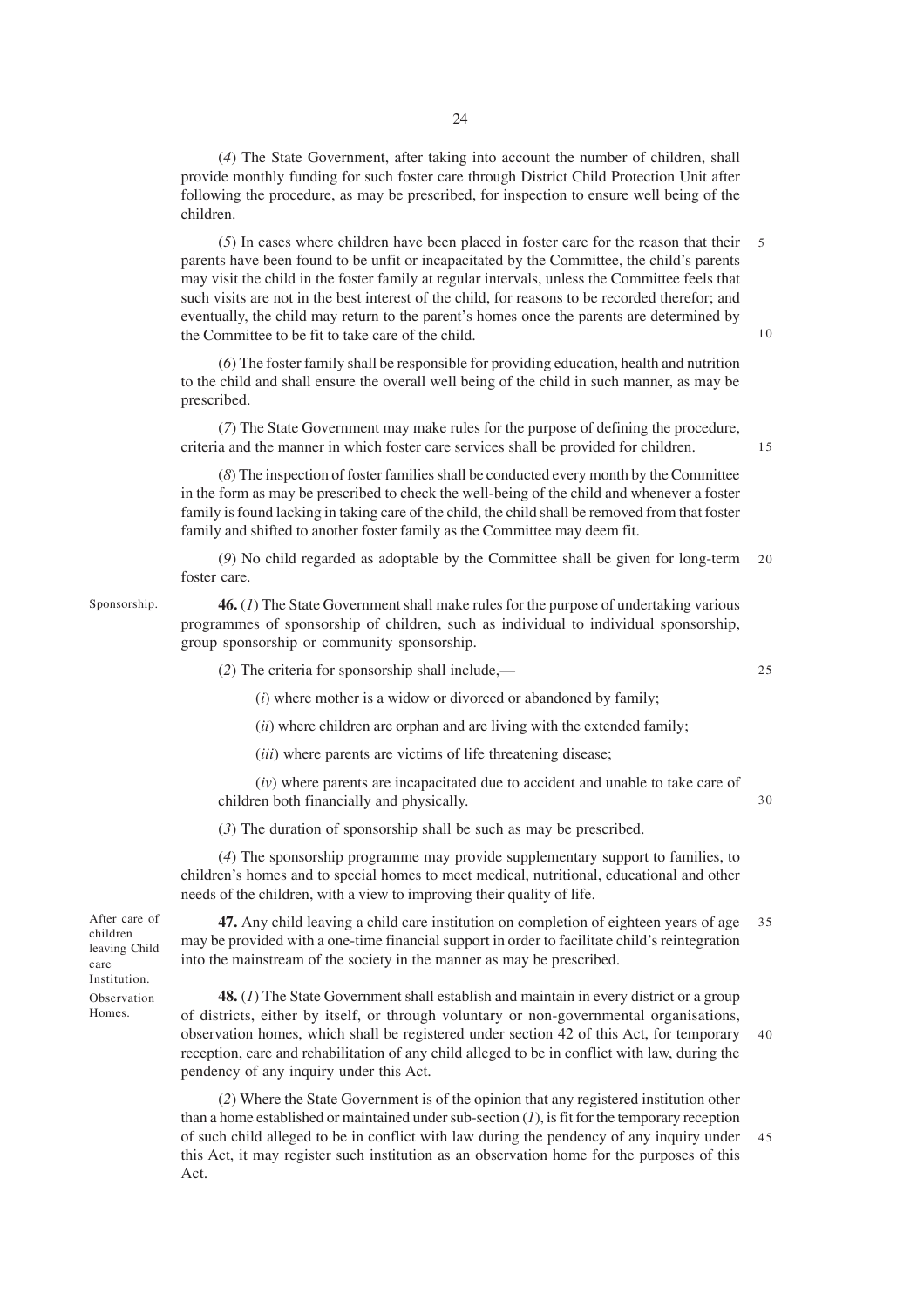(*3*) The State Government may, by rules made under this Act, provide for the management and monitoring of observation homes, including the standards and various types of services to be provided by them for rehabilitation and social integration of a child

alleged to be in conflict with law and the circumstances under which, and the manner in which, the registration of an observation home may be granted or withdrawn. 5 (*4*) Every child alleged to be in conflict with law who is not placed under the charge of

parent or guardian and is sent to an observation home shall be segregated according to the child's age and gender, after giving due consideration to physical and mental status of the child and degree of the offence committed.

 $1<sub>0</sub>$ 

20

**49.** (*1*) The State Government may establish and maintain either by itself or through voluntary or non-governmental organisations, special homes, which shall be registered as such, in the manner as may be prescribed, in every district or a group of districts, as may be required for rehabilitation of those children in conflict with law who are found to have committed an offence and who are placed there by an order of the Juvenile Justice Board made under section 19. 15

Special Homes.

(*2*) The State Government may, by rules, provide for the management and monitoring of special homes, including the standards and various types of services to be provided by them which are necessary for social re-integration of a child, and the circumstances under which, and the manner in which, the registration of a special home may be granted or withdrawn.

(*3*) The rules made under sub-section (*2*) may also provide for the segregation and separation of children found to be in conflict with law on the basis of age, gender, the nature of offence committed by them and the child's mental and physical status.

**50.** (*1*) The State Government shall set up atleast one place of safety in a State 25 registered under section 42, so as to place a person above the age of eighteen years or child in conflict with law, who is between the age of sixteen to eighteen years and is accused of or convicted for committing a heinous offence.

(*2*) Every place of safety shall have separate arrangement and facilities for stay of such children or persons during the process of inquiry and children or persons convicted of committing an offence. 30

(*3*) The State Government may, by rules, prescribe the types of places that can be designated as place of safety under sub-section (*1*) and the facilities and services that may be provided therein.

**51.** (*1*) The State Government may establish and maintain, in every district or group of districts, either by itself or through voluntary or non-governmental organisations, children's 35 homes, which shall be registered as such, for the placement of children in need of care and protection for their care, treatment, education, training, development and rehabilitation. Children's Home.

(*2*) The State Government shall designate any children's home as a home fit for children with special needs delivering specialised services, depending on requirement.

(*3*) The State Government may, by rules, provide for the monitoring and management of children's homes including the standards and the nature of services to be provided by them, based on individual care plans for each child. 40

**52.** (*1*) The Board or the Committee shall recognise a facility being run by a Governmental organisation or a voluntary or non-governmental organisation registered under any law for the time being in force to be fit to temporarily take the responsibility of a child for a specific purpose after due inquiry regarding the suitability of the facility and the organisation to take care of the child in such manner as may be prescribed. Fit facility. 45

(*2*) The Board or the Committee may withdraw the recognition under sub-section (*1*) for reasons to be recorded in writing.

Place of Safety.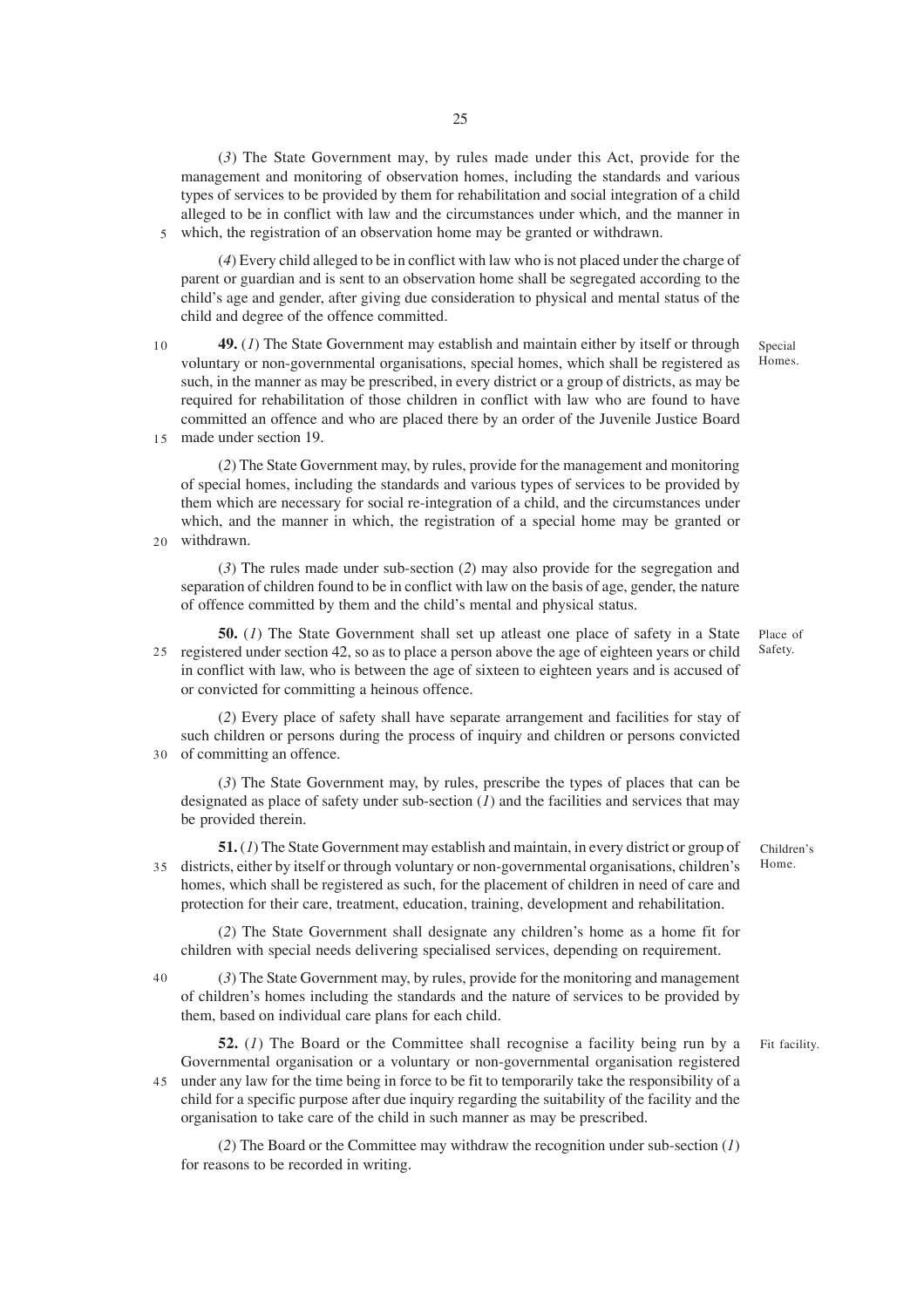Fit person.

Rehabilitation and reintegration services in institutions registered under this Act and management thereof.

**53.** (*1*) The Board or the Committee shall, after due verification of credentials, recognise any person fit to temporarily receive a child for care, protection and treatment of such child for a specified period and in the manner as may be prescribed.

(*2*) The Board or Committee, as the case may be, may withdraw the recognition granted under sub-section (*1*) for reasons to be recorded in writing.

**54.** (*1*) The services that shall be provided, by the institutions registered under this Act in the process of rehabilitation and re-integration of children, shall be in such manner as may be prescribed, which may include—

(*i*) basic requirements such as food, shelter, clothing and medical attention as per the prescribed standards;

10

5

(*ii*) equipment such as wheel-chairs, prosthetic devices, hearing aids, braille kits, or any other suitable aids and appliances as required, for children with special needs;

(*iii*) appropriate education, including supplementary education, special education, and appropriate education for children with special needs:

15

Provided that for children between the age of six to fourteen years, the provisions of the Right of Children to Free and Compulsory Education Act, 2009 shall apply; 35 of 2009.

(*iv*) skill development;

(*v*) occupational therapy and life skill education;

20

(*vi*) mental health interventions, including counselling specific to the need of the child;

(*vii*) recreational activities including sports and cultural activities;

(*viii*) legal aid where required;

(*ix*) referral services for education, vocational training, de-addiction, treatment of diseases where required; 25

(*x*) case management including preparation and follow up of individual care plan;

(*xi*) birth registration;

(*xii*) assistance for obtaining the proof of identity, where required; and

30

35

(*xiii*) any other service that may reasonably be provided in order to ensure the well being of the child, either directly by the State Government, registered or fit individuals or institutions or through referral services.

(*2*) Every institution shall have a Management Committee, to be set up in a manner as may be prescribed, to manage the institution and monitor the progress of every child.

(*3*) The officer in-charge of every institution, housing children above six years of age, shall facilitate setting up of children's committees for participating in such activities as may be prescribed, for the safety and well-being of children in the institution.

Inspection of institutions registered under this Act.

**55.** (*1*) The State Government shall appoint inspection committees for the State and district, as the case may be, for all institutions registered or recognised to be fit under this Act for such period and for such purposes, as may be prescribed. 40

(*2*) Such inspection committees shall mandatorily conduct visits to all facilities housing children in the area allocated, atleast once in three months in a team of not less than three members, of whom atleast one shall be a woman and one shall be a medical officer, and submit reports of the findings of such visits within a week of their visit, to the District Child Protection Units or State Government, as the case may be, for further action. 45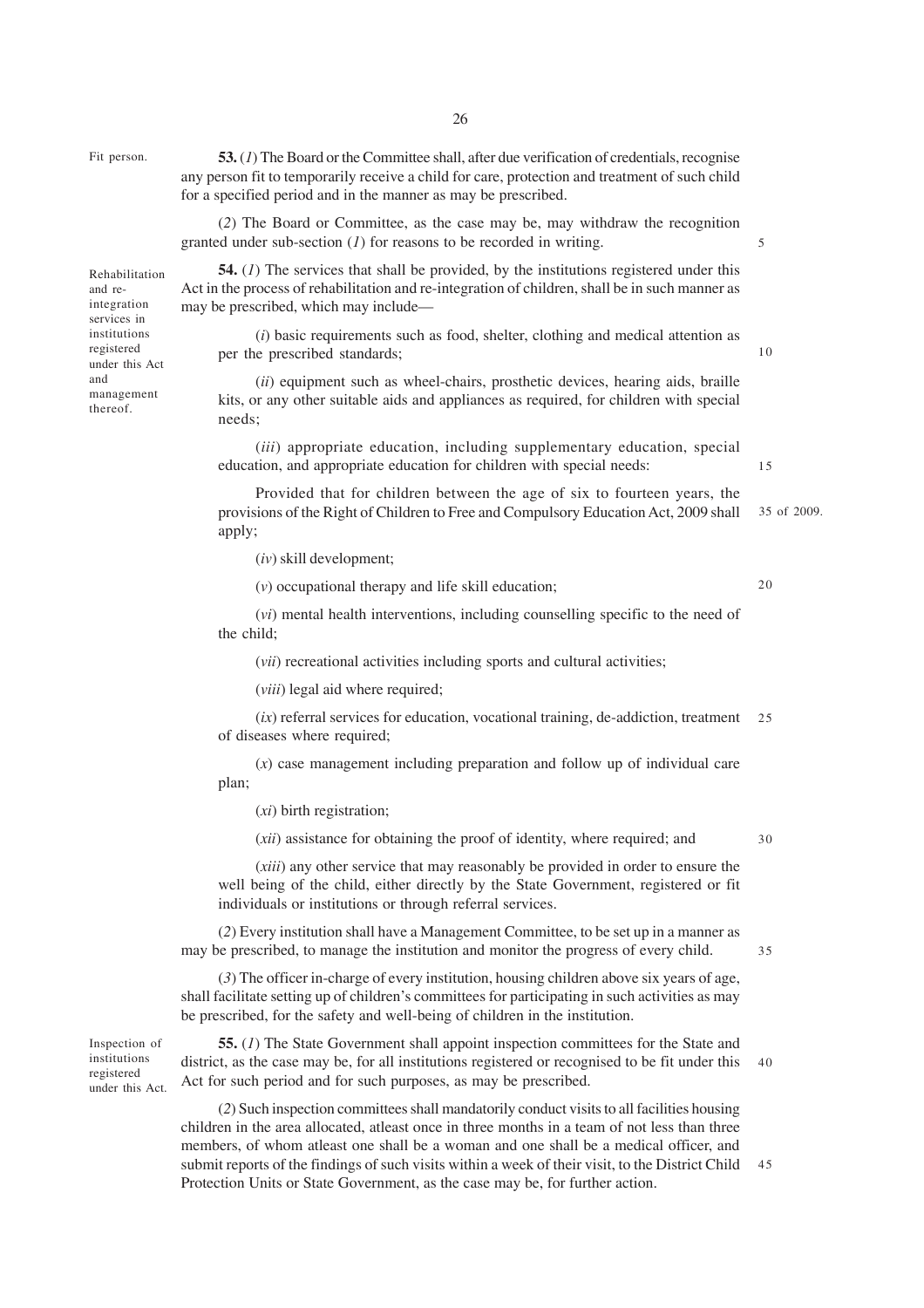(*3*) On the submission of the report by the inspection committee within a week of the inspection, appropriate action shall be taken within a month by the District Child Protection Unit or the State Government and a compliance report shall be submitted to the State Government.

**56.** (*1*) The Central Government or State Government may independently evaluate the functioning of the Board, Committee, special juvenile police units, registered institutions, or recognised fit facilities and persons, at such period and through such persons or institutions as may be prescribed by that Government. Evaluation of functioning of structures. 5

(*2*) In case such independent evaluation is conducted by both the Governments, the 10 evaluation made by the Central Government shall prevail.

## CHAPTER VIII

#### **ADOPTION**

**57.** (*1*) Adoption shall be resorted to for ensuring right to family for the orphan, abandoned and surrendered children, as per the provisions of this Act, the rules made thereunder and the adoption regulations framed by the Authority. Adoption. 15

(*2*) Adoption of a child from a relative by another relative, irrespective of their religion, can be made as per the provisions of this Act and the adoption regulations framed by the Authority.

(*3*) Nothing in this Act shall apply to the adoption of children made under the provisions of the Hindu Adoption and Maintenance Act, 1956.

 $20$ 

78 of 1956.

25

(*4*) All inter-country adoptions shall be done only as per the provisions of this Act and the adoption regulations framed by the Authority.

(*5*) Any person, who takes or sends a child to a foreign country or takes part in any arrangement for transferring the care and custody of a child to another person in a foreign country without a valid order from the Court, shall be punishable as per the provisions of sub-section (*1*) of section 81.

**58.** (*1*) The prospective adoptive parents shall be physically fit, financially sound, mentally alert and highly motivated to adopt a child for providing a good upbringing to him.

(*2*) In case of a couple, the consent of both the spouses for the adoption shall be required.

(*3*) A single or divorced person can also adopt, subject to fulfilment of the criteria and in accordance with the provisions of adoption regulations framed by the Authority. 30

(*4*) A single male is not eligible to adopt a girl child.

(*5*) Any other criteria that may be specified in the adoption regulations framed by the Authority.

**59.** (*1*) Indian prospective adoptive parents living in India, irrespective of their religion, if interested to adopt an orphan or abandoned or surrendered child, may apply for the same to a specialised adoption agency, in the manner as provided in the adoption regulations framed by the Authority. 35

(*2*) The specialised adoption agency shall prepare the home study report of the prospective adoptive parents and upon finding them eligible, will refer a child declared legally free for adoption to them along with the child study report and medical report of the child, in the manner as provided in the adoption regulations framed by the Authority. 40

(*3*) On the receipt of the acceptance of the child from the prospective adoptive parents along with the child study report and medical report of the child signed by such parents, the specialised adoption agency shall give the child in pre-adoption foster care and file an application in the court for obtaining the adoption order, in the manner as provided in the adoption regulations framed by the Authority. 45

(*4*) On the receipt of a certified copy of the court order, the specialised adoption agency shall send immediately the same to the prospective adoptive parents.

Eligibility of prospective adoptive parents.

Procedure for adoption by Indian prospective adoptive parents living in India.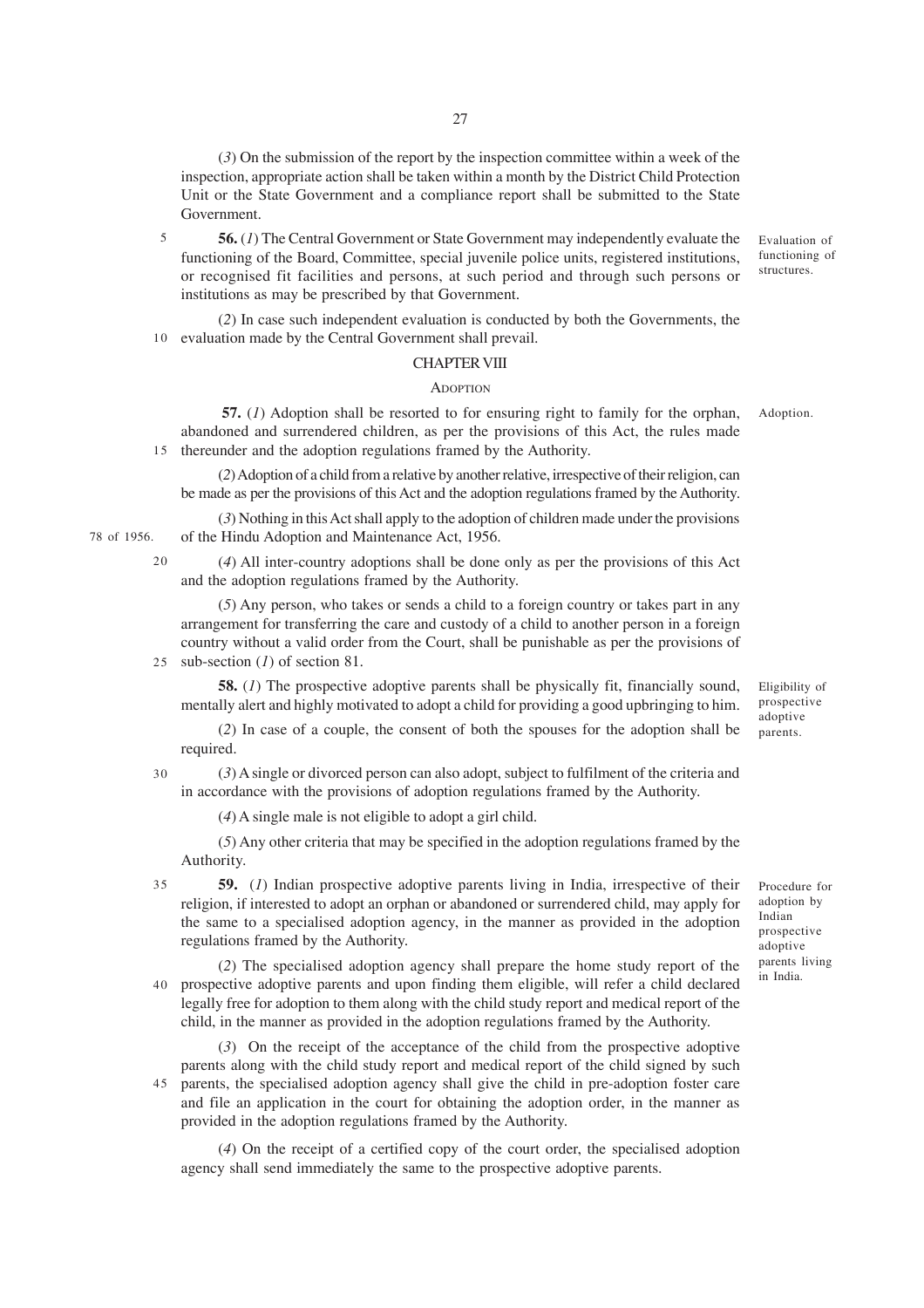(*5*) The progress and wellbeing of the child in the adoptive family shall be followed up and ascertained in the manner as provided in the adoption regulations framed by the Authority.

Procedure for inter-country adoption of an orphan or abandoned or surrendered child.

**60.** (*1*) If an orphan or abandoned or surrendered child could not be placed with an Indian or non-resident Indian prospective adoptive parent despite the joint effort of the specialised adoption agency and State Agency within thirty days from the date the child has been declared legally free for adoption, such child shall be free for inter-country adoption. 5

(*2*) An eligible non-resident Indian or overseas citizen of India or persons of Indian origin shall be given priority in inter-country adoption of Indian children.

(*3*) A non-resident Indian or overseas citizen of India, or person of Indian origin or a foreigner, who are prospective adoptive parents living abroad, irrespective of their religion, if interested to adopt an orphan or abandoned or surrendered child from India, may apply for the same to an authorised foreign adoption agency, or Central Authority or a concerned Government department in their country of habitual residence, as the case may be, in the manner as provided in the adoption regulations framed by the Authority. 10 15

(*4*) The authorised foreign adoption agency, or Central Authority, or a concerned Government department, as the case may be, shall prepare the home study report of such prospective adoptive parents and upon finding them eligible, will sponsor their application to Authority for adoption of a child from India, in the manner as provided in the adoption regulations framed by the Authority.

(*5*) On the receipt of the application of such prospective adoptive parents, the Authority shall examine and if it finds the applicants suitable, then, it will refer the application to one of the specialised adoption agencies, where children legally free for adoption are available.

(*6*) The specialised adoption agency will match a child with such prospective adoptive parents and send the child study report and medical report of the child to such parents, who in turn may accept the child and return the child study and medical report duly signed by them to the said agency. 25

(*7*) On receipt of the acceptance of the child from the prospective adoptive parents, the specialised adoption agency shall file an application in the court for obtaining the adoption order, in the manner as provided in the adoption regulations framed by the Authority. 30

(*8*) On the receipt of a certified copy of the court order, the specialised adoption agency shall send immediately the same to Authority, State Agency and to the prospective adoptive parents, and obtain a passport for the child.

(*9*) The Authority shall intimate about the adoption to the immigration authorities of 35 India and the receiving country of the child.

(*10*) The prospective adoptive parents shall receive the child in person from the specialised adoption agency as soon as the passport and visa are issued to the child.

(*11*) The authorised foreign adoption agency, or Central Authority, or the concerned Government department, as the case may be, shall ensure the submission of progress reports about the child in the adoptive family and will be responsible for making alternative arrangement in the case of any disruption, in consultation with Authority and concerned Indian diplomatic mission, in the manner as provided in the adoption regulations framed by the Authority. 40

(*12*) A foreigner or a person of Indian origin or an overseas citizen of India, who has habitual residence in India, if interested to adopt a child from India, may apply to Authority for the same along with a no objection certificate from the diplomatic mission of his country in India, for further necessary actions as provided in the adoption regulations framed by the Authority. 45

Procedure for inter-country relative adoption.

**61.** (*1*) A relative living abroad, who intends to adopt a child from his relative in India shall obtain an order from the court and apply for no objection certificate from Authority, in the manner as provided in the adoption regulations framed by the Authority. 50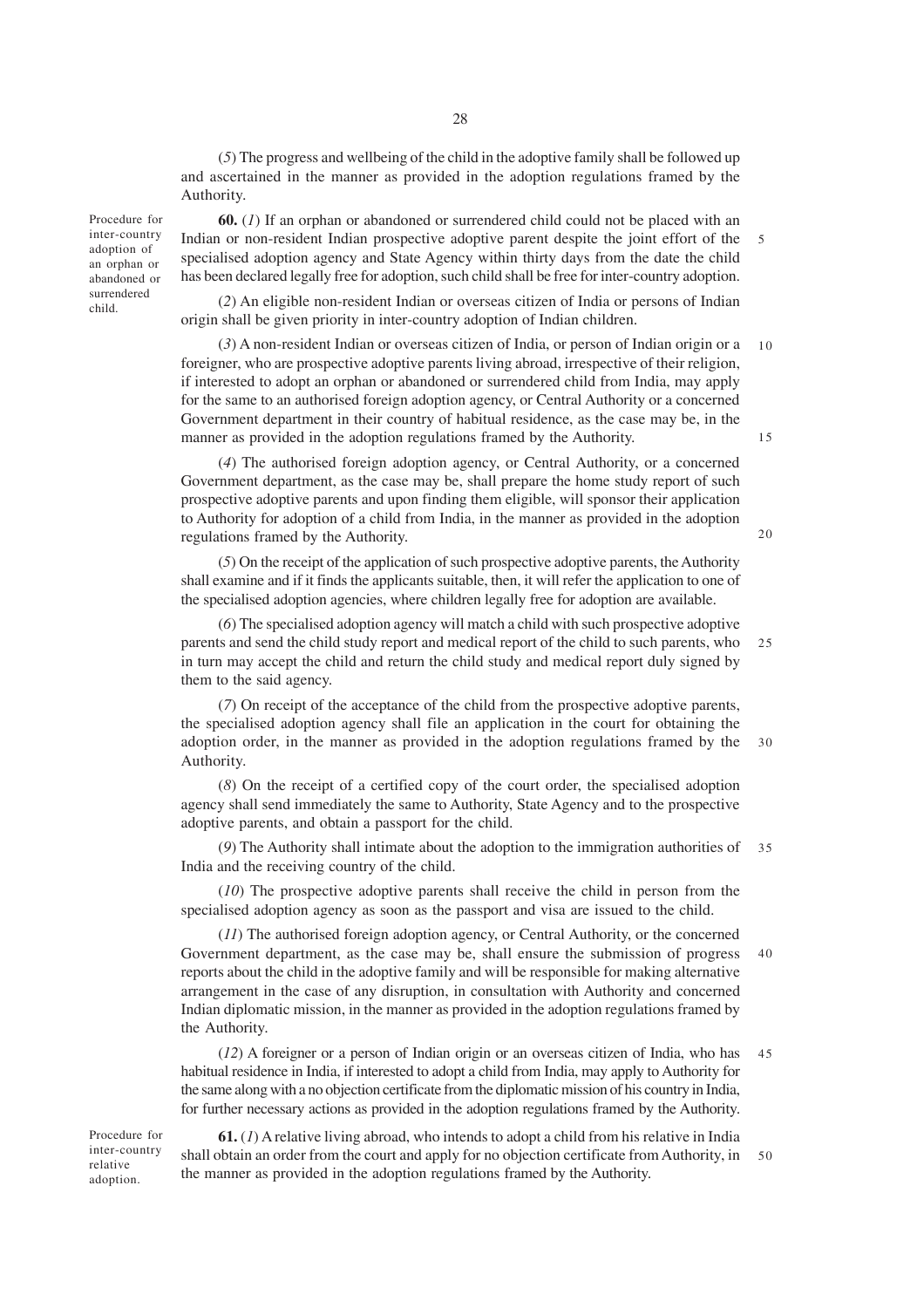(*2*) The Authority shall on receipt of the order under sub-section (*1*) and the application from either the biological parents or from the adoptive parents, issue no objection certificate under intimation to the immigration authority of India and of the receiving country of the child.

(*3*) The adoptive parents shall, after receiving no objection certificate under sub-section (*2*), receive the child from the biological parents and shall facilitate the contact of the adopted child with his siblings and biological parents from time to time. 5

**62.** (*1*) Before issuing an adoption order, the court shall satisfy itself that ––

(*a*) the adoption is for the welfare of the child; (*b*) due consideration is given to the wishes of the child having regard to the age and understanding of the child; and (*c*) that neither the prospective adoptive parents has given or agreed to give nor the specialised adoption agency or the parent or guardian of the child in case of relative adoption has received or agreed to receive any payment or reward in consideration of the adoption, except as permitted under the adoption regulations framed by the Authority towards the adoption fees or service charge or child care corpus.

10

15

(*2*) The adoption proceedings shall be held *in camera* and the case shall be disposed of by the court within a period of two months from the date of filing.

**63.** (*1*) The documentation and other procedural requirements, not expressly provided in this Act with regard to the adoption of an orphan, abandoned and surrendered child by 20 Indian prospective adoptive parents living in India, or by non-resident Indian or overseas citizen of India or person of Indian origin or foreigner prospective adoptive parents, shall be as per the adoption regulations framed by the Authority.

(*2*) The specialised adoption agency shall ensure that the adoption case of prospective adoptive parents is disposed of within four months from the date of receipt of application and the authorised foreign adoption agency, Authority and State Agency shall track the progress of the adoption case and intervene wherever necessary, so as to ensure that the time line is adhered to. 25

**64.** A child in respect of whom an adoption order is issued by the court, shall become the child of the adoptive parents, and the adoptive parents shall become the parents of the child as if the child had been born to the adoptive parents, for all purposes, including intestacy, with effect from the date on which the adoption order takes effect, and on and from such date all the ties of the child in the family of his or her birth shall stand severed and replaced by those created by the adoption order in the adoptive family: 30

Provided that any property which has vested in the adopted child immediately before the date on which the adoption order takes effect shall continue to vest in the adopted child subject to the obligations, if any, attached to the ownership of such property including the obligations, if any, to maintain the relatives in the biological family. 35

**65.** Notwithstanding anything contained in any other law for the time being in force, information regarding all adoption orders issued by the concerned courts, shall be forwarded to Authority on monthly basis in the manner as provided in the adoption regulations framed by the Authority, so as to enable Authority to maintain the data on adoption. 40

**66.** (*1*) The State Government shall recognise one or more institutions or organisations in each district as a Specialised Adoption Agency, in such manner as may be provided in the adoption regulations framed by the Authority, for the rehabilitation of orphan, abandoned 45 or surrendered children, through adoption and non-institutional care.

(*2*) The State Agency shall furnish the name, address and contact details of the Specialised Adoption Agencies along with copies of certificate or letter of recognition or renewal to Authority, as soon as the recognition or renewal is granted to such agencies.

(*3*) The State Government shall get every Specialised Adoption Agency inspected at least once in a year and take necessary remedial measures, if required. 50

Court procedure and penalty against payment in consideration of adoption.

Additional procedural requirements and documentation.

Effect of adoption.

Reporting of adoption.

Specialised Adoption Agencies.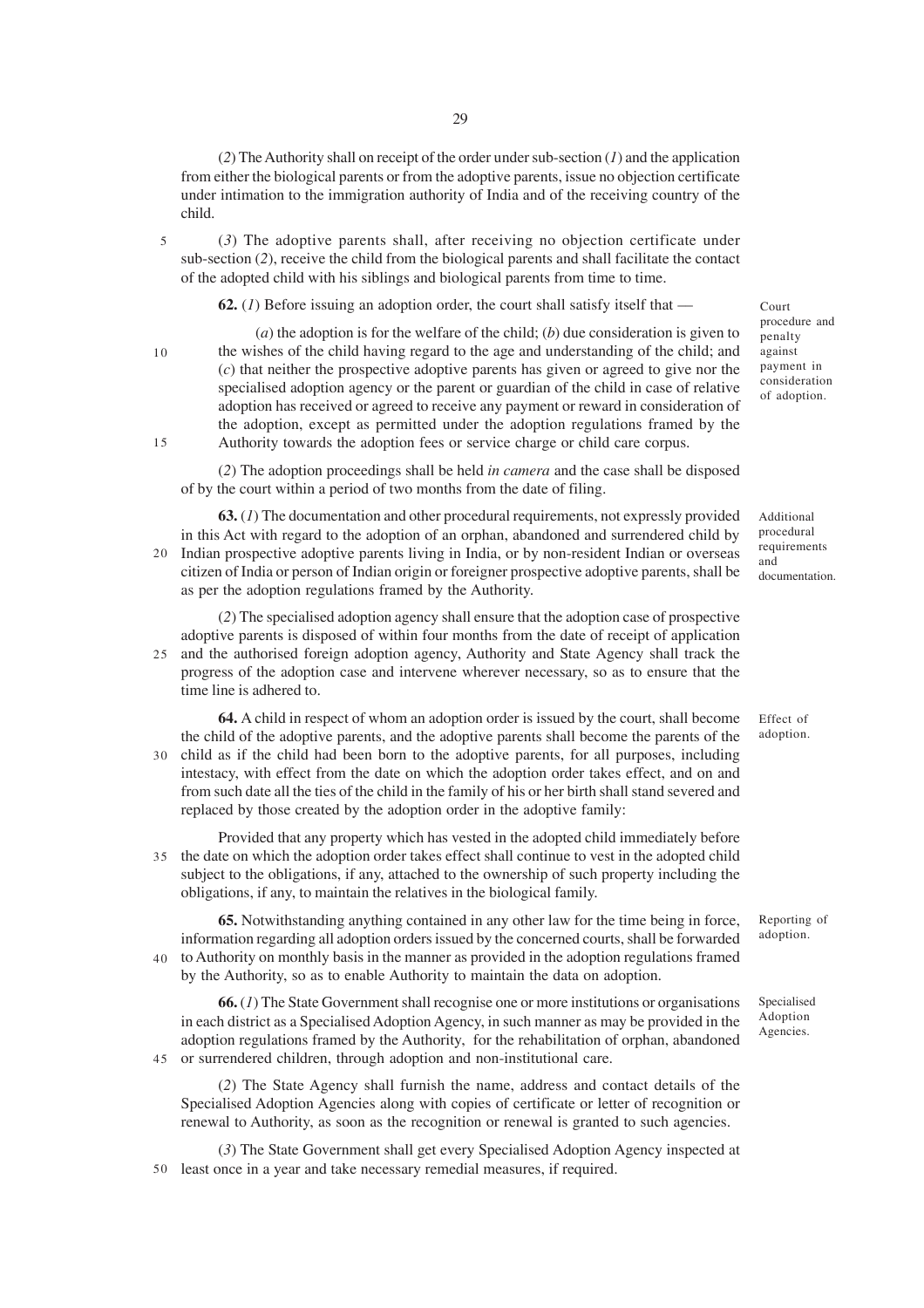(*4*) In case any Specialised Adoption Agency is in default in taking necessary steps on its part as provided in this Act or in the adoption regulations framed by the Authority, for getting an orphan or abandoned or surrendered child legally free for adoption from the Committee or in completing the home study report of the prospective adoptive parents or in obtaining adoption order from the court within the stipulated time, such Specialised Adoption Agency shall be punishable with a fine which may extend up to fifty thousand rupees and in case of repeated default, the recognition of the Specialised Adoption Agency shall be withdrawn by the State Government. 5

**67.** (*1*) All the institutions registered under this Act, which may not have been recognised as Specialised Adoption Agencies, shall also ensure that all orphan or abandoned or surrendered children under their care are reported, produced and declared legally free for adoption, by the Committee as per the provisions of section 39. 10

(*2*) All institutions referred to in sub-section (*1*) shall develop formal linkages with nearby Specialised Adoption Agency and shall furnish details of the children declared legally free for adoption to that Specialised Adoption Agency along with all relevant records in the manner as may be prescribed, for the placement of such children in adoption. 15

(*3*) If any such institution contravenes the provisions of sub-section (*1*) or sub-section (*2*), it shall be liable to fine of fifty thousand rupees for each instance to be imposed by the registering authority and it may also attract de-recognition in the event of persistent flouting of such provisions.

**68.** (*1*) The State Government shall set up a State Adoption Resource Agency for dealing with adoptions and related matters in the State under the guidance of Authority.

(*2*) The State Agency, wherever already exists, shall be deemed to be set up under this Act.

**69.** The Central Adoption Resource Agency existing before the commencement of this Act, shall be deemed to have been constituted as the Central Adoption Resource Authority under this Act to perform the following functions, namely:—  $25$ 

(*a*) to promote in-country adoptions and to facilitate inter-State adoptions in co-ordination with State Agency;

(*b*) to regulate inter-country adoptions;

30

35

45

20

(*c*) to frame regulations on adoption and related matters from time to time as may be necessary;

(*d*) to carry out the functions of the Central Authority under the Hague Convention on Protection of Children and Cooperation in respect of Inter-country Adoption;

(*e*) any other function as may be prescribed.

**70.** (*1*) The Authority shall have a Steering Committee with following members :

(*a*) Secretary, Ministry of Women and Child Development, Government of India, who shall be the Chairperson—*ex officio*;

(*b*) Joint Secretary, Ministry of Women and Child Development, Government of India, dealing with Authority—*ex officio*; 40

(*c*) Joint Secretary, Ministry of Women and Child Development, Government of India, dealing with Finance—*ex officio*;

(*d*) one State Adoption Resource Agency and two Specialised Adoption Agencies;

(*e*) one adoptive parent and one adoptee;

State Adoption Resource Agency.

Adoption of children residing in institutions not registered as adoption agencies.

Central Adoption Resource Authority.

Steering Committee of Authority.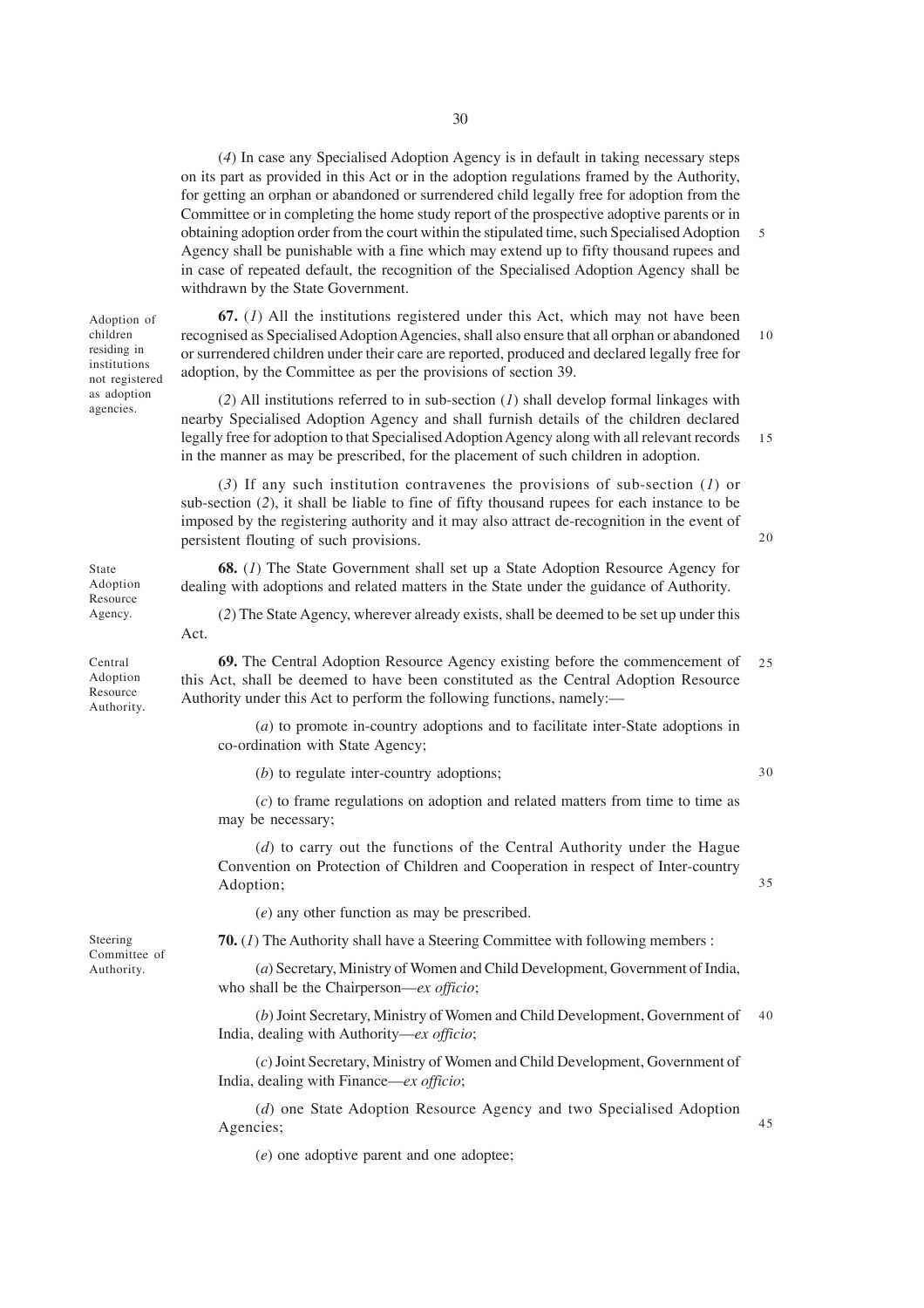(*f*) one advocate or a professor having at least ten years of experience in family law;

(*g*) Member-Secretary, who shall also be Chief Executive Officer of the organisation.

(*2*) Criteria for the selection or nomination of the Members mentioned at (*d*) to (*f*), their tenure as well as the terms and conditions of their appointment shall be such as may be prescribed. 5

(*3*) The Steering Committee shall have the following functions, namely:—

(*a*) to oversee the functioning of Authority and review its working from time to time so that it operates in most effective manner;

(*b*) to approve the annual budget, annual accounts and audit reports as well as the action plan and annual report of Authority;

(*c*) to adopt the recruitment rules, service rules, financial rules of Authority as well as the other regulations for the exercise of the administrative and programmatic powers within the organisation, with the prior approval of the Central Government;

(*d*) any other function that may be vested with it by the Central Government from time to time.

(*4*) The Steering Committee shall meet once in a month in the manner as may be prescribed.

(*5*) The Authority shall function from its headquarter and through its regional offices as may be set up as per its functional necessity.  $20$ 

**71.** (*1*) For the efficient performance of its functions, Authority shall have the following powers, namely:—

Powers of Authority.

(*a*) to issue instructions to any Specialised Adoption Agency or a children home or any child care institution housing any orphan, abandoned or surrendered child, any State Agency or any authorised foreign adoption agency and such directions shall be complied by such agencies;  $25$ 

(*b*) recommending to the concerned Government or Authority to take appropriate action against any official or functionary or institution under its administrative control, in case of persistent non-compliance of the instructions issued by it;

(*c*) forwarding any case of persistent non-compliance of its instructions by any official or functionary or institution to a Magistrate having jurisdiction to try the same and the Magistrate to whom any such case is forwarded shall proceed to hear the same as if the case has been forwarded to him under section 346 of the Code of Criminal Procedure, 1973.

(*d*) any other power that may be vested with it by the Central Government.

(*2*) In case of any difference of opinion in an adoption case, including the eligibility of prospective adoptive parents or of a child to be adopted, the decision of Authority shall prevail.

**72.** (*1*) The Authority shall submit an annual report to the Central Government in such manner as may be prescribed. 40

Annual Report of Authority.

(*2*) The Central Government shall cause the annual report of Authority to be laid before each House of Parliament.

**73.** (*1*) The Central Government shall, after due appropriation made by Parliament by 45 law in this behalf, pay to the Authority by way of grants such sums of money as the Central Government may think fit for being utilised for performing the functions of Authority under this Act.

Grants by Central Government.

2 of 1974. 35

30

10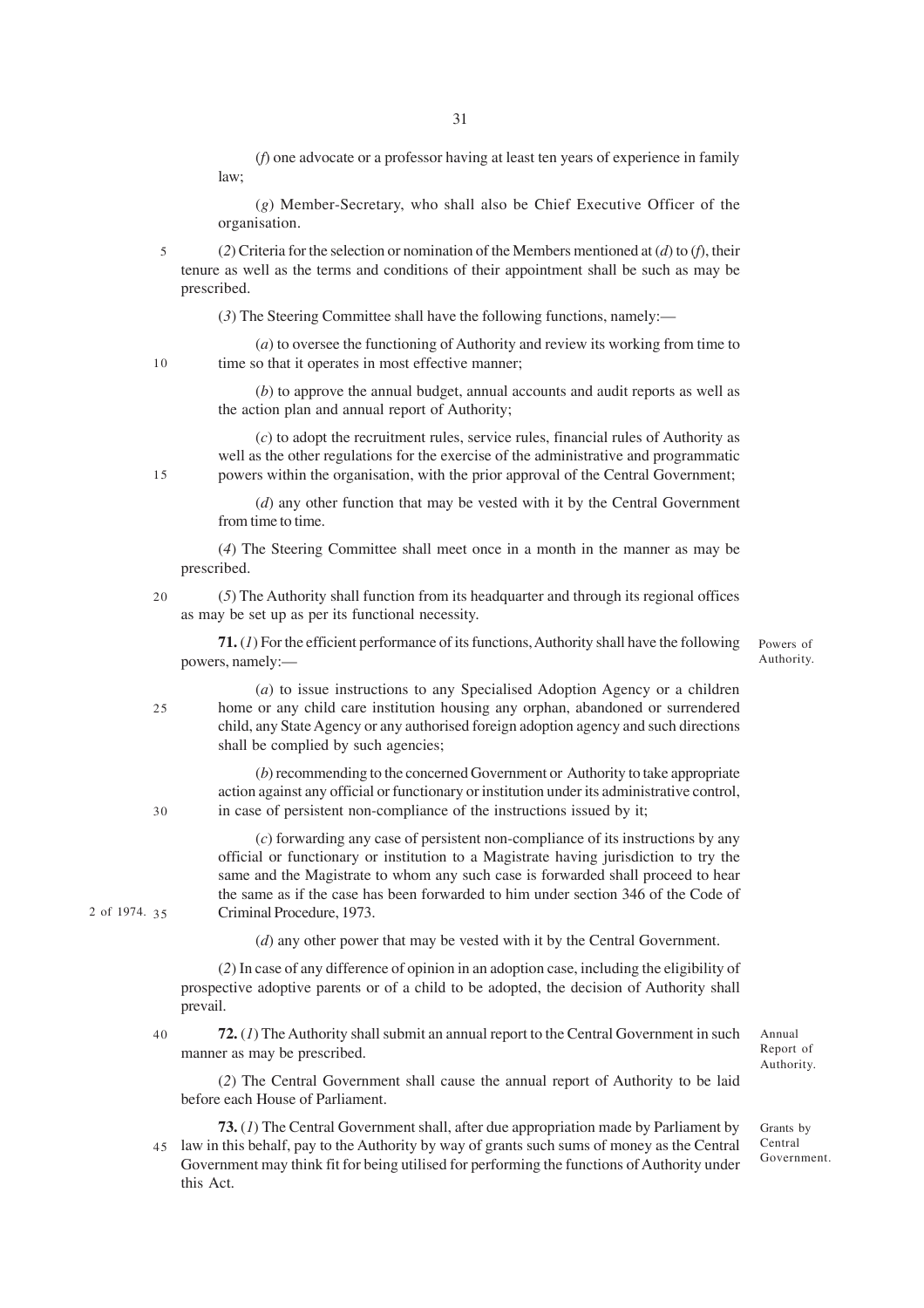(*2*) The Authority may spend such sums of money as it thinks fit for performing the functions, as prescribed under this Act, and such sums shall be treated as expenditure payable out of the grants referred to in sub-section (*1*).

Accounts and audit of Authority.

**74.** (*1*) The Authority shall maintain proper accounts and other relevant records and prepare an annual statement of accounts in such form as may be prescribed by the Central Government in consultation with the Comptroller and Auditor-General of India. 5

(*2*) The accounts of Authority shall be audited by the Comptroller and Auditor-General at such intervals as may be specified by him and any expenditure incurred in connection with such audit shall be payable by the Authority to the Comptroller and Auditor-General.

10

 (*3*) The Comptroller and Auditor-General and any person appointed by him in connection with the audit of the accounts of the Authority under this Act shall, have the same rights and privileges and the Authority in connection with the audit of Government accounts and, in particular, shall have the right to demand the production of books, accounts, connected vouchers and other documents and papers and to inspect any of the offices of Authority. 15

 (*4*) The accounts of the Authority as certified by the Comptroller and Auditor-General or any other person appointed by him in this behalf, together with the audit report thereon shall be forwarded annually to the Central Government by Authority.

(*5*) The Central Government shall cause the audit report to be laid, as soon as may be after it is received, before each House of Parliament.  $20$ 

## CHAPTER IX

#### OTHER OFFENCES AGAINST CHILDREN

Prohibition on disclosure of identity of children.

**75.** (*1*) No report in any newspaper, magazine, news-sheet or audio-visual media or other forms of communication regarding any inquiry or investigation or judicial procedure, shall disclose the name, address or school or any other particular, which may lead to the identification of a child in conflict with law or a child in need of care and protection or a child victim or witness of a crime, involved in such matter, under any other law for the time being in force, nor shall the picture of any such child be published:  $25$ 

Provided that for reasons to be recorded in writing, the Board or Committee, as the case may be, holding the inquiry may permit such disclosure, if in its opinion such disclosure is in the best interest of the child. 30

(*2*) The Police shall not disclose any record of the child for the purpose of character certificate or otherwise in cases where the case has been closed or disposed off.

(*3*) Any person contravening the provisions of sub-section (*1*) shall be punishable with imprisonment for a term which may extend to six months or fine which may extend to two lakh rupees or both. 35

Punishment for cruelty to child.

**76.** Whoever, having the actual charge of, or control over, a child, assaults, abandons, abuses, exposes or wilfully neglects the child or causes or procures the child to be assaulted, abandoned, abused, exposed or neglected in a manner likely to cause such child unnecessary mental or physical suffering, shall be punishable with imprisonment for a term which may extend to three years or with fine of one lakh rupees or with both: 40

Provided that if such offence is committed by any person employed by or managing an organisation, which is entrusted with the care and protection of the child, he shall be punished with rigorous imprisonment which may extend up to five years, and fine which may extend up to five lakhs rupees: 45

Provided further that on account of the aforesaid cruelty, if the child is physically incapacitated or develops a mental illness or is rendered mentally unfit to perform regular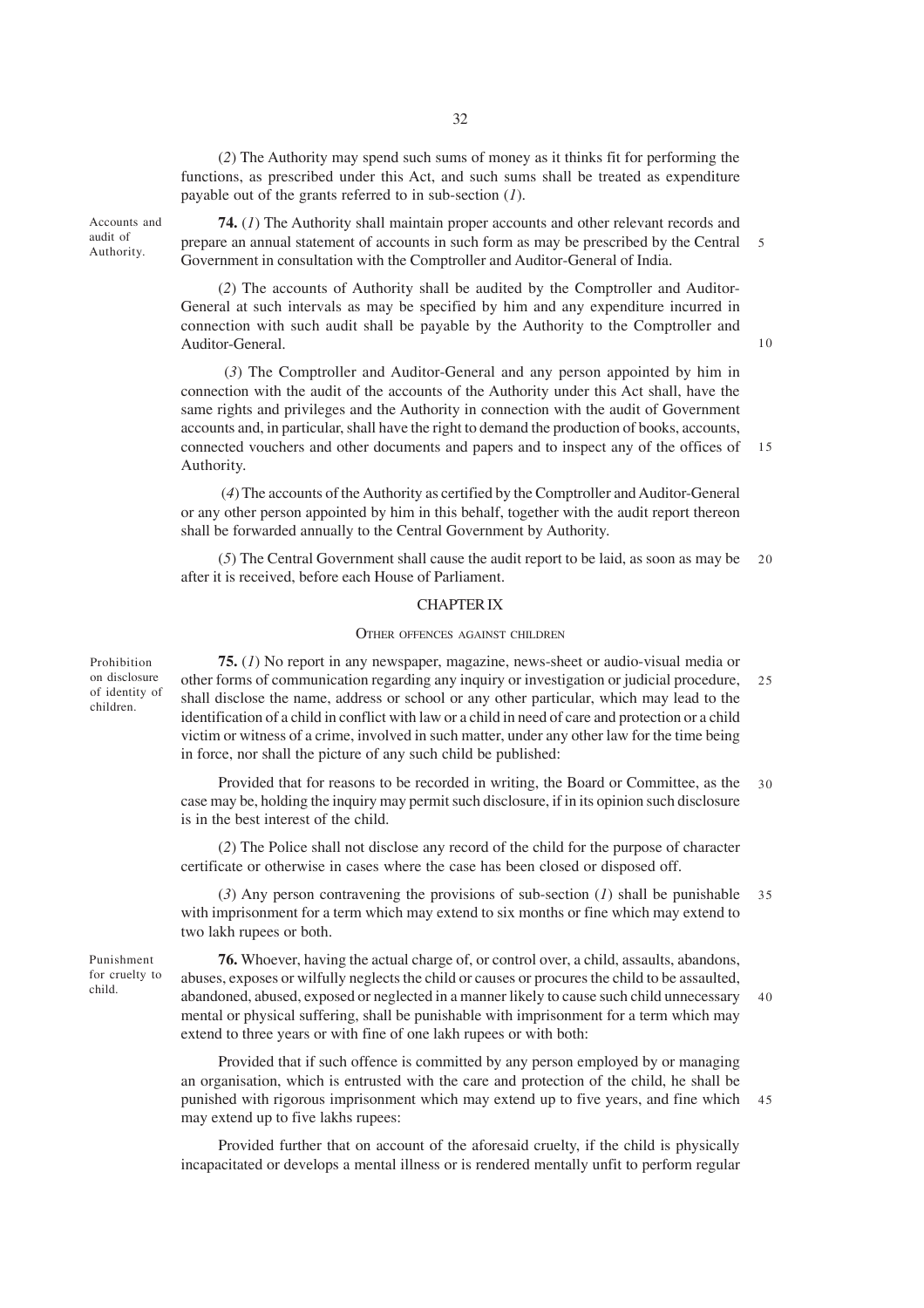tasks or has risk to life or limb, such person shall be punishable with rigorous imprisonment, not less than three years but which may be extended up to ten years and shall also be liable to fine of five lakhs rupees.

**77.** (*1*) Whoever employs or uses any child for the purpose of begging or causes any child to beg shall be punishable with imprisonment for a term which may extend to five years and shall also be liable to fine of one lakh rupees: 5

Provided that, if for the purpose of begging, the person amputates or maims the child, he shall be punishable with rigorous imprisonment for a term not less than seven years which may extend up to ten years, and shall also be liable to fine of five lakh rupees.

(*2*) Whoever, having the actual charge of, or control over the child, abets the commission of an offence under sub-section  $(1)$ , shall be punishable with the same punishment as provided for in sub-section (*1*) and such person shall be considered to be unfit under sub-clause (*v*) of clause (*14*) of section 2: 10

Provided that the said child, shall not be considered a child in conflict with law under any circumstances, and shall be removed from the charge or control of such guardian or 15 custodian and produced before the Committee for appropriate rehabilitation.

**78.** Whoever gives, or causes to be given, to any child any intoxicating liquor or any narcotic drug or tobacco products or psychotropic substance, except on the order of a duly qualified medical practitioner, shall be punishable with rigorous imprisonment for a term which may extend to seven years and shall also be liable to a fine which may extend up to

one lakh rupees.

20

**79.** Whoever uses a child, for vending, peddling, carrying, supplying or smuggling any intoxicating liquor, narcotic drug or psychotropic substance, shall be liable for rigorous imprisonment for a term which may extend to seven years and shall also be liable to a fine up to one lakh rupees. 25

 **80.** Notwithstanding anything contained in any law for the time being in force, whoever ostensibly engages a child and keeps him in bondage for the purpose of employment or withholds his earnings or uses such earning for his own purposes shall be punishable with rigorous imprisonment for a term which may extend to five years and shall also be liable 30 to fine of one lakh rupees.

*Explanation.*—– For the purposes of this sub-section, the term "employment" shall also include selling goods and services, and entertainment in public places for economic gain.

**81.** If any person or organisation offers or gives or receives, any orphan, abandoned 35 or surrendered child, for the purpose of adoption without following the provisions or procedures as provided in this Act, such person or organisation shall be punishable with imprisonment of either description for a term which may extend upto three years, or with fine of one lakh rupees, or with both:

Provided in case where the offence is committed by a recognised adoption agency, in addition to the above punishment awarded to the persons in-charge of, and responsible for the conduct of the day-to-day affairs of the adoption agency, the registration of such agency under section 42 and its recognition under section 66 shall also be withdrawn for a minimum period of one year.  $40<sup>-1</sup>$ 

Employment of child for begging.

Penalty for giving intoxicating liquor or narcotic drug or psychotropic substance to a child.

Using a child for vending, peddling, carrying, supplying or smuggling any intoxicating liquor, narcotic drug or psychotropic substance.

Exploitation of a child employee.

Punitive measures for adoption without following prescribed procedures.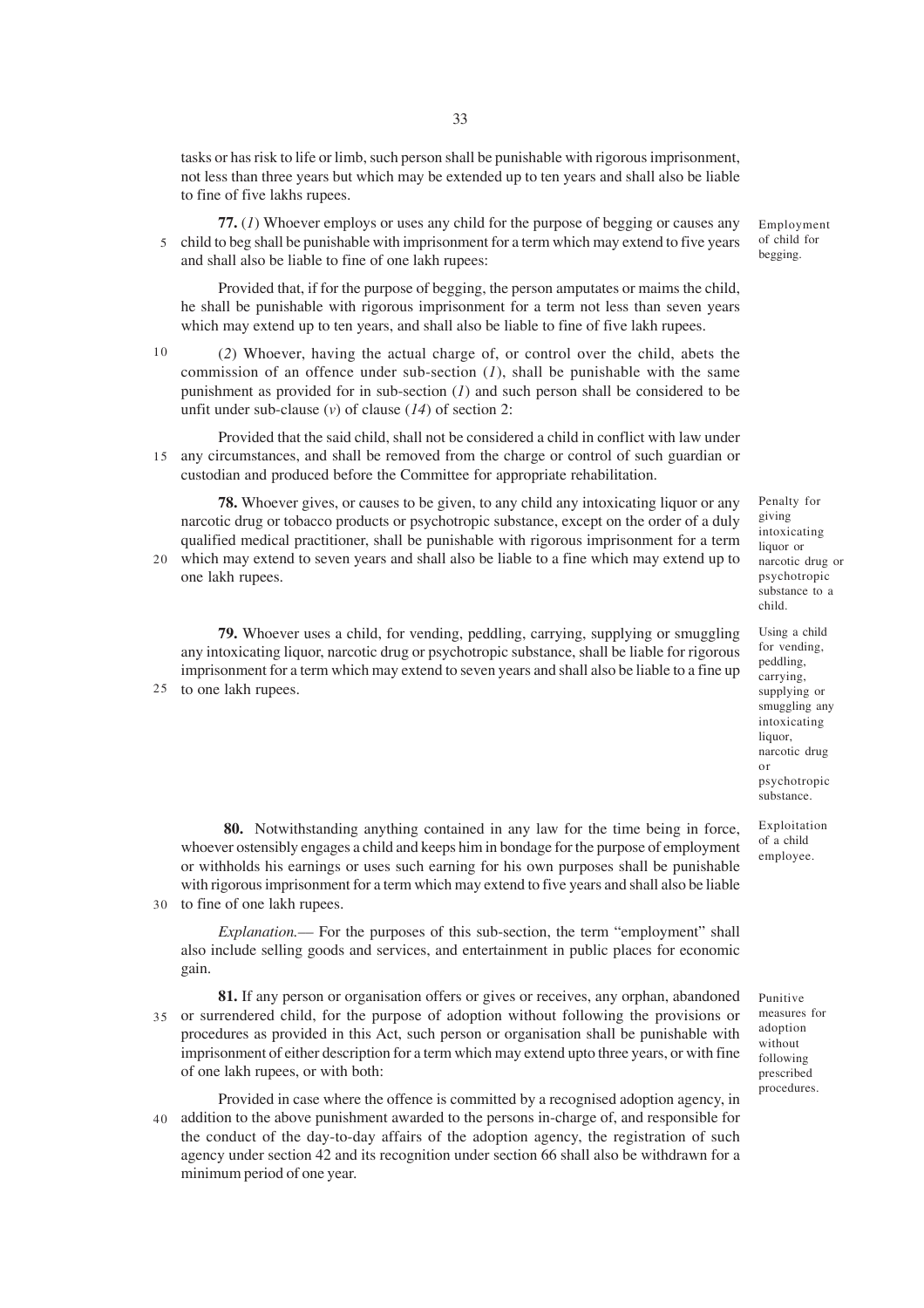Sale and procurement of children for any purpose.

Corporal punishment.

Use of child by militant groups or other adults.

Kidnapping

of child.

Offences

disabled children.

Classification of offences and designated court.

**82.** Any person who sells or buys a child for any purpose shall be punishable with rigorous imprisonment for a term which may extend to five years and shall also be liable to fine of one lakh rupees:

Provided that where such offence is committed by a person having actual charge of the child, including employees of a hospital or nursing home or maternity home, the term of imprisonment shall not be less than three years and may extend up to seven years. 5

**83.** (*1*) Any person in-charge of or employed in a child care institution, who subjects a child to corporal punishment with the aim of disciplining the child, shall be liable, on the first conviction, to a fine of ten thousand rupees and for every subsequent offence, shall be liable for imprisonment which may extend to three months or fine or with both. 10

(*2*) If a person employed in an institution referred to in sub-section (*1*), is convicted of an offence under that sub-section, such person shall also be liable for dismissal from service, and shall also be debarred from working directly with children thereafter.

(*3*) In case, where any corporal punishment is reported in an institution referred to in sub-section  $(I)$  and the management of such institution does not cooperate with any inquiry or comply with the orders of the Committee or the Board or court or State Government, the person in-charge of the management of the institution shall be liable for punishment with imprisonment for a term not less than three years and shall also be liable to fine which may extend to one lakh rupees. 15  $20$ 

**84.** (*1*) Any non-State, self-styled militant group or outfit declared as such by the Central Government, if recruits or uses any child for any purpose, shall be liable for rigorous imprisonment for a term which may extend to seven years and shall also be liable to fine of five lakh rupees.

(*2*) Any adult or an adult group uses children for illegal activities either individually or as a gang shall be liable for rigorous imprisonment for a term which may extend to seven years and shall also be liable to fine of five lakh rupees. 25

**85.** For the purposes of this Act, the provisions of sections 359 to 369 of the Indian Penal Code, shall *mutatis mutandis* apply to a child or a minor who is under the age of eighteen years and all the provisions shall be construed accordingly. and abduction

**86.** Whoever commits any of the offences referred to in this Chapter on any child who is disabled as so certified by a medical practitioner, then, such person shall be liable to twice the penalty provided for such offence. committed on

> *Explanation*.— For the purpose of this Act, the term 'disability' shall have the same meaning as assigned to it under clause (i) of section 2 of the Persons with Disabilities (Equal Opportunities, Protection of Rights and Full Participation) Act, 1995.

> **87.** (*1*) Where an offence under this Act is punishable with imprisonment for a term more than seven years, then, such offence shall be cognizable, non-bailable and triable by a Children's Court.

(*2*) Where an offence under this Act is punishable with imprisonment for a term of three years and above, but not more than seven years, then, such offence shall be cognizable, non-bailable and triable by a Magistrate of the First Class. 40

(*3*) Where an offence, under this Act, is punishable with imprisonment for less than three years or with fine only, then, such offence shall be non-cognizable, bailable and triable by any Magistrate.

Abetment.

**88.** Whoever abets any offence under this Act, if the act abetted is committed in consequence of the abetment, shall be punished with the punishment provided for that offence.

45 of 1860.

30

35

45

- 
- 
- 1 of 1966.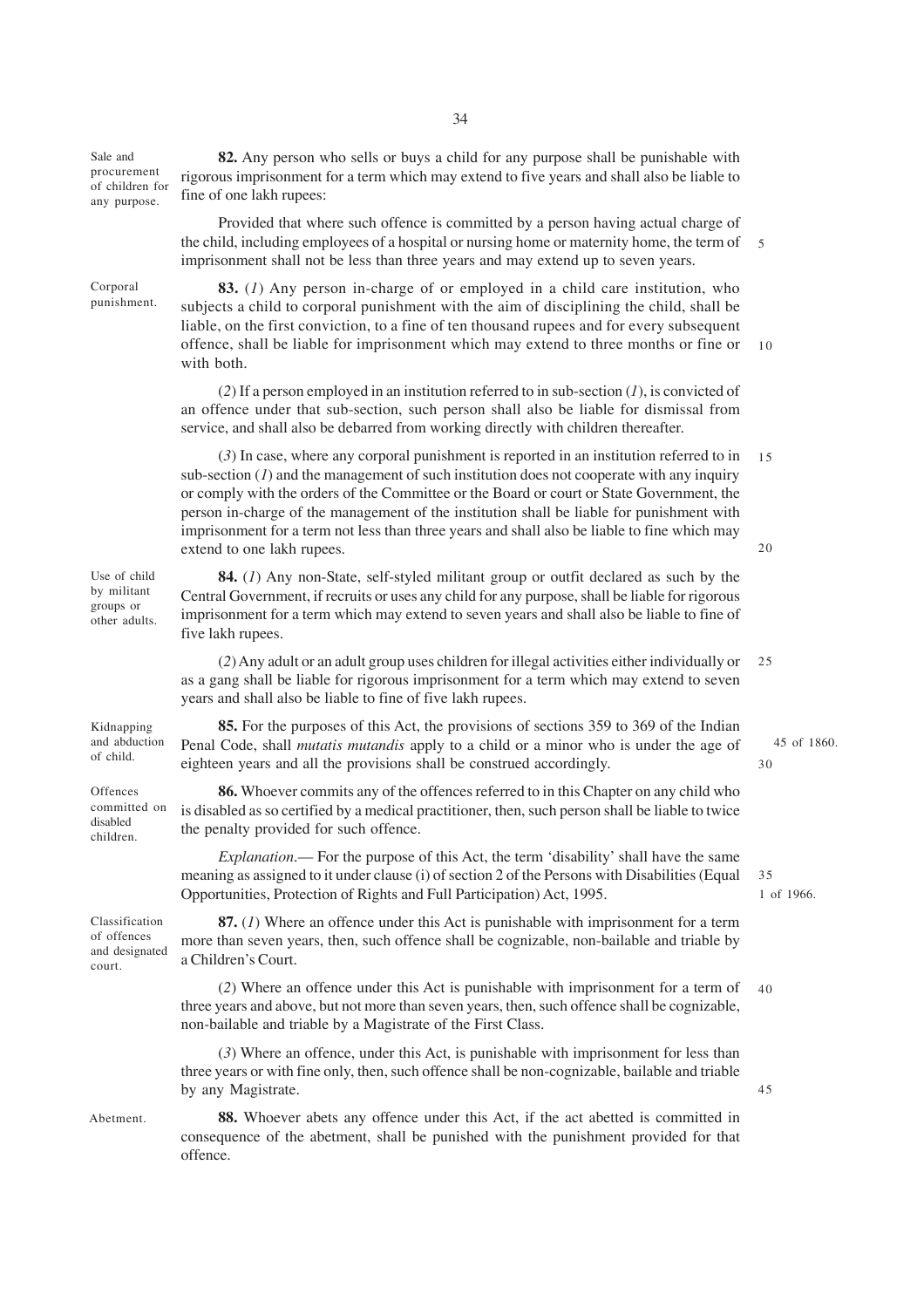*Explanation.—* An act or offence is said to be committed in consequence of abetment, when it is committed in consequence of the instigation, or in pursuance of the conspiracy or with the aid, which constitutes the abetment.

**89.** Where an act or omission constitutes an offence punishable under this Act and also under any other law for the time being in force, then, notwithstanding anything contained in any such law, the offender found guilty of such offence shall be liable for punishment under such law which provides for punishment which is greater in degree. 5

**90.** Any child who commits any offence under this Chapter shall be considered as a child in conflict with law under this Act.

10

## CHAPTER X

## **MISCELLANEOUS**

**91.** The Committee or the Board, as the case may be, before which a child is brought under any of the provisions of this Act, may, whenever it so thinks fit, require any parent or guardian having the actual charge of the child to be present at any proceeding in respect of 15 that child.

**92.** (*1*) If, at any stage during the course of an inquiry, the Committee or the Board is satisfied that the attendance of the child is not essential for the purpose of inquiry, the Committee or the Board, as the case may be, shall dispense with the attendance of a child and limit the same for the purpose of recording the statement and subsequently, the inquiry 20 shall continue even in the absence of the child concerned, unless ordered otherwise by the

Committee or the Board.

(*2*) Where the attendance of a child is required before the Board or the Committee, such child shall be entitled to travel reimbursement for self and one escort accompanying the child as per actual expenditure incurred, by the Board, or the Committee or the District

25 Child Protection Unit, as the case may be.

**93.** When a child, who has been brought before the Committee or the Board, is found to be suffering from a disease requiring prolonged medical treatment or physical or mental complaint that will respond to treatment, the Committee or the Board, as the case may be, may send the child to any place recognised as a fit facility as prescribed for such period as

**94.** (*1*) Where it appears to the Committee or the Board that any child kept in a special home or an observation home or a children's home or a shelter home or in an institution in

30 it may think necessary for the required treatment.

Alternative punishment.

Offence committed by child under this Chapter.

Attendance of parent or guardian of child.

Dispensing with attendance of child.

Placement of a child suffering from disease requiring prolonged medical treatment in an approved place.

Transfer of a child who is mentally ill or addicted to alcohol or other drugs.

14 of 1987.

35

(*2*) In case the child had been removed to a psychiatric hospital or psychiatric nursing home under sub-section (*I*), the Committee or the Board may, on the basis of the advice given in the certificate of discharge of the psychiatric hospital or psychiatric nursing home, 40 order to remove such child to an Integrated Rehabilitation Centre for Addicts or similar centres maintained by the State Government for mentally ill persons (including the persons addicted to any narcotic drug or psychotropic substance) and such removal shall be only for the period required for the inpatient treatment of such child.

may order removal of such child to a psychiatric hospital or psychiatric nursing home in accordance with the provisions of the Mental Health Act, 1987 or the rules made thereunder.

*Explanation*.—For the purposes of this sub-section,—

45

(*a*) "Integrated Rehabilitation Centre for Addicts" shall have the meaning assigned to it under the scheme called "Central Sector Scheme of Assistance for

pursuance of the provisions of this Act, is a mentally ill person or addicted to alcohol or other drugs which lead to behavioural changes in a person, the Committee or the Board ,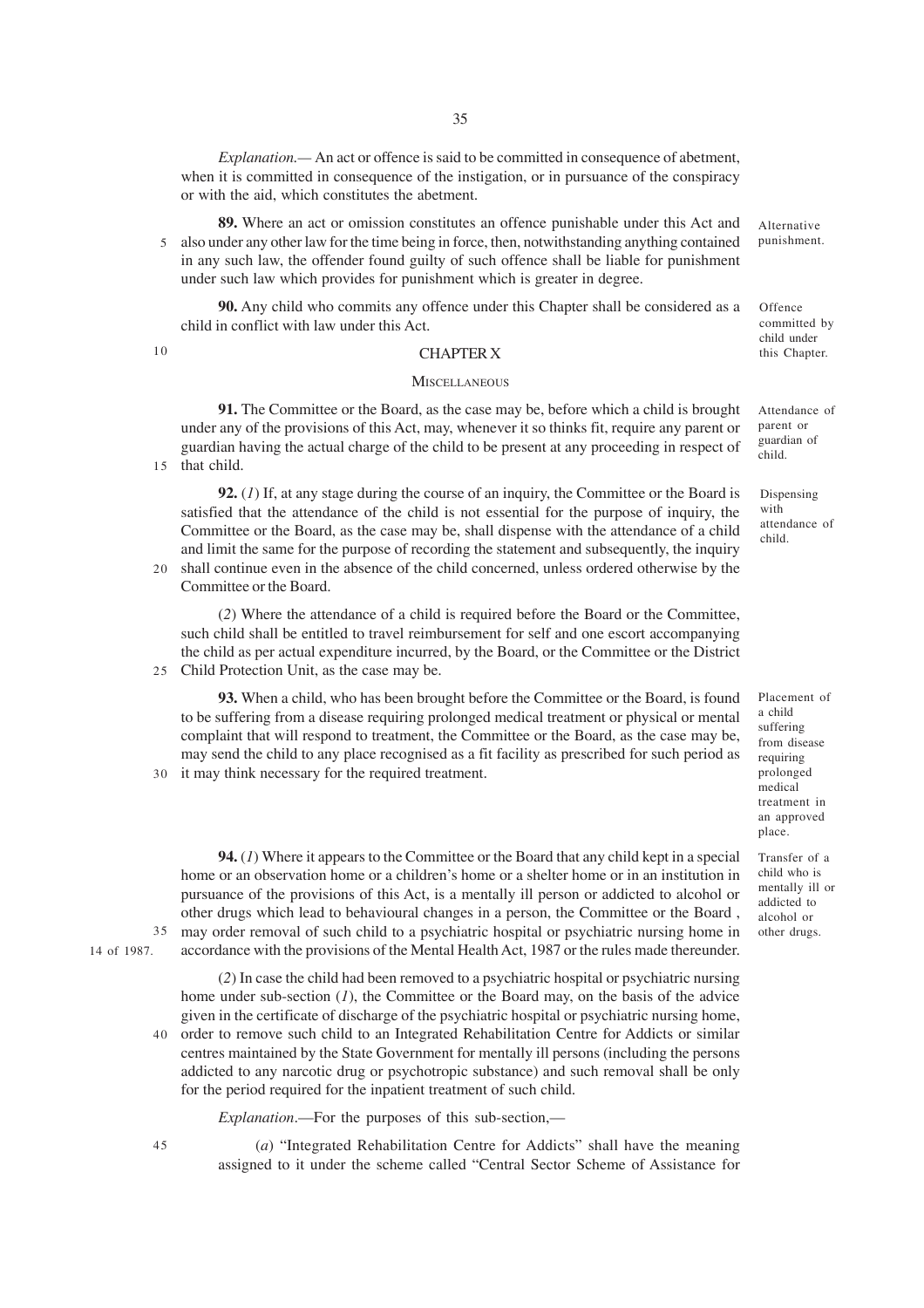Prevention of Alcoholism and Substance (Drugs) Abuse and for Social Defence Services" framed by the Central Government in the Ministry of Social Justice and Empowerment or any other corresponding scheme for the time being in force;

(*b*) "mentally ill person" shall have the same meaning assigned to it in clause (*l*) of section 2 of the Mental Health Act, 1987;

(*c*) "psychiatric hospital" or "psychiatric nursing home" shall have the same meaning assigned to it in clause (*q*) of section 2 of the Mental Health Act, 1987.

Presumption and determination of age.

Transfer of a child to place of residence.

**95.** (*1*) Where, it is obvious to the Committee or the Board, based on the appearance of the person brought before it under any of the provisions of this Act (other than for the purpose of giving evidence) that the said person is a child, the Committee or the Board shall record such observation stating the age of the child as nearly as may be and proceed with the inquiry under section 15 or section 37, as the case may be, without waiting for further confirmation of the age. 10

(*2*) In case, the Committee or the Board has reasonable grounds for doubt regarding whether the person brought before it is a child or not, the Committee or the Board, as the case may be, shall undertake the process of age determination, by seeking evidence by obtaining — 15

(*i*) the date of birth certificate from the school, or the matriculation or equivalent certificate from the concerned examination Board, if available; and in the absence thereof;

(*ii*) the birth certificate given by a corporation or a municipal authority or a panchayat;

(*iii*) and only in the absence of (*i*) and (*ii*) above, age shall be determined by an ossification test or any other latest medical age determination test conducted on the orders of the Committee or the Board:

Provided such age determination test conducted on the order of the Committee or the Board shall be completed within fifteen days from the date of such order.

(*3*) The age recorded by the Committee or the Board to be the age of person so brought before it shall, for the purpose of this Act, be deemed to be the true age of that person.

**96.** (*1*) If during the inquiry it is found that a child hails from a place outside the jurisdiction, the Board or Committee, as the case may be, shall, if satisfied after due inquiry that it is in the best interest of the child and after due consultation with the Committee or the Board of the child's home district, order the transfer of the child, as soon as possible, to the said Committee or the Board, along with relevant documents and following such procedure as may be prescribed: 35

Provided that such transfer can be made in case of a child in conflict with law, only after the inquiry has been completed and final order passed by the Board:

Provided further that in case of inter-State transfer, the child shall be, if convenient, handed over to the Committee or the Board, as the case may be, of the home district of the child, or to the Committee or the Board in the capital city of the home State. 40

(*2*) Once the decision to transfer is finalised, the Committee or Board, as the case may be, shall give an escort order to the Special Juvenile Police Unit to escort the child, within fifteen days of receiving such order:

Provided that a girl child shall be accompanied by a woman police officer:

Provided further that where a Special Juvenile Police Unit is not available, the Committee or Board, as the case may be, shall direct the institution where the child is

25

5 14 of 1987.

14 of 1987.

 $20$ 

30

45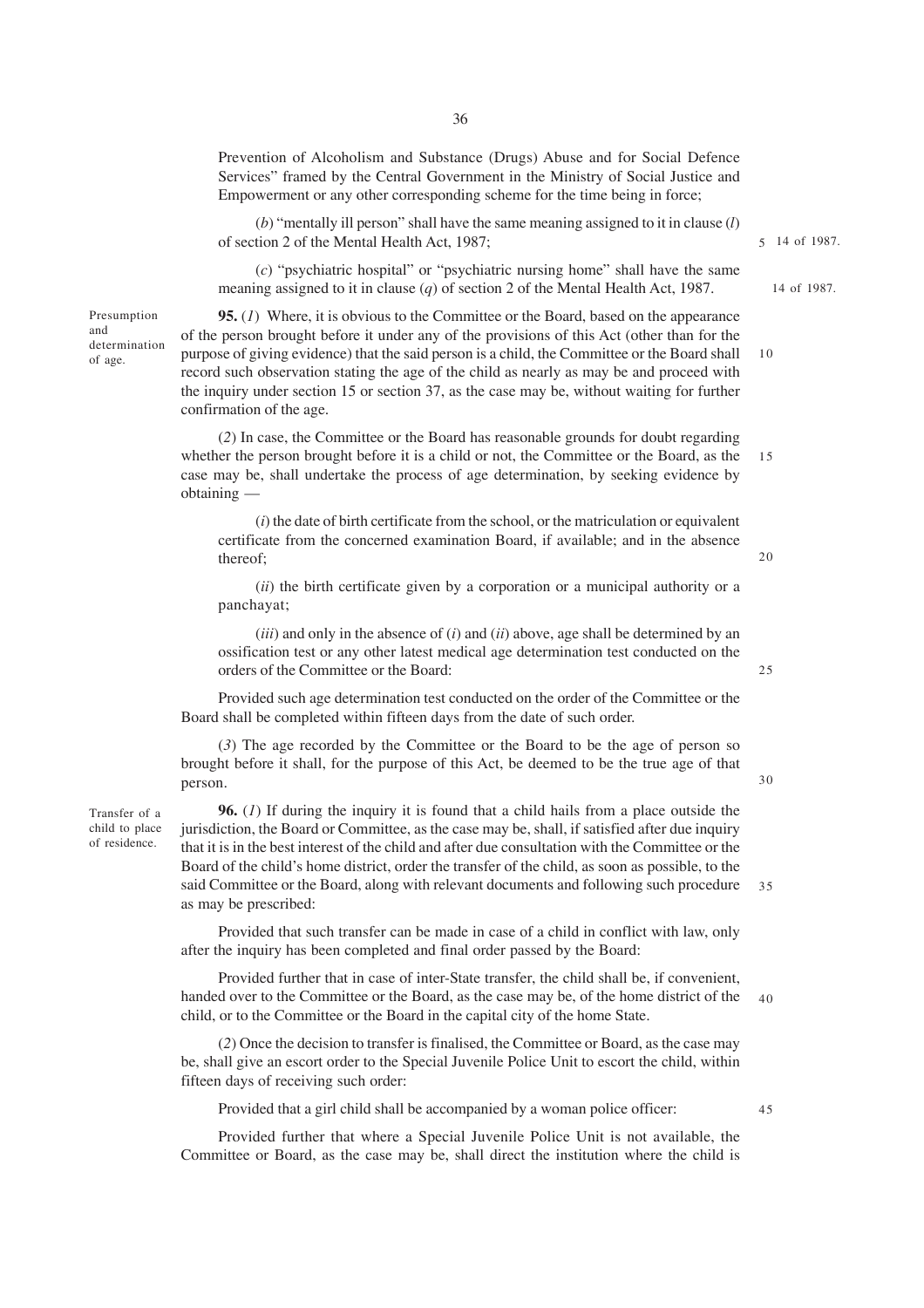temporarily staying or District Child Protection Unit, to provide an escort to accompany the child during travel.

(*3*) The State Government shall make rules to provide for travelling allowance to the escorting staff for the child, which shall be paid in advance.

(*4*) The Committee or the Board, as the case may be, receiving the transferred child will process for restoration or rehabilitation or social reintegration, as provided in this Act. 5

**97.** (*1*) The State Government may at any time, on the recommendation of a Committee or Board, as the case may be, notwithstanding anything contained in this Act, and keeping the best interest of the child in mind, order the child's transfer from any children's home or special home or fit facility or fit person, to a home or facility, within the State with prior 10

intimation to the concerned Committee or the Board:

Provided that for transfer of a child between similar home or facility or person within the same district, the Committee or Board, as the case may be, of the said district shall be competent to issue such an order.

(*2*) If transfer is being ordered by a State Government to an institution outside the State, this shall be done only in consultation with the concerned State Government. 15

(*3*) The total period of stay of the child in a children's home or a special home shall not be increased by such transfer.

(*4*) Orders passed under sub-section (*1*) and (*2*) shall be deemed to be operative for the Committee or the Board, as the case may be, of the area to which the child is sent.  $20$ 

**98.** (*1*) When a child is kept in a children's home or special home, on a report of a probation officer or social worker or of Government or a voluntary or non-governmental organisation, as the case may be, the Committee or the Board may consider, the release of such child, either absolutely or on such conditions as it may think fit to impose, permitting

the child to live with parents or guardian or under the supervision of any authorised person named in the order, willing to receive and take charge, educate and train the child, for some useful trade or calling or to look after the child for rehabilitation: 25

Provided that if a child who has been released conditionally under this section, or the person under whose supervision the child has been placed, fails to fulfil such conditions, the Board or Committee may, if necessary, cause the child to be taken charge of and to be placed back in the concerned home. 30

(*2*) If the child has been released on a temporary basis, the time during which the child is not present in the concerned home in pursuance of the permission granted under sub-section  $(I)$  shall be deemed to be part of the time for which the child is liable to be kept 35 in the children or special home:

Provided that in case of a child in conflict with law fails to fulfill the conditions set by the Board as mentioned in sub-section (*1*), the time for which he is still liable to be kept in the institution shall be extended by the Board for a period equivalent to the time which lapses due to such failure.

**99.** (*1*) The Committee or the Board, as the case may be, may permit leave of absence to any child, to allow him, on special occasions like examination, marriage of relatives, death of kith or kin or accident or serious illness of parent or any emergency of like nature, under supervision, for a period generally not exceeding seven days in one instance, excluding the time taken in journey. 40

(*2*) The time during which a child is absent from an institution where he is placed, in pursuance of such permission granted under this section, shall be deemed to be part of the time for which he is liable to be kept in the children's home or special home. 45

(*3*) If a child refuses, or has failed to return to the children's home or special home, as the case may be, on the leave period being exhausted or permission being revoked or

Transfer of child between children's homes, or special homes or fit facility or fit person in different parts of India.

Release of a child from an institution.

Leave of absence to a child placed in an institution.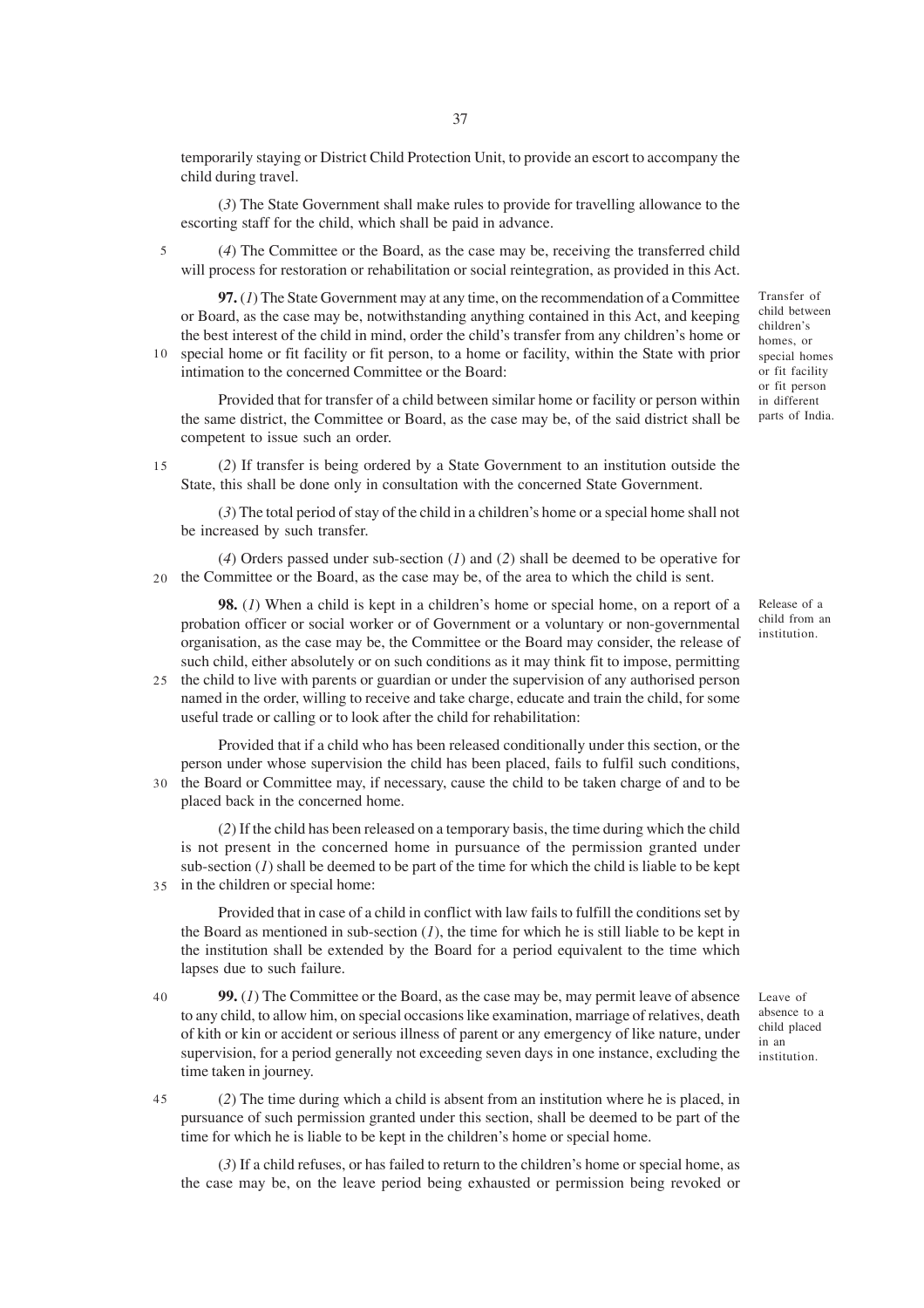forfeited, the Board or Committee may, if necessary, cause him to be taken charge of and to be taken back to the concerned home:

Provided that when a child in conflict with law has failed to return to the special home on the leave period being exhausted or on permission being revoked or forfeited, the time for which he is still liable to be kept in the institution shall be extended by the Board for a period equivalent to the time which lapses due to such failure. 5

Reports to be treated as confidential.

**100. (***1*) All reports related to the child and considered by the Committee or the Board shall be treated as confidential:

Provided that the Committee or the Board, as the case may be, may, if it so thinks fit, communicate the substance thereof to another Committee or Board or to the child or to the child's parent or guardian, and may give such Committee or the Board or the child or parent or guardian, an opportunity of producing evidence as may be relevant to the matter stated in the report. 10

(*2*) Notwithstanding anything contained in this Act, the victim shall not be denied access to their case record, orders and relevant papers.

**101.** No suit, prosecution or other legal proceeding shall lie against the Central

Protection of action taken in good faith.

Appeals.

Government, or the State Government or any person acting under the directions of the Central Government or State Government, as the case may be, in respect of anything which is done in good faith or intended to be done in pursuance of this Act or of any rules or regulations made thereunder. **102.** (*1*) Subject to the provisions of this Act, any person aggrieved by an order made

by the Committee or the Board under this Act may, within thirty days from the date of such order, prefer an appeal to the Children's Court, except for decisions by the Committee related to Foster Care and Sponsorship After Care for which the appeal shall lie with the District Magistrate:

Provided that the Court of Sessions, or the District Magistrate, as the case may be, may entertain the appeal after the expiry of the said period of thirty days, if it is satisfied that the appellant was prevented by sufficient cause from filing the appeal in time and such appeal shall be decided within a period of thirty days.

(*2*) No appeal shall lie from,—

30

15

 $20$ 

25

2 of 1974.

(*a*) any order of acquittal made by the Board in respect of a child alleged to have committed an offence; or

(*b*) any order made by a Committee in respect of finding that a person is not a child in need of care and protection.

(*3*) No second appeal shall lie from any order of the Court of Session, passed in appeal under this section. 35

(*4*) Any person aggrieved by an order of the Children's Court may file an appeal before the High Court in accordance with the procedure specified in the Code of Criminal Procedure, 1973.

Revision.

**103.** The High Court may, at any time, either on its own motion or on an application received in this behalf, call for the record of any proceeding in which any Committee or Board or Children's Court, or Court has passed an order, for the purpose of satisfying itself as to the legality or propriety of any such order and may pass such order in relation thereto as it thinks fit: 40

Provided that the High Court shall not pass an order under this section prejudicial to any person without giving him a reasonable opportunity of being heard. 45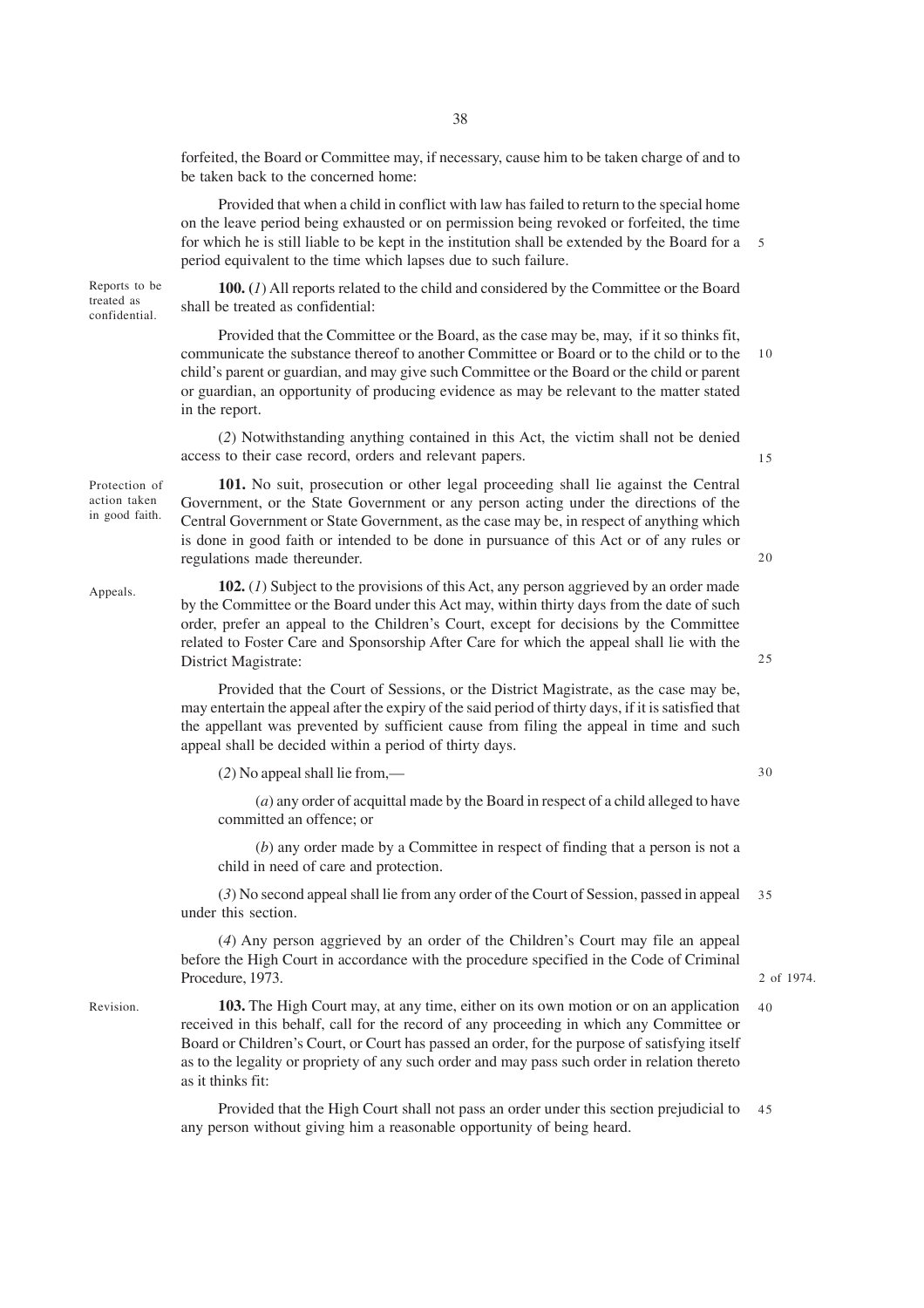**104.** (*1*) Save as otherwise expressly provided by this Act, a Committee or a Board while holding any inquiry under any of the provisions of this Act, shall follow such procedure as may be prescribed and subject thereto, shall follow, as far as may be, the procedure laid

2 of 1974.

5

(*2*) Save as otherwise expressly provided by or under this Act, the procedure to be followed in hearing appeals or revision proceedings under this Act shall be, as far as practicable, in accordance with the provisions of the Code of Criminal Procedure, 1973.

down in the Code of Criminal Procedure, 1973 for trial of summons cases.

**105.** (*1*) Without prejudice to the provisions for appeal and revision contained in this Act, the Committee or the Board may, on an application received in this behalf, amend any 10 orders passed by itself, as to the institution to which a child is to be sent or as to the person under whose care or supervision a child is to be placed under this Act:

Provided that during the course of hearing for amending any such orders, there shall be at least two members of the Board of which one shall be the Principal Magistrate and at least three members of the Committee and all persons concerned, or their authorised 15 representatives, whose views shall be heard by the Committee or the Board, as the case may

be, before the said orders are amended.

(*2*) Clerical mistakes in orders passed by the Committee or the Board or errors arising therein from any accidental slip or omission may, at any time, be corrected by the Committee or the Board, as the case may be, either on its own motion or on an application received in 20 this behalf.

**106.** (*1*) The State Government may create a fund in such name as it thinks fit for the welfare and rehabilitation of the children dealt with under this Act.

(*2*) There shall be credited to the fund such voluntary donations, contributions or subscriptions as may be made by any individual or organisation.

(*3*) The fund created under sub-section (*1*) shall be administered by the Department of the State Government implementing this Act in such manner and for such purposes as may be prescribed. 25

**107.** Every State Government shall constitute a Child Protection Society for the State and Child Protection Unit for every District, consisting of such officers and other employees as may be appointed by that Government, to take up matters relating to children with a view 30 to ensure the implementation of this Act, including the establishment and maintenance of institutions under this Act, notification of competent authorities in relation to the children and their rehabilitation and co-ordination with various official and non-official agencies concerned and to discharge such other functions as may be prescribed.

**108.** (*1*) In every police station, at least one officer, not below the rank of assistant sub-inspector, with aptitude, appropriate training and orientation may be designated as the child welfare police officer to exclusively deal with children either as victims or perpetrators, in co-ordination with the police, voluntary and non-governmental organisations. 35

(*2*) To co-ordinate all functions of police related to children, the State Government 40 shall constitute Special Juvenile Police Units in each district and city, headed by a police officer not below the rank of a Deputy Superintendent of Police or above and consisting of all police officers designated under sub-section (*1*) and two social workers having experience of working in the field of child welfare, of whom one shall be a woman.

(*3*) All police officers of the Special Juvenile Police Units shall be provided special training, especially at induction as child welfare police officer, to enable them to perform their functions more effectively. 45

(*4*) Special Juvenile Police Unit also includes Railway police dealing with children.

**109.** (*1*) The State Government shall, by notification in the Official Gazette, make rules to carry out the purposes of this Act:

Procedure in inquiries. appeals and revision proceedings.

Power of the Committee or the Board to amend its own orders.

Juvenile Justice Fund.

State Child Protection Society and District Child Protection Unit.

Child Welfare Police Officer and Special Juvenile Police Unit.

Power to make rules.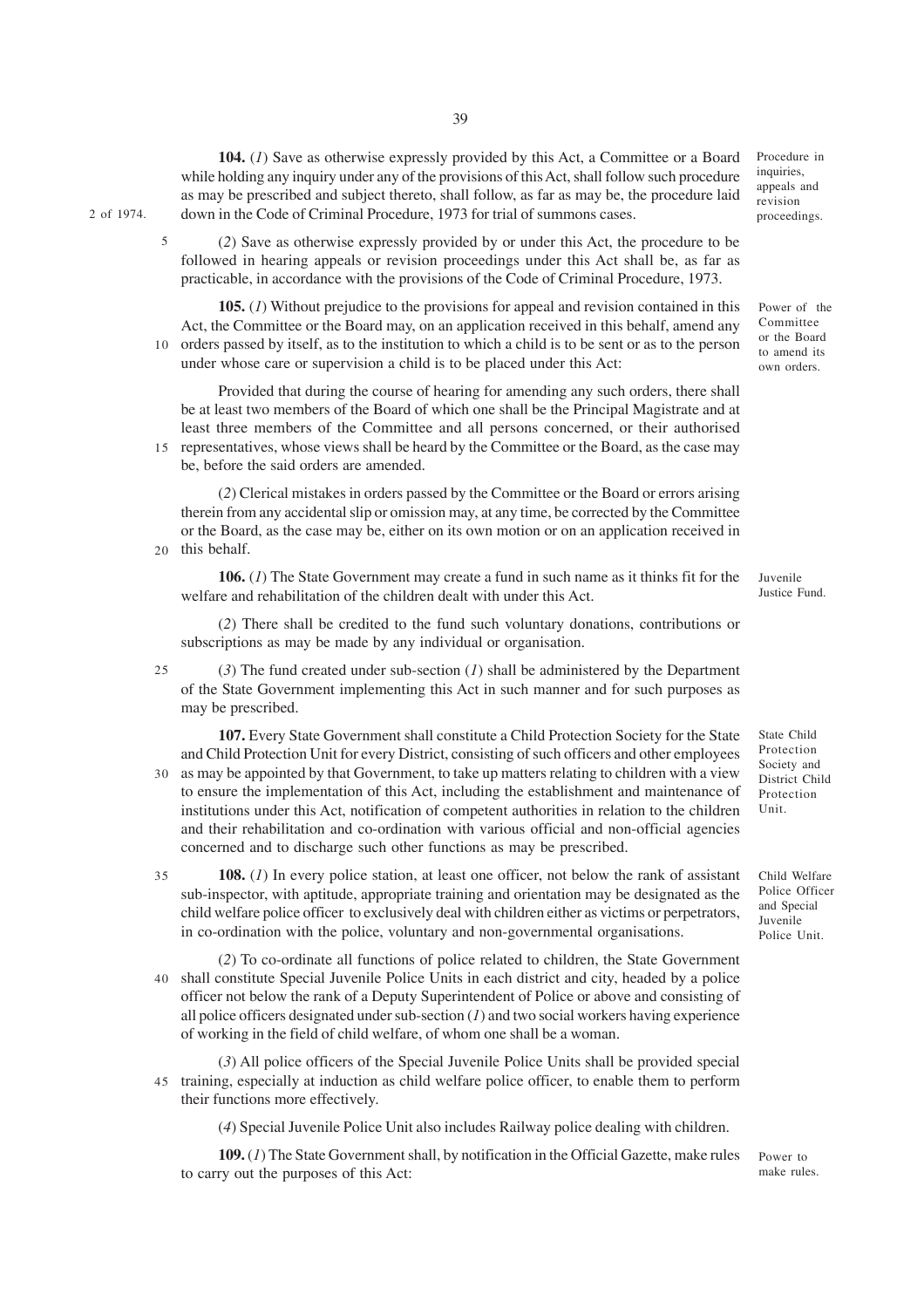Provided that the Central Government may, frame model rules in respect of all or any of the matters with respect to which the State Government is required to make rules and where any such model rules have been framed in respect of any such matter, they shall apply to the State *mutatis mutandis* until the rules in respect of that matter are made by the State Government and while making any such rules, they conform to such model rules.

(*2*) In particular, and without prejudice to the generality of the foregoing powers, such rules may provide for all or any of the following matters, namely :—

*(i)* manner of inquiry in case of a missing or run away child or whose parents cannot be found under sub-clause (*vii*) of clause (*14*) of section 2;

*(ii)* responsibilities of the Child Welfare Officer attached to a Children's Home under clause (*18*) of section 2; 10

*(iii)* qualifications of the members of the Board under sub-section (*2*) of section 4;

*(iv)* induction training and sensitisation of all members of the Board under sub-section (*6*) of section 4;

15

5

*(v)* term of office of the members of the Board and the manner in which such member may resign under sub-section (6) of section 4;

*(vi)* time of the meetings of the Board and the rules of procedure in regard to the transaction of business at its meeting under sub-section (*1*) of section 8;

*(vii)* qualifications, experience and payment of fees of an interpreter or translator 20 under clause (*d*) of sub-section (*3*) of section 9;

*(viii)* any other function of the Board under clause (*n*) of sub-section (*3*) of section 9;

*(ix)* persons through whom any child alleged to be in conflict with law may be produced before the Board and the manner in which such a child may be sent to an observation home or place of safety under sub-section (*2*) of section 11; 25

*(x)* manner in which a person apprehended and not released on bail by the officer-in-charge of the police station may be kept in an observation home until such person is brought before a Board under sub-section (*2*) of section 13;

*(xi)* format for information on pendency in the Board to the Chief Judicial Magistrate or the Chief Metropolitan Magistrate and District magistrate on quarterly bases under sub-section (*3*) of section 17; 30

*(xii)* monitoring procedures and list of monitoring authorities under sub-section (*2*) of section 21;

*(xiii)* manner in which the relevant records of the child may be destroyed by the Board, police or the court under sub-section (*2*) of section 25; 35

*(xiv)* qualifications of the members of the Child Welfare Committee under subsection (*5*) of section 28;

*(xv)* rules and procedures with regard to transaction of business at the meetings of the Child Welfare Committee under sub-section (*1*) of section 29;

40

*(xvi)* process of restoration of abandoned or lost children to their families under clause  $(x)$  of section 31;

*(xvii)* manner of submitting the report to the Committee and the manner of sending and entrusting the child to children's home or shelter home or fit facility or fit person under sub-section (*2*) of section 32;

45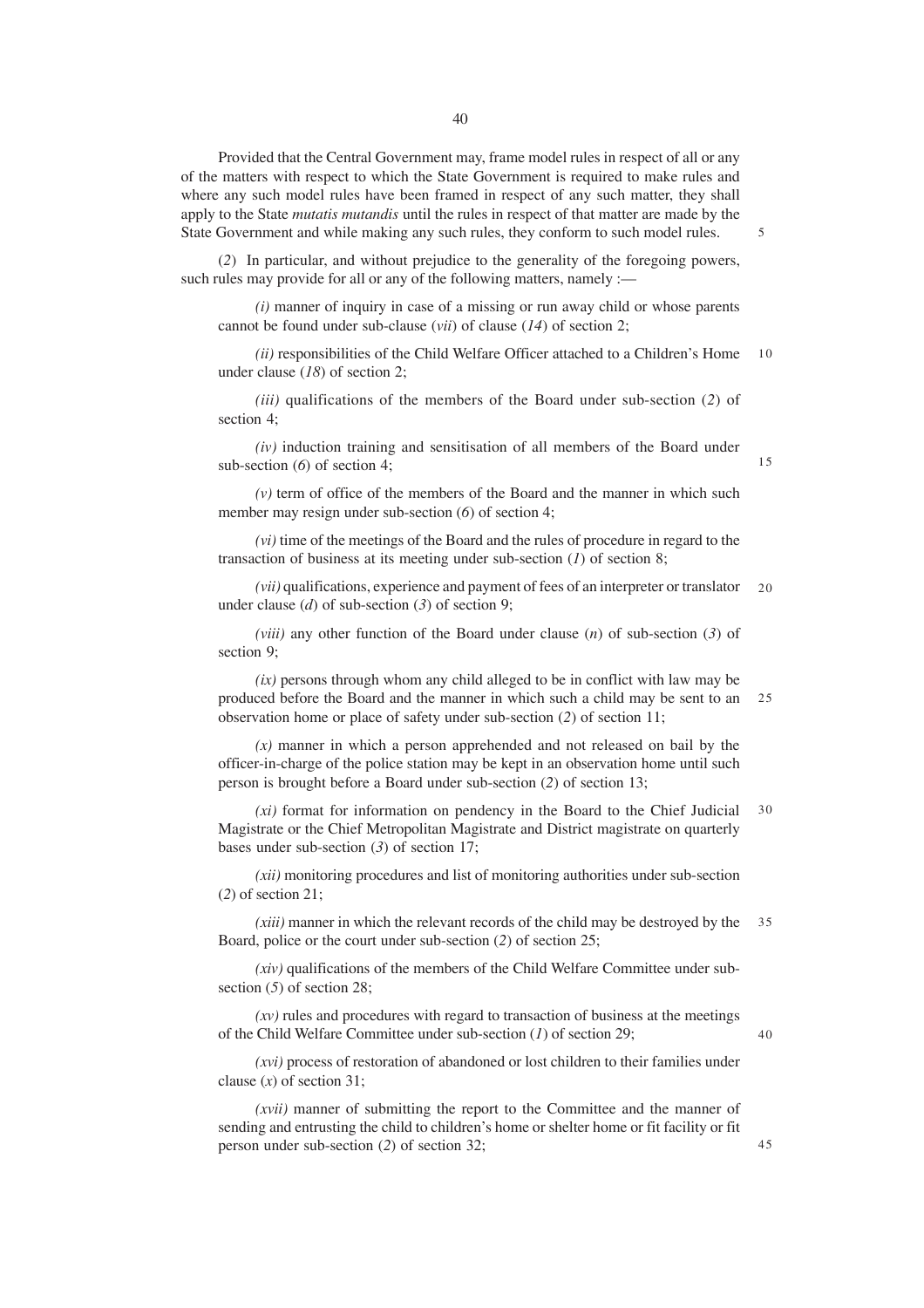section (*1*) of section 37; *(xix)* manner in which a child may be sent to a Specialised Adoption Agency if the child is below six years of age, children's home or to a fit facility or person or foster family, till suitable means of rehabilitation are found for the child including manner in which situation of the child placed in a children's home or with a fit facility or person or foster family, may be reviewed by the Committee under sub-section (*3*) of section 37; *(xx)* manner in which a quarterly report may be submitted by the Committee to the District Magistrate for review of pendency of cases under sub-section (*4*) of section 37; *(xxi)* any other order related to any other function of the Committee under clause (*iii*) of sub-section (*2*) of section 38; *(xxii)* information to be given every month by the Committee to State Agency and Authority regarding number of children declared legally free for adoption and number of cases pending under sub-section (*5*) of section 39; *(xxiii)* manner in which all institutions under this Act shall be registered under sub-section (*1*) of section 42; *(xxiv)* procedure for cancelling or withholding registration of an institution that fails to provide rehabilitation and reintegration services under sub-section (*7*) of section 42; *(xxv)* manner in which information shall be send every month by the open shelter to the District Child Protection Unit to the Committee under sub-section (*3*) of section 44; *(xxvi)* procedure for placing children in foster care including group foster care under sub-section (*1*) of section 45; *(xxvii)* procedure for inspection of children in foster care under sub-section (*4*) of section 45; *(xxviii)* manner in which foster family shall provide education, health and nutrition to the child under sub-section (*6*) of section 45; *(xxix)* procedure and criteria in which foster care services shall be provided to children under sub-section (*7*) of section 45; *(xxx)* format for inspection of foster families by the Committee to check the well being of children under sub-section (*8*) of section 45; *(xxxi)* purpose of undertaking various programmes of sponsorship of children, such as individual to individual sponsorship, group sponsorship or community sponsorship under sub-section (*1*) of section 46; *(xxxii)* duration of sponsorship under sub-section (*3*) of section 46; *(xxxiii)* manner of providing one time financial support to any child leaving institutional care on completing eighteen years of age under section 47; *(xxxiv)* management and monitoring of observation homes, including the standards and various types of services to be provided by them for rehabilitation and social integration of a child alleged to be in conflict with law and the circumstances under which, and the manner in which, the registration of an observation home may be granted or withdrawn under sub-section (*3*) of section 48; *(xxxv)* management and monitoring of special homes including the standards and various types of services to be provided to them under sub-section (*2*) and sub-section (*3*) of section 49; 30

41

5

10

15

 $20$ 

 $25$ 

35

40

45

*(xviii)* manner of holding an inquiry by the Child Welfare Committee under sub-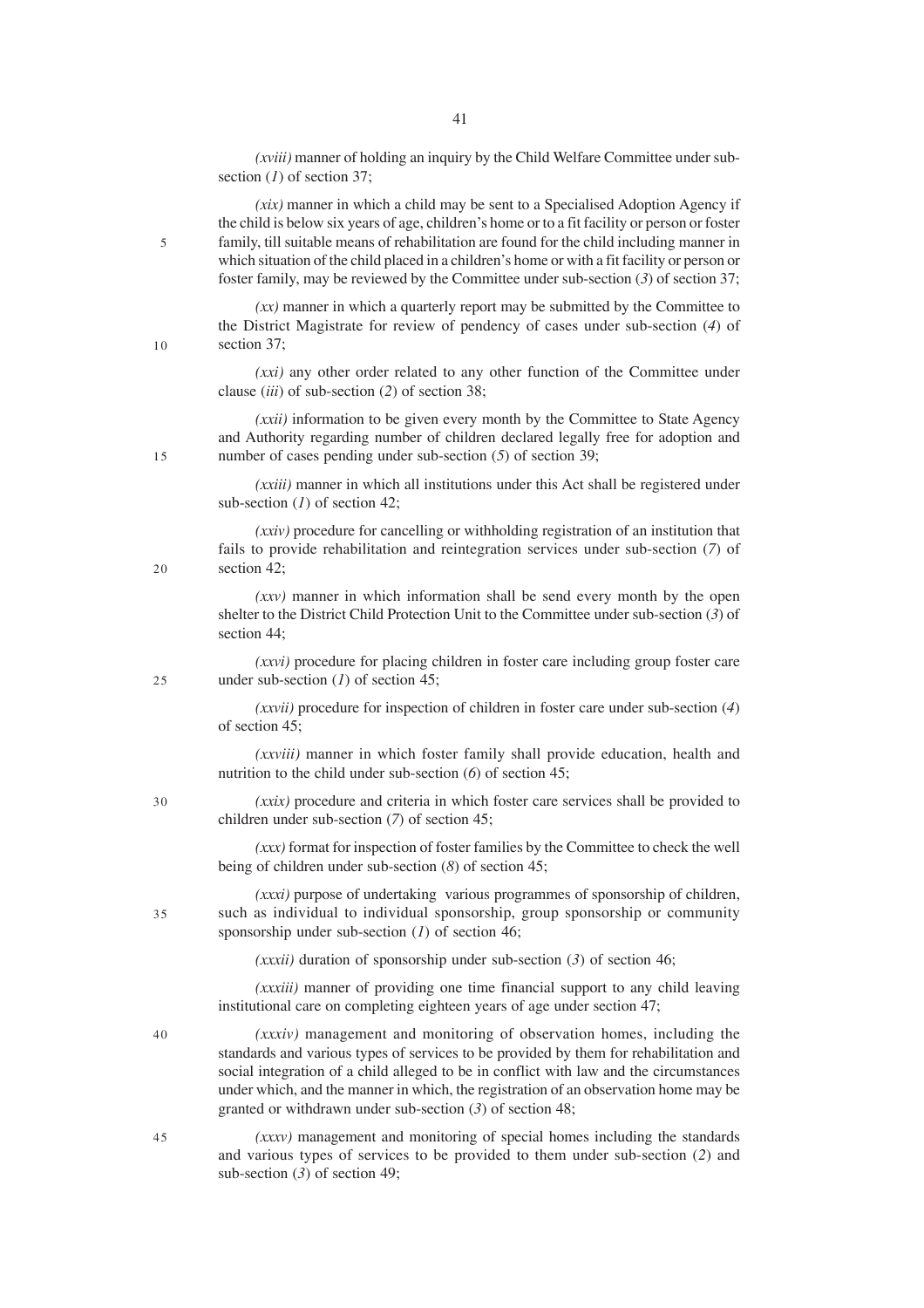*(xxxvi)* monitoring and management of children's homes including the standards and the nature of services to be provided by them, based on individual care plans for each child under sub-section (*3*) of section 51;

*(xxxvii)* manner in which a Board or the Committee shall recognise, a facility being run by a Governmental Organisation or a voluntary or non-governmental organisation registered under any law for the time being in force, fit to temporarily take the responsibility of a child for a specific purposeafter due inquiry regarding the suitability of the facility and the organisation to take care of the child under sub-section (*1*) of section 52; 5

*(xxxviii)* procedure of verification of credentials, for recognising any person fit to temporarily receive a child for care, protection and treatment of such child for a specified period by the Board or the Committee under sub-section (*1*) of section 53; 10

*(xxxix)* manner in which services shall be provided by an institution under this Act for rehabilitation and reintegration of children and standards for basic requirements such as food, shelter, clothing and medical attention under sub-section (*1*) of section 54; 15

*(xl)* manner in which Management Committee shall be set up by each institution for management of the institution and monitoring of the progress of every child under sub-section (*2*) of section 54;

*(xli)* activities that may be taken up by children's committees under sub-section (*3*) of section 54;  $20$ 

*(xlii)* appointment of inspection committees for all institutions registered or recognised fit, for the state and district under sub-section (*1*) of section 55;

*(xliii)* manner in which Central Government or State Government may independently evaluate the functioning of the Board, Committee, special juvenile police units, registered institutions, or recognised fit facilities and persons, including the period and through persons or institutions under sub-section (*1*) of section 56; 25

*(xliv)* manner in which institutions shall furnish details of children declared legally free for adoption to the Specialised Adoption Agency under sub-section (*2*) of section 67;

30

*(xlv)* any other function of the Authority under clause (*e*) of section 69;

*(xlvi)* criteria for the selection or nomination of the Members of the Steering Committee of the Authority and their tenure as well as the terms and conditions of their appointment under sub-section (*2*) of section 70;

*(xlvii)* manner in which Steering Committee of the Authority shall meet under sub-section (*4*) of section 70; 35

*(xlviii)* manner in which the Authority shall submit an annual report to the Central Government under sub-section (*1*) of section 72;

*(xlix)* functions of the Authority under sub-section (*2*) of section 73;

*(l)* manner in which the Authority shall maintain proper accounts and other relevant records and prepare an annual statement of accounts under sub-section (*1*) of section 74; 40

*(li)* period that the Committee or Board may think necessary for the treatment of children who are found to be suffering from a disease requiring prolonged medical treatment or physical or mental complaint that will respond to treatment to a fit facility under section 93; 45

*(lii)* procedure for transfer of child under sub-section (*1*) section 96;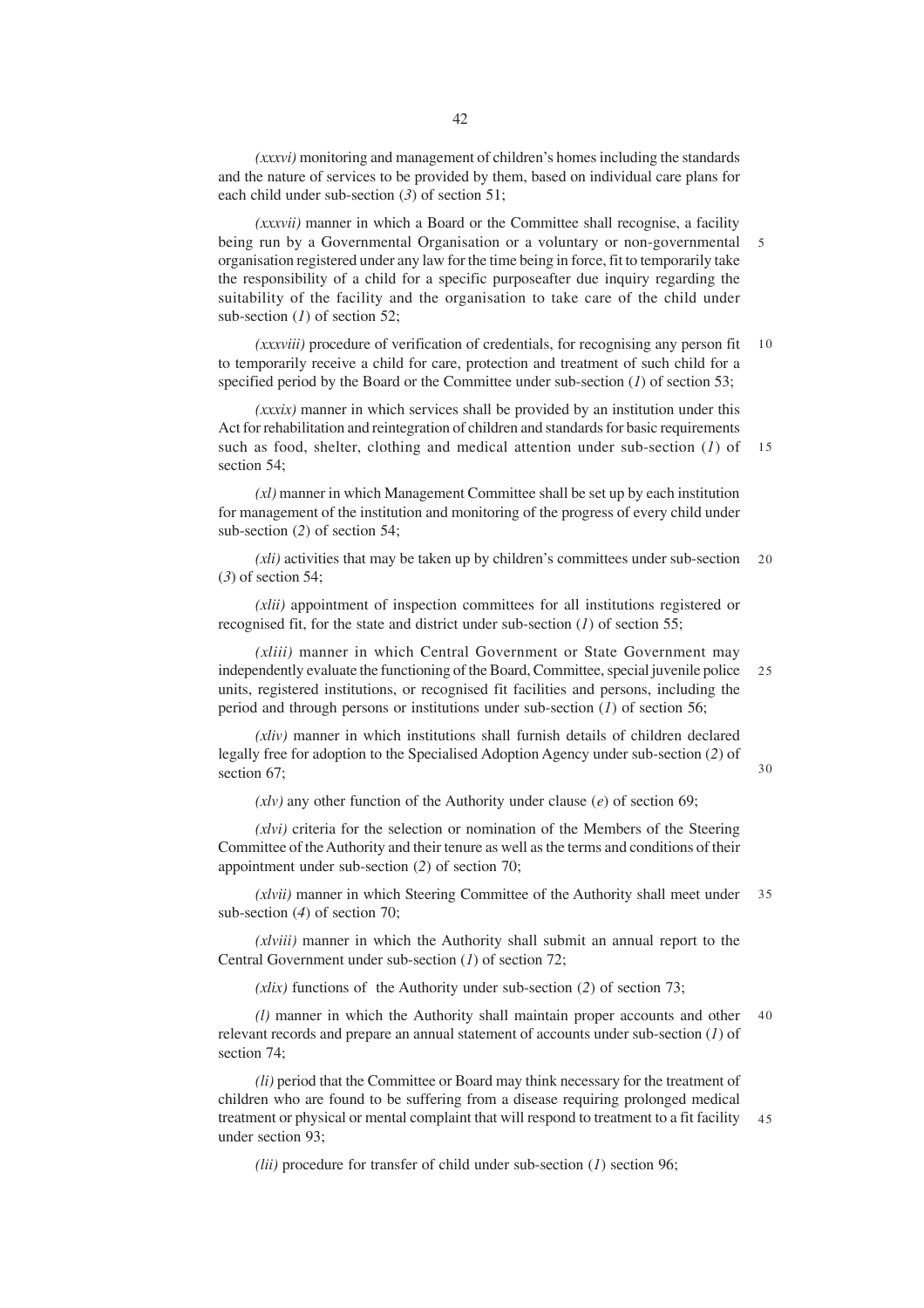*(liii)* provision for travelling allowance to the escorting staff for the child under sub-section (*3*) of section 96;

*(liv)* procedure to be followed by the Committee or a Board while holding any inquiry, appeal or revision under sub-section (*1*) of section 104;

5

*(lv)* manner in which juvenile justice fund shall be administered under sub-section (*3*) of section 106;

*(lvi)* functioning of the Child Protection Society for the State and Child Protection Units for every district under section 107;

*(lvii)* any other matter which is required to be or may be, prescribed.

- (*3*) Every rule and every regulation made under this Act shall be laid, as soon as may be after it is made, before each House of Parliament, while it is in session, for a total period of thirty days which may be comprised in one session or in two or more successive sessions, and if, before the expiry of the session immediately following the session or the successive sessions aforesaid, both Houses agree in making any modification in the rule or regulation 10
- both Houses agree that the rule or regulation should not be made, the rule or regulation 15 shall thereafter have effect only in such modified form or be of no effect, as the case may be, so, however, that any such modification or annulment shall be without prejudice to the validity of anything previously done under that rule or regulation.

(*4*) Every rule made by the State Government under this Act shall be laid, as soon as may be after it is made, before the State Legislature.  $20$ 

56 of 2000.

**110.** (*1*) The Juvenile Justice (Care and Protection of Children) Act, 2000 is hereby repealed.

Repeal and savings.

(*2*) Notwithstanding such repeal, anything done or any action taken under the said Acts shall be deemed to have been done or taken under the corresponding provisions of this Act.  $25$ 

**111.** (*1*) If any difficulty arises in giving effect to the provisions of this Act, the Central Government may, by order, not inconsistent with the provisions of this Act, remove the difficulty: Power to

remove difficulties.

Provided that no such order shall be made after the expiry of the period of two years 30 from the commencement of this Act.

(*2*) However, order made under this section shall be laid, as soon as may be after it is made, before each House of Parliament.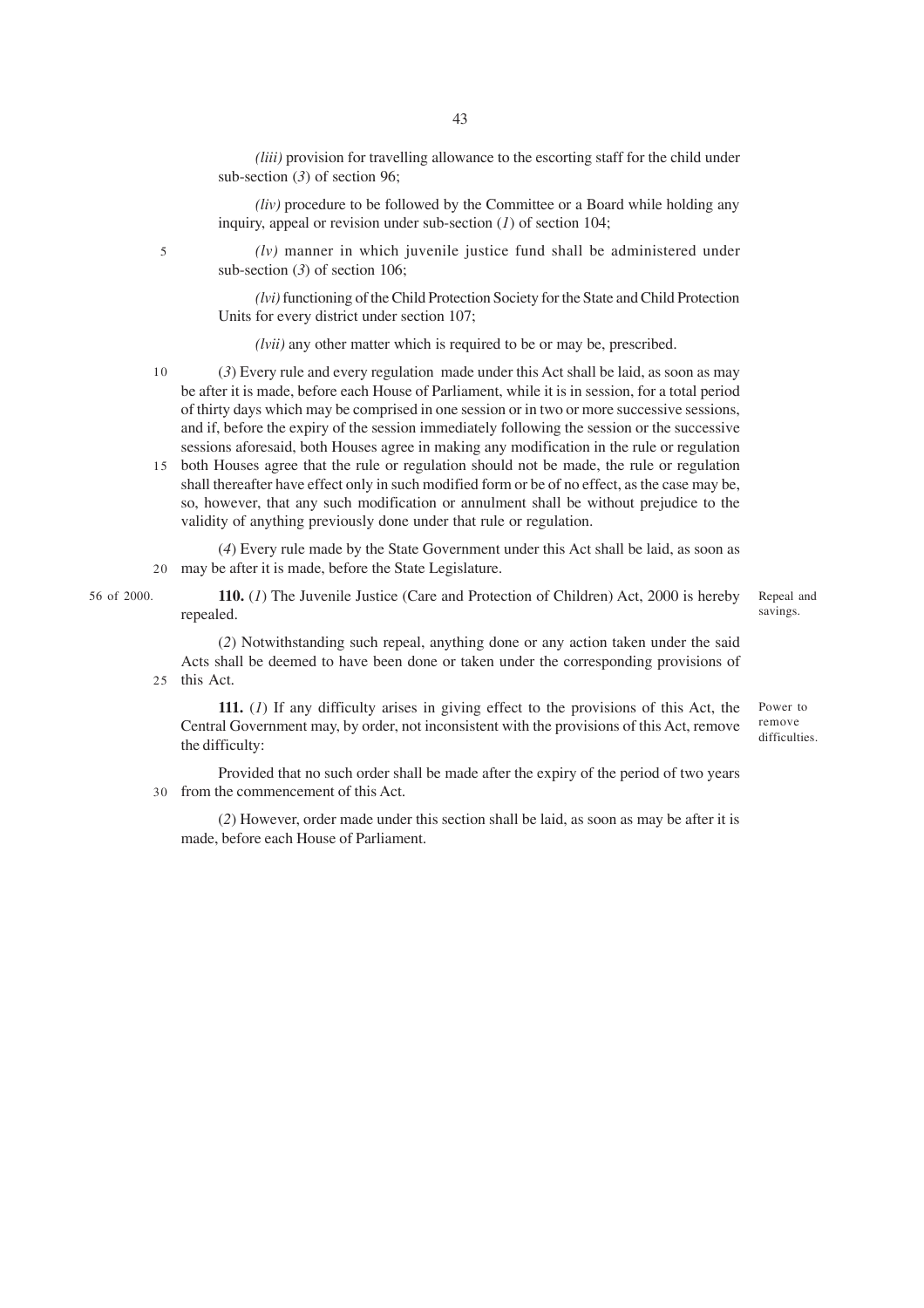## STATEMENT OF OBJECTS AND REASONS

Article 15 of the Constitution, *inter alia*, confers upon the State powers to make special provision for children. Articles 39 (e) and (f), 45 and 47 further makes the State responsible for ensuring that all needs of children are met and their basic human rights are protected.

2. The United Nations Convention on the Rights of Children, ratified by India on 11th December, 1992, requires the State Parties to undertake all appropriate measures in case of a child alleged as, or accused of, violating any penal law, including (*a*) treatment of the child in a manner consistent with the promotion of the child's sense of dignity and worth (*b*) reinforcing the child's respect for the human rights and fundamental freedoms of others (*c*) taking into account the child's age and the desirability of promoting the child's reintegration and the child's assuming a constructive role in society.

3. The Juvenile Justice (Care and Protection of Children) Act was enacted in 2000 to provide for the protection of children. The Act was amended twice in 2006 and 2011 to address gaps in its implementation and make the law more child-friendly. During the course of the implementation of the Act, several issues arose such as increasing incidents of abuse of children in institutions, inadequate facilities, quality of care and rehabilitation measures in Homes, high pendency of cases, delays in adoption due to faulty and incomplete processing, lack of clarity regarding roles, responsibilities and accountability of institutions and, inadequate provisions to counter offences against children such as corporal punishment, sale of children for adoption purposes, etc. have highlighted the need to review the existing law.

4. Further, increasing cases of crimes committed by children in the age group of 16-18 years in recent years makes it evident that the current provisions and system under the Juvenile Justice (Care and Protection of Children) Act, 2000, are ill equipped to tackle child offenders in this age group. The data collected by the National Crime Records Bureau establishes that crimes by children in the age group of 16-18 years have increased especially in certain categories of heinous offences.

5. Numerous changes are required in the existing Juvenile Justice (Care and Protection of Children) Act, 2000 to address the above mentioned issues and therefore, it is proposed to repeal existing Juvenile Justice (Care and Protection of Children) Act, 2000 and re-enact a comprehensive legislation *inter alia* to provide for general principles of care and protection of children, procedures in case of children in need of care and protection and children in conflict with law, rehabilitation and social re-integration measures for such children, adoption of orphan, abandoned and surrendered children, and offences committed against children. This legislation would thus ensure proper care, protection, development, treatment and social re-integration of children in difficult circumstance by adopting a child-friendly approach keeping in view the best interest of the child in mind.

6. The notes on clauses explain in detail the various provisions contained in the Bill.

7. The Bill seeks to achieve the above objectives.

MANEKA SANJAY GANDHI

NEW DELHI: *The* 8*th August*, 2014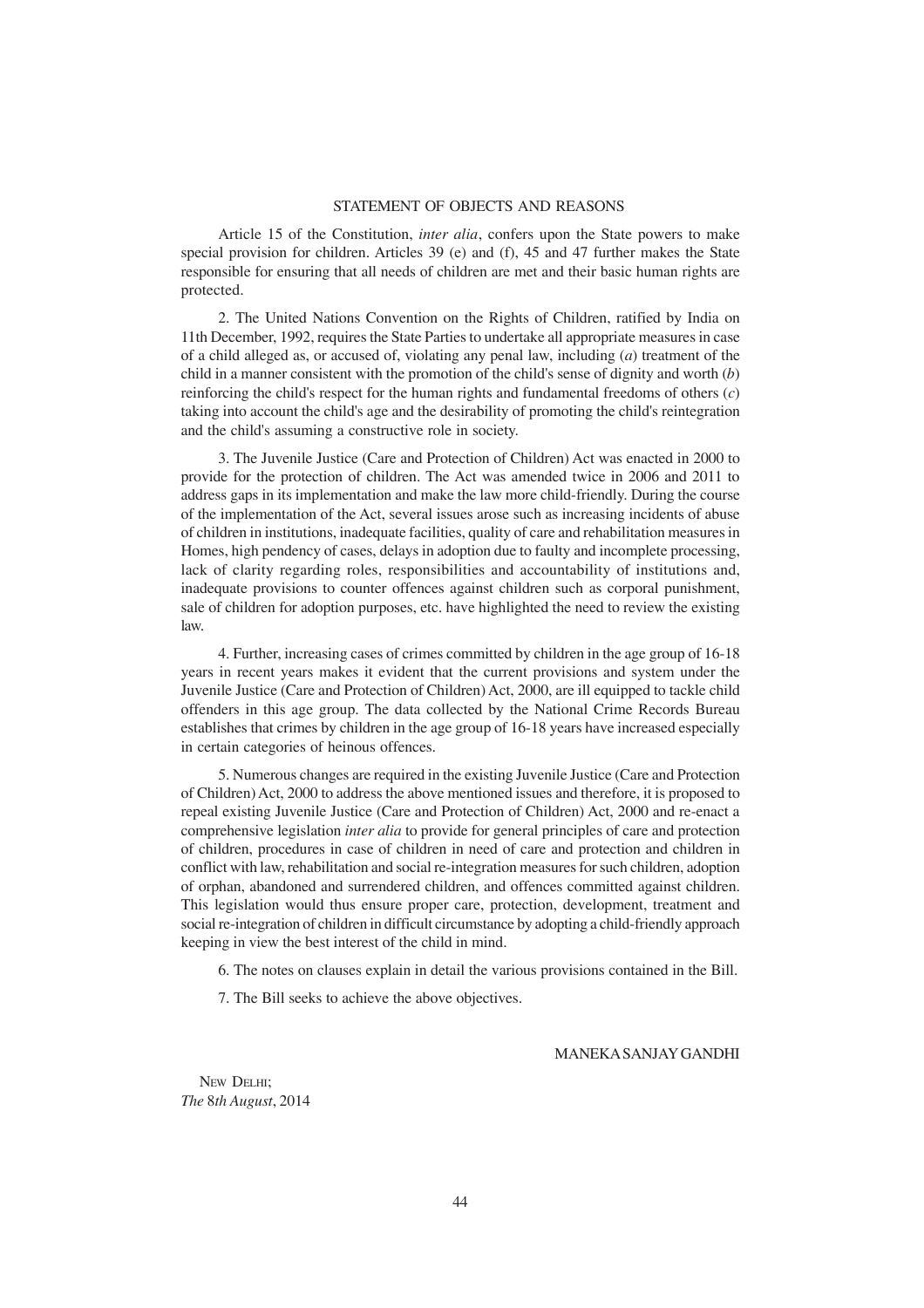## *Notes on clauses*

*Clause 2.—*This clause provides for definitions. It defines the various expressions used in the proposed legislation which, *inter alia*, include the expressions "abandoned child", "adoption ", "adoption guidelines", "administrator", "aftercare", "authorised foreign adoption agency", "begging", "best interest of child", "Board", "Central Adoption Resource Authority", "Central Authority", "child", "child in conflict with law", "child in need of care and protection", "child friendly", "child legally free for adoption", "open shelter", "Children's Home", "child welfare officer", "child welfare police officer", "children's Court", "child care institution", "court", "committee", "corporal punishment", "childline services","District child protection unit", "fit facility", "fit person", "foster care", "foster family", "guardian", "group foster care", "heinous offences", "inter country adoption", "juvenile", "narcotic drug and psychotropic substances", "no objection certificate", "Non-resident Indian", "notification", "observation home", "orphan", "overseas citizen of India", "person of Indian origin", "petty offences", "place of safety", "prescribed", "probation officer", "prospective adoptive parents", "public place", "registered", "relative", "State Adoption Resource Agency", "Special Juvenile Police Unit", "Special Home", "Specialised Adoption Agency", "sponsorship", "State Government", "surrendered child".

It further provides that words and expressions used but not defined in the proposed legislation but defined in other Acts shall have the meanings respectively assigned to them in those Acts.

C*lause 3.—*This clause provides guidance to the Central Government, the State Governments, the Board, and other agencies, through fundamental principles for the implementation of the provisions of this Act. These fundamental principles are:

(i) *Principle of presumption of innocence:* Any child is to be presumed to be innocent of any *mala fide* or criminal intent upto the age of eighteen years

(ii) *Principle of dignity and worth*: All human beings are to be treated as equal in dignity and rights.

(iii) *Principle of participation*: Every child has a right to be heard and to participate in all processes and decisions affecting his interest and the child's views are be taken into consideration with due regard to the age and maturity of the child.

(iv) *Principle of best interest*: All decisions regarding child are to be based on the primary consideration that they are in the best interest of the child and are to help the child to develop his full potential.

(v) *Principle of family responsibility*: The primary responsibility of care, nurture and protection of the child is that of the biological family or adoptive or foster parents, as the case may be.

(vi) *Principle of safety:* All measures are to be taken to ensure that the child is safe and is not subjected to any harm, abuse or maltreatment while in contact with the care and protection system, and thereafter.

(vii) *Positive measures*: All resources are to be mobilized including those of family and community, for promoting the well-being, facilitating development of identity and providing an inclusive and enabling environment, to reduce vulnerabilities of children and the need for intervention under this Act.

(viii) *Principle of non-stigmatizing semantics*: Adversarial or accusatory words are not to be used in processes pertaining to a child.

(ix) *Principle of non-waiver of rights*: No waiver of rights of the child is permissible or valid, whether sought by the child or person acting on behalf of the child, or a Board or a Committee and any non-exercise of a fundamental right shall not amount to waiver.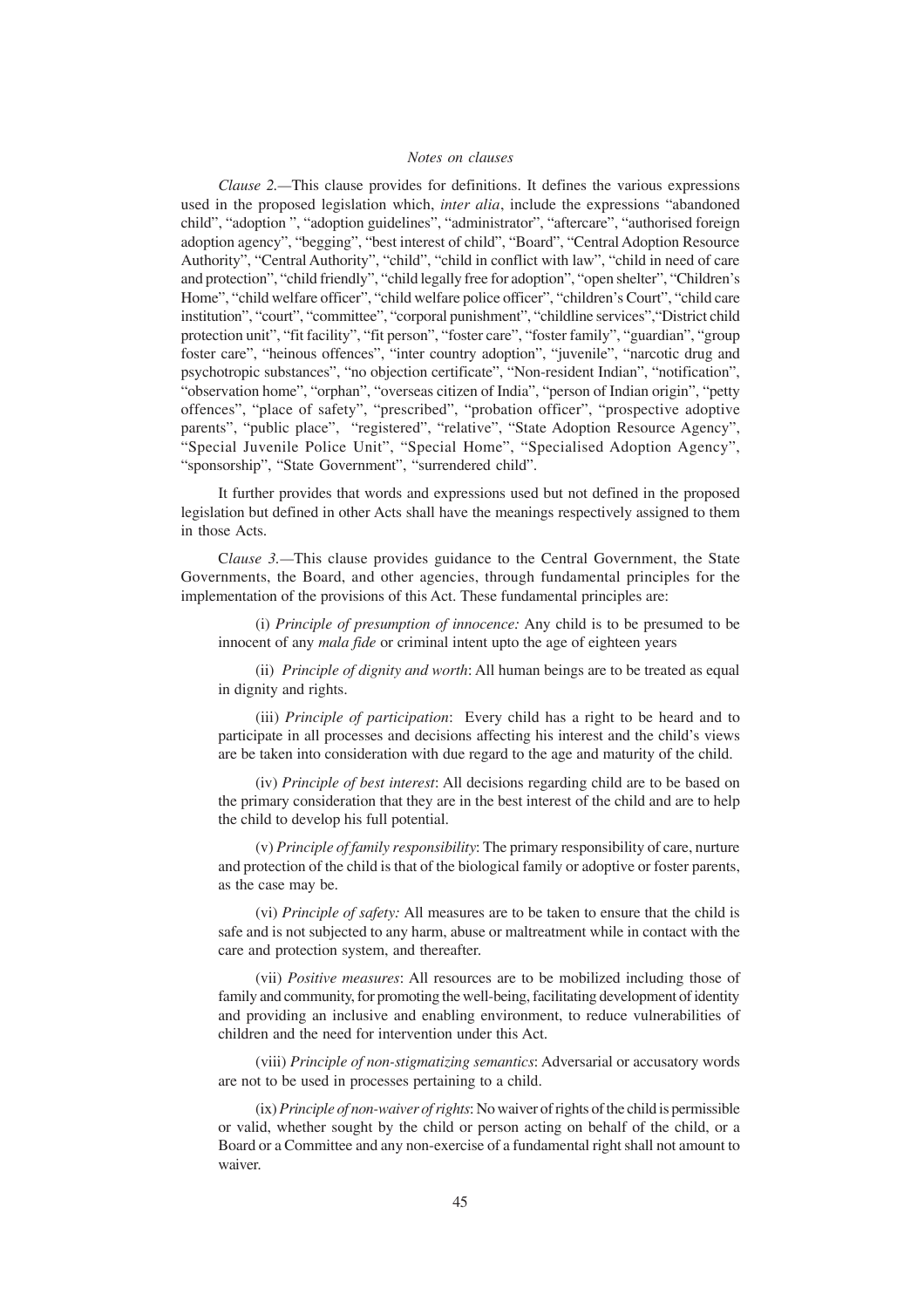(x) *Principle of equality and non-discrimination*: There shall be no discrimination against a child on any grounds including sex, caste, ethnicity, place of birth, disability, offence committed and equality of access, opportunity and treatment are to be provided to every child.

(xi) *Principle of right to privacy and confidentiality*: The child has a right to protection of his privacy and confidentiality, by all means and throughout the judicial process.

(xii) *Principle of institutionalisation as a measure of last resort:* A child is to be placed in institutional care as a step of last resort after reasonable inquiry.

(xiii) *Principle of repatriation and restoration*: Every child in the juvenile justice system has the right to be re-united with his family at the earliest and to be restored to the same socio-economic and cultural status that he was in, before coming under the purview of the Act, unless such restoration and repatriation is not in his best interest.

(xiv) *Principle of fresh start*: All past records of any child under the juvenile justice system should be erased expect in special circumstances.

 (xv) *Principle of diversion*: Measures for dealing with children in conflict with law without resorting to judicial proceedings is to be promoted unless it is in the best interest of the child or the society as a whole.

(xvi*) Principles of natural justice*: Basic procedural standards of fairness shall be adhered to, including the right to a fair hearing, rule against bias and the right to review, by all persons or bodies, acting in a judicial capacity under this Act.

*Clause 4.—*This clause provides for constitution of one or more Juvenile Justice Boards by the State Government for every district for exercising the powers and discharging the duties conferred or imposed on them in relation to children in conflict with law under this Act. It also provides for the composition of the Board, which shall consist of a Metropolitan Magistrate or a Judicial Magistrate of the first class (not being Chief Metropolitan Magistrate or Chief Judicial Magistrate) with at least three years of experience and two social workers from two different reputed non-governmental organisations. The selection of the members of the Board shall be done in prescribed manner however; at least one member of the Board shall be a woman. The Board shall be forming a Bench and every Bench shall have the powers conferred by the Code of Criminal Procedure, 1973 on a Metropolitan Magistrate or, a Judicial Magistrate of the first class. It also states that the Magistrate on the Board shall be designated as the Principal Magistrate.

It is clarified that no social worker shall be appointed as a member of the Board unless the person has been actively involved in health, education, or welfare activities pertaining to children for at least seven years or is a practicing professional with a degree in child psychology, psychiatry, sociology or law.

It is further clarified that no person shall be eligible for selection as a member of the Board, if he ––

(i) has any past record of violation of human rights or child rights;

(ii) has been convicted of an offence involving moral turpitude, and such conviction has not been reversed or he has not been granted full pardon in respect of such offence;

(iii) has been removed or dismissed from service of the Central Government or a State Government or an undertaking or corporation owned or controlled by the Central Government or a State Government;

(iv) has ever indulged in child abuse or employment of child labour or any other human rights violations or immoral act.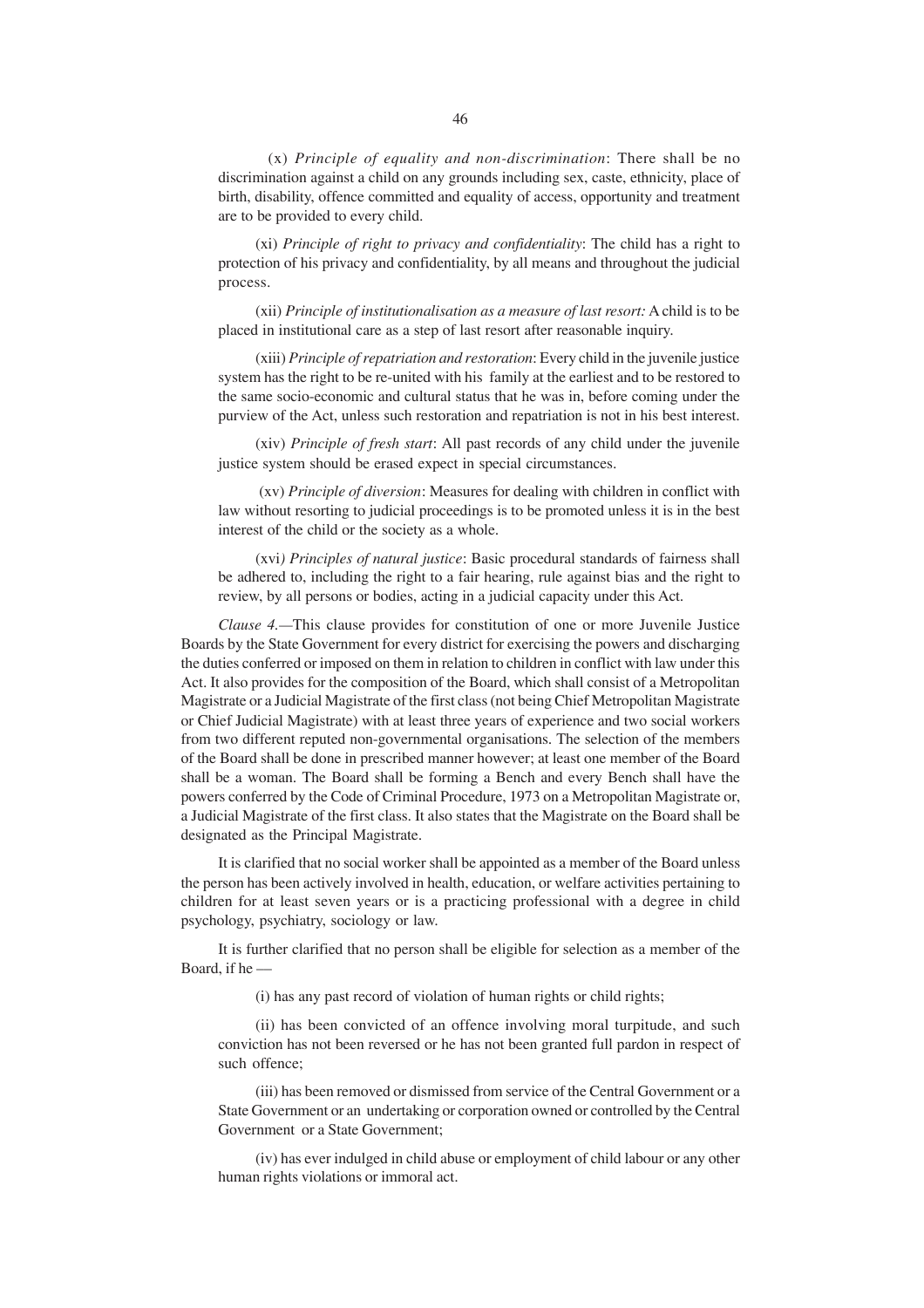The clause also states that the State Government shall provide for the induction training and sensitisation of all members of the Board including the Principal Magistrate of the Board. The training shall be provided on care, protection, rehabilitation, legal provisions and justice for children, within a period of sixty days from the date of their appointment.

Further, the clause also states that the term of office of the members of the Board and the manner in which a member may resign shall be done as may be prescribed. The appointment of any member of the Board, except of that of the Principal Magistrate, may be terminated after holding inquiry, by the State Government, if he ––

(i) he has been found guilty of misuse of power vested under this Act; or

(ii) fails to attend the proceedings of the Board for consecutive three months without any valid reason;

(iii) or fails to attend less than three-fourths of the sittings in a year; or becomes ineligible under sub-section (5) during his term as member.

*Clause 5.—*This clause clarifies that when an inquiry has been initiated in respect of any child under this Act, and during the course of inquiry, if the child completes the age of eighteen years, then, the inquiry may be continued by the Board and orders may be passed in respect of that person as if the person had continued to be a child.

*Clause 6.—*This clause states that if a person, who has completed eighteen years of age but is below twenty one years, is apprehended for committing an offence when he was below the age of eighteen years, then the person shall be treated as a child during the process of inquiry. The Clause further states that if the person is not released on bail by the Board then the person shall be placed in a place of safety during the process of inquiry. If the Board after inquiry comes to the conclusion that the person has committed any offence, then the person shall be placed in a Place of Safety till he completes his term.

If the Children's court after the inquiry comes to the conclusion that the person has committed any heinous offence, then such a person shall be placed in the place of safety till he attains the age of twenty-one years. After completing age of twenty-one years he shall be transferred to the jail meant for adults.

*Clause 7.*—This clause provides that if any person, who is apprehended after completing the age of twenty-one years, for committing any serious or heinous offence when such person was between the age of sixteen to eighteen years, then, he shall, subject to the provisions of this Act, be fried as an adult.

*Clause 8.*—This clause states that the Board shall ensure that all procedures are child friendly and that the venue is not intimidating to the child and does not resemble regular courts. Further, the times at which the Board shall meet and the rules that shall be observed in regard to the transaction of business at its meetings, shall be prescribed.

This clause also states when the Board is not sitting, a child in conflict with law may be produced before an individual member of the Board. It also states that a Board may act even in the absence of any member of the Board, and no order passed by the Board shall be invalid in the absence of any member during any stage of proceedings. This clause clarifies that at the time of final disposal of the case or in making an order under sub-section (*3*) of section 19 at least two members including the Principal Magistrate shall be present and in the event of any difference of opinion among the members of the Board in the interim or final disposal, the opinion of the majority shall prevail. In case there is no majority then the opinion of the Principal Magistrate, shall prevail.

*Clause 9.—*This clause provides the functions and responsibilities of the Board and also states that the Board constituted for any district shall have the power to deal exclusively with all the proceedings under this Act, relating to children in conflict with law, in the area of jurisdiction of the Board. The powers conferred on the Board under this Act may also be exercised by the High Court and the Children's Court, when the proceedings come before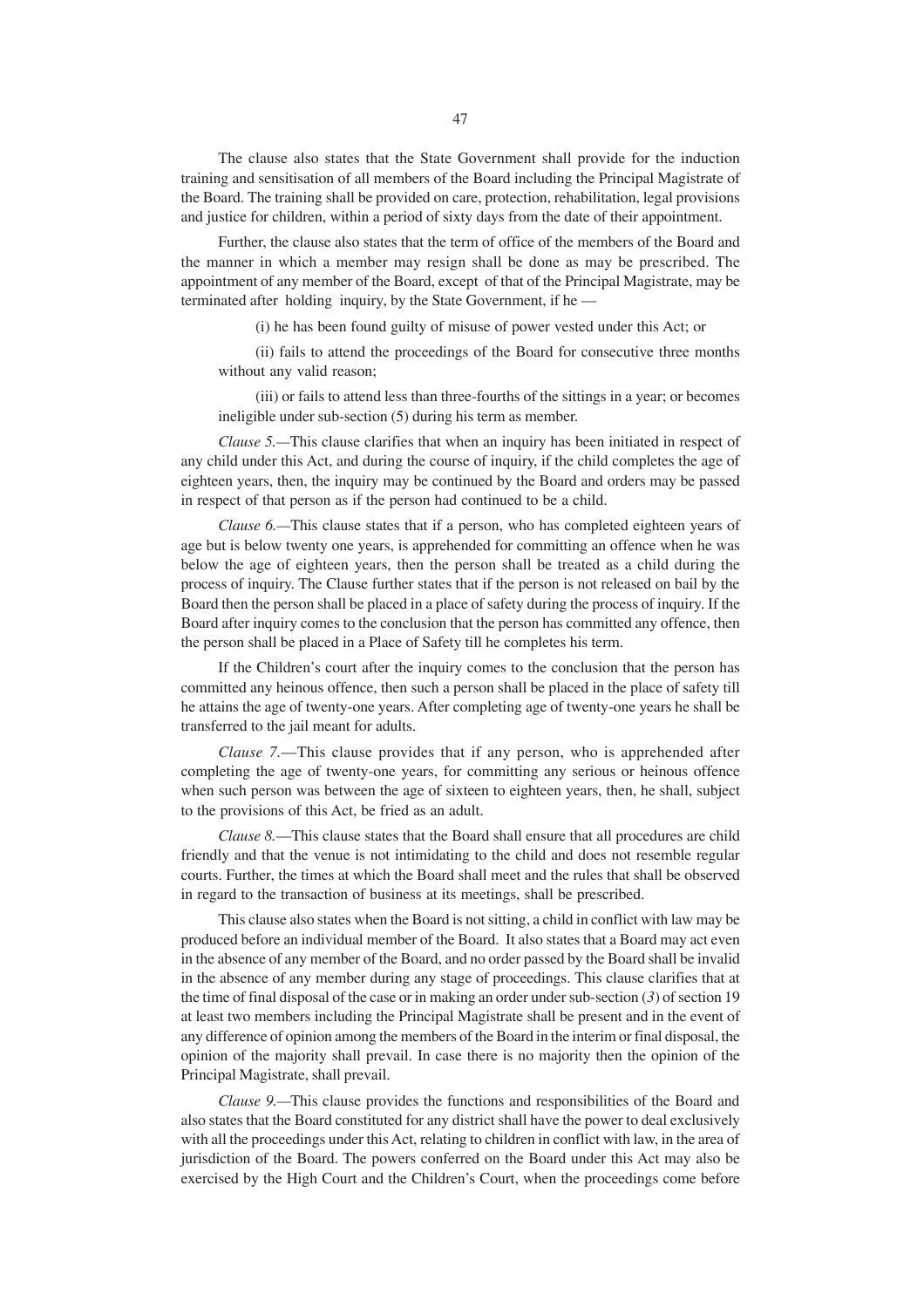them under this section or in appeal, revision or otherwise. The functions and responsibilities of the Board shall include:

(a) ensuring the informed participation of the child and the parent or guardian, in every step of the process;

(b) ensuring that the child's rights are protected throughout the process of apprehending the child, inquiry, aftercare and rehabilitation;

(c) ensuring availability of legal aid for the child through the legal services institutions;

(d) wherever necessary the Board shall provide an interpreter or translator, having such qualifications, experience, and on payment of such fees as may be prescribed, to the child if he fails to understand the language used in the proceedings;

(e) directing the probation officer, or in case a Probation Officer is not available to the Child Welfare Officer or a social worker, to undertake a social investigation into the case, and submit a social investigation report within a period of fifteen days from the date of first production before the Board to ascertain circumstances in which the alleged offence was committed;

(f) adjudicate and dispose of cases of children in conflict with law in accordance with the process of inquiry specified in section 14 of the Act;

(g) transferring to the Committee, matters concerning the child alleged to be in conflict with the law, stated to be in need of care and protection at any stage, hereby recognising that a child in conflict with the law can also be a child in need of care simultaneously and there is a need for the Committee and the Board to be both involved.

(h) disposing of the matter and passing a final order that includes an individual care plan for the child's rehabilitation, including follow up by the probation officer or the District Child Protection Unit or a member of a non-governmental organisation, as may be required;

(i) conducting inquiry for declaring "fit persons" regarding care of children in conflict with law;

(j) conducting at least one inspection visit every month of residential facilities for children in conflict with law and recommend action for improvement in quality of services to the District Child Protection Unit and State Government;

(k) order the police for registration of First Information Report for offences committed against any child in conflict with law, under this Act or any other law, on a complaint made in this regard;

(l) order the police for registration of First Information Report for offences committed against any child in need of care and protection, under this Act or any other law, on a written complaint by a Committee in this regard;

(m) conducting regular inspection of jails meant for adults to check if any child is lodged in such jails and take immediate measures for transfer of such a child to the observation home.

(n) any other function as may be prescribed.

*Clause 10.—*This clause provides that when a magistrate who is not empowered to exercise the powers of Board under this Act is of the opinion that the person alleged to have committed the offence and brought before him is a child then in such a case the magistrate shall, without any delay, record his opinion and forward the child immediately, and send record of the proceeding, to the Board having jurisdiction over the proceeding. In case a person alleged to have committed an offence claims that he was a child on the date of commission of the offence before a court other than a Board, or is the court itself is of the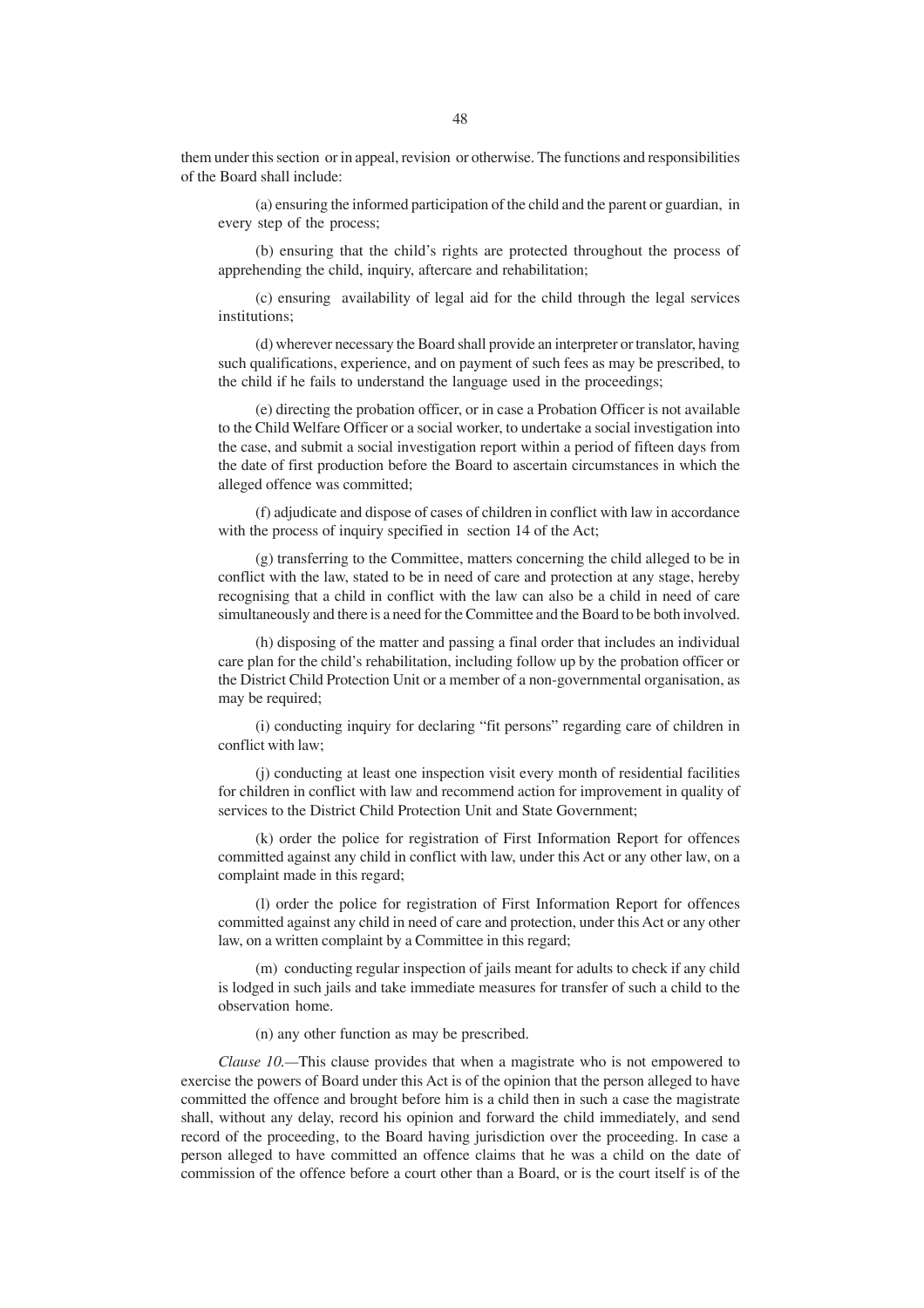opinion that the person was a child on the date of commission of the offence, then the court shall make an inquiry, take such evidence as may be necessary (but not an affidavit) to determine the age of the person, and shall record a finding on the matter, stating the age of the person as nearly as may be. This clause further clarifies that such a claim can be raised before any court and it shall be recognised at any stage, even after final disposal of the case. Such a claim shall be determined in terms of the provisions contained in this Act and the rules made under the Act even if the person has ceased to be a child on or before the date of commencement of this Act.

This clause also states that subject to provisions of section 7 if the court finds that a person has committed an offence and was a child on the date of commission of the offence, it shall forward the child to the Board for passing appropriate orders and the sentence. If any order or sentence is passed by the court, it shall be deemed to have no effect in such case. In case a person under this clause is required to be kept in protective custody, while the person's claim of being a child is being inquired into, then such person may be placed, in the interim period, in a place of safety.

*Clause 11.—*This clause provides that as soon as a child alleged to be in conflict with law is apprehended by the police, then the child shall be placed under the charge of the special juvenile police unit or the designated child welfare police officer. The special juvenile police unit or the designated child welfare police officer shall produce the child before the Board without any loss of time but within a period of twenty-four hours of apprehending the child excluding the time necessary for the journey, from the place where the child was apprehended. This clause clarifies that in no case, a child alleged to be in conflict with law, shall be placed in a police lockup or lodged in a jail. The clause also provides that the State Government shall make rules consistent with this Act,—

(i) to provide for persons through whom (including registered voluntary or nongovernmental organisations) any child alleged to be in conflict with law may be produced before the Board;

(ii) to provide for the manner in which the child alleged to be in conflict with law may be sent to an observation home or place of safety, as the case may be.

*Clause 12.—*This clause provides that any person in whose charge a child in conflict with law is placed, shall while the order is in force, have responsibility of the child, as if the said person was the child's parent and responsible for the child's maintenance. This clause further clarifies that the child shall continue to stay in the person's charge for the period stated by the Board. The person shall continue to have charge of the child even when the child is claimed by the parents or any other person except when the Board is of the opinion that the parent or any other person are fit to exercise charge over such child.

*Clause 13.—*This clause provides that when any person, who is apparently a child and is alleged to have committed a bailable or non-bailable offence, is apprehended or detained by the police or appears or brought before a Board, then such person shall, notwithstanding anything contained in the Code of Criminal Procedure, 1973 or in any other law for the time being in force, be released on bail with or without surety or placed under the supervision of a probation officer or under the care of any fit person. This clause also clarifies that the person shall not be released if there appears reasonable grounds for believing that the release is likely to bring this person into association with any known criminal or expose the said person to moral, physical or psychological danger or that the person's release would defeat the ends of justice. The Board shall record the reasons for denying the bail and circumstances that led to such a decision.

This clause also provides when a person having been apprehended is not released on bail under this clause by the officer in-charge of the police station, then the officer shall keep the person in an observation home in such manner as may be prescribed until the person can be brought before a Board. Further, when the person is not released on bail by the Board, it shall make an order sending him to an observation home or a place of safety, during the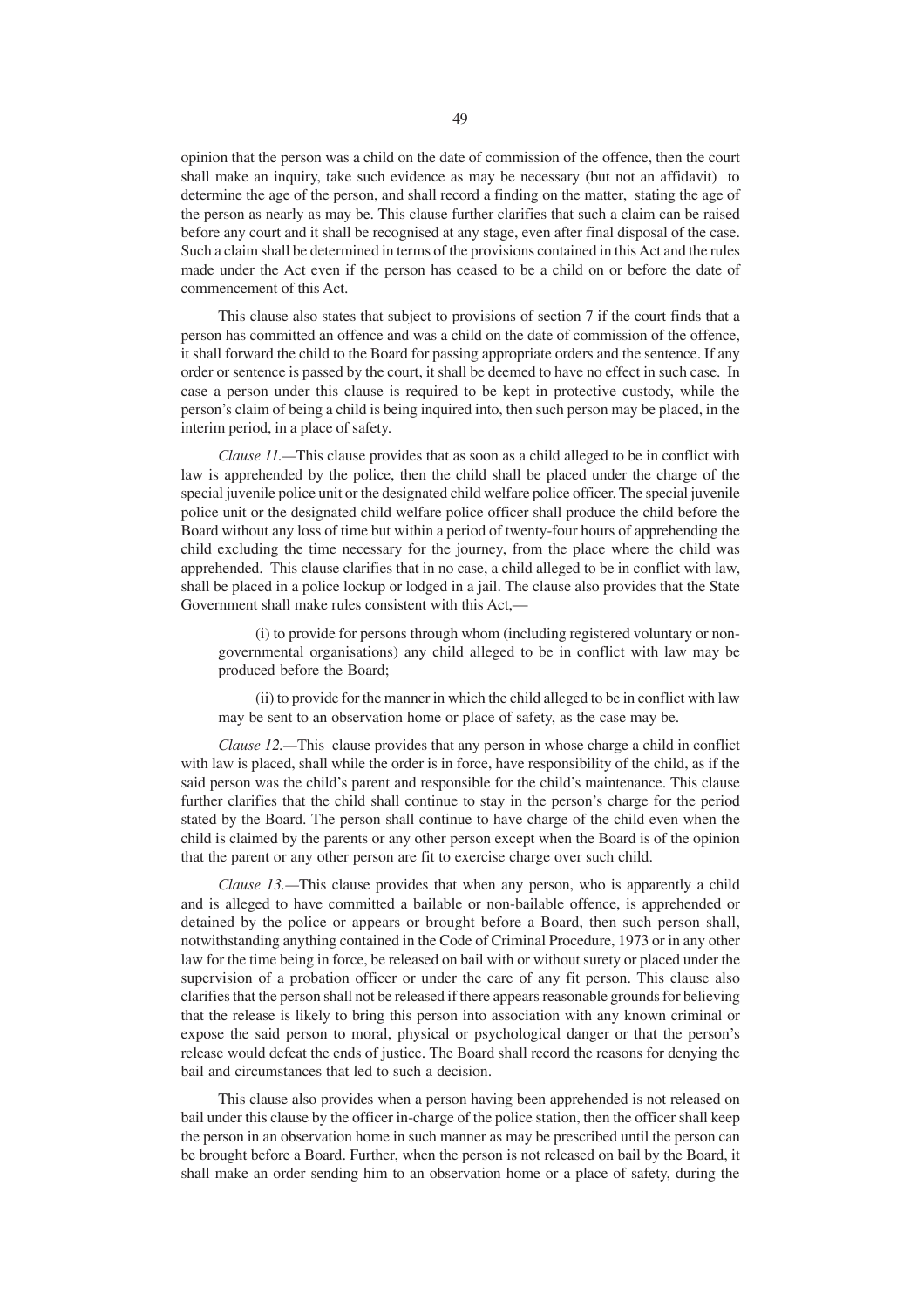period of pendency of the inquiry regarding that person, for a period that may be specified in the order. This clause states that when a child in conflict with law is unable to furnish bail within seven days of the bail order, then such child shall be produced before the Board for modification of conditions of bail.

*Clause 14.—*This clause provides that where a child alleged to be in conflict with law is apprehended, the officer designated as Child Welfare Police Officer of the police station, or the special juvenile police unit to which such child is brought, shall, as soon as possible after apprehending the child, inform—

(i) the parent or guardian of such child, if they can be found, and direct them to be present at the Board before which the child is produced; and

(ii) the probation officer, or if no probation officer is available, a Child Welfare Officer, for preparation and submission within two weeks to the Board, a social investigation report containing information regarding the antecedents and family background of the child and other material circumstances likely to be of assistance to the Board for making the inquiry.

This clause also provides that where a child is released on bail, the probation officer or the Child Welfare Officer shall be informed by the Board.

*Clause 15.—*This clause provides that where a child alleged to be in conflict with law is produced before a Board, then the Board shall hold an inquiry in accordance with the provisions of this Act and may pass orders in relation to the child as it deems fit under clauses 18 and 19 of this Act. This clause further provides that the inquiry under this clause shall be completed within a period of four months from the date of first production of the child before the Board, unless the period is extended, for a maximum period of two more months by the Board, having regard to the circumstances of the case and after recording the reasons in writing for such extension.

It also provides that a preliminary inquiry shall be conducted by the Board in case of heinous offences under clause 16 and shall be disposed off within a period of one month from the date of first production of the child before the Board.

In case of petty or serious offences, if inquiry by the Board remains inconclusive even after the extended period, the proceedings shall stand terminated. This clause also clarifies that for heinous offences, in case the Board requires further extension of time for completion of inquiry, the same shall be granted by the Chief Judicial Magistrate or the Chief Metropolitan Magistrate, for reasons to be recorded in writing.

This clause provides the following steps to be taken by the Board to ensure fair and speedy inquiry, namely:—

(a) at the time of initiating the inquiry, the Board shall satisfy itself that the child in conflict with law has not been subjected to any ill-treatment by the police or by any other person, including a lawyer or probation officer and take corrective steps in case of such ill-treatment;

(b) in all cases under the Act, the proceedings shall be conducted in simple manner as possible and care shall be taken to ensure that the child, against whom the proceedings have been instituted, is given child-friendly atmosphere during the proceedings;

(c) every child brought before the Board shall be given the opportunity to be heard and participate in the inquiry;

(d) cases of petty offences, shall be disposed off by the Board through summary proceedings, as per the procedure prescribed under the Code of Criminal Procedure, 1973.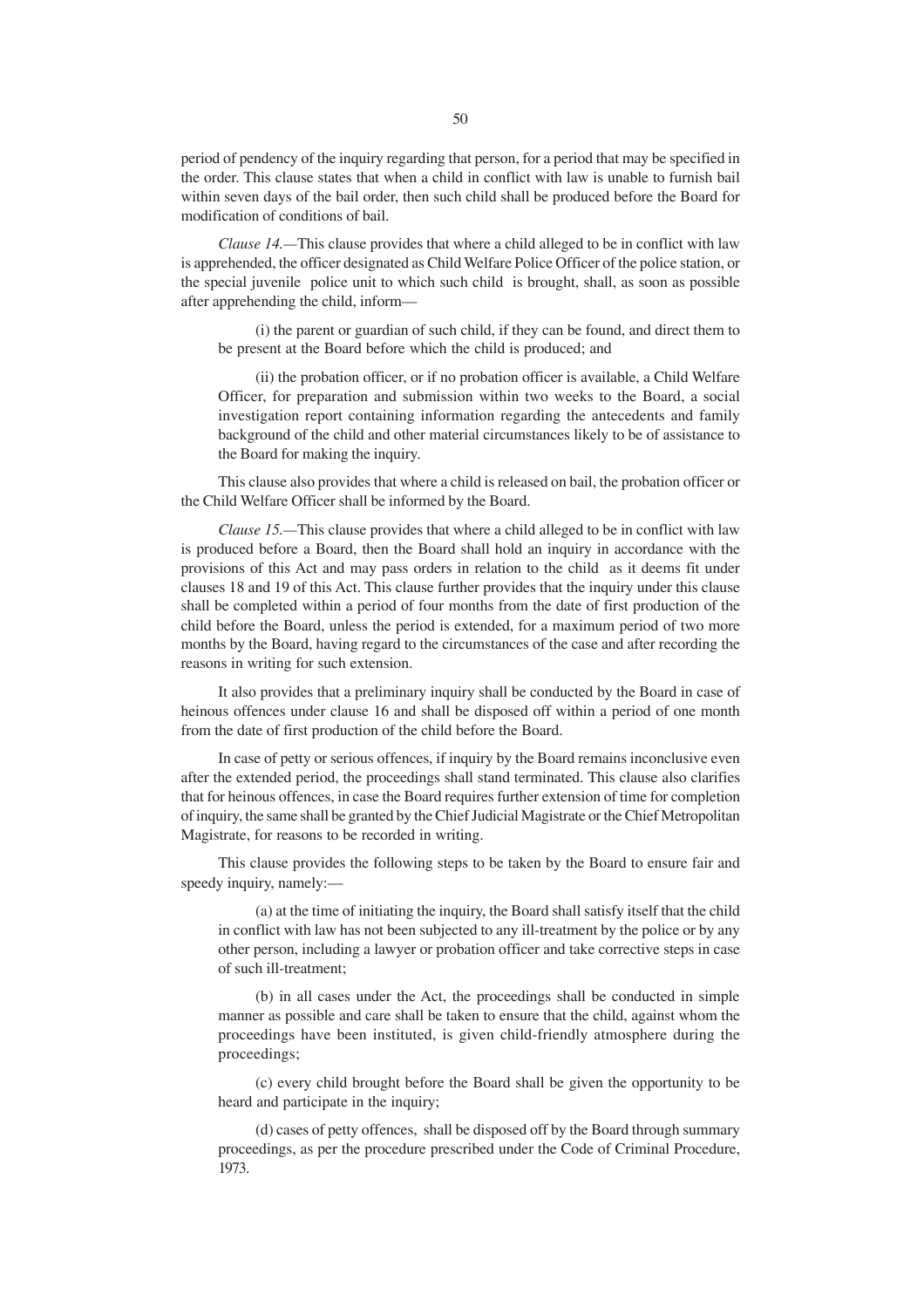(e) inquiry of serious offences shall be disposed off by the Board, by following the procedure, for trial in summons case under the Code of Criminal Procedure, 1973;

(f) inquiry in case of heinous offences,—

(i) for child below the age of sixteen years as on the date of commission of an offence shall be disposed off by the Board under clause (e);

(ii) for child above the age of sixteen year as on the date of commission of an offence shall be dealt with in the manner prescribed under clause 15.

*Clause 16.—*This clause provides that in case of a heinous offence, committed by a child above the age of sixteen years, the Board shall conduct a preliminary inquiry with regard to his mental and physical capacity to commit such offence, ability to understand the consequences of the offence and the circumstances in which he committed the offence. This clause also provides that the Board may thereafter pass an order in accordance with the provisions of sub-clause (3) of clause 19. This clause also clarifies that the Board may take the assistance of experienced psychologists, psycho-social workers and other experts for such an inquiry.

This clause provides that where the Board is satisfied on preliminary inquiry that the matter should be disposed off by the Board, then the Board shall follow the procedure, for trial in summons case under the Code of Criminal Procedure, 1973. It is also clarified that the inquiry under this clause shall be completed within the period specified under clause 15.

*Clause17.—*This clause provides that the Chief Judicial Magistrate or the Chief Metropolitan Magistrate shall review the pendency of cases of the Board once in every three months, and shall direct the Board to increase the frequency of its sittings or may also recommend the constitution of additional Boards. It also provides that the number of cases pending before the Board, the duration of such pendency, the nature of pendency and reasons thereof shall be reviewed every six months by a high level committee. This Committee shall be chaired by the Executive Chairperson of the State Legal Services Authority, consisting of the Home Secretary, the Secretary responsible for implementation of this Act in the State and a representative from a voluntary or non-governmental organisation to be nominated by the Chairperson.

It also provides that the information of such pendency shall also be furnished by the Board to the Chief Judicial Magistrate or the Chief Metropolitan Magistrate and the District Magistrate on quarterly basis in a format as may be prescribed by the State Government.

*Clause 18.—*This clause provides that where a Board is satisfied on inquiry that the child brought before it has not committed any offence, then notwithstanding anything contrary contained in any other law for the time being in force, the Board shall pass order to that effect. It also provides that in case it appears to the Board that the child referred to in this clause is in need of care and protection, it may refer the child to the Committee with appropriate directions.

*Clause 19.—*This clause provides that where a Board is satisfied on inquiry that a child irrespective of his age has committed a petty offence or a serious offence; or a child is below the age of sixteen years and has committed a heinous offence, then notwithstanding anything contrary contained in any other law for the time being in force, and based on the nature of offence, specific need for supervision or intervention, circumstances as brought out in the social investigation report and past conduct of the child, the Board may, if it so thinks fit may pass any of the following orders—

(a) allow the child to go home after advice or admonition following appropriate inquiry and counselling to such child and to his parents or the guardian;

(b) direct the child to participate in group counselling and similar activities;

(c) order the child to perform community service under the supervision of an organisation or institution, or a specified person, persons or group of persons identified by the Board;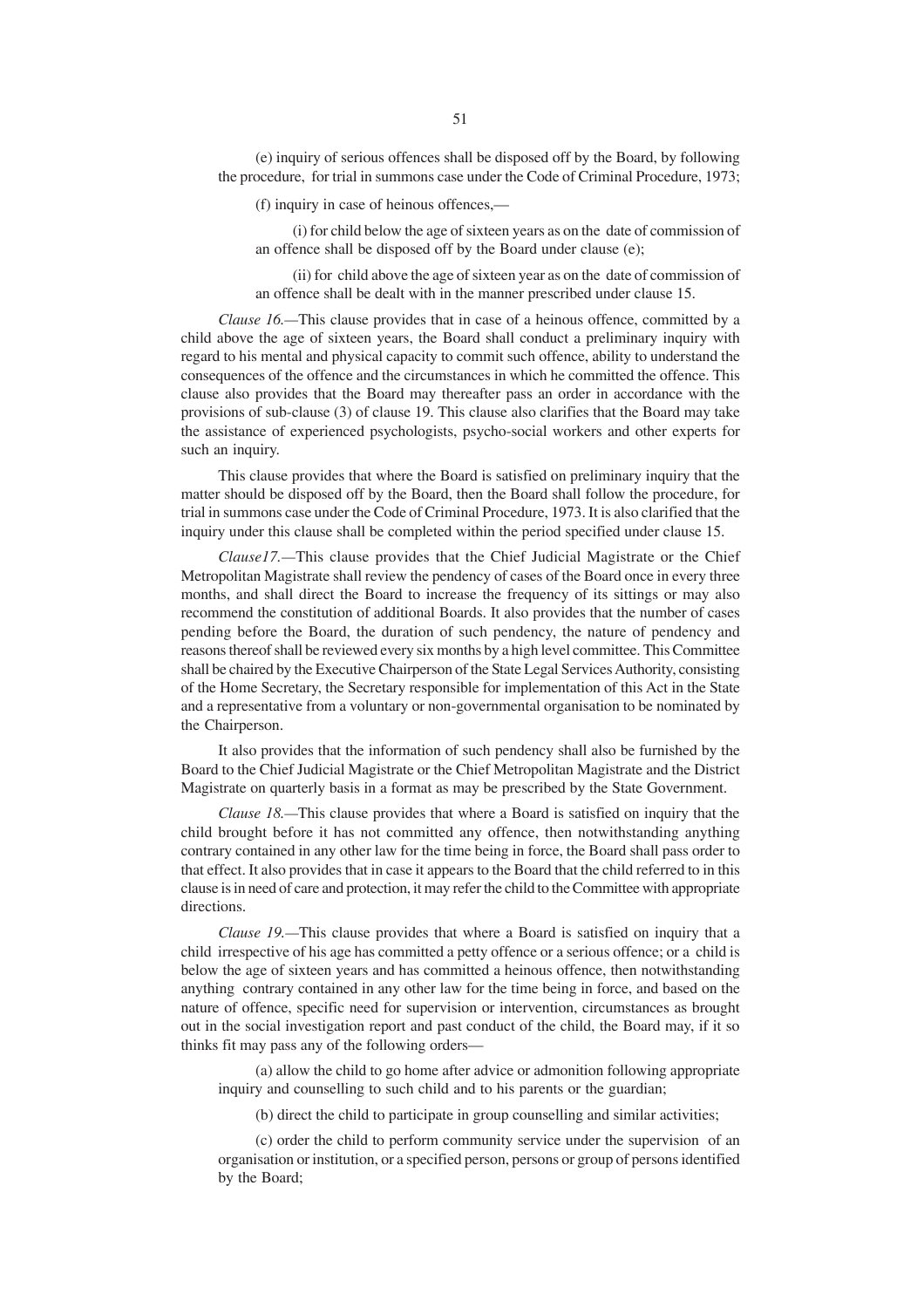(d) order the child or parents or the guardian of the child to pay a fine:

Provided that, in case the child is working, it may be ensured that the provisions of any existing labour laws are not violated;

(e) direct the child to be released on probation of good conduct and placed under the care of any parent, guardian or fit person, on such parent, guardian or fit person executing a bond, with or without surety, as the Board may require, for the good behaviour and child's well-being for any period not exceeding three years;

(f) direct the child to be released on probation of good conduct and placed under the care and supervision of any fit facility for ensuring the good behaviour and child's well-being for any period not exceeding three years;

(g) direct the child to be sent to a special home, for such period, not exceeding three years, as it thinks fit, for providing reformative services including education, skill development, counselling, behaviour modification therapy, and psychiatric support during the period of stay in the special home or a place of safety, as the case may be:

Sub-clause (g) further clarifies that for committing a petty offence, the term of stay in a special home or a place of safety, shall not be more than three months. It also clarifies that if the conduct and behaviour of the child has been such that, it would not be in the child's interest, or in the interest of other children housed in a special home, the Board may send the child to the place of safety.

Additionally the clause provides that if an order is passed under clauses (a) to (g), the Board may also pass orders to—

- (i) attend school;
- (ii) attend a vocational training centre;
- (iii) attend a therapeutic centre;
- (iv) prohibit the child from visiting, frequenting or appearing at a specified place;
- (v) undergo a de-addiction programme.

Further, this clause states that where, the Board after preliminary inquiry under cluase 16 comes to the conclusion that there is a need for further trial of the child as an adult, then the Board may order transfer of the trial of the case to the Children's Court having jurisdiction to try such offences.

*Clause 20.—*This clause provides that after the receipt of preliminary inquiry from the Board under clause 16 of the Act, the Children´s Court may decide that—

(i) there is a need for trial of the child as an adult as per the provisions of Code of Criminal Procedure, 1973 and pass appropriate orders after trial subject to provisions of this section and section 22 or;

(ii) there is no need for trial of the child as an adult and may conduct an inquiry as Board and pass appropriate orders in accordance with the provisions of sub-sections (1) and (2) of section 18.

This clause further states that the Children's Court shall ensure that the final order, with regard to a child in conflict with law, shall include an individual care plan for the rehabilitation of child, including follow up by the probation officer or the District Child Protection Unit or a social worker. The Children's Court shall ensure that the child who is found to be in conflict with the law is sent to a place of safety till he attains the age of twentyone years, thereafter, the person shall be transferred to a jail. It is also clarified that the reformative services including educational services, skill development, alternative therapy such as counselling, behaviour modification therapy, and psychiatric support shall be provided to the child during the period of his stay in the place of safety.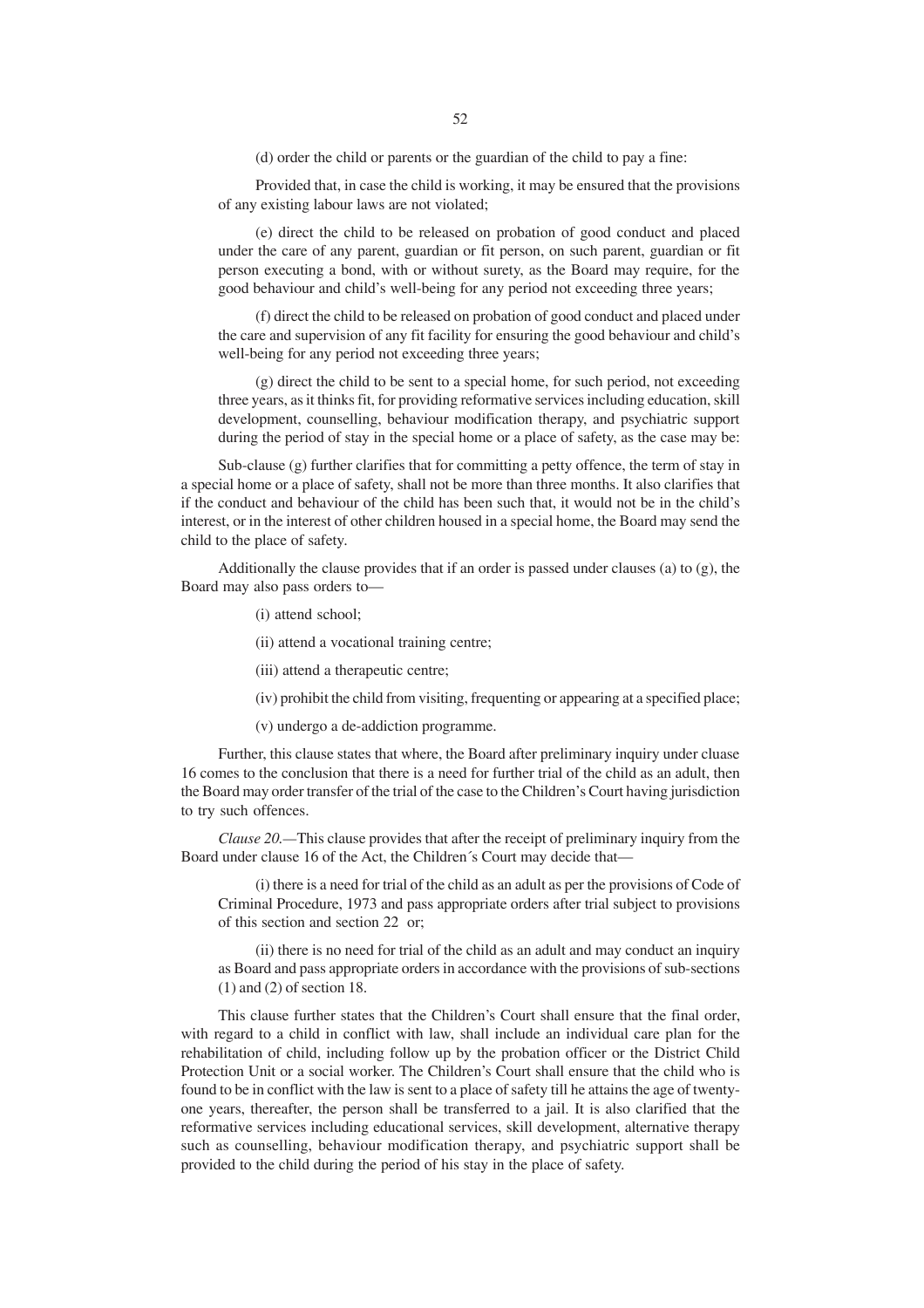The clause states that the Children's Court shall ensure that there is a periodic follow up report every year by the probation officer or the District Child Protection Unit or a social worker, to evaluate the progress of the child in the place of safety and to ensure that there is no ill-treatment to the child in any form. The reports under this clause shall be forwarded to the Children´s Court for record and follow up.

*Clause 21.—*This clause provides that when a child in conflict with the law attains the age of twenty-one years and is yet to complete the term of his stay, the Children´s Court then shall provide for a follow up by the probation officer or the District Child Protection Unit or a social worker or by itself. The purpose of the follow up is to evaluate if the child has undergone reformative changes and if the child can be a contributing member of the society. The evaluation shall be based on the progress records of the child under sub-clause (4) of clause 20 of this Act, along with evaluation of relevant experts. After the completion of the evaluation, the Children's Court may—

(i) decide to release the child on such conditions as it deems fit which includes appointment of a monitoring authority for the remainder of the prescribed term of stay;

(ii) decide that the child shall complete the remainder of his term in an adult jail.

The clause further clarifies that each State Government shall maintain a list of monitoring authorities and monitoring procedures as may be prescribed under the Rules.

*Clause 22.—*This clause provides that no child in conflict with law shall be sentenced to death or for life imprisonment without the possibility of release, for any such offence, either under the provisions of this Act or under the provisions of the Indian Penal Code or under any other law for the time being in force.

*Clause 23.—*This clause provides that despite anything to the contrary contained in the Code of Criminal Procedure, 1973, or any preventive detention law for the time being in force, no proceeding shall be instituted and no order shall be passed against any child under Chapter VIII of the Code of Criminal Procedure, 1973.

*Clause 24.—*This clause provides that despite anything contained in section 223 of the Code of Criminal Procedure, 1973 or in any other law for the time being in force, no joint proceedings shall be conducted of a child alleged to be in conflict with law with a person, who is not a child. It also provides that if during the inquiry by the Board or by the Children's Court, the person alleged to be in conflict with law is found to be not a child, then that person shall not be tried along with a child.

*Clause 25.—*This clause provides that despite anything that may be contained in any other law for the time being in force, if a child who has committed an offence and has been dealt with under the provisions of this Act shall not suffer any disqualification attached to a conviction of an offence under any other law. It also provides that the Board shall make an order, in which it will direct the police or the court and its own registry to destroy the relevant records of conviction after the expiry of the period of appeal or a reasonable period, which shall be prescribed under the rules. The clause clarifies that in case of a heinous offence committed by a child and when the case is transferred to a Children's Court under clause 19 of this Act, the Children's Court shall keep the record of the child, only when the child is sent to an adult jail.

*Clause 26.—*This clause provides that despite anything contained in this Act, all proceedings in respect of a child alleged or found to be in conflict with law which are pending before any Board or court on the date when this Act comes into force, shall be continued in that Board or court as if this Act has not been passed.

*Clause 27.—*This clause provides that despite anything to the contrary that may be contained in any other law for the time being in force, any police officer may take charge of a child in conflict with law who has run away from a special home or an observation home or a place of safety or from the care of a person or institution under whom the child was placed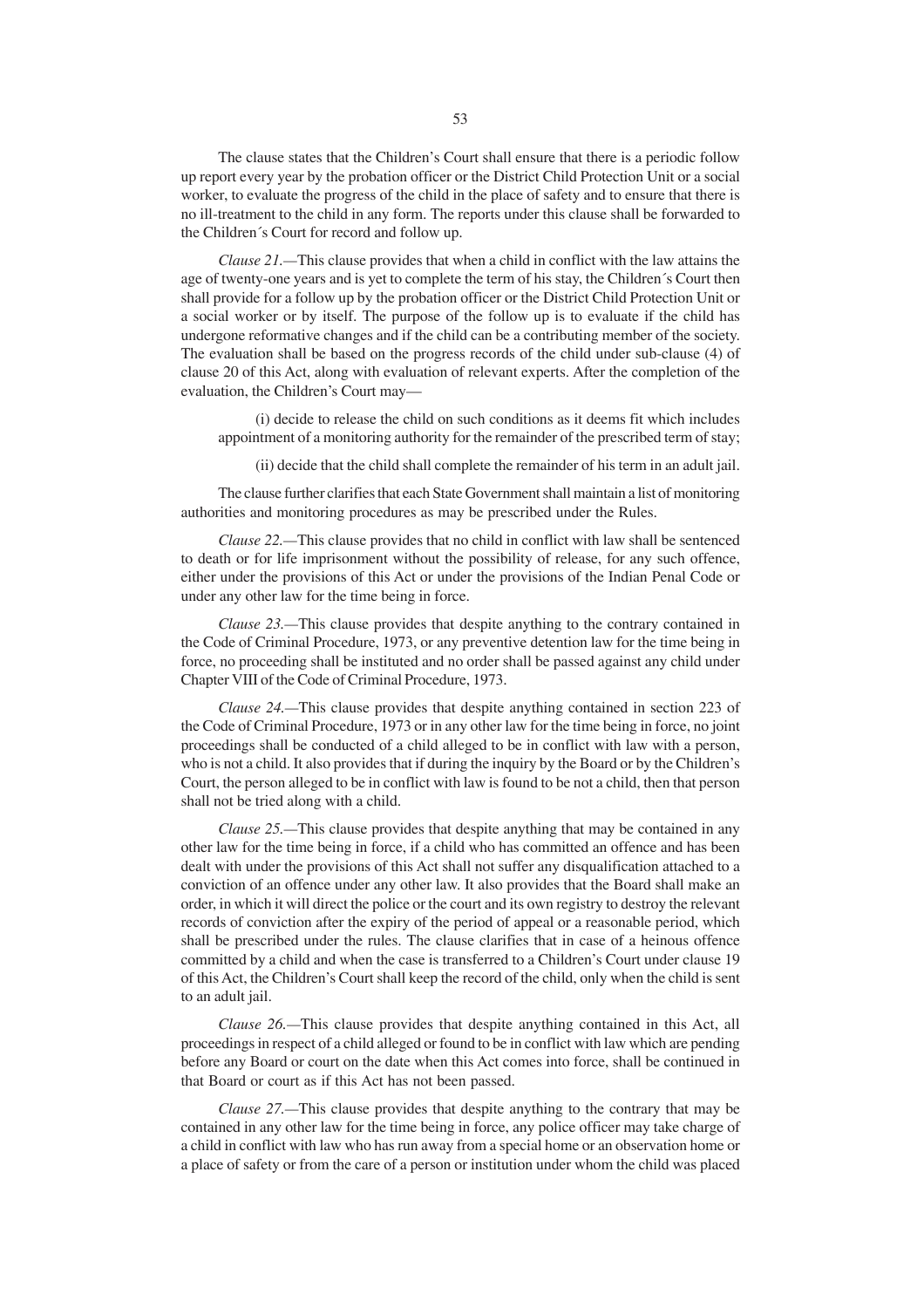under this Act. The clause further provides that the police officer shall produce the child within twenty-four hours, preferably before the Board which passed the original order in respect of that child if possible, or the Board nearest to where the child is found.

It further provides that the Board shall determine the reasons for the running away of the child and shall pass appropriate orders for the child to be sent back either to the institution or person from whose custody the child had run away or any other similar place or person, as the Board may deem fit. It also clarifies that the Board may also give additional directions regarding any special steps that may be necessary, for the best interest of the child.

Further the clause states that no additional proceeding shall be instituted in respect of such child.

*Clause 28.—*This clause provides that the State Government shall constitute one or more Child Welfare Committees for every district, for exercising the powers and to discharge the duties conferred on them in relation to children in need of care and protection under this Act. These Committees shall be notified in the Official Gazette and the State Government shall ensure that all members of the committee are provided with induction training and sensitisation within two months from the date of notification.

With regard to the composition of the Committee, the clause states that the Committee shall consist of a Chairperson, and four other members as the State Government may think fit to appoint, of whom at least one shall be a woman and another, an expert on matters concerning children. The District Child Protection Unit shall also provide a Secretary and other staff that may be required for secretarial support to the Committee for its effective functioning.

The clause further clarifies that no person shall be appointed as member of the Committee unless he/she has been actively involved in health, education, or welfare activities pertaining to children for atleast seven years or is a practicing professional with a degree in child psychology or psychiatry or law or social work or sociology or human development. It is also clarified that no person shall be appointed as member unless he/she possesses qualifications that may be prescribed under the Rules of this Act and no person shall be appointed as member of the Committee for more than three years. The appointment of any member of the Committee shall be terminated by the State Government, after inquiry, if—

(i) he has been found guilty of misuse of power vested under this Act;

(ii) he has been convicted of an offence involving moral turpitude, and such conviction has not been reversed or he has not been granted full pardon in respect of such offence;

 (iii) he fails to attend the proceedings of the Committee for consecutive three months without any valid reason or he fails to attend less than three-fourths of the sittings in a year.

The clause provides that a quarterly review of the Committee shall be conducted by the District Magistrate. It also states that the Committee shall function as a Bench of Magistrates and shall have the powers conferred by the Code of Criminal Procedure, 1973 on a Metropolitan Magistrate or, a Judicial Magistrate of the first class. Further, the clause provides that the District Magistrate shall be the grievances authority for the Child Welfare Committee and anyone connected with the child may file a petition before him and he shall consider the same and may pass appropriate orders.

*Clause 29.—*This clause provides that the Committee shall meet at least twenty days in a month and the rules and procedures in regard to the transaction of its business shall be prescribed in the Rules. It is clarified that a visit to an existing child care institution by the Committee, to check its functioning and well being of children shall be considered as sitting of the Committee.

The Clause further provides that when the Committee is not in session, a child in need of care and protection may be produced before an individual member of the Committee for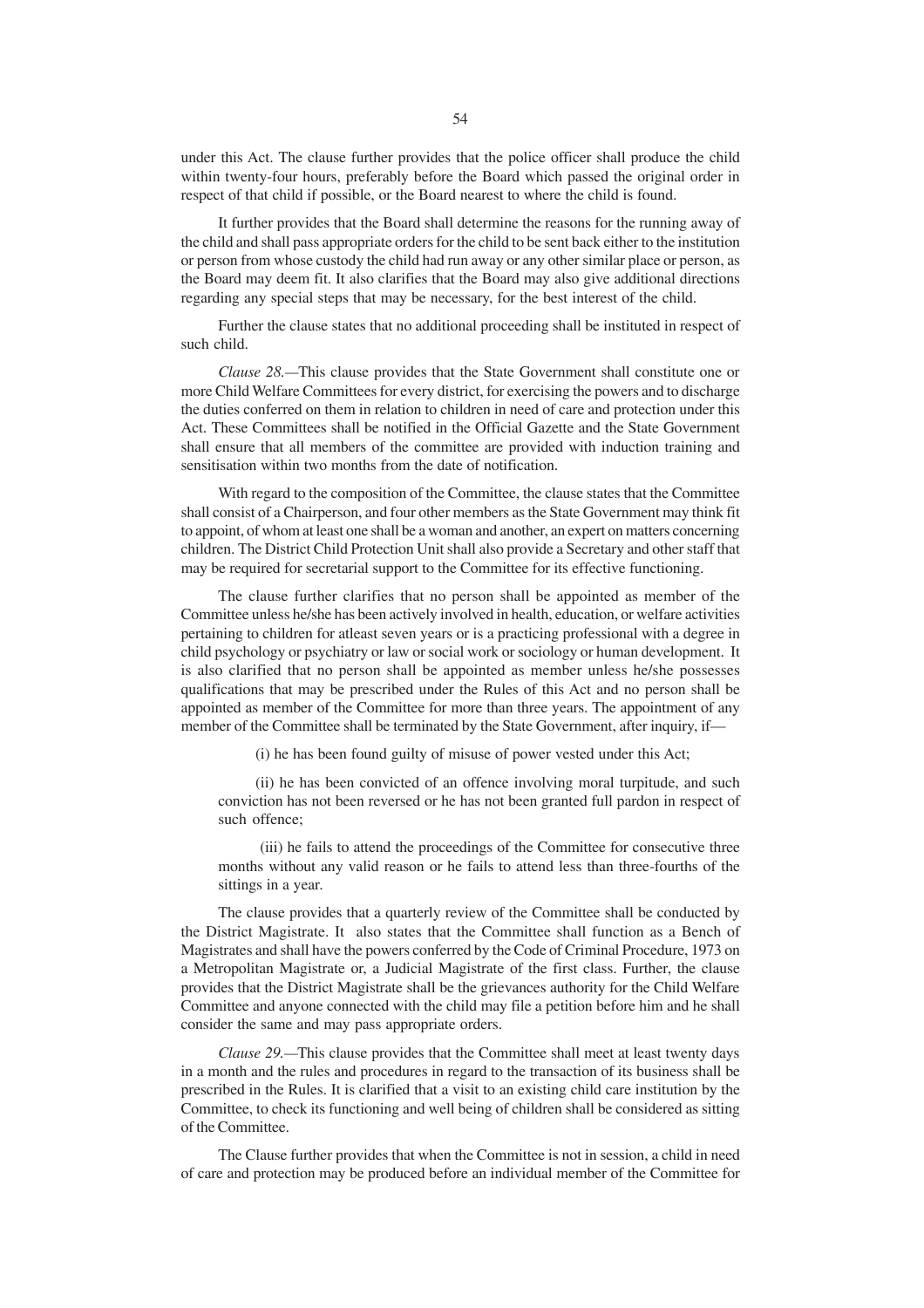placing the child in a Children's Home or with a fit person. In the event of any difference of opinion among the members of the Committee at the time of any decision, the opinion of the majority shall prevail. In case there is no such majority, then the opinion of the Chairperson shall prevail. It is clarified that the Committee may act, despite the absence of any member and no order made by the Committee shall be invalid for such reason during any stage of the proceeding. It is also clarified that at the time of final disposal order of the case, at least three members shall be present.

*Clause 30.—*This clause provides that the Committee shall have the authority to dispose of cases for the care, protection, treatment, development and rehabilitation of children, in need of care and protection, and shall also provide for their basic needs and protection. Where a Committee has been constituted for any area, then despite anything contained in any other law for the time being in force, the Committee shall have the power to deal exclusively with all proceedings under this Act relating to children in need of care and protection.

*Clause 31.—*This clause provides the functions and responsibilities of the Committee, which include:—

(i) taking cognizance of and receiving children produced;

(ii) conducting inquiry on all issues relating to and affecting the safety and wellbeing of children under this Act;

(iii) directing the Child Welfare Officers or probation officers or District Child Protection Unit or Non-Governmental Organisations to conduct social investigation and submit a report before the Committee;

(iv) conducting inquiry for declaring "fit persons" for care of children in need of care and protection;

(v) directing placement of a child in foster care;

(vi) ensuring care, protection, appropriate rehabilitation or restoration of children in need of care and protection, based on the child's individual care plan and passing necessary directions to parents or guardians or fit persons or children's homes or fit facility in this regard;

(vii) selecting registered institution for placement of each child requiring institutional support, based on the child's age, gender, disability and needs and keeping in mind the available capacity of the institution;

(viii) conducting at least two inspection visits per month of residential facilities for children in need of care and protection and recommending action for improvement in quality of services to the District Child Protection Unit and the State Government;

(ix) certifying the execution of the surrender deed by the parents and ensuring that they are given time to reconsider the decision as well as making all efforts to keep the family together;

(x) ensuring that all efforts are made for restoration of abandoned or lost children to their families following due process, as may be prescribed;

(xi) declaration of orphan, abandoned and surrendered child as legally free for adoption after due inquiry;

(xii) taking *suo motu* cognizance of cases and reaching out to children in need of care and protection, who are not produced before the Committee provided such decision is taken by atleast three members;

(xiii) taking action for rehabilitation of sexually abused children who are reported as children in need of care and protection to the Committee by Special Juvenile Police Unit or local police, as the case may be, under the Protection of Children from Sexual Offences Act, 2012.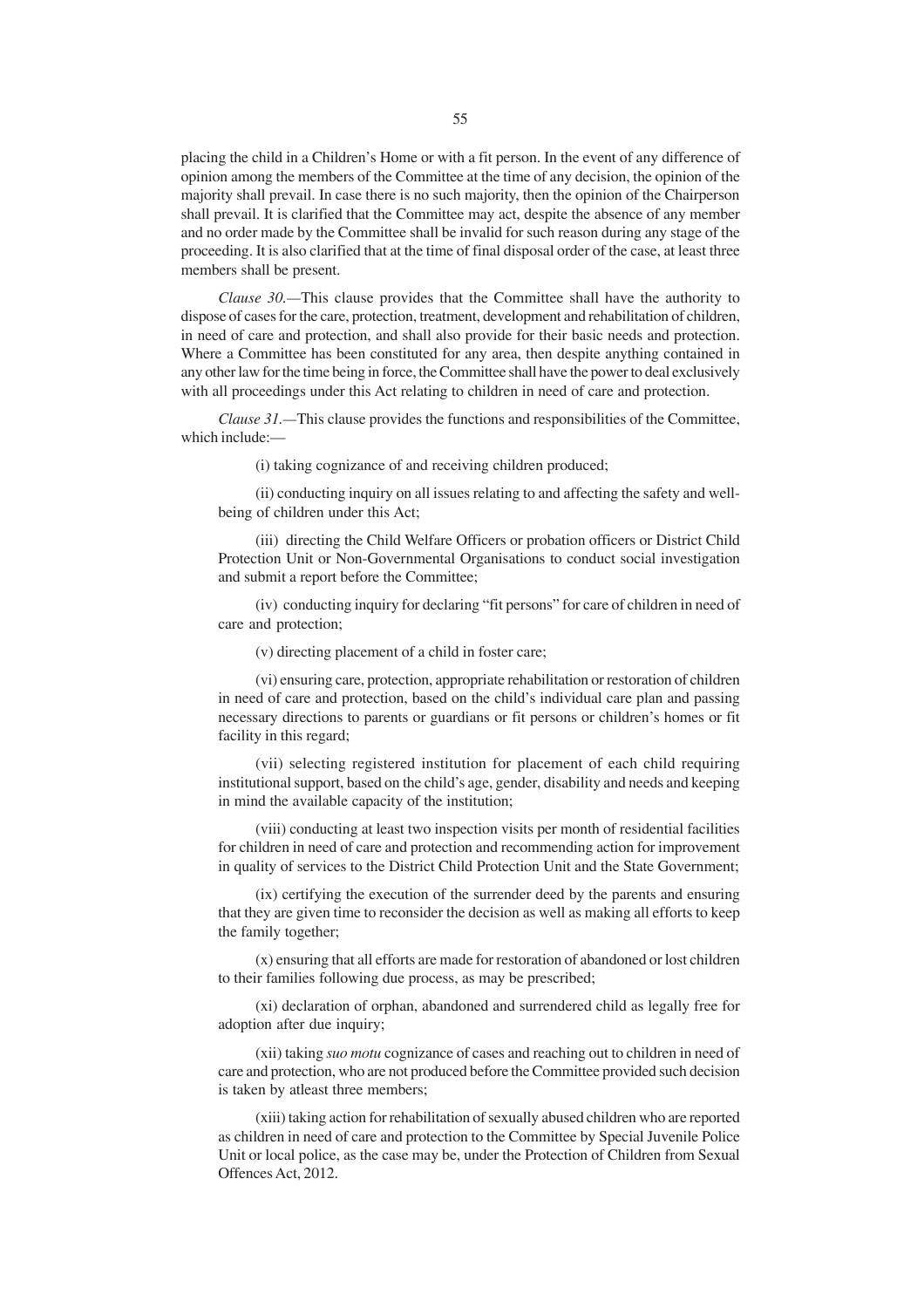(xiv) dealing with cases referred by the Board under sub-section (2) of section 18 of this Act;

(xv) co-ordinate with the police, labour department and other agencies involved in the care and protection of children with support of the District Child Protection Unit or the State Government;

(xvi) in case of a complaint of abuse of a child in any child care institution, the Committee shall conduct inquiry and give directions to the police or the District Child Protection Unit or labour department or childline services, as the case may be;

(xvii) accessing appropriate legal services for children.

*Clause 32.—*This clause provides that any child who is in need of care and protection may be produced before the Committee by any of the following persons, namely:-

(i) any police officer or special juvenile police unit or a designated Child Welfare Police Officer or any officer of District Child Protection Unit or inspector appointed under labour laws;

(ii) any public servant;

(iii) Childline Services or any voluntary or non-governmental organisation or any agency as may be recognised by the State Government;

(iv) Child Welfare Officer or probation officer;

(v) any social worker or a public spirited citizen;

(vi) by the child himself; or

(vii) any nurse, doctor or management of a nursing home, hospital or maternity home.

The clause further clarifies that the child shall be produced before the Committee within twenty-four hours excluding the time necessary for the journey and without any delay. The State Government shall make rules consistent with this Act, to provide for the manner of submitting the report to the Committee and the manner of sending and entrusting the child to children's home or shelter home or fit facility or fit person, during the period of the inquiry.

*Clause 33.—*This clause provides for procedure in case an individual or a police officer or any functionary of any organisation or a nursing home or hospital or maternity home finds and takes charge, or is handed over a child and the child appears or claims to be abandoned or lost, or an orphan without family support. As per this clause, information regarding such child shall be given within twenty-four hours (excluding the time necessary for the journey) by persons listed in this clause to Childline Services or the nearest police station or to a Child Welfare Committee or to the District Child Protection Unit, or hand over the child to a child care institution registered under this Act.

It also provides that the information regarding a child referred to in sub-clause (1) of this clause shall be mandatorily uploaded on a portal specified by the Central Government or the Committee or the District Child Protection Unit or the child care institution, as the case may be.

*Clause 34.—*This clause provides that if information regarding a child as required under clause 33 is not given within the stipulated period, then it shall be regarded as an offence under this Act.

*Clause 35.—*This clause provides that the persons responsible for reporting under clause 34 shall be liable to imprisonment up to six months or fine of rupees 10,000 or both, in case they commit an offence under clause 34.

*Clause 36.—*This clause provides that if parent or guardian of a child, who for physical, emotional and social factors beyond their control, wish to surrender their child then they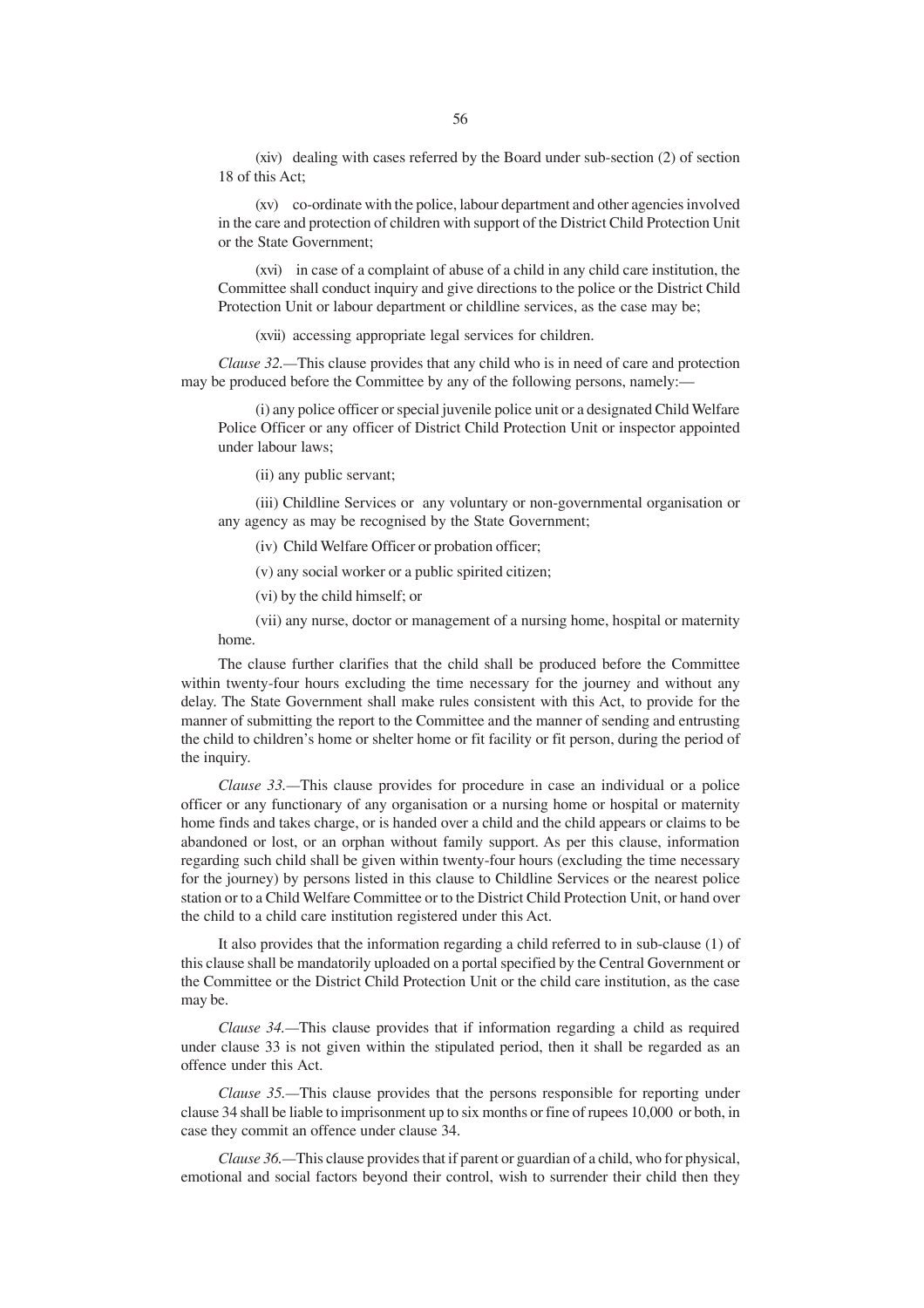shall produce the child before the Committee. If, the Committee after prescribed process of inquiry and counselling, is satisfied about the factors then a surrender deed shall be executed by the parent(s) or guardian in the manner prescribed under the Rules.

The clause provides that the surrendering parents or guardian, shall be given one month reconsideration time for surrendering the child. In the interim period, the Committee after due inquiry, shall either allow the child to be with his parents or guardians under supervision, or place the child in a Specialised Adoption Agency, if he or she is below six years of age, or a children's home if the child is above six years.

*Clause 37.—*This clause provides that the when a child is produced or a report is received by the Committee under clause 32, then the Committee shall hold an inquiry in the prescribed manner under the Rules. The Committee shall either on its own or on the report from any person or agency as mentioned in sub-clause (2) of clause 32, may pass an order to send the child to the children's home or shelter home or a fit facility or fit person, and for speedy social investigation by a social worker or child welfare officer or child welfare police officer. It is clarified that all children below six years of age, who are orphan, surrendered or appear to be abandoned shall be placed in a Specialised Adoption Agency, where available.

It also provides that the social investigation shall be completed within fifteen days so as to enable the Committee to pass the final order within four months of first production of the child. It is clarified that for orphan, abandoned or surrendered children, the time for completion of inquiry shall be as specified in clause 39.

The clause further elaborates that after the completion of the inquiry, if, the Committee is of the opinion that the child has no family or ostensible support or is in continued need of care and protection, then it may send the child, to a Specialised Adoption Agency if the child is below six years of age, children's home or to a fit facility or person or foster family, till suitable means of rehabilitation are found for the child, or till the child attains the age of eighteen years. It is again clarified that the situation of the child placed in a children's home or with a fit facility or person or a foster family, shall be reviewed by the Committee, as per the Rules under this Act.

Under the clause, the Committee is required to submit a quarterly report of the nature of disposal of cases and pendency to the District Magistrate as per the Rules under this Act, for review of pendency of cases every three months by the District Magistrate. After review, the District Magistrate shall direct the Committee to take necessary remedial measures to address pendency, if necessary and send a report of reviews to the State Government. The State Government may cause the constitution of additional Committees, whenever required. It is clarified that in case the pendency still continues to be unaddressed by the Committee even after three months of receiving such directions, the State Government shall terminate the existing Committee and a new Committee shall be constituted in its place. Further the State Government is required to maintain a standing panel of eligible persons to be appointed as members of the Committee, which shall be useful in anticipation of termination of the Committee and no time shall be lost in reconstituting a new Committee. In case of any delay in the constitution of a new Committee under sub-clause (5), in the interim period, the Child Welfare Committee of a nearby district shall assume responsibility.

*Clause 38.—*This clause provides that the Committee after being satisfied through the inquiry that the child brought before it is a child in need of care and protection may pass one or more of the following orders. The Committee shall also consider the Social Investigation Report submitted by Child Welfare Officer and shall take into account the child's wishes in case the child is sufficiently mature to take a view—

(a) declaration of a child as in need of care and protection;

(b) restoration of child to the parents or legal guardian or family with or without supervision of Child Welfare Officer or designated social worker;

(c) placement of the child in Children's Home or fit facility or Specialised Adoption Agency for the purpose of adoption for long term or temporary care, keeping in mind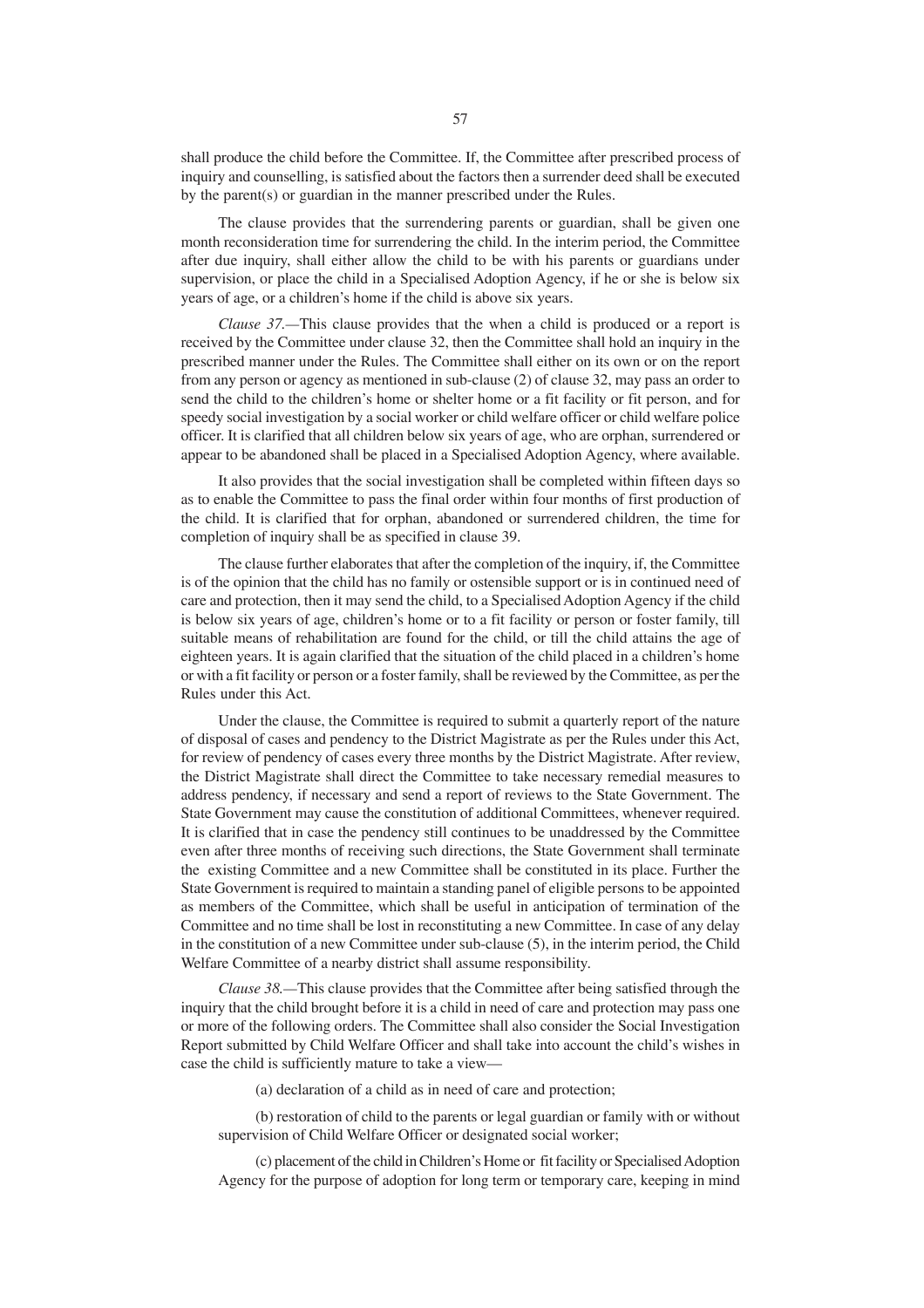the capacity of the institution for housing such children, either after reaching the conclusion that the family of the child cannot be traced or even if traced, restoration of the child to the family is not in the best interest of the child;

(d) placement of the child with "fit person" for long term or temporary care;

- (e) foster care orders under section 45 of this Act;
- (f) sponsorship orders under section 46 of this Act;

(g) directions to persons or institutions or facilities in whose care the child is placed, regarding care, protection and rehabilitation of the child, including directions related to immediate shelter and services such as medical attention, psychiatric and psychological support including need-based counselling, occupational therapy or behaviour modification therapy, skill training, legal aid, educational services, and other developmental activities, as required, as well as follow up and coordination with District Child Protection Unit or State Government and other agencies;

(h) declaration of child as legally free for adoption under section 39 of this Act;

The clause also provides that the Committee may also pass orders for —

(i) declaration of fit persons for foster care; and

- (ii) getting one time after care support under section 47 of the Act;
- (iii) any other order related to any other function as may be prescribed.

*Clause 39.—*This clause provides that in case of orphan and abandoned child, the Committee shall make all efforts to trace the child's parents or guardians. Only after the completion of such inquiry, if it is established that the child is either an orphan having no one to take care, or abandoned, the Committee shall declare the child legally free for adoption. It is clarified that the declaration by the Committee shall be made within two months from the date of production of the child, for children who are up to two years of age and within four months for children above two years of age. It is further clarified that no first information report shall be registered against any biological parent in the process of inquiry relating to an abandoned or surrendered child under this Act, not withstanding anything contained in this regard in any other law for the time being in force.

The clause provides that in case of a surrendered child, the institution where the child has been placed by the Committee, shall bring the case before the Committee, immediately, on completion of the re-consideration period as specified under clause 36, for declaring the child legally free for adoption. Further, in case of a child of a mentally retarded parents or a unwanted child of victim of sexual assault, the child may be declared free for adoption by the Committee, by following the procedure under this Act.

It is clarified that the decision to declare an orphan, abandoned and surrendered child as legally free for adoption shall be taken by at least three members of the Committee. The Committee shall every month inform the State Adoption Resource Agency and Central Adoption Resource Authority regarding the number of children declared legally free for adoption and number of cases pending for decision in the manner prescribed under the Rules.

*Clause 40.—*This clause provides the process of rehabilitation and social integration of children under this Act. The process shall be based on the individual care plan of the child, preferably through family based care *i.e*., by restoration to family or guardian with or without supervision or sponsorship, or adoption or foster-care. It is clarified that all efforts shall be made to keep siblings together when they are placed in institutional or non-institutional care, unless it is in their best interest not to be kept together.

For children in conflict with law, the clause states that the process of rehabilitation and social integration shall be undertaken in the observation homes if the child is not released on bail or in special homes or place of safety or fit facility or with a fit person, if the child is placed there by orders of the Board.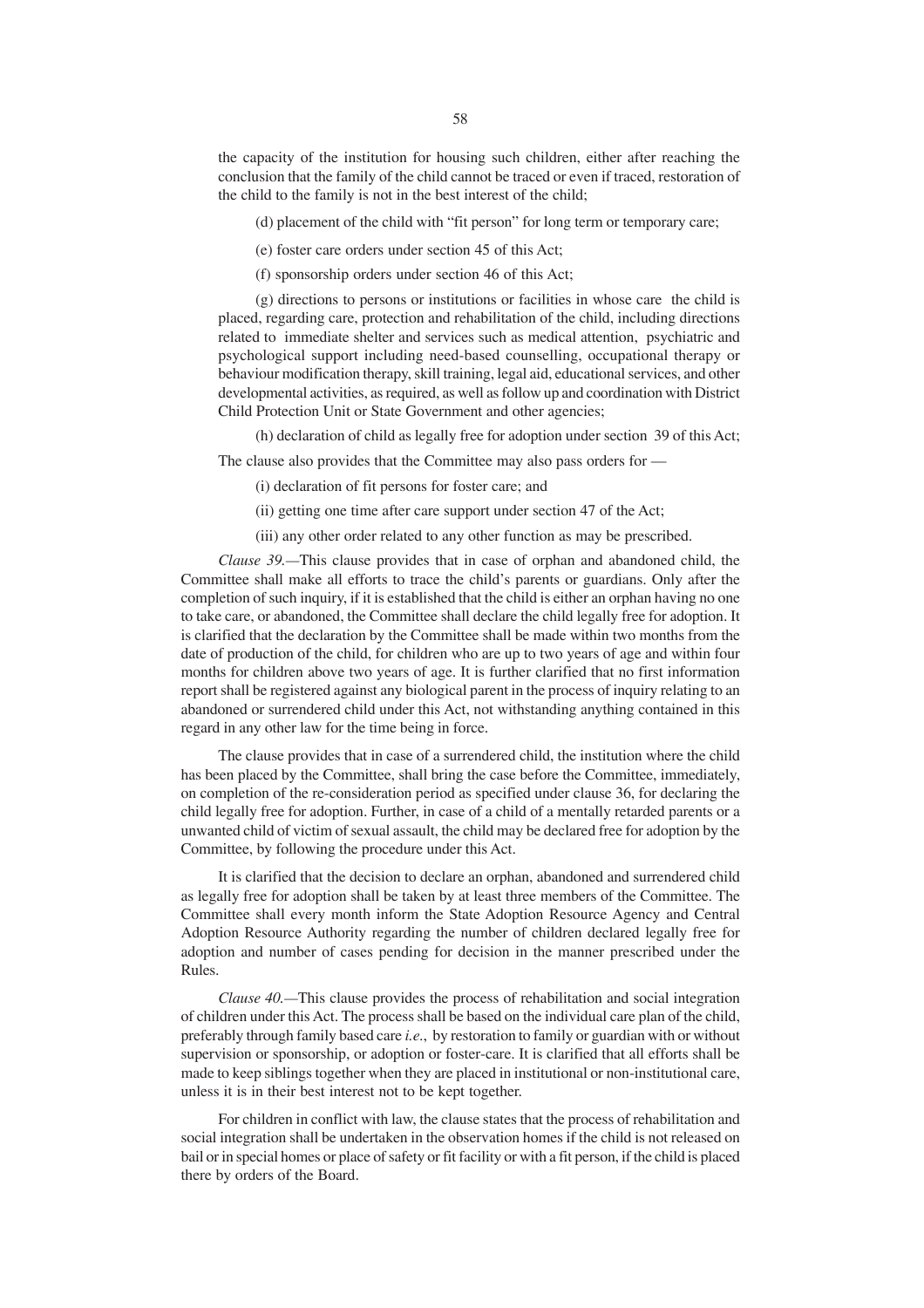In case of children in need of care and protection who are not placed in families for any reason may be placed in an institution registered for such children under this Act or with a fit person or a fit facility, on a temporary or long-term basis. The process of rehabilitation and social integration shall be undertaken wherever the child is so placed by the Committee.

Additionally, the clause provides that children in need of care and protection who are leaving institutional care or children in conflict with law leaving special homes on attaining eighteen years of age, may be provided support through aftercare fund under clause 47, to help them to reintegrate into society.

*Clause 41.—*This clause provides that restoration and protection of a child shall be the prime objective of any children's home, Specialised Adoption Agency or open shelter. The children's home, specialised adoption agency or an open shelter shall take all necessary steps for the restoration and protection of a child deprived of his family environment temporarily or permanently where the child is under their care and protection. The Committee also has the power to restore any child in need of care and protection to his parent, guardian or fit person, after determining the suitability of the parent or guardian or fit person to take care of the child, and give them suitable directions.

*Explanation.—*For the purposes of this clause "restoration of and protection of a child" means restoration to—

- (a) parents;
- (b) adoptive parents;
- (c) foster parents;
- (d) guardian; or
- (e) fit person.

*Clause 42.—*This clause provides that despite anything contained in any other law for the time being in force, all institutions, whether they are run by State Government or run by voluntary or non-governmental organisations, which are meant, either wholly or partially, for housing children in need of care and protection as defined under clause (n) of clause 2 or children in conflict with law, shall, be registered under this Act. The manner of registration shall be prescribed under the Rules and the registration shall be done within a period of six months from the date of commencement of this Act, regardless of whether they are receiving grants from the Government or not. It is clarified that the institutions having valid registration under the Juvenile Justice (Care and Protection of Children) Act, 2000, on the date of commencement of this Act, shall be deemed to be registered under this Act as well.

The clause provides that at the time of registration under this clause, the State Government shall determine and record the capacity and purpose of the institution and shall register the institution as a Shelter Home, or Children's Home or open shelter or Specialised Adoption Agency or Observation Home or Special Home or Place of Safety. On receipt of application for registration under sub-clause (1), from an existing or new institution housing children in need of care and protection or children in conflict with law, the State Government may grant provisional registration. The provisional registration shall be granted within one month of the date of application, for a maximum period of six months, in order to bring the institution under the purview of this Act. The State Government shall also determine the capacity of the Home which shall be mentioned in the registration certificate. It is clarified that if the said institution does not fulfil the prescribed criteria for registration, within the stipulated time, the provisional registration shall be cancelled and provisions of sub-clause (5) shall apply.

It further states that if the State Government does not issue a provisional registration certificate within one month of date of application, the proof of receipt of application shall be treated as provisional registration to run an organisation for a maximum period of six months. If the application for registration is not disposed of within the stipulated period by any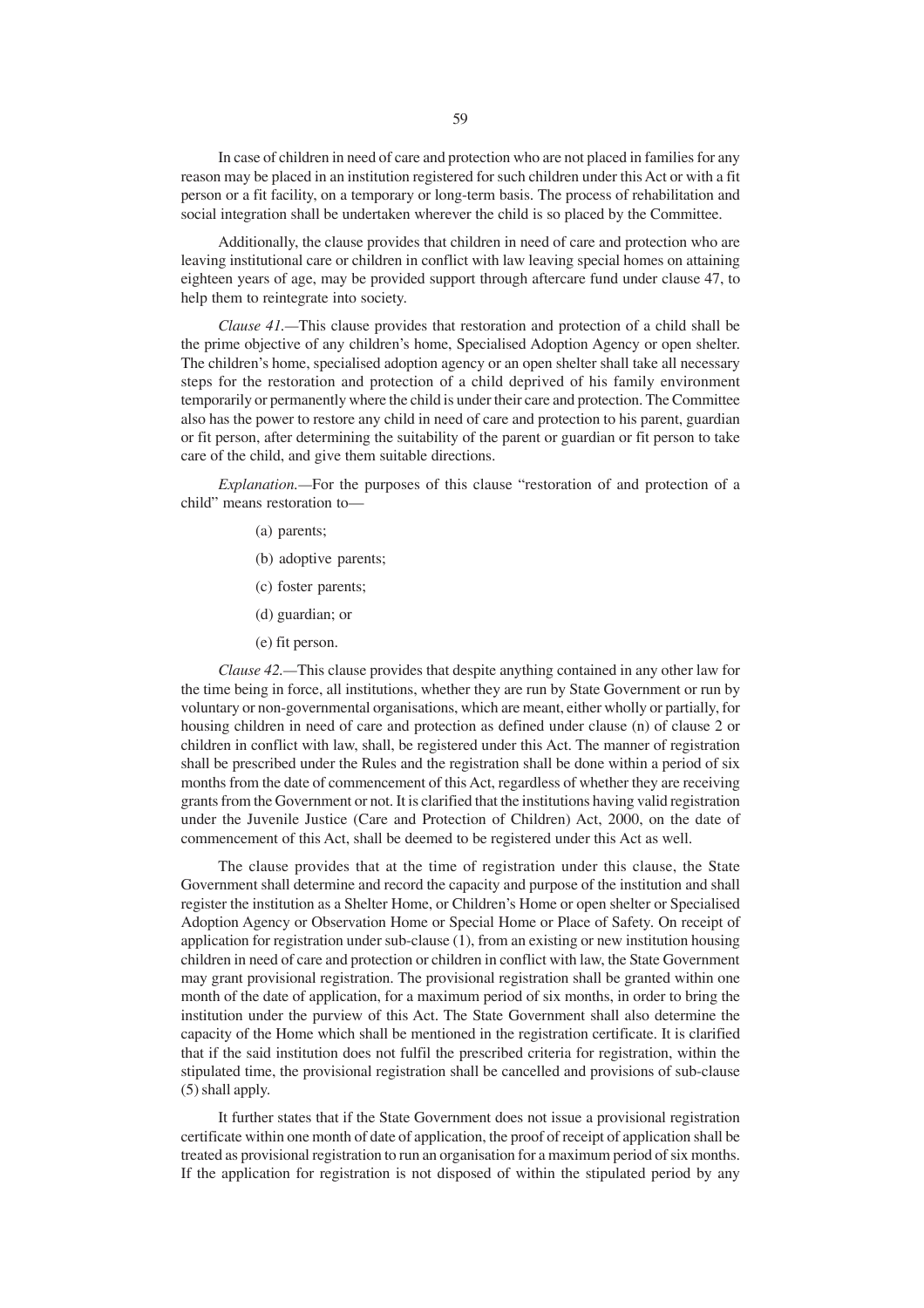officer or officers of concerned government, it shall be regarded as dereliction of duty on their part by their higher controlling authority and appropriate departmental proceedings shall be instituted.

The clause explains that the initial period of registration of an institution shall be for a period of five years, after which, it shall be subject to renewal every five years. The State Government may, after following the procedure prescribed in the Rules, cancel or withhold registration, of an institution which fails to provide rehabilitation and reintegration services. These services shall be as prescribed under clause 54 and till such time that the registration of an institution is renewed or granted. The State Government shall manage the institution.

Moreover, any registered child care institution under this clause shall be duty bound to admit children, subject to the capacity of the institution, as directed by the Committee, whether they are receiving grants from the government or not. It is also clarified that despite anything contained in any other law for the time being in force, the inspection committee set up under clause 55, shall have the powers to inspect any institution housing children, even if not registered under this Act, to determine if such institution is housing children in need of care and protection.

*Clause 43.—*This clause provides that any person, or persons, incharge of an institution housing children in need of care and protection and children in conflict with law, who fails to comply with sub-clause (1) of clause 42, shall be punished with imprisonment which may extend to one year or a fine of not less than one lakh rupees or both. It is clarified that every thirty days delay in applying for registration shall be considered as a separate offence.

*Clause 44.—*This clause provides that the State Government shall establish and maintain, by itself or through voluntary or non-governmental organisations, as many Open Shelters as may be required. These Open Shelters shall be registered as prescribed under the Rules. The Open Shelters referred to in sub-clause (1) shall function as a community based facility for children in need of residential support, on a short term basis, with the objective of protecting them from abuse or weaning them, or keeping them, away from a life on the streets. The Open Shelters are required under the clause to send information every month to the District Child Protection Unit and the Committee regarding children availing services of the shelter. The manner of providing information shall be prescribed under the Rules.

*Clause 45.—*This clause provides that children under this Act may be placed in foster care, including group foster care for their care and protection through orders of the Committee. The procedure in this regard shall be prescribed under the Rules. The foster care means a family which does not include the child's biological or adoptive parents or an unrelated family recognised as suitable for the purpose by the State Government, for a short or extended period of time. The selection of the foster family shall be based on family's ability, intent, capacity and prior experience of taking care of children. All efforts shall be made to keep siblings together in foster families, unless it is in their best interest not to be kept together.

The clause further provides that based on the number of children, the State Government shall provide monthly funding for foster care through District Child Protection Unit after following the prescribed procedure for inspection to ensure well being of children.

It is clarified that in case of children who have parents but are placed in foster care because the parents are unfit or unable to take care of the child, the child's parents may visit the child in the foster family at regular intervals. The Committee may restrict such visits if it feels that such visits are not in the best interest of the child. The clause clarifies that eventually, the child may return to the parent's homes once the parents are determined by the Committee to be fit to take care of the child. The foster family shall be responsible for providing education, health and nutrition to the child and shall ensure the overall well being of the child, which shall be prescribed in the Rules. Further, the State Government may make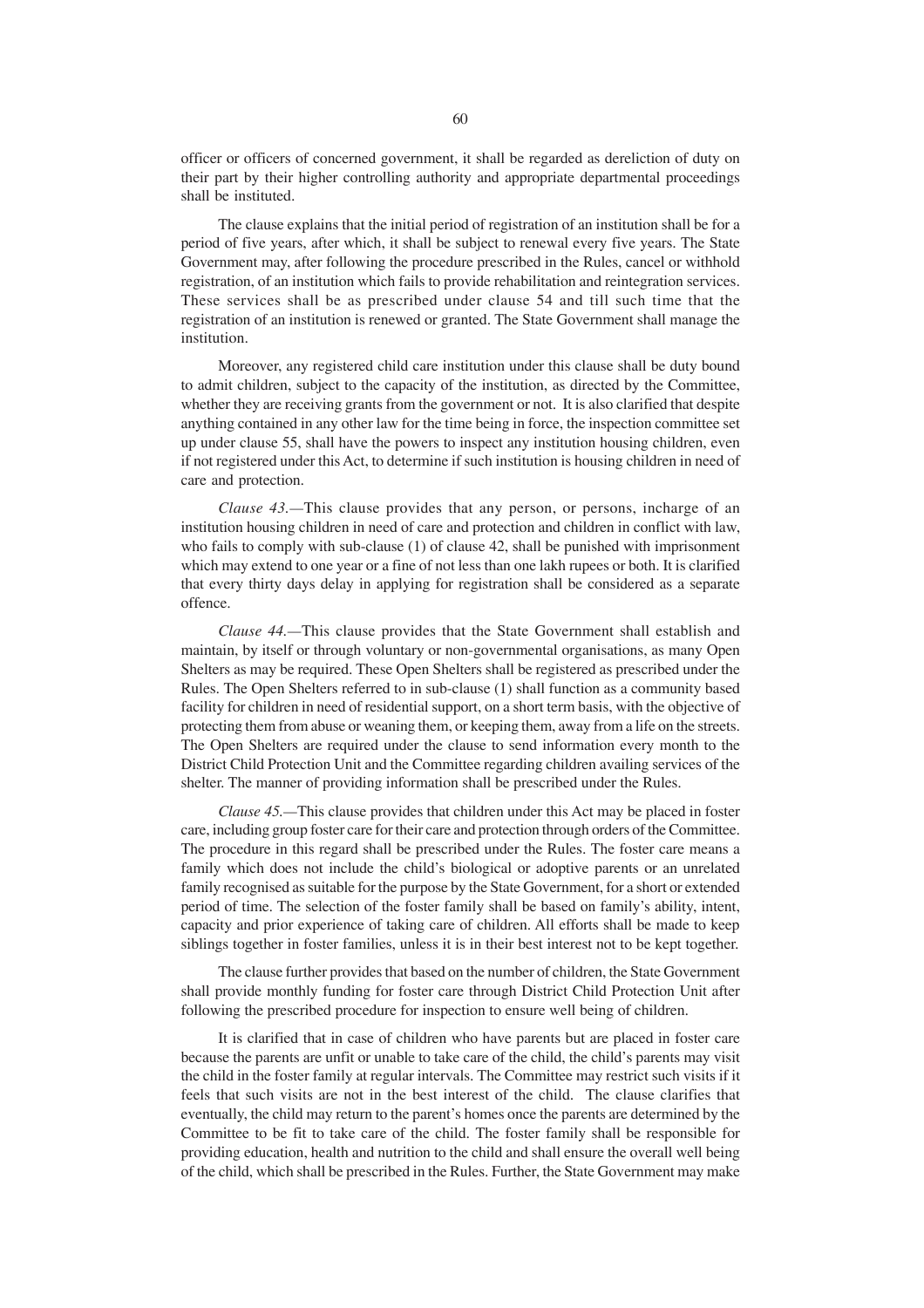rules for the purpose of defining procedure, criteria and the manner in which foster care services shall be provided for children.

Inspection of foster families shall be conducted every month by the Committee in the format as may be prescribed in the Rules to check the well-being of the child. Whenever a foster family is found lacking in taking care of the child, the child shall be removed from that foster family and shifted to another foster family as may be deemed fit by the Committee. No child regarded as adoptable by the Committee shall be given for long term foster care.

*Clause 46.—*This clause provides that the State Government shall make rules for the purpose of undertaking various programmes of sponsorship of children, such as individual to individual sponsorship, group sponsorship or community sponsorship. The clause also provides the criteria for sponsorship which includes:

(i) where mother is a widow or divorced or abandoned by family;

(ii) where children are orphan and are living with the extended family;

(iii) where parents are victims of life threatening disease;

(iv) where parents are incapacitated due to accident and unable to take care of children both financially and physically.

The clause states that the duration of sponsorship shall be prescribed under the Rules. The sponsorship programme may provide supplementary support to families, to children's homes and to special homes to meet medical, nutritional, educational and other needs of the children, with a view to improving their quality of life.

*Clause 47.—*This clause provides that any child leaving a child care institution on completion of eighteen years of age may be provided with a onetime financial support in order to facilitate his reintegration into the society. The manner in which this support shall be provided will be prescribed in the Rules.

*Clause 48.—*This clause provides that the State Government shall establish and maintain observation homes in every district or a group of districts, either by itself, or through voluntary or non-governmental organisations. These Homes shall be registered under clause 42 of this Act, for temporary reception, care and rehabilitation of any child alleged to be in conflict with law, during the pendency of any inquiry under this Act.

The clause provides that if the State Government is of the opinion that any registered institution other than a home established or maintained under sub-clause (1), is fit for the temporary reception of a child alleged to be in conflict with law during the pendency of any inquiry under this Act, it may register such institution as an observation home for the purposes of this Act.

The clause also states that the State Government may make Rules for the management and monitoring of observation homes. The Rules shall also cover the standards and various types of services to be provided by observation homes for rehabilitation and social integration of a child alleged to be in conflict with law and the circumstances under which, and the manner in which, the registration of an observation home may be granted or withdrawn.

Lastly, the clause states that every child alleged to be in conflict with law who is not placed under the charge of parent or guardian and is sent to an observation home shall be segregated according to the child's age and gender. Due consideration shall be given to physical and mental status of the child and degree of the offence committed.

*Clause 49.—*This clause provides that the State Government may establish and maintain special homes either by itself or through voluntary or non-governmental organisations. These homes shall be registered as per the Rules under the Act. The Special homes shall be established in every district or a group of districts, for rehabilitation of children in conflict with law who are found to have committed an offence and who are placed there by order of the Juvenile Justice Board under clause 19 of this Act.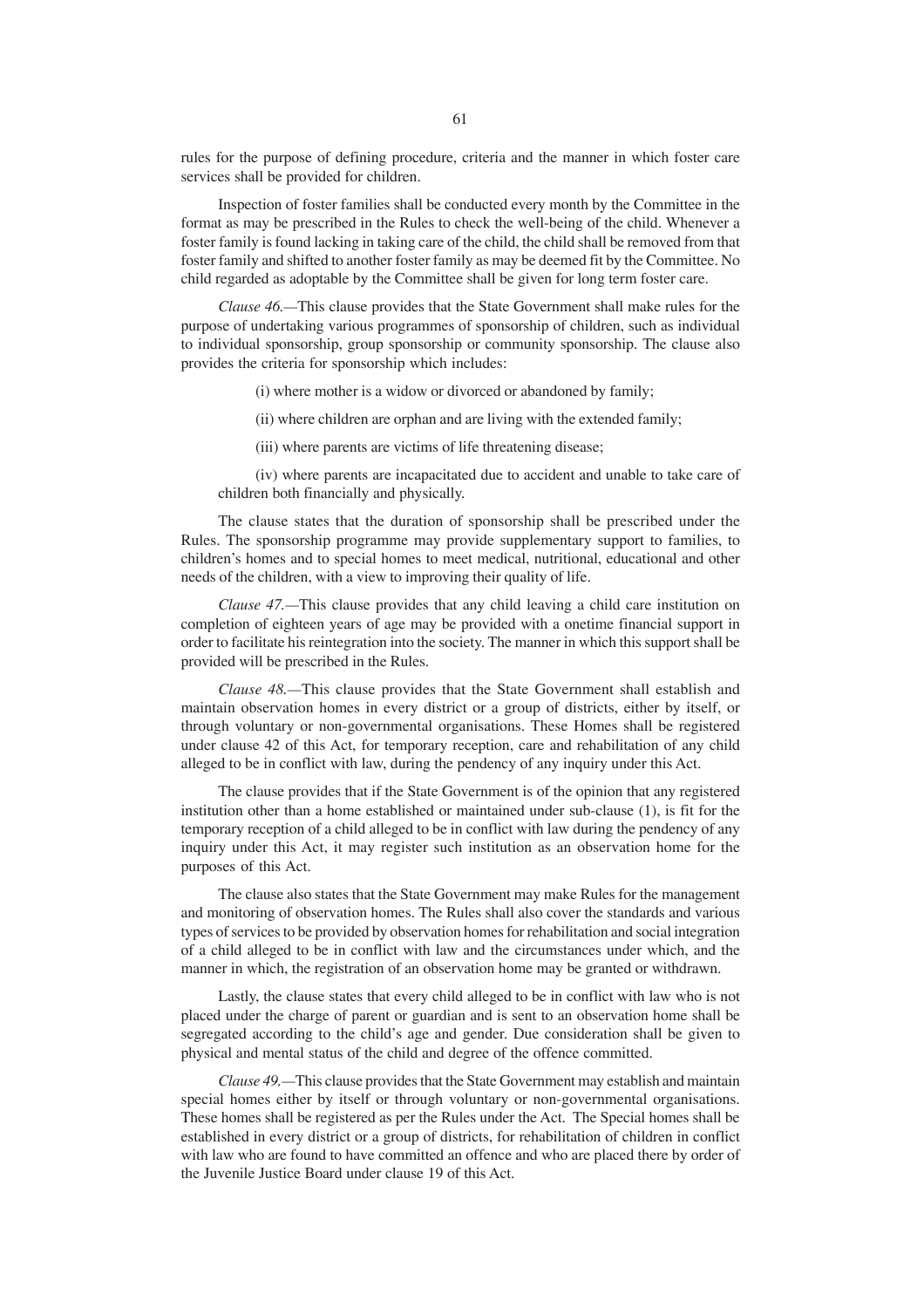Under the clause, the State Government may make Rules for the management and monitoring of special homes, including the standards and various types of services to be provided by them which are necessary for social re-integration of a child, and the circumstances under which, and the manner in which, the registration of a special home may be granted or withdrawn. The rules may also provide for the segregation and separation of children found to be in conflict with law on the basis of age, gender, the nature of offences committed by them and the child's mental and physical status.

*Clause 50.—*This clause provides that the State Government shall set up atleast one place of safety in every state. This place of safety shall be registered under clause 42 of this Act for persons above the age of eighteen years or children in conflict with law, who are between the ages of sixteen to eighteen years and are accused or convicted of committing a heinous crime under this Act.

The clause further states that each place of safety shall have separate arrangement and facilities for stay of children or persons during the process of inquiry and children or persons convicted of committing an offence. It also states that the State Government may make Rules to prescribe the types of places that can be designated as place of safety under sub-clause (1) and the facilities and services that may be provided by them.

*Clause 51.—*This clause provides that the State Government may establish and maintain, in every district or group of districts children's homes, either by itself or through voluntary or non-governmental organisations. These Children's homes shall be registered for the placement of children in need of care and protection for their care, treatment, education, training, development and rehabilitation. Further, the State Government shall designate any children's home as a home fit for children with special needs delivering specialised services, depending on requirement.

The clause further states that the State Government may make rules to provide for the monitoring and management of children's homes including the standards and the nature of services to be provided by them, based on individual care plans for each child.

*Clause 52.—*This clause provides that the Board or the Committee shall recognise an organisation as fit whether it is being run by a Governmental Organisation or a voluntary or non-governmental organisation after due inquiry regarding the suitability of the facility. Such fit organisation registered under any law for the time being in force shall temporarily take the responsibility of a child for a specific purpose after due inquiry regarding the suitability of the facility. The clause also states that rules for recognition of such a fit facility may also be made. Under the clause, the Board or the Committee may withdraw the recognition for reasons to be recorded in writing.

*Clause 53.—*This clause provides that the Board or the Committee shall, after due verification of credentials, recognise any person fit to temporarily receive a child for care, protection and treatment of such child for a specified period. The rules may also be prescribed under this clause. Further, the Board or Committee may withdraw the recognition after recording the reasons in writing.

*Clause 54.—*This clause provides that the services to be provided by institutions registered under this Act and the process of rehabilitation and re-integration of children may include—

(i) basic requirements such as food, shelter, clothing and medical attention as per the prescribed standards;

(ii) equipment such as wheel-chairs, prosthetic devices, hearing aids, braille kits, or any other suitable aids and appliances as required, for children with special needs;

(iii) age appropriate education, including supplementary education, special education, and appropriate education for children with special needs.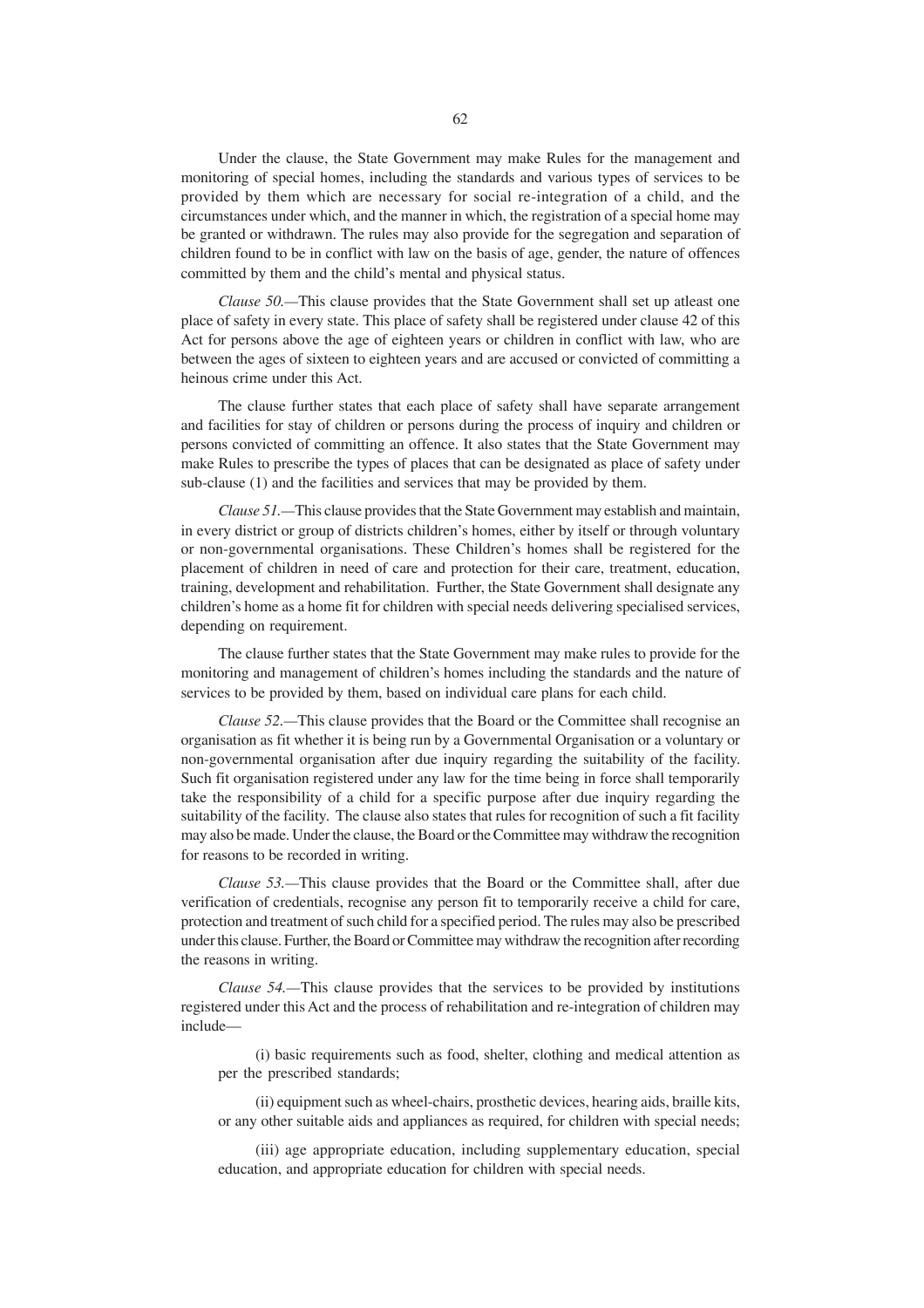The sub clause further clarifies that for children between six to fourteen years of age the provisions of the Right of Children to Free and Compulsory Education Act, 2009 shall be followed;

(iv) skill development;

(v) occupational therapy and life skill education;

(vi) mental health interventions, including counselling specific to the need of child;

(vii) recreational activities including sports and cultural activities;

(viii) legal aid where required;

(ix) referral services for education, vocational training, de-addiction, treatment of diseases etc., where required;

(x) case management including preparation and follow up of individual care plan;

(xi) birth registration;

(xii) assistance for obtaining the proof of identity, where required; and

(xiii) any other service that may reasonably be provided in order to ensure the well being of the child, either directly by the State Government, registered or fit individuals or institutions or through referral services.

It is further provided that each institution shall have a Management Committee, set up in a manner as may be prescribed under the rules to manage the institution and monitor the progress of every child. The officer in-charge of every institution, housing children above six years of age, shall facilitate setting up of children's committees for participating in such activities as may be prescribed, for the safety and well-being of children in the institution.

*Clause 55.—* This clause provides that the State Government shall appoint inspection committees for all institutions registered or recognised fit, under this Act. These inspection committees shall be appointed for the State and districts. The period and purpose of these Committees shall be prescribed in the rules.

This clause provides that these inspection committees shall mandatorily conduct visits to all facilities housing children in the area allocated to them. These visits shall be conducted at least once in three months in a team of not less than three members, of whom at least one shall be a woman and one shall be a medical officer. The Inspection Committees shall submit reports of the findings of their visits within a week of visit, to the District Child Protection Units or State Government for further action. On the submission of the report by the inspection committee within a week of the inspection, appropriate action shall be taken within a month by the District Child Protection Unit or the State Government and a compliance report shall be submitted to the State Government.

*Clause 56.—*This clause provides that the Central Government or State Government may independently evaluate the functioning of the Board, Committee, special juvenile police units, registered institutions, or recognised fit facilities and persons, at such period and through such persons or institutions as may be prescribed by that Government. It is further clarified that in case such independent evaluation is conducted by both the Governments, the evaluation by the Central Government shall prevail.

*Clause 57.—* This clause provides that adoption shall be resorted to for ensuring right to family for the orphan, abandoned and surrendered children. Further, the adoption shall be as per the provisions of this Act, the rules and the adoption guidelines. It is clarified that the adoption of a child from a relative by another relative, irrespective of their religion, can be made as per the provisions of this Act and the adoption guidelines. Further, all inter-country adoptions shall be done only as per the provisions of this Act and the adoption guidelines.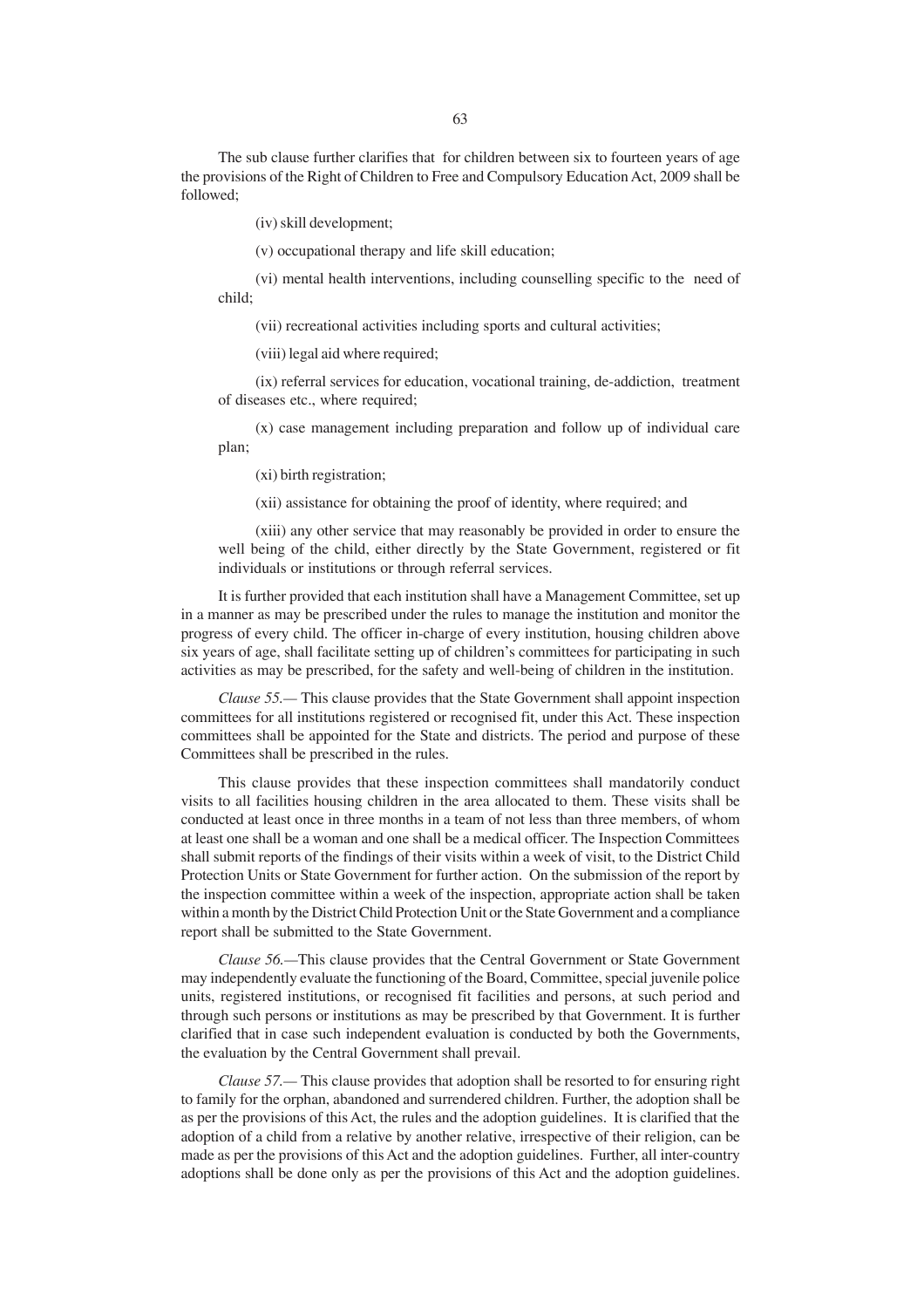Lastly, the clause states that any person, who takes or sends a child to a foreign country or takes part in any arrangement for transferring the care and custody of a child to another person in a foreign country without a valid order from the Court, shall be punishable as per the provisions of sub–clause (1) of clause 80.

*Clause 58.—*This clause provides that the prospective adoptive parents shall have to be physically fit, financially sound, mentally alert and highly motivated to adopt a child for providing a good upbringing to him. In case of a couple, the consent of both the spouses for the adoption shall be required. The clause clarifies that a single or divorced person can also adopt, provided they fulfil the criteria and are found suitable as per the adoption guidelines. It is made clear that a single male is not eligible to adopt a girl child. The clause also provides for any other criteria for prospective adoptive parents that may be specified in the adoption guidelines.

*Clause 59.—*This clause provides that an Indian prospective adoptive parents living in India, irrespective of their religion, if are interested to adopt an orphan or abandoned or surrendered child, then they may apply for the same to a specialised adoption agency and the manner of such adoption shall be provided in the adoption guidelines. The specialised adoption agency shall prepare the home study report of the prospective adoptive parents. After finding them eligible, it will refer the child declared legally free for adoption to them along with the child's study report and his medical report, in the manner as provided in the adoption guidelines.

This clause provides that on the receipt of the acceptance of the child from the prospective adoptive parents along with the child study report and his medical report signed by the prospective adoptive parents, the specialised adoption agency shall give the child in pre-adoption foster care. After giving the child in pre-adoption foster care, the agency shall file an application in the court for obtaining the adoption order, in the manner as provided in the adoption guidelines.

 This clause provides that on the receipt of a certified copy of the court order, the specialised adoption agency shall send it immediately to the prospective adoptive parents. The progress and well being of the child in the adoptive family shall be followed up and ascertained in the manner as provided in the adoption guidelines.

*Clause 60.—*This clause provides that if an orphan or abandoned or surrendered child could not be placed with an Indian prospective adoptive parent or non-resident Indian despite the joint effort of the specialised adoption agency and State Agency within thirty days from the date the child being declared legally free for adoption, then the child shall be free for inter-country adoption.

This clause provides that an eligible non-resident Indian or overseas citizen of India or persons of Indian origin shall be given priority in inter-country adoption of Indian children. The Non-resident Indian or overseas citizen of India, or a person of Indian origin or a foreigner, who are prospective adoptive parents living abroad, irrespective of their religion, if they are interested to adopt an orphan or abandoned or surrendered child from India, then they may apply to an authorised foreign adoption agency, or central authority or a concerned Government department in their country of habitual residence, in the manner as provided in the adoption guidelines.

Further, the authorised foreign adoption agency, or central authority, or a concerned Government department, shall prepare the home study report of such prospective adoptive parents and upon finding them eligible, will sponsor their application to Authority for adoption of a child from India, in the manner as provided in the adoption guidelines.

On the receipt of the application of such prospective adoptive parents, the Authority shall examine and if it finds the applicants suitable, then, it will refer the application to one of the specialised adoption agencies, where children legally free for adoption are available.

This clause elaborates that the specialised adoption agency will match a child with such prospective adoptive parents and send the child study report and medical report of the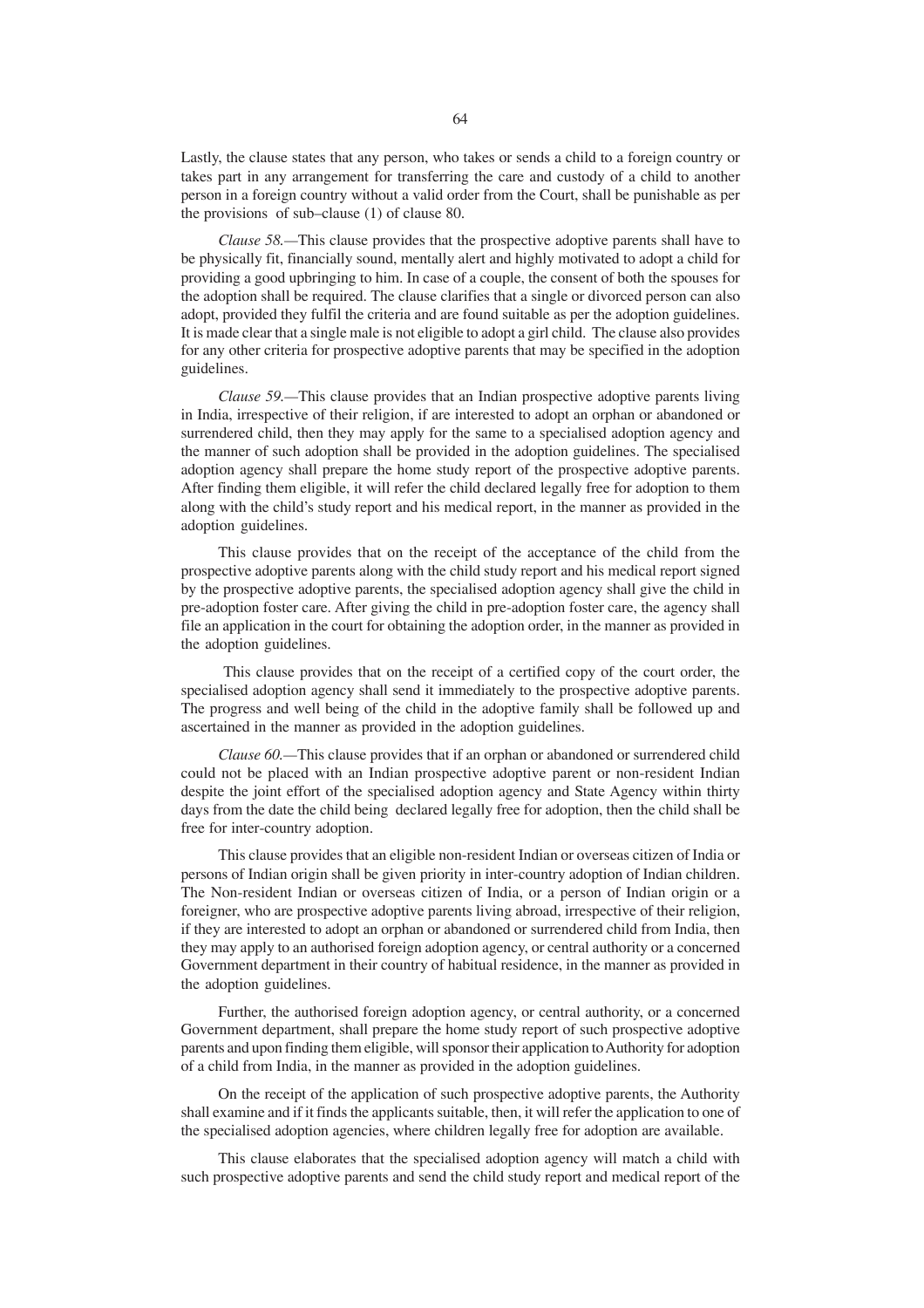child to such parents, who in turn may accept the child and return the child study and medical report duly signed by them to the agency. On receipt of the acceptance of the child from the prospective adoptive parents, the specialised adoption agency shall file an application in the court for obtaining the adoption order, in the manner as provided in the adoption guidelines. On the receipt of a certified copy of the court order, the specialised adoption agency shall send immediately the same to Authority, State Agency and to the prospective adoptive parents, and obtain a passport for the child. The Authority shall intimate about the adoption to the immigration authorities of India and the receiving country of the child. The prospective adoptive parents shall receive the child in person from the specialised adoption agency as soon as the passport and visa are issued to the child.

It is clarified that the authorised foreign adoption agency, or central authority, or the concerned government department, shall ensure the submission of progress reports about the child in the adoptive family and will be responsible for making alternative arrangement in the case of any disruption. This shall be done in consultation with Authority and concerned Indian diplomatic mission, in the manner as provided in the adoption guidelines.

Finally, a foreigner or a person of Indian origin or an overseas citizen of India, who has habitual residence in India, if is interested to adopt a child from India, may apply to Authority for the same along with a no objection certificate from the diplomatic mission of his country in India, for further necessary actions as provided in the adoption guidelines.

*Clause 61.—*This clause provides that a relative living abroad, who intends to adopt a child from his relative in India shall obtain an order from the court and may apply for no objection certificate from Authority , in the manner as provided in the adoption guidelines. Authority shall on receipt of the order and the application from either the biological parents or from the adoptive parents, shall issue no objection certificate under intimation to the immigration authority of India and of the receiving country of the child. The adoptive parents shall, after receiving no objection certificate shall receive the child from the biological parents and shall facilitate the contact of the adopted child with his siblings and biological parents from time to time.

*Clause 62.—*This clause provides that before issuing an adoption order, the court shall satisfy itself that: (a) the adoption is for the welfare of the child; (b) due consideration is given to the wishes of the child having regard to the age and understanding of the child; and (c) that neither the prospective adoptive parents has given or agreed to give nor the specialised adoption agency or the parent or guardian of the child in case of relative adoption has received or agreed to receive any payment or reward in consideration of the adoption, except as permitted under the adoption guidelines towards the adoption fees or service charge or child care corpus.

Further, the adoption proceedings shall be held *in camera* and the case shall be disposed of by the court within a period of two months from the date of filing.

*Clause 63.—*This clause provides that the documentation and other procedural requirements, not expressly provided in this Act with regard to the adoption of an orphan, abandoned and surrendered child by Indian prospective adoptive parents living in India, or by non-resident Indian or overseas citizen of India or person of Indian origin or foreigner prospective adoptive parents, shall be as per the adoption guidelines.

This clause also provides that the specialised adoption agency shall ensure that the adoption case of prospective adoptive parents is disposed of within four months from the date of receipt of application and the authorised foreign adoption agency, Authority and State Agency shall track the progress of the adoption case and intervene wherever necessary, so as to ensure that the time line is adhered to.

*Clause 64.—*This clause provides that a child in respect of whom an adoption order is issued by the court, shall become the child of the adoptive parents, and the adoptive parents shall become the parents of the child as if the child had been born to the adoptive parents, for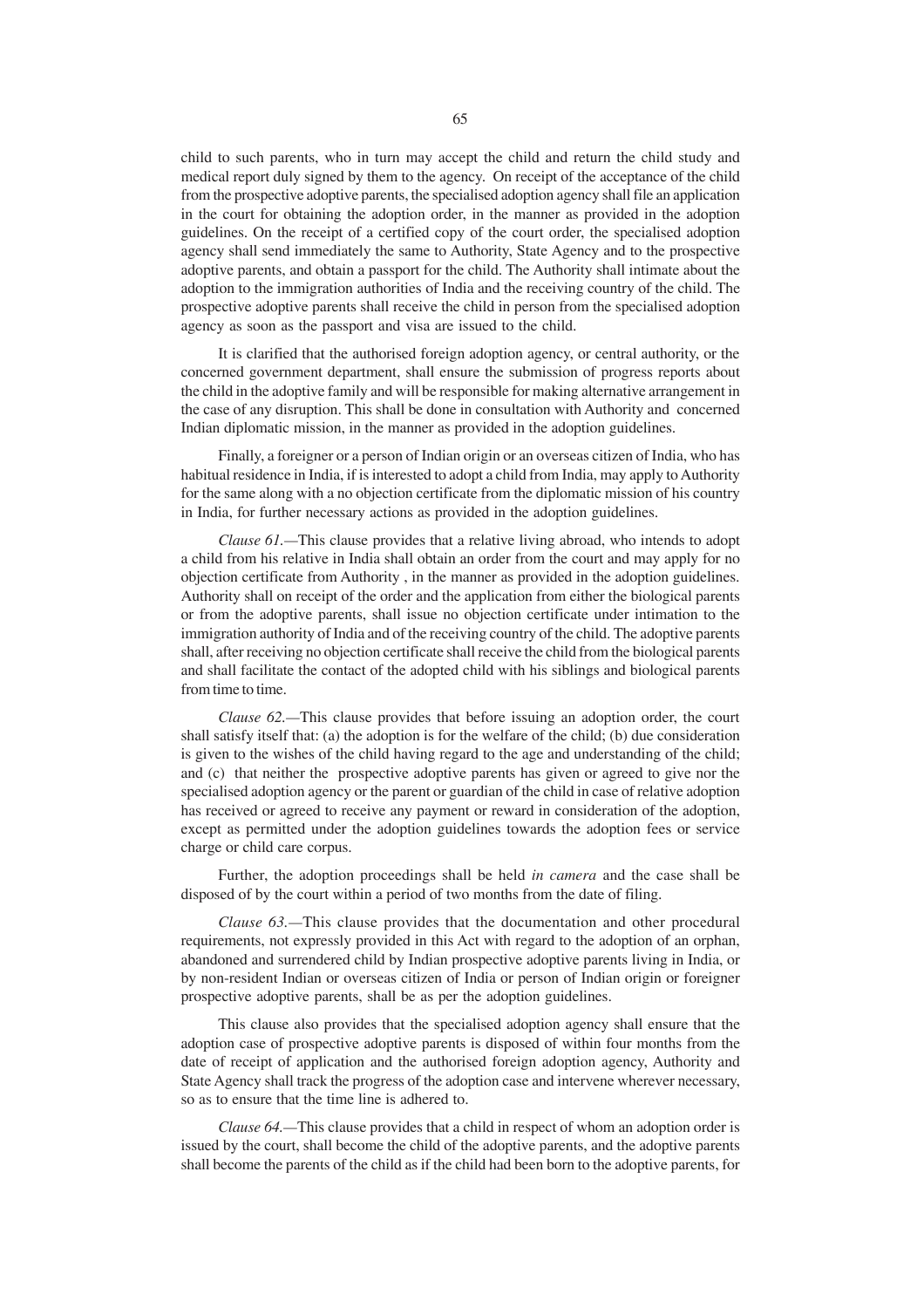all purposes, including intestacy, with effect from the date on which the adoption order takes effect, and on and from the date all the ties of the child in the family of his or her birth shall stand severed and replaced by those created by the adoption order in the adoptive family. It is further clarified that any property which has vested in the adopted child immediately before the date on which the adoption order takes effect shall continue to be vested in the adopted child subject to the obligations, if any attached to the ownership of the property including the obligations, if any, to maintain the relatives in the biological family.

*Clause 65.—*This clause provides that despite anything contained in any other law for the time being in force, information regarding all adoption orders issued by the concerned courts, shall be forwarded to Authority on monthly basis in the manner as provided in the adoption guidelines, so as to enable Authority to maintain the data on adoption.

*Clause 66.—*This clause provides that the State Government shall recognise one or more institutions or organisations in each district as a Specialised Adoption Agency, in such manner as may be provided in the adoption guidelines, for the rehabilitation of orphan, abandoned or surrendered children, through adoption and non-institutional care. It also provides that the State Agency shall furnish the name, address and contact details of the Specialised Adoption Agencies along with copies of certificate or letter of recognition or renewal to Authority , as soon as the recognition or renewal is granted to such agencies.

It is also provided that the State Government shall get every Specialised Adoption Agency inspected at least once in a year and take necessary remedial measures, if required. In case any Specialised Adoption Agency is in default in taking necessary steps on its part as stipulated in this Act or in the adoption guidelines for getting an orphan or abandoned or surrendered child legally free for adoption from the Committee or in completing the home study report of the prospective adoptive parent(s) or in obtaining adoption order from the court within stipulated time, then such Specialised Adoption Agency shall be punished with a fine which may extend up to fifty thousand rupees. In case of repeated default, the recognition of the Specialised Adoption Agency shall be withdrawn by the State Government.

*Clause 67.—*This clause provides that all the institutions registered under this Act, which may not have been recognised as Specialised Adoption Agencies, shall also ensure that all orphan or abandoned or surrendered children under their care are reported, produced and declared legally free for adoption, by the Committee as per the provisions of clause 39. Further, all institutions under sub-clause (1) of this clause shall develop formal linkages with nearby Specialised Adoption Agency and shall furnish details of the children declared legally free for adoption to that Specialised Adoption Agency along with all relevant records in the manner prescribed, for the placement of such children in adoption. This clause also states that if any such institution contravenes the provisions of sub-clause  $(1)$  or sub-clause  $(2)$  of this clause it shall be liable to fine of fifty thousand rupees in each instance to be imposed by the registering authority and it may also attract de-recognition in the event of persistent flouting of such provisions.

*Clause 68.—*This clause provides that the State Government shall set up a State Adoption Resource Agency for dealing with adoptions and related matters in the State under the guidance of Authority . The State Agency, wherever they already exist, shall be deemed to be set up under this Act.

*Clause 69.—*This clause provides that the Central Adoption Resource Agency existing before the commencement of this Act, shall be deemed to have been constituted as the Central Adoption Resource Authority under this Act to perform the following functions:

(a) to promote in-country adoptions and to facilitate inter-State adoptions in co-ordination with State Agency;

(b) to regulate inter-country adoptions;

(c) to frame guidelines on adoption and related matters from time to time as may be necessary;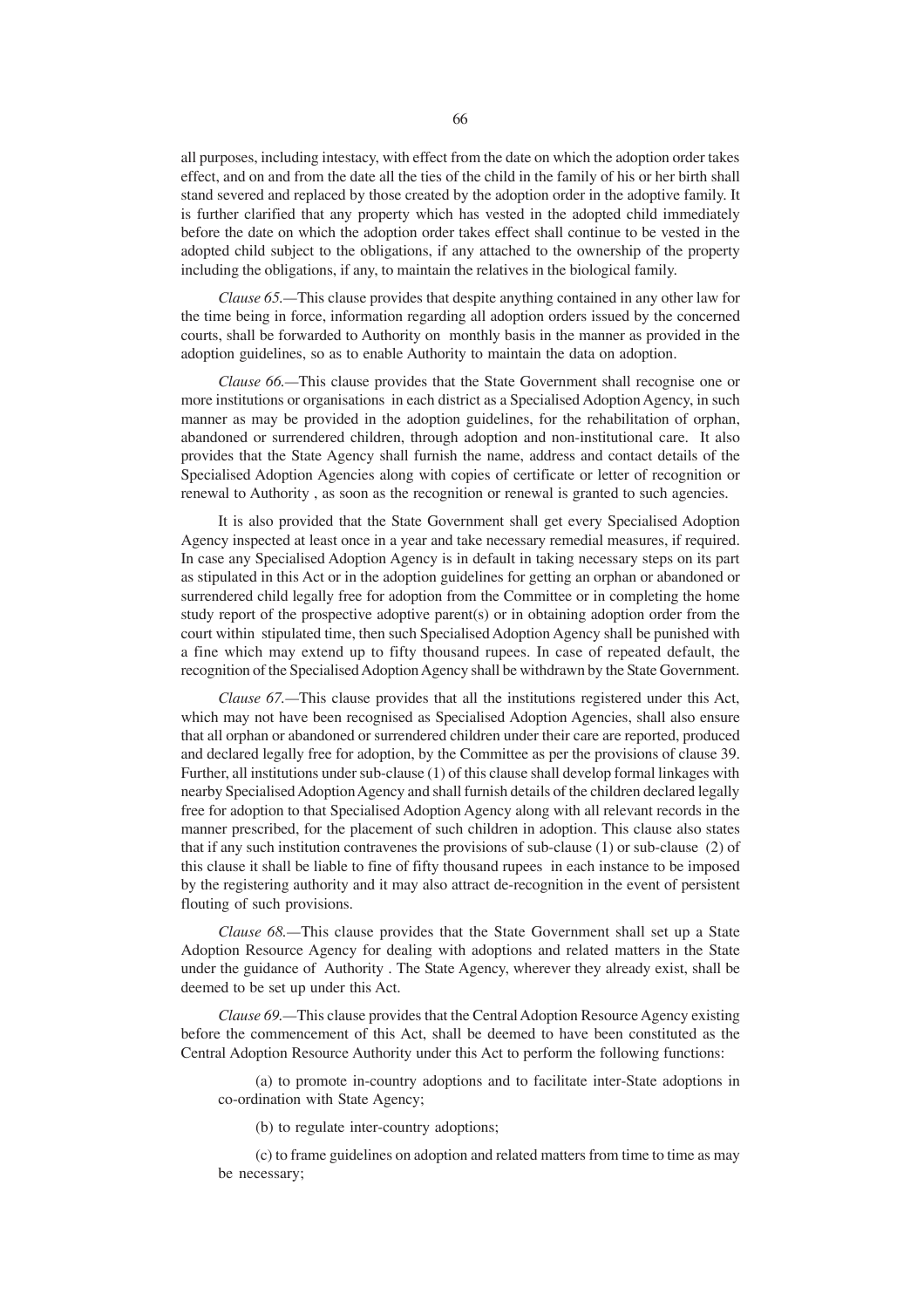(d) to carry out the functions of the Central Authority under the Hague Convention on Protection of Children and Co-operation in respect of Inter-Country Adoption;

(e) any other function that may be prescribed.

*Clause 70.—*This clause provides that Authority shall have a Steering Committee with following members :

(a) Secretary, Ministry of Women and Child Development, Government of India, who shall be the Chairperson—*ex officio*;

(b) Joint Secretary, Ministry of Women and Child Development, Government of India, dealing with Authority;

(c) Joint Secretary, Ministry of Women and Child Development, Government of India, dealing with Finance;

(d) one State Adoption Resource Agency and two Specialised Adoption Agencies;

(e) one adoptive parent and one adoptee;

(f) one advocate or a professor having at least ten years of experience in family law;

(g) Member-Secretary, who shall also be Chief Executive Officer of the organisation.

Further, the criteria for the selection or nomination of the Members mentioned at (d) to (f), their tenure as well as the terms and conditions of their appointment shall be prescribed under the rules. The clause provides for the functions of the Steering Committee as:

(a) to oversee the functioning of Authority and review its working from time to time so that it operates in most effective manner;

(b)to approve the annual budget, annual accounts and audit reports as well as the action plan and annual report of Authority ;

(c) to adopt the recruitment rules, service rules, financial rules of Authority as well as the other regulations for the exercise of the administrative and programmatic powers within the organisation, with the prior approval of the Central Government;

(d)any other power that may be vested with it by the Central Government from time to time.

Additionally, the clause states that the Steering Committee shall meet once in a month in the manner as may be prescribed under the rules and Authority shall function from its headquarter and through its regional offices as may be set up as per its functional necessity.

*Clause 71.—*This clause provides that for the efficient performance of its functions, Authority shall have the following powers:

(a) to issue instructions to any specialised adoption agency or a children home or any child care institution housing any orphan, abandoned or surrendered child, any State Agency or any authorised foreign adoption agency and such directions shall be complied by such agencies;

(b) recommending to the concerned Government or authority to take appropriate action against any official or functionary or institution under its administrative control, in case of persistent non-compliance of the instructions issued by it;

(c) forwarding any case of persistent non-compliance of its instructions by any official or functionary or institution to a Magistrate having jurisdiction to try the same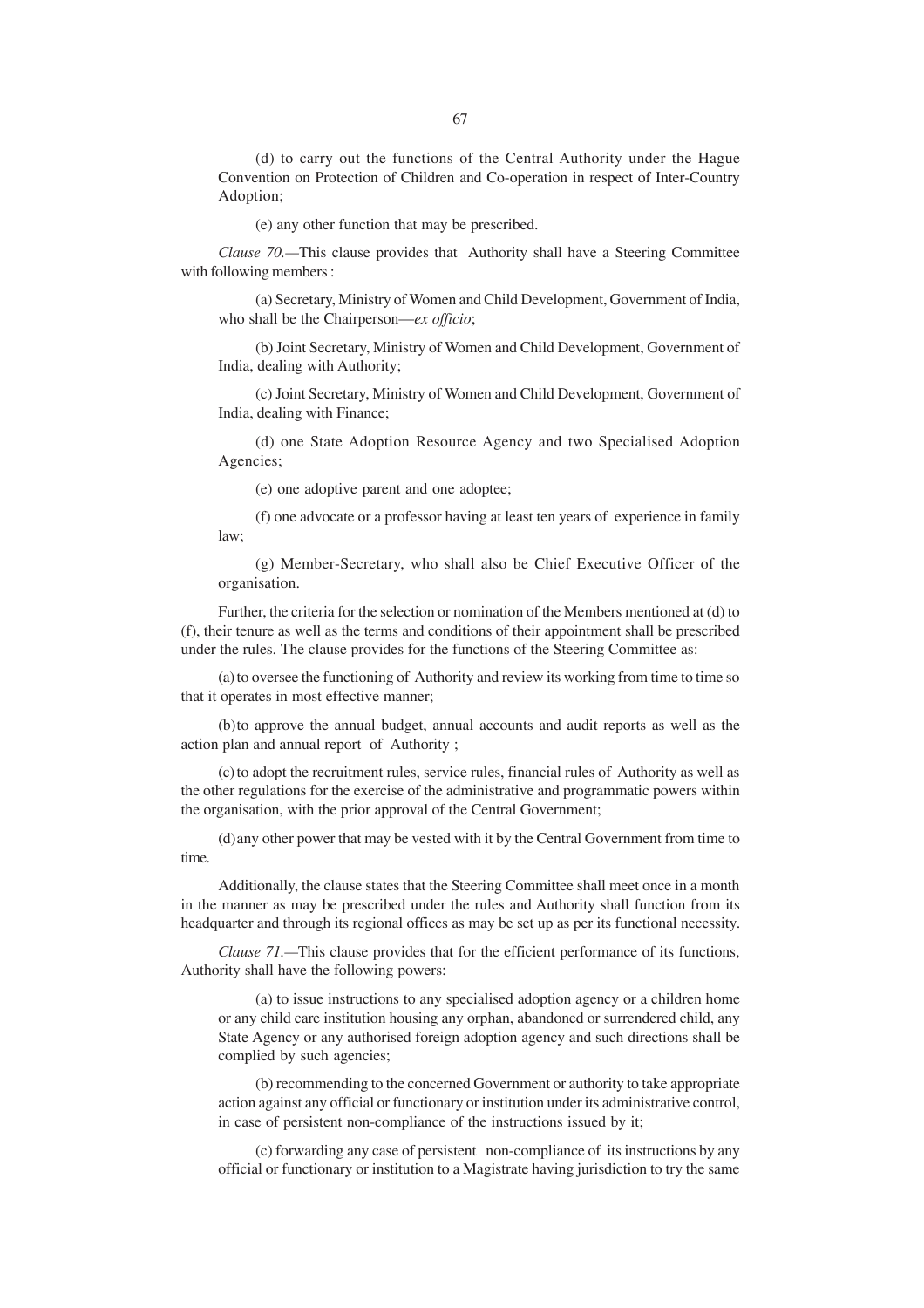and the Magistrate to whom any such case is forwarded shall proceed to hear the same as if the case has been forwarded to him under section 346 of the Code of Criminal Procedure, 1973.

(d) any other power that may be vested with it by the Central Government.

Additionally, in case of any difference of opinion in an adoption case, including the eligibility of prospective adoptive parents or of a child to be adopted, the decision of Authority shall prevail.

*Clause 72.—*This clause provides that Authority shall submit an annual report to the Central Government in the manner as may be prescribed under the rules. The Central Government shall cause the annual report of Authority to be laid before each House of Parliament.

*Clause 73.—*This clause provides that the Central Government shall, after due appropriation made by Parliament by law in this behalf, pay to the Authority by way of grants, such sums of money as the Central Government may think fit for being utilised for performing the functions of Authority under this Act. The clause further states that Authority may spend such sums of money as it thinks fit for performing the functions, as prescribed under this Act, and such sums shall be treated as expenditure payable out of the grants referred to in sub-clause (1).

*Clause 74.—*This clause provides that Authority shall maintain proper accounts and other relevant records and prepare an annual statement of accounts in such form as may be prescribed by the Central Government in consultation with the Comptroller and Auditor-General of India. The accounts of Authority shall be audited by the Comptroller and Auditor-General at such intervals as may be specified by him and any expenditure incurred in connection with such audit shall be payable by the Central Adoption Resource Authority to the Comptroller and Auditor-General. Further, the Comptroller and Auditor-General and any person appointed by him in connection with the audit of the accounts of the Authority under this Act shall, have the same rights and privileges and the authority in connection with the audit of Government accounts. It shall in particular have the right to demand the production of books, accounts, connected vouchers and other documents and papers and to inspect any of the offices of Authority. Further, the accounts of the Authority as certified by the Comptroller and Auditor-General or any other person appointed by him in this behalf, together with the audit report thereon shall be forwarded annually to the Central Government by Authority. And finally, the Central Government shall cause the audit report to be laid, as soon as may be after it is received, before each House of Parliament.

*Clause 75.—*This clause provides that no report in any newspaper, magazine, newssheet or audio-visual media or other forms of communication regarding any inquiry or investigation or judicial procedure, shall disclose the name, address or school or any other particular of the child which may lead to the identification of a child in conflict with law or a child in need of care and protection or a child victim or witness of a crime, under any Act for the time being in force. The picture of any such child shall also not be published. It is clarified that for reasons to be recorded in writing, the Board or Committee, holding the inquiry may permit such disclosure, if in its opinion such disclosure is in the best interest of the child.

Further, the Police shall not disclose any record of the child for the purpose of character certificate or otherwise in cases where the case has been closed or disposed off. Any person contravening the provisions of sub-clause (1) shall be punishable with imprisonment for a term which may extend to six months or fine which may extend to two lakh rupees or both.

*Clause 76.—*This clause provides that whoever, having the actual charge of, or control over, a child, assaults, abandons, abuses, exposes or wilfully neglects the child or causes or procures the child to be assaulted, abandoned, abused, exposed or neglected in a manner likely to cause such child unnecessary mental or physical suffering then such person shall be punishable with imprisonment for a term which may extend to three years or with fine of one lakh rupees or both. It is clarified that if such offence is committed by any person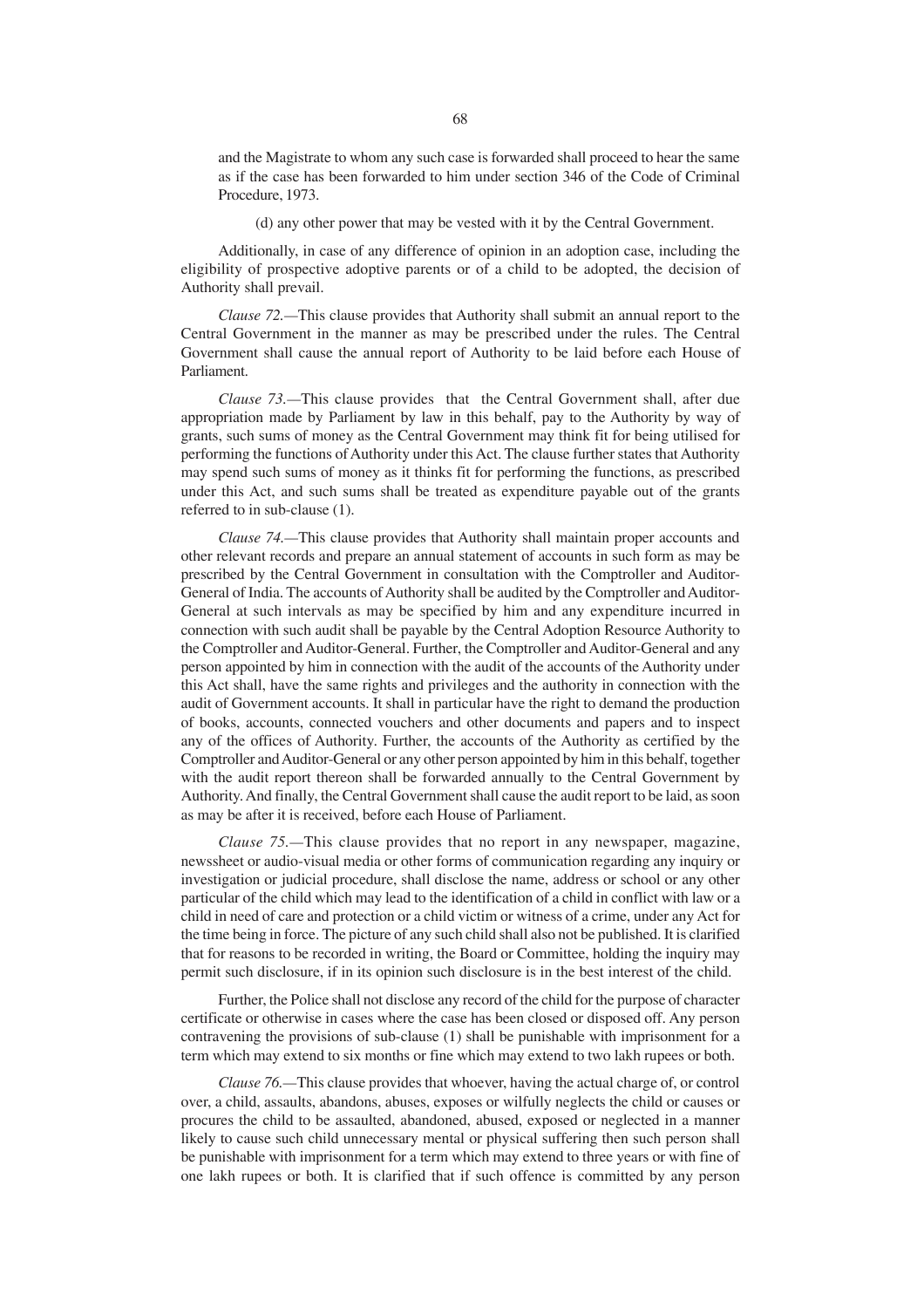employed by or managing an organisation, which is entrusted with the care and protection of the child, he shall be punished with rigorous imprisonment which may extend up to five years, and fine which may extend up to five lakhs rupees or both.

It is further clarified that on account of the aforesaid mentioned cruelty, if the child is physically incapacitated or develops a mental illness or is rendered mentally unfit to perform regular tasks or has risk to life or limb, then such person shall be punishable with rigorous imprisonment, not less than three years but which may be extended up to ten years and shall also be liable to fine of five lakhs rupees or both.

*Clause 77.—*This clause provides that whoever employs or uses any child for the purpose of begging or causes any child to beg shall be punishable with imprisonment for a term which may extend to five years and shall also be liable to fine of one lakh rupees or both. It is clarified that for the purpose of begging, if the person amputates or maims the child, he shall be punishable with rigorous imprisonment for a term not less than seven years which may extend up to ten years, and shall also be liable to fine of five lakh rupees or both.

This clause also provides that whoever, having the actual charge of, or control over the child, abets the commission of an offence under sub-clause (1), shall be punishable with the same punishment as provided for in sub-cluase (1) and such person shall be considered to be unfit under clause 2 (n) (v) of this Act. Further, the said child, shall not be considered a child in conflict with law under any circumstances, and shall be removed from the charge or control of such guardian or custodian and produced before the Committee for appropriate rehabilitation.

*Clause 78.—*This clause provides that whoever gives, or causes to be given, to any child any intoxicating liquor or any narcotic drug or tobacco products or psychotropic substance, except on the order of a duly qualified medical practitioner, shall be punishable with rigorous imprisonment for a term which may extend to seven years and shall also be liable to a fine which may extend up to one lakh rupees or both.

*Clause 79.—*This clause provides that whoever uses a child, for vending, peddling, carrying, supplying or smuggling any intoxicating liquor, narcotic drug or psychotropic substance, shall be liable for rigorous imprisonment for a term which may extend to seven years and to a fine up to one lakh rupees or both.

*Clause 80.—*This clause provides that despite anything contained in any law for the time being in force, whosoever apparently employs a child for the purpose of employment or keeps him in bondage for the purpose or withholds his earnings or uses such earning for his own purposes, he shall be punishable with rigorous imprisonment for a term which may extend to five years and shall also be liable to fine of one lakh rupees or both. *Explanation* under this clause states that the term 'employment' shall also include selling goods and services, and entertainment in public places for economic gain.

*Clause 81.—*This clause provides that if any person or organisation offers or gives or receives, any orphan, abandoned or surrendered child, for the purpose of adoption without following the provisions or procedures as provided in this Act, then such person or organisation shall be punishable with imprisonment of either description for a term which may extend upto three years, or with fine of one lakh rupees, or with both. It is clarified that where the offence is committed by a recognised adoption agency, in addition to the above punishment awarded to the persons in-charge of, and responsible for the conduct of the day-to-day affairs of the adoption agency, the registration of such agency under clause 41 and its recognition under clause 65 shall also be withdrawn for a minimum period of one year.

*Clause 82.—*This clause provides that any person who sells or buys or procures a child for any purpose shall be punishable with rigorous imprisonment for a term which may extend to five years and shall also be liable to fine of one lakh rupees or both. It is further clarified that where such offence is committed by person having actual charge of the child, including employees of a hospital or nursing home or maternity home, the term of imprisonment shall not be less than three years and may extend up to seven years.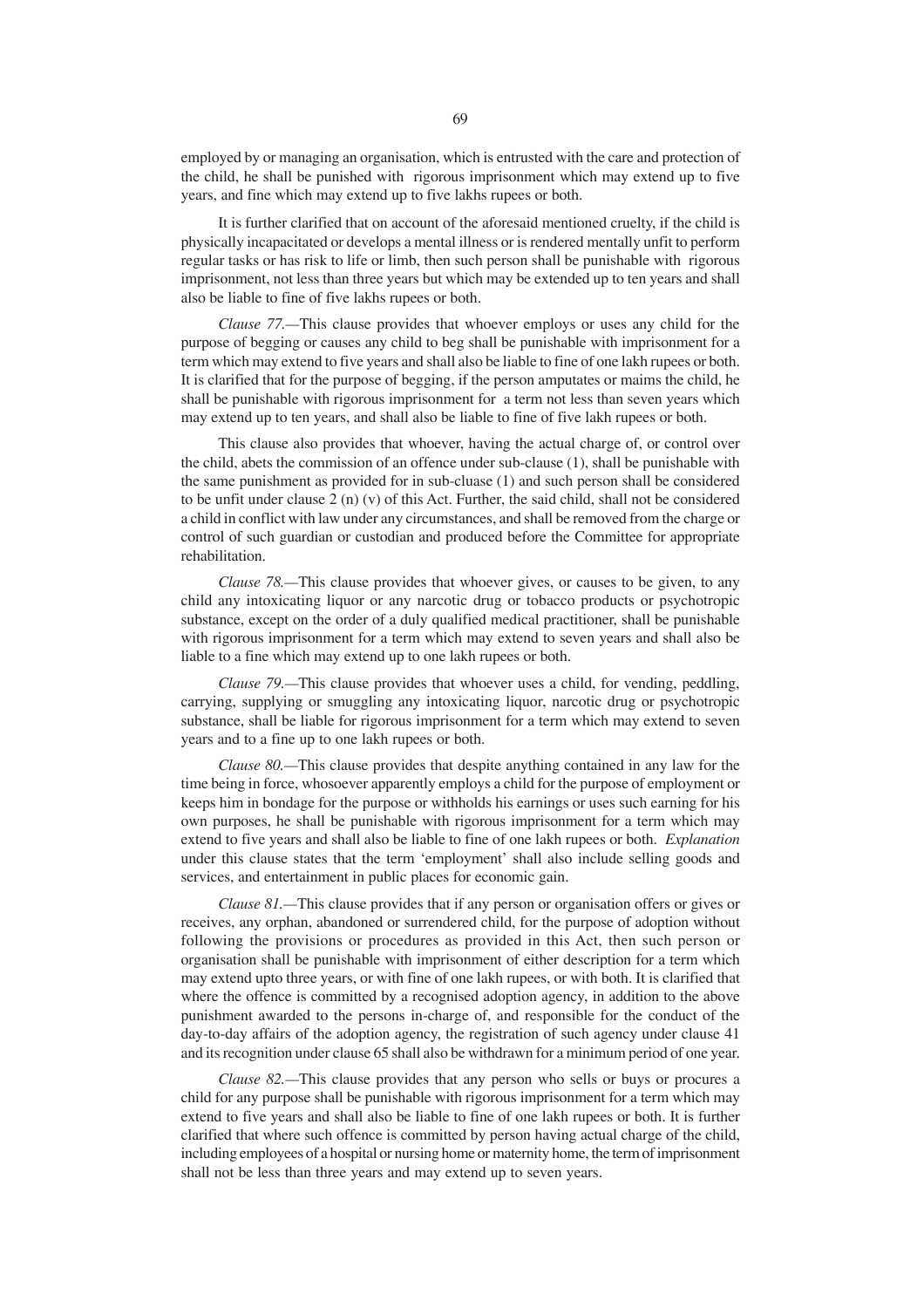*Clause 83.—*This clause provides that any person in-charge of or employed in a child care institution subjects a child to corporal punishment by intentionally subjecting a child to physical punishment or mental harassment with the aim of disciplining the child, shall be liable, on the first conviction, to a fine of ten thousand rupees and for every subsequent offence, such person shall be liable for imprisonment which may extend to three months and fine or both. Further, if a person employed in an institution providing services to children, is convicted of an offence under this sub-clause then such person shall also be liable for dismissal from service, and shall also be debarred from working directly with children thereafter.

 It is also provided under the clause that in case, where any corporal punishment is reported in an institution and the management of such institution does not cooperate with any inquiry or comply with the orders of the Committee or the Board or court or State Government, then the person in-charge of the management of the institution shall be liable for punishment with imprisonment for a term not less than three years and shall also be liable to fine which may extend to one lakh rupees.

*Clause 84.—*This clause provides that any non-State, self-styled militant group or outfit recognised by the Government, if recruits or uses any child for any purpose, shall be liable for rigorous imprisonment for a term which may extend to seven years and shall also be liable to fine of five lakh rupees or both. This clause also states that any adult or an adult group who uses children for illegal activities either individually or as a gang shall be liable for rigorous imprisonment for a term which may extend to seven years and shall also be liable to fine of five lakh rupees or both.

*Clause 85.—*This clause provides that for the purposes of this Act, the provisions of clauses 359 to 369 of the Indian Penal Code, shall mutatis mutandis apply to a child or a minor who is under the age of eighteen years and all the provisions shall be construed accordingly.

*Clause 86.—*This clause provides that whoever commits any of the offences referred in Chapter IX on any child who is disabled as so certified by a medical practitioner, then, such person shall be liable to twice the penalty provided for such offence. The explanation under this clause states that the term 'disability' shall have the same meaning as assigned to it under clause (*i*) of section 2 of the Persons with Disabilities (Equal Opportunities, Protection of Rights and Full Participation) Act, 1995.

*Clause 87.—*This clause provides that where an offence under this Act is punishable with imprisonment for a term more than seven years, then, such offence shall be cognizable, non-bailable and triable by a Children's Court. Also, where is an offence under this Act is punishable with imprisonment for a term of three years and above, but not more than seven years, then, such offence shall be cognizable, non-bailable and triable by a Magistrate of the first class. Lastly, where an offence, under this Act, is punishable with imprisonment for less than three years or with fine only, then, such offence shall be non-cognizable, bailable and triable by any Magistrate.

*Clause 88.—*This clause provides that whosoever abets any offence under this Act, if the act abetted is committed in consequence of the abetment, shall, be punished with the punishment provided for that offence. The explanation under this clause states that an act or offence is said to be committed in consequence of abetment, when it is committed in consequence of the instigation, or in pursuance of the conspiracy or with the aid, with constitutes the abetment.

*Clause 89.—*This clause provides that where an act or omission constitutes an offence punishable under this Act and also under any other law for the time being in force, then, notwithstanding anything contained in any such law, the offender found guilty of such offence shall be liable for punishment under such law which provides for punishment which is greater in degree.

*Clause 90.—*This clause provides that any child who commits any offence under in this Chapter shall be considered as a child in conflict with law under this Act.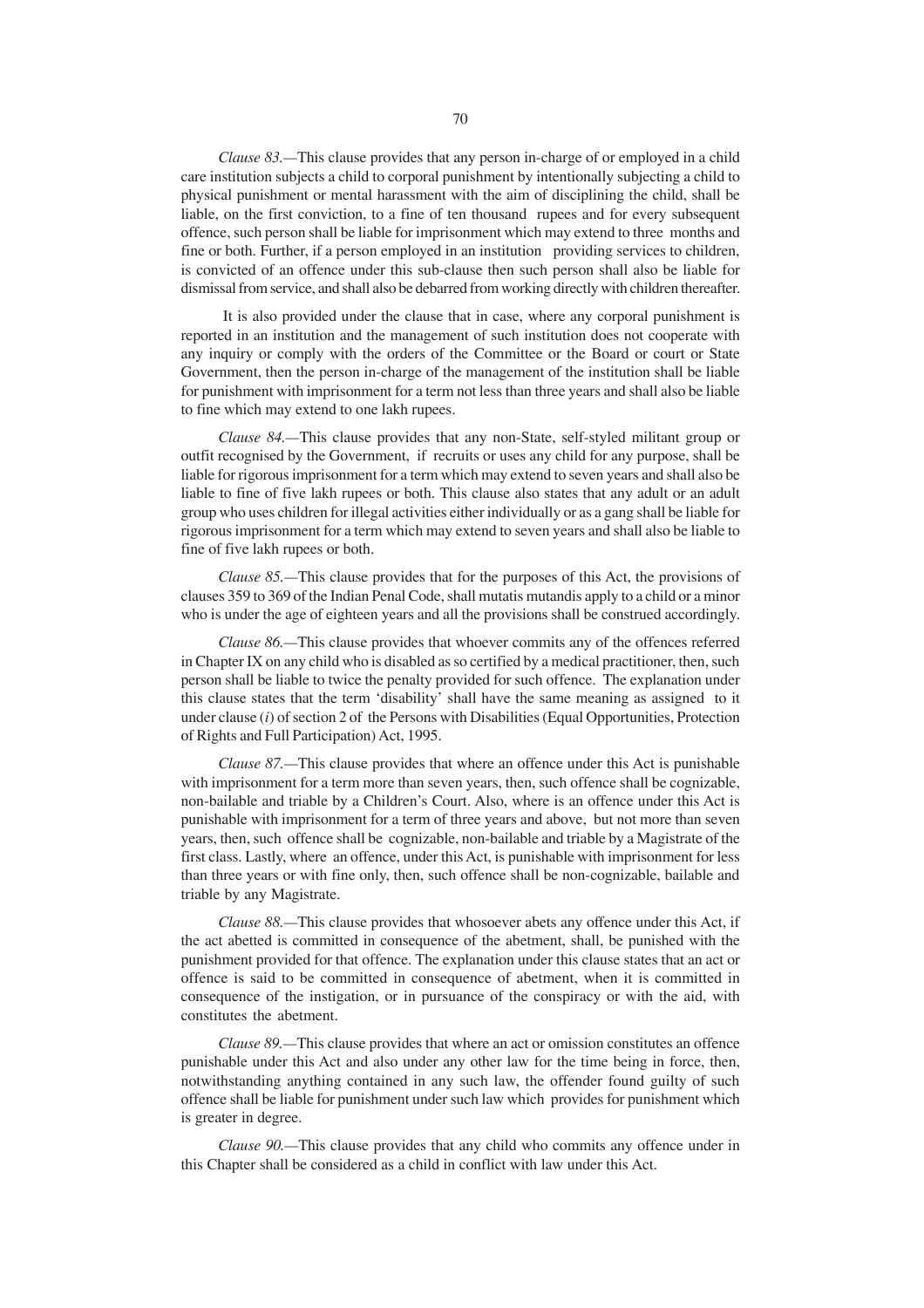*Clause 91.—*This clause provides that the Committee or the Board, before which a child is brought under any of the provisions of this Act, may, whenever it so thinks fit, require any parent or guardian having the actual charge of the child to be present at any proceeding in respect of that child.

*Clause 92.—*This clause provides that if, at any stage during the course of an inquiry, the Committee or the Board is satisfied that the attendance of the child is not essential for the purpose of inquiry, then the Committee or the Board, shall dispense with the attendance of a child and limit the same for the purpose of recording the statement. Subsequently, the inquiry shall continue even in the absence of the child concerned, unless ordered otherwise by the Committee or the Board.

Further, where the attendance of a child is required before the Board or the Committee, such child shall be entitled to travel reimbursement for self and one escort accompanying the child as per actual expenditure incurred, by the Board, or the Committee or the District Child Protection Unit.

*Clause 93.—*This clause provides that when a child, who has been brought before the Committee or the Board, is found to be suffering from a disease requiring prolonged medical treatment or physical or mental complaint that will respond to treatment, the Committee or the Board, may send the child to any place recognised as a fit facility as prescribed under the Rules for a period as it may think necessary for the required treatment.

*Clause 94.—*This clause provides that where it appears to the Committee or the Board that any child kept in a special home or an observation home or a children's home or a shelter home or in an institution in pursuance of this Act, is a mentally ill person or addicted to alcohol or other drugs which lead to behavioural changes in a person, then the Committee or the Board , may order removal of such child to a psychiatric hospital or psychiatric nursing home in accordance with the provisions of the Mental Health Act, 1987 or the rules made thereunder.

The clause also provides that in case the child had been removed to a psychiatric hospital or psychiatric nursing home under sub-clause (1), the Committee or the Board may, on the basis of the advice given in the certificate of discharge of the psychiatric hospital or psychiatric nursing home, order to remove the child to an Integrated Rehabilitation Centre for Addicts or similar centres maintained by the State Government for mentally ill persons (including the persons addicted to any narcotic drug or psychotropic substance). Such removal of the child shall be only for the period required for the inpatient treatment of the child.

*Explanation* under this clause states that:

(a) "Integrated Rehabilitation Centre for Addicts" shall have the meaning assigned to it under the scheme called "Central Sector Scheme of Assistance for Prevention of Alcoholism and Substance (Drugs) Abuse and for Social Defence Services" framed by the Central Government in the Ministry of Social Justice and Empowerment or any other corresponding scheme for the time being in force;

(b) "mentally ill person" shall have the meaning assigned to it in clause (l) of section 2 of the Mental Health Act, 1987;

(c) "psychiatric hospital" or "psychiatric nursing home" shall have the meaning assigned to it in clause (q) of section 2 of the Mental Health Act, 1987.

*Clause 95.—*This clause provides that where, it is obvious to the Committee or the Board, based on the appearance of the person brought before it under any of the provisions of this Act (other than for the purpose of giving evidence) that the said person is a child, then the Committee or the Board shall record its observation stating the age of the child as nearly as may be and proceed with the inquiry under clause 14 or cluase 36, without waiting for further confirmation of the age.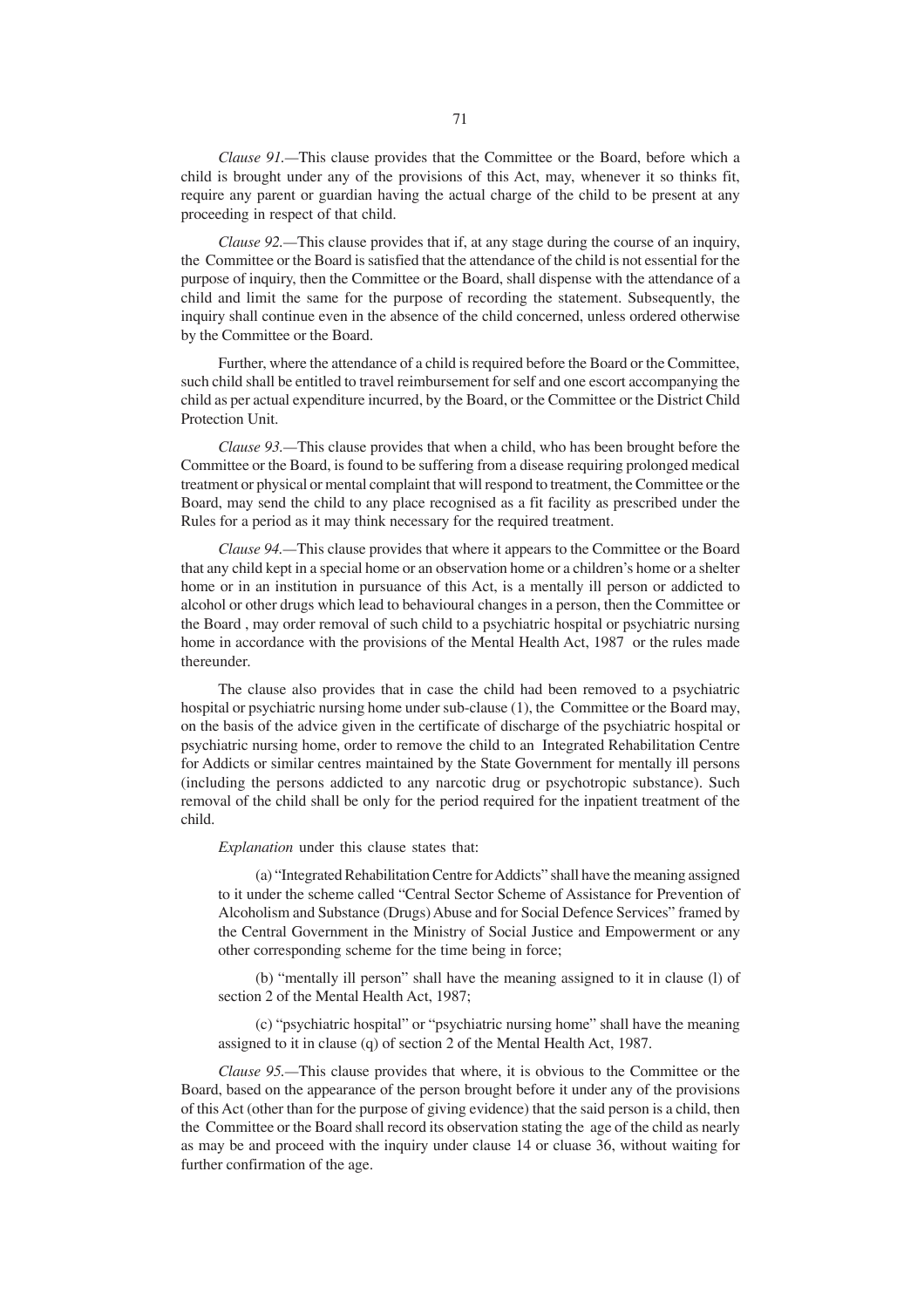Further, in case, the Committee or the Board has reasonable grounds for doubt regarding whether the person brought before it is a child or not, the Committee or the Board, shall undertake the process of age determination, by seeking evidence by obtaining —

(i) the date of birth certificate from the school, or the matriculation or equivalent certificate from an examination Board, if available; and in the absence thereof;

(ii) the birth certificate given by a corporation or a municipal authority or a panchayat;

(iii) and only in the absence of (i) and (ii) above, age shall be determined by an ossification test or any other latest medical age determination test conducted on the orders of the Committee or the Board.

It is further clarified that such age determination test conducted on the order of the Committee or the Board shall be completed within fifteen days of first production of the person.

Additionally, the age recorded by the Committee or the Board to be the age of person so brought before it, shall for the purpose of this Act, be deemed to be the true age of that person.

*Clause 96.—*This clause provides that if during the inquiry it is found that a child hails from a place outside the jurisdiction of the Board or Committee then the Board or Committee if satisfied after due inquiry that it is in the best interest of the child and also after due consultation with the Committee or the Board of the child's home district, order the transfer of the child, as soon as possible, to the said Committee or the Board, along with relevant documents and following such procedure as may be prescribed under the Rules. It is also clarified that such transfer can be made in case of a child in conflict with law, only after the inquiry has been completed and final order passed by the Board. It is further clarified that in case of inter-State transfer, the child shall be, if convenient, handed over to the Committee or the Board, as the case may be, of the home district of the child, or to the Committee or the Board in the capital city of the home State.

Once the decision to transfer is finalised, the Committee or Board, shall give an escort order to the Special Juvenile Police Unit to escort the child, within fifteen days of receiving such order. It is clarified that a girl child shall be accompanied by a woman officer and further where a Special Juvenile Police Unit is not available, the Committee or Board, shall direct the institution where the child is temporarily staying or District Child Protection Unit, to provide an escort to accompany the child during travel.

It also states in the clause that the State Government shall make rules to provide for travelling allowance to the escorting staff for the child, which shall be paid in advance and the Committee or the Board, on receiving the transferred child will process for restoration or rehabilitation or social reintegration, as laid down under this Act.

*Clause 97.—*This clause provide that the State Government may at any time, on the recommendation of a Committee or Board, despite anything contained in this Act, and keeping the best interest of the child in mind, shall order the child's transfer from any children's home or special home or fit facility or fit person, to a home or facility, within the State with prior intimation to the concerned Committee or the Board. It is clarified that for transfer of a child between similar home or facility or person within the same district, the Committee or Board, of the said district shall be competent to issue such an order.

If transfer is being ordered by a State Government to an institution outside the State, this shall be done only in consultation with the concerned State Government. Further, the total period of stay of the child in a children's home or a special home shall not be increased by such transfer. Additionally, orders passed under sub-clause (1) and (2) shall be deemed to be operative for the Committee or the Board, as the case may be, of the area to which the child is sent.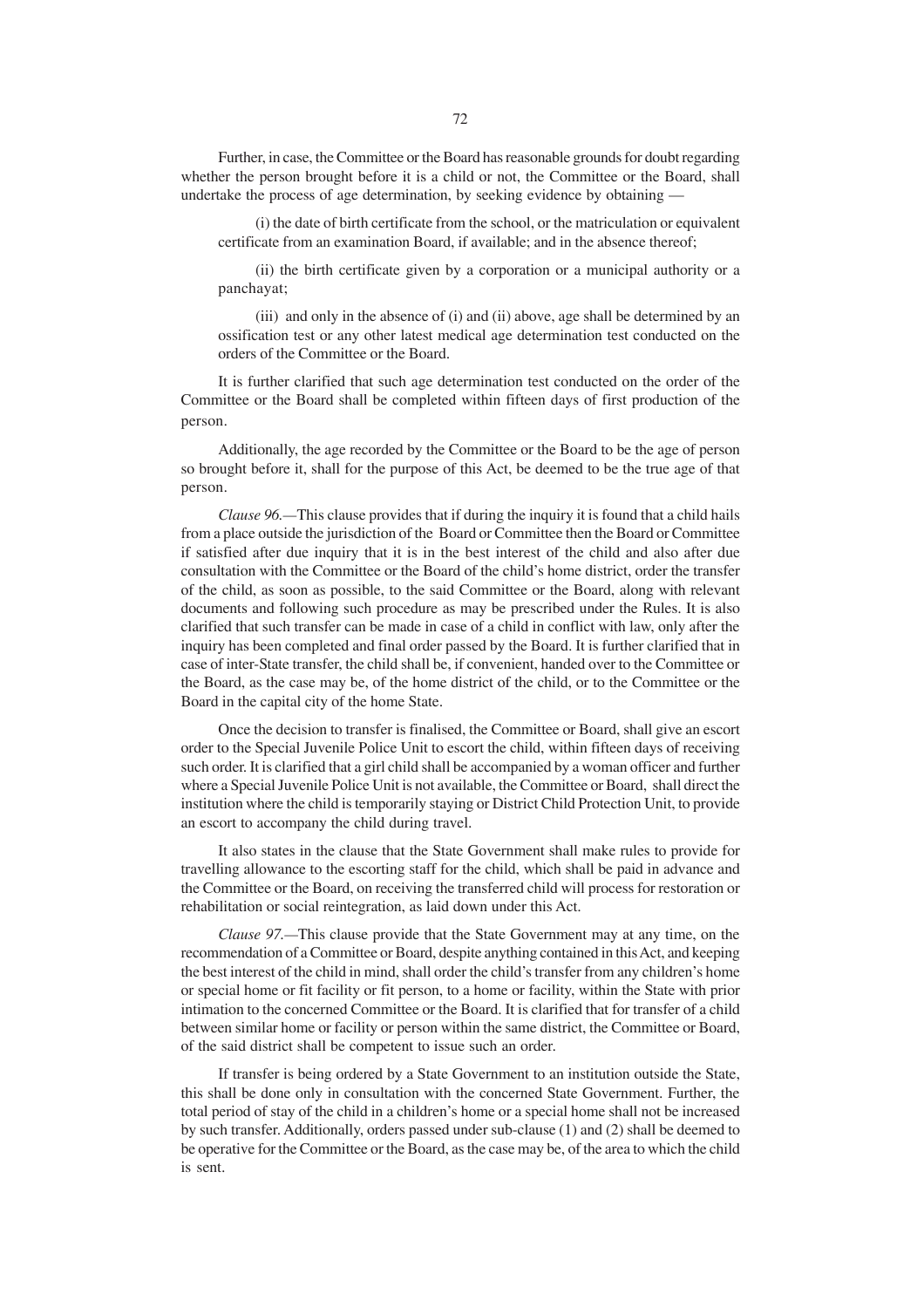*Clause 98.—*This clause provides that when a child is kept in a children's home or special home and on a report of a probation officer or social worker or of Government or a voluntary or non-governmental organisation, the Committee or the Board may consider, the release of such child, either absolutely or on such conditions as it may think fit to impose, permitting the child to live with parents or guardian or under the supervision of any authorised person named in the order, willing to receive and take charge, educate and train the child, for some useful trade or calling or to look after the child for rehabilitation. It is also clarified that if a child who has been released conditionally under this cluase, or the person under whose supervision the child has been placed, fails to fulfil such conditions, the Board or Committee may, if necessary, cause the child to be taken charge of and to be placed back in the concerned Home.

This clause also states that if the child has been released on a temporary basis, the time during which the child is not in the concerned home in pursuance of such permission granted under sub-clause (1) shall be deemed to be part of the time for which the child is liable to be kept in the children or special home. It is also clarified that in case of a child in conflict with law fails to fulfil the conditions set by the Board as mentioned in sub-clause (1), the time for which he is still liable to be kept in the institution shall be extended by the Board for a period equivalent to the time which lapses due to such failure.

*Clause 99.—*This clause provides that the Committee or the Board, may permit leave of absence to any child, to allow him, on special occasions like examination, marriage of relatives, death of kith or kin or accident or serious illness of parent or any emergency of like nature, under supervision. The period shall generally not exceed seven days in one instance, excluding the time taken in journey.

The clause further provides that the time during which a child is absent from an institution where he is placed, in pursuance of such permission granted under this clause, shall be deemed to be part of the time for which he is liable to be kept in the children's home or special home. If a child refuses, or has failed to return to the children's home or special home, as the case may be, on the leave period being exhausted or permission being revoked or forfeited, the Board or Committee may, if necessary, cause him to be taken charge of and to be taken back to the concerned home. It is clarified that when a child in conflict with law has failed to return to the special home on the leave period being exhausted or on permission being revoked or forfeited, the time for which he is still liable to be kept in the institution shall be extended by the Board for a period equivalent to the time which lapses due to such failure.

*Clause 100.—*This clause provides that all reports related to the child and considered by the Committee or the Board shall be treated as confidential. Additionally, the Committee or the Board, may if it so thinks fit, communicate the substance thereof to another Committee or Board or to the child or to the child's parent or guardian, and may give such Committee or the Board or the child or parent or guardian, an opportunity of producing evidence as may be relevant to the matter stated in the report. The clause also provides that despite anything contained in this Act, the victim shall not denied access to their case record, orders and relevant papers.

*Clause101.—*This clause provides that no suit, prosecution or other legal proceeding shall lie against the Central Government, or the State Government or any person acting under the directions of the Central Government or State Government, in respect of anything which is done in good faith or intended to be done in pursuance of this Act or of any rules or guidelines made thereunder.

*Clause 102.—*This clause provides that subject to the provisions of this Act, any person aggrieved by an order made by the Committee or the Board under this Act may, within thirty days from the date of such order, prefer an appeal to the Court of Session, except for decisions by the Committee related to Foster Care and Sponsorship After Care for which the appeal shall lie with the District Magistrate. It is clarified that the Court of Sessions, or the District Magistrate, may entertain the appeal after the expiry of the said period of thirty days,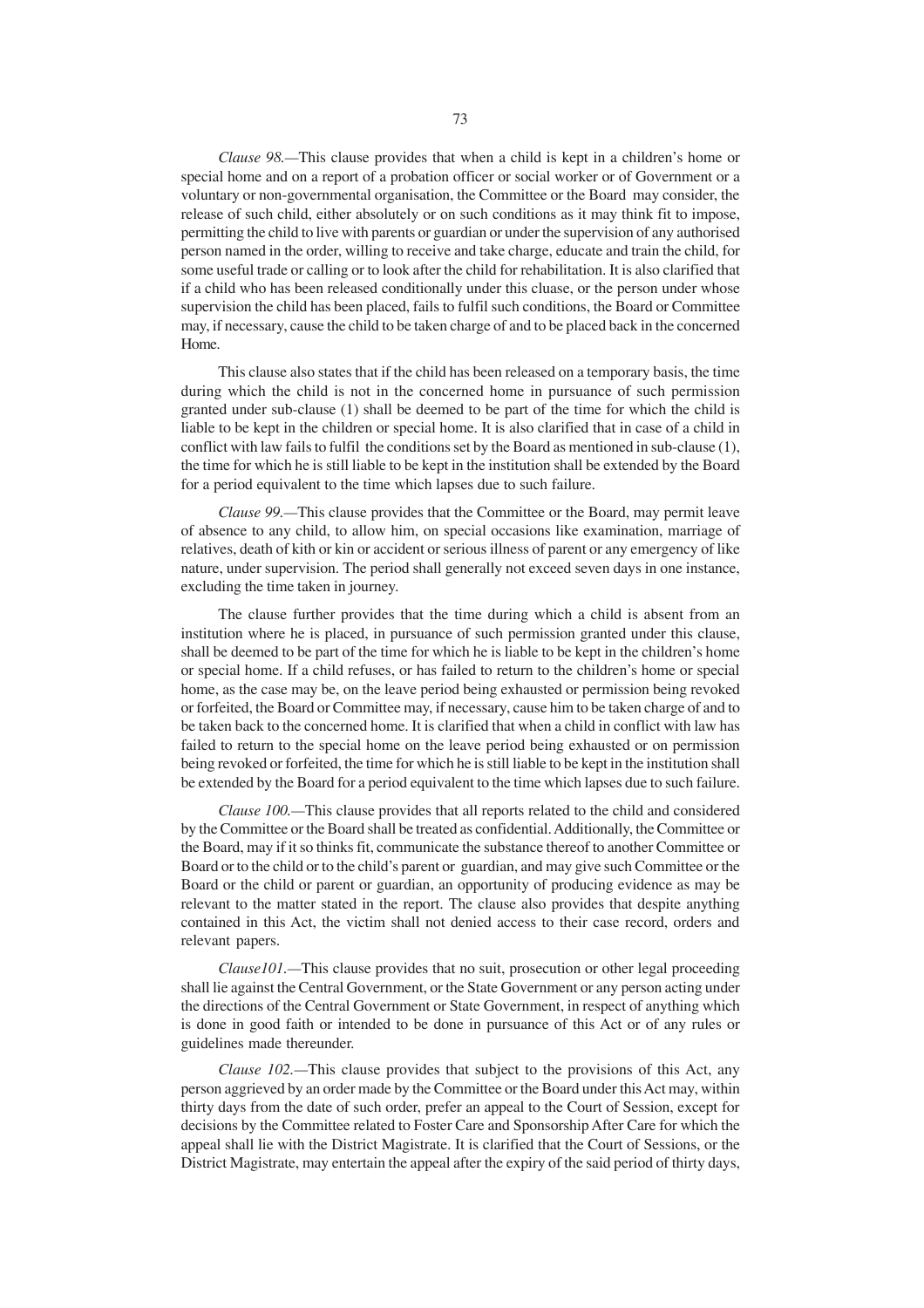if it is satisfied that the appellant was prevented by sufficient cause from filing the appeal in time and such appeal shall be decided within a period of thirty days.

No appeal shall lie from,—

(a) any order of acquittal made by the Board in respect of a child alleged to have committed an offence; or

(b) any order made by a Committee in respect of finding that a person is not a child in need of care and protection.

Further, no second appeal shall lie from any order of the Court of Session, passed in appeal under this clause and any person aggrieved by an order of the Children's Court may file an appeal before the High Court in accordance with the procedure specified in the Code of Criminal Procedure, 1973.

*Clause 103.—*This clause provides that the High Court may, at any time, either of its own motion or on an application received in this behalf, call for the record of any proceeding in which any Committee or Board or Children's Court, or Court has passed an order, for the purpose of satisfying itself as to the legality or propriety of any such order and may pass such order in relation thereto as it thinks fit. It is clarified that the High Court shall not pass an order under this section prejudicial to any person without giving him a reasonable opportunity of being heard.

*Clause104.—*This clause provides that save as otherwise expressly provided by this Act, a Committee or a Board while holding any inquiry under any of the provisions of this Act, shall follow such procedure as may be prescribed and subject thereto, shall follow, as far as may be, the procedure laid down in the Code of Criminal Procedure, 1973 for trials in summons cases. Further it also states that save as otherwise expressly provided by or under this Act, the procedure to be followed in hearing appeals or revision proceedings under this Act shall be, as far as practicable, in accordance with the provisions of the Code of Criminal Procedure, 1973.

*Clause 105.—*This clause provides that without prejudice to the provisions for appeal and revision under this Act, the Committee or the Board may, on an application received in this behalf, amend any orders passed by itself, as to the institution to which a child is to be sent or as to the person under whose care or supervision a child is to be placed under this Act. Ikt is clarified that during the course of hearing for amending any such orders, there shall be at least two members of the Board out which one shall be the Principal Magistrate and at least three members of the Committee out of which one shall be the Chairperson and all persons concerned, or their authorized representatives, whose views shall be heard by the Committee or the Board before the said orders are amended.

It is also added that clerical mistakes in orders passed by the Committee or the Board or errors arising therein from any accidental slip or omission may, at any time, be corrected by the Committee or the Board, either on its own motion or on an application received in this behalf.

*Clause 106.—*This clause provides that the State Government may create a fund under such name as it thinks fit for the welfare and rehabilitation of the children dealt with under this Act. There shall be credited to the fund such voluntary donations, contributions or subscriptions as may be made by any individual or organisation. The clause also states that the fund created under sub-clause (1) shall be administered by the Department of the State Government implementing this Act in such manner and for such purposes as may be prescribed.

*Clause 107.—*This clause provides that every State Government shall constitute a Child Protection Society for the State and Child Protection Units for every District, consisting of officers and employees as may be appointed by that Government, to take up matters relating to children with a view to ensure the implementation of this Act. The State Government shall also provide for the establishment and maintenance of institutions under this Act,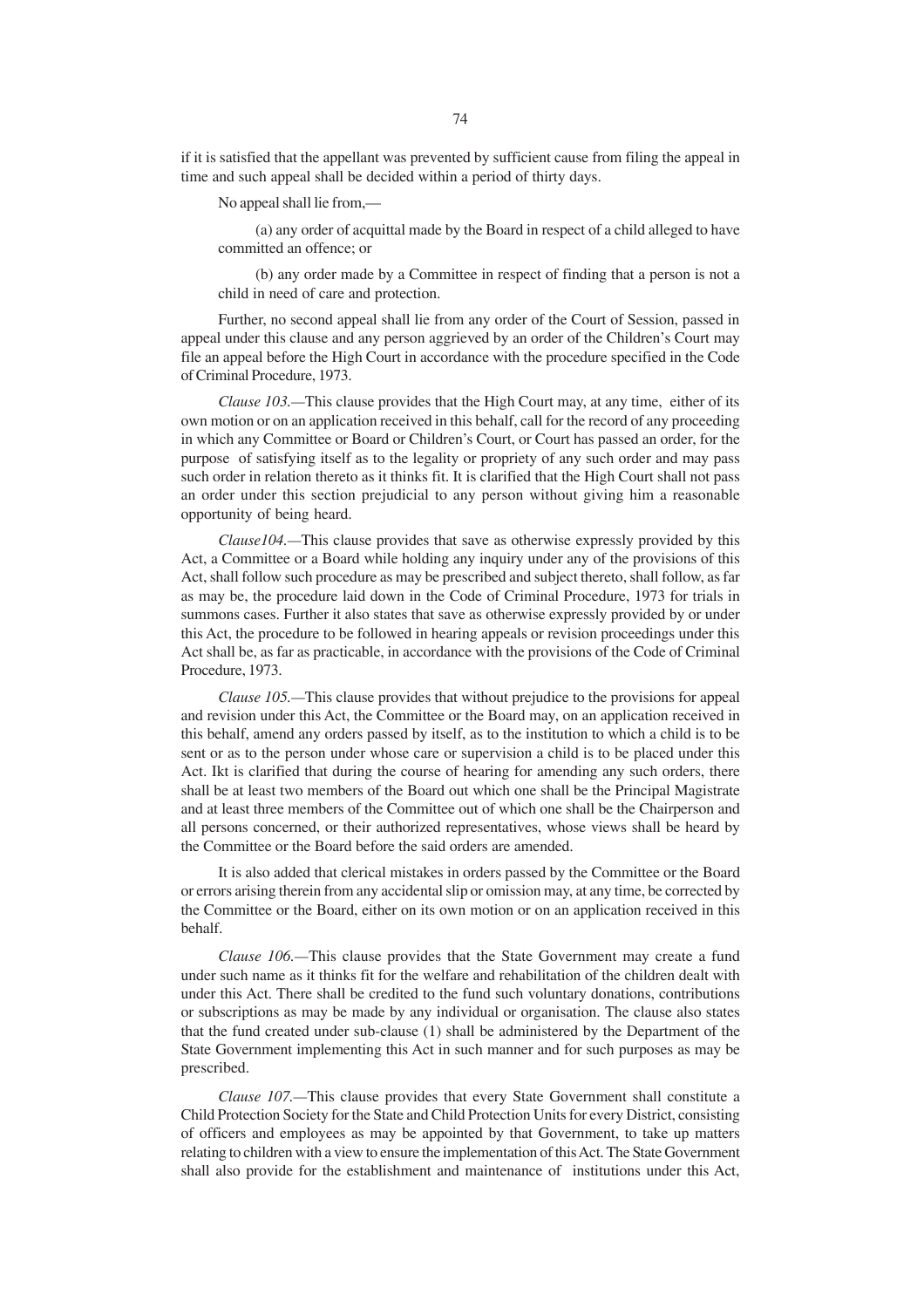notification of competent authorities in relation to the children and their rehabilitation and co-ordination with various official and non-official agencies concerned and to discharge such other functions as may be prescribed under the Rules.

*Clause 108.—*This clause provides that in every police station, at least one officer, not below the rank of assistant sub-inspector, with aptitude, appropriate training and orientation may be designated as the 'child welfare police officer' to exclusively deal with children either as victims or perpetrators, in co-ordination with the police, voluntary and non-governmental organisations.

It further states that to co-ordinate all functions of police related to children, the State Government shall constitute Special Juvenile Police Units in each district and city, headed by a police officer not below the rank of a Deputy Superintendent of Police or above and consisting of all police officers designated under sub-clause (1) and two social workers having experience of working in the field of child welfare, of whom one shall be a woman. All police officers of the Special Juvenile Police Units shall be provided special training, especially at induction as child welfare police officer, to enable them to perform their functions more effectively.

It is clarified that Special Juvenile Police Unit also includes Railway police dealing with children.

*Clause 109.—*This clause provides that the State Government shall, by notification in the Official Gazette, make rules to carry out the purposes of this Act. It is clarified that the Central Government may, frame model rules in respect of all or any of the matters with respect to which the State Government is required to make rules and where any such model rules have been framed in respect of any such matter, they shall apply to the State mutatis mutandis until the rules in respect of that matter are made by the State Government and while making any such rules, they conform to such model rules.

The clause further states that in particular, and without prejudice to the generality of the foregoing powers, such rules may provide for all or any of the following matters, namely :—

*(i)* manner of inquiry in case of a missing or run away child or whose parents cannot be found under sub-clause (vii) of clause (14) of section 2;

*(ii)* responsibilities of the Child Welfare Officer attached to a Children's Home under clause (18) of section 2;

*(iii)* qualifications of the members of the Board under sub-section (2) of section 4;

*(iv)* induction training and sensitisation of all members of the Board under sub-section (6) of section 4;

*(v)* term of office of the members of the Board and the manner in which such member may resign under sub-section (6) of section 4;

*(vi)* time of the meetings of the Board and the rules of procedure in regard to the transaction of business at its meeting under sub-section (1) of section 8;

*(vii)* qualifications, experience and payment of fees of an interpreter or translator under clause (d) of sub-section (3) of section 9;

*(viii)* any other function of the Board under clause (n) of sub-section (3) of section 9;

*(ix)* persons through whom any child alleged to be in conflict with law may be produced before the Board and the manner in which such a child may be sent to an observation home or place of safety under sub-section (2) of section 11;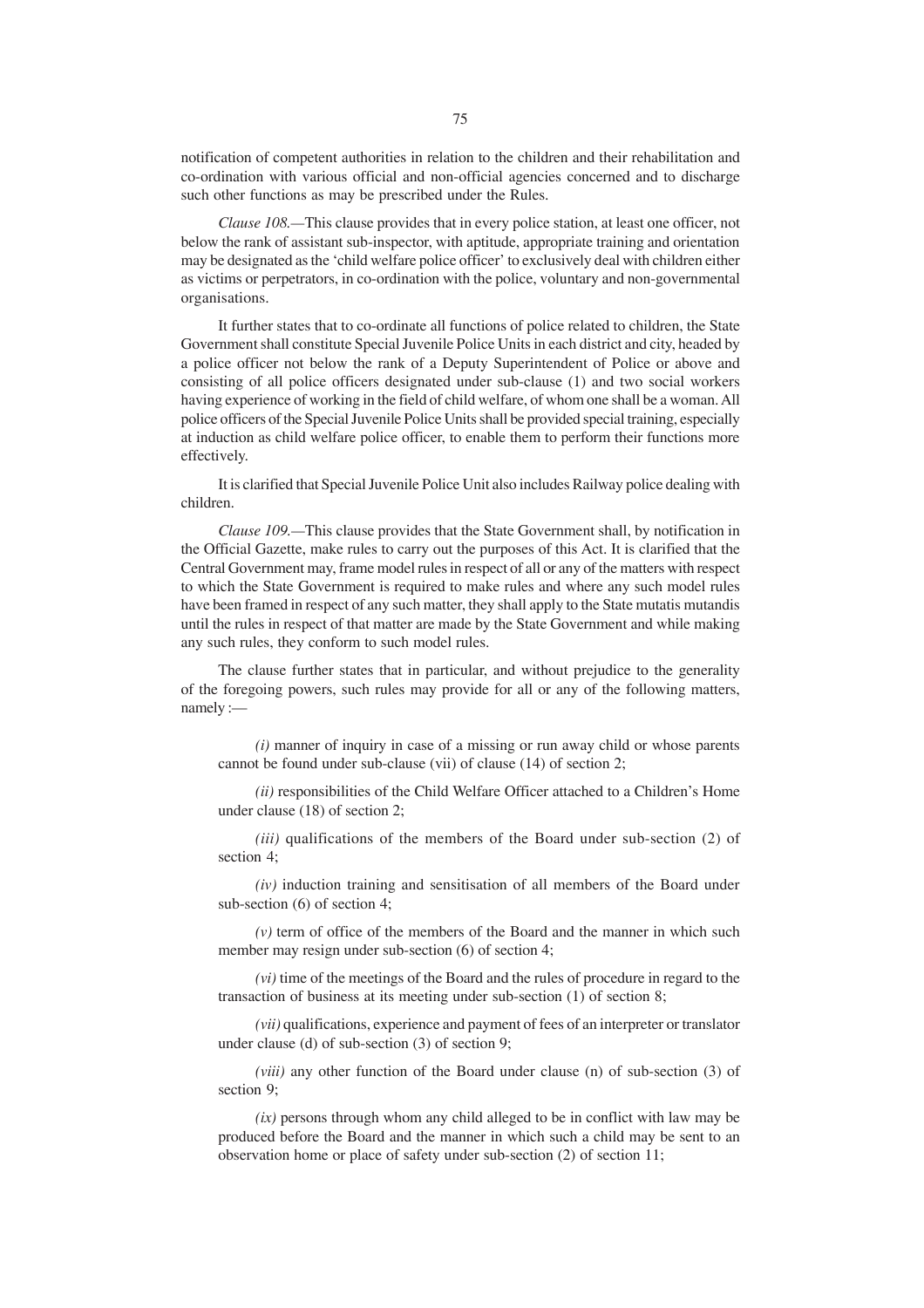*(x)* manner in which a person apprehended and not released on bail by the officer-in-charge of the police station may be kept in an observation home until such person is brought before a Board under sub-section (2) of section 13;

*(xi)* format for information on pendency in the Board to the Chief Judicial Magistrate or the Chief Metropolitan Magistrate and District magistrate on quarterly bases under sub-section (3) of section 17;

*(xii)* monitoring procedures and list of monitoring authorities under sub-section (2) of section 21;

*(xiii)* manner in which the relevant records of the child may be destroyed by the Board, police or the court under sub-section (2) of section 25;

*(xiv)* qualifications of the members of the Child Welfare Committee under subsection (5) of section 28;

*(xv)* rules and procedures with regard to transaction of business at the meetings of the Child Welfare Committee under sub-section (1) of section 29;

*(xvi)* process of restoration of abandoned or lost children to their families under clause (x) of section 31;

*(xvii)* manner of submitting the report to the Committee and the manner of sending and entrusting the child to children's home or shelter home or fit facility or fit person under sub-section (2) of section 32;

*(xviii)* manner of holding an inquiry by the Child Welfare Committee under sub-section (1) of section 37;

*(xix)* manner in which a child may be sent to a Specialised Adoption Agency if the child is below six years of age, children's home or to a fit facility or person or foster family, till suitable means of rehabilitation are found for the child including manner in which situation of the child placed in a children's home or with a fit facility or person or foster family, may be reviewed by the Committee under sub-section (3) of section 37;

*(xx)* manner in which a quarterly report may be submitted by the Committee to the District Magistrate for review of pendency of cases under sub-section (4) of section 37;

*(xxi)* any other order related to any other function of the Committee under clause (iii) of sub-section (2) of section 38;

*(xxii)* information to be given every month by the Committee to State Agency and Authority regarding number of children declared legally free for adoption and number of cases pending under sub-section (5) of section 39;

*(xxiii)* manner in which all institutions under this Act shall be registered under sub-section (1) of section 42;

*(xxiv)* procedure for cancelling or withholding registration of an institution that fails to provide rehabilitation and reintegration services under sub-section (7) of section 42;

*(xxv)* manner in which information shall be send every month by the open shelter to the District Child Protection Unit to the Committee under sub-section (3) of section 44;

*(xxvi)* procedure for placing children in foster care including group foster care under sub-section (1) of section 45;

*(xxvii)* procedure for inspection of children in foster care under sub-section (4) of section 45;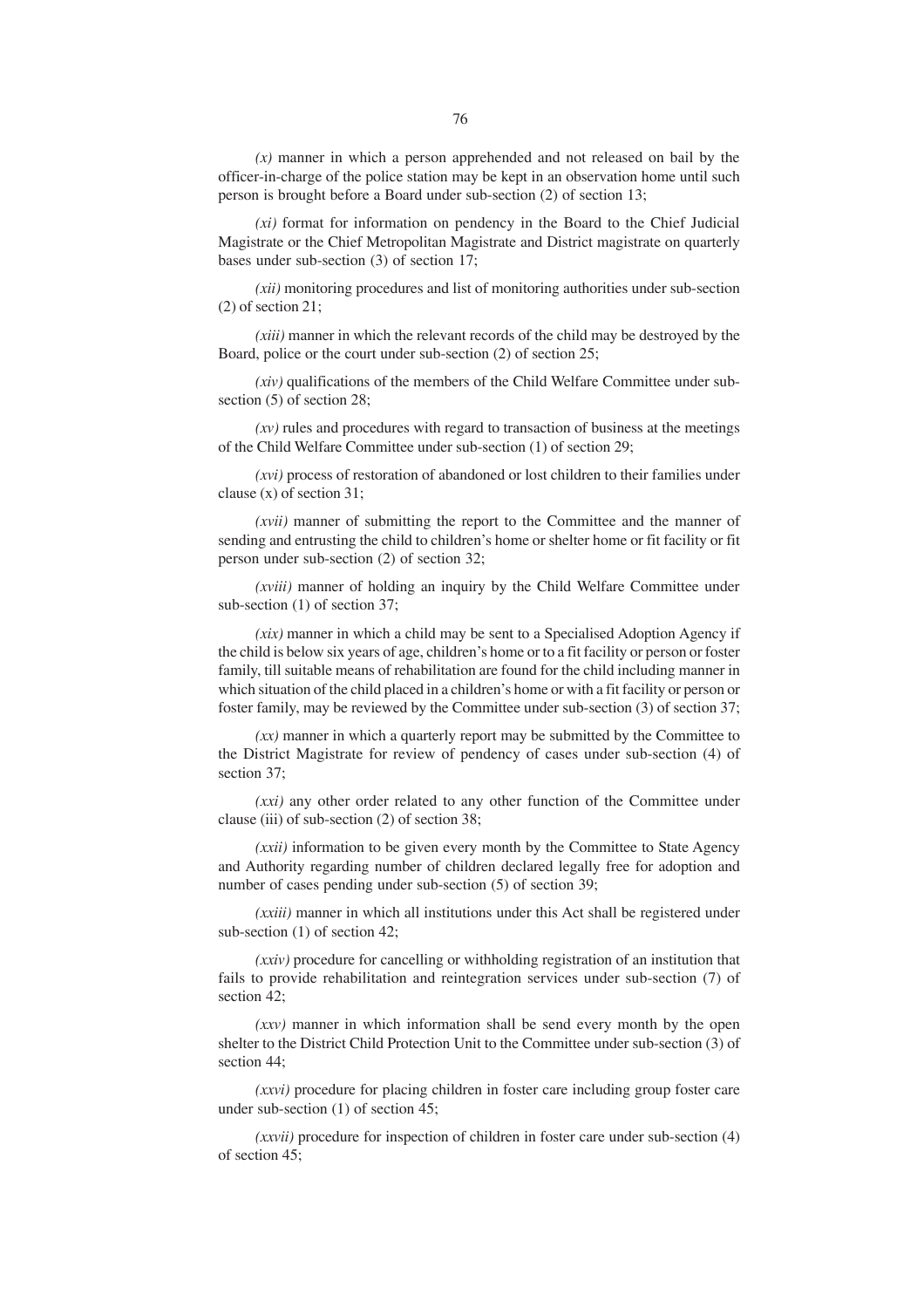*(xxviii)* manner in which foster family shall provide education, health and nutrition to the child under sub-section (6) of section 45;

*(xxix)* procedure and criteria in which foster care services shall be provided to children under sub-section (7) of section 45;

*(xxx)* format for inspection of foster families by the Committee to check the well being of children under sub-section (8) of section 45;

*(xxxi)* purpose of undertaking various programmes of sponsorship of children, such as individual to individual sponsorship, group sponsorship or community sponsorship under sub-section (1) of section 46;

*(xxxii)* duration of sponsorship under sub-section (3) of section 46;

*(xxxiii)* manner of providing one time financial support to any child leaving institutional care on completing eighteen years of age under section 47;

*(xxxiv)* management and monitoring of observation homes, including the standards and various types of services to be provided by them for rehabilitation and social integration of a child alleged to be in conflict with law and the circumstances under which, and the manner in which, the registration of an observation home may be granted or withdrawn under sub-section (3) of section 48;

*(xxxv)* management and monitoring of special homes including the standards and various types of services to be provided to them under sub-section (2) and sub-section (3) of section 49;

*(xxxvi)* monitoring and management of children's homes including the standards and the nature of services to be provided by them, based on individual care plans for each child under sub-section (3) of section 51;

*(xxxvii)* manner in which a Board or the Committee shall recognise, a facility being run by a Governmental Organisation or a voluntary or non-governmental organisation registered under any law for the time being in force, fit to temporarily take the responsibility of a child for a specific purpose after due inquiry regarding the suitability of the facility and the organisation to take care of the child under sub-section (1) of section 52;

*(xxxviii)* procedure of verification of credentials, for recognising any person fit to temporarily receive a child for care, protection and treatment of such child for a specified period by the Board or the Committee under sub-section (1) of section 53;

*(xxxix)* manner in which services shall be provided by an institution under this Act for rehabilitation and reintegration of children and standards for basic requirements such as food, shelter, clothing and medical attention under sub-section (1) of section 54;

*(xl)* manner in which Management Committee shall be set up by each institution for management of the institution and monitoring of the progress of every child under sub-section (2) of section 54;

*(xli)* activities that may be taken up by children's committees under sub-section (3) of section 54;

*(xlii)* appointment of inspection committees for all institutions registered or recognised fit, for the state and district under sub-section (1) of section 55;

*(xliii)* manner in which Central Government or State Government may independently evaluate the functioning of the Board, Committee, special juvenile police units, registered institutions, or recognised fit facilities and persons, including the period and through persons or institutions under sub-section (1) of section 56;

*(xliv)* manner in which institutions shall furnish details of children declared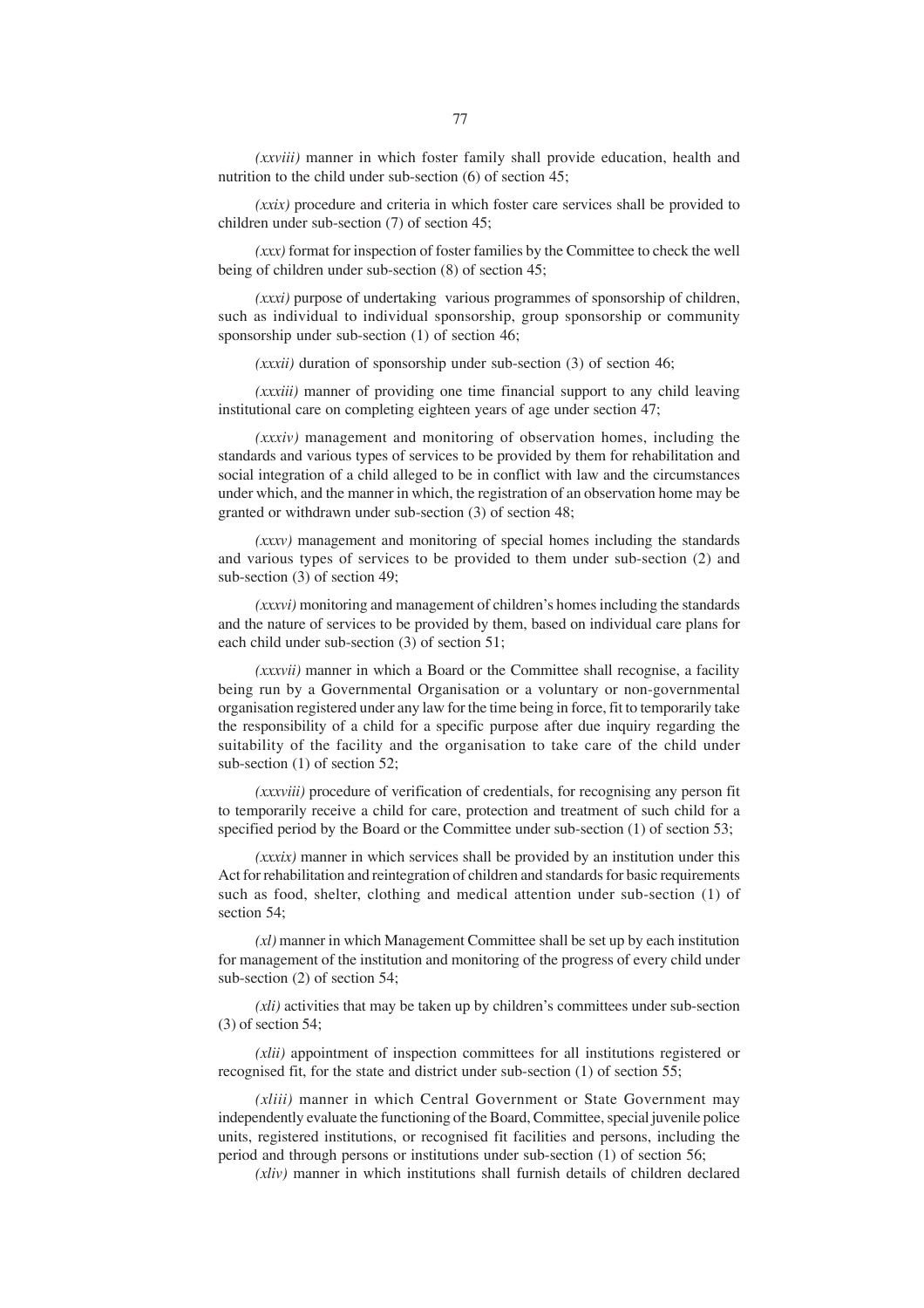legally free for adoption to the Specialised Adoption Agency under sub-section (2) of section 67;

 $(x\ell y)$  any other function of the Authority under clause (e) of section 69;

*(xlvi)* criteria for the selection or nomination of the Members of the Steering Committee of the Authority and their tenure as well as the terms and conditions of their appointment under sub-section (2) of section 70;

*(xlvii)* manner in which Steering Committee of the Authority shall meet under sub-section (4) of section 70;

*(xlviii)* manner in which the Authority shall submit an annual report to the Central Government under sub-section (1) of section 72;

*(xlix)* functions of the Authority under sub-section (2) of section 73;

*(l)* manner in which the Authority shall maintain proper accounts and other relevant records and prepare an annual statement of accounts under sub-section (1) of section 74;

*(li)* period that the Committee or Board may think necessary for the treatment of children who are found to be suffering from a disease requiring prolonged medical treatment or physical or mental complaint that will respond to treatment to a fit facility under section 93;

*(lii)* procedure for transfer of child under sub-section (1) section 96;

*(liii)* provision for travelling allowance to the escorting staff for the child under sub-section (3) of section 96;

*(liv)* procedure to be followed by the Committee or a Board while holding any inquiry, appeal or revision under sub-section (1) of section 104;

*(lv)* manner in which juvenile justice fund shall be administered under subsection (3) of section 106;

*(lvi)* functioning of the Child Protection Society for the State and Child Protection Units for every district under section 107;

*(lvii)* any other matter which is required to be or may be, prescribed.

This clause further states that every rule and regulation made under this Act shall be laid, as soon as may be after it is made, before each House of Parliament, while it is in session, for a total period of thirty days which may be comprised in one session or in two or more successive sessions, and if, before the expiry of the session immediately following the session or the successive sessions aforesaid, both Houses agree in making any modification in the rule or regulation or both Houses agree that the rule should not be made, the rule or regulation shall thereafter have effect only in such modified form or be of no effect, as the case may be; so, however, that any such modification or annulment shall be without prejudice to the validity of anything previously done under that rule or regulation.

This clause also provides that every rule made by the State Government made under this clause shall be laid, as soon as may be after it is made, before the State Legislature.

*Clause 110.—*This clause states that of the Juvenile Justice (Care and Protection of Children) Act, 2000 is hereby repealed. It also states that despite such repeal, anything done or any action taken under the said Acts shall be deemed to have been done or taken under the corresponding provisions of this Act.

*Clause 111.—*This clause provides that if any difficulty arises in giving effect to the provisions of this Act, the Central Government may, by order, not inconsistent with the provisions of this Act, remove the difficulty. It further clarifies that no such order shall be made after the expiry of the period of two years from the commencement of this Act. However, order made under this section shall be laid, as soon as may be after it is made, before each House of Parliament.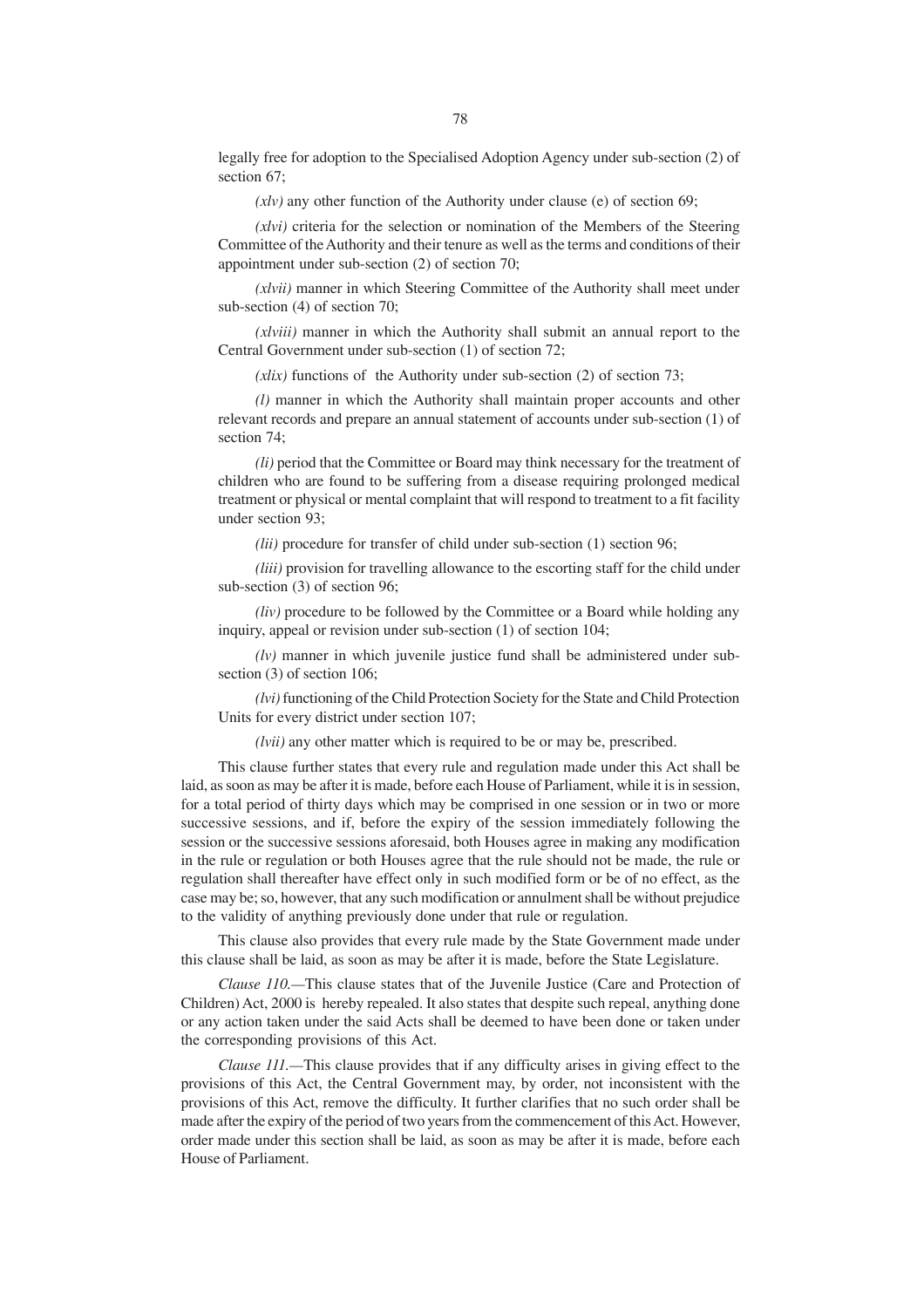## MEMORANDUM REGRADING DELEGATED LEGISLATIONS

Sub-clause (1) of clause 110 of the Bill provides that the State Government shall make rules to carry out the purposes of this Act. It also provides that the Central Government may frame model rules, which shall apply to the State mutatis mutandis until the rules in that matter are made by the State Government.

2. Sub-clause (2) provides making rules for all or any of the following matter, namely:—

*(i)* manner of inquiry in case of a missing or run away child or whose parents cannot be found under sub-clause (vii) of clause (14) of section 2;

*(ii)* responsibilities of the Child Welfare Officer attached to a Children's Home under clause (18) of section 2;

*(iii)* qualifications of the members of the Board under sub-section (2) of section 4;

*(iv)* induction training and sensitisation of all members of the Board under sub-section (6) of section 4;

*(v)* term of office of the members of the Board and the manner in which such member may resign under sub-section  $(6)$  of section 4;

*(vi)* time of the meetings of the Board and the rules of procedure in regard to the transaction of business at its meeting under sub-section (1) of section 8;

*(vii)* qualifications, experience and payment of fees of an interpreter or translator under clause (d) of sub-section (3) of section 9;

*(viii)* any other function of the Board under clause (n) of sub-section (3) of section 9;

*(ix)* persons through whom any child alleged to be in conflict with law may be produced before the Board and the manner in which such a child may be sent to an observation home or place of safety under sub-section (2) of section 11;

*(x)* manner in which a person apprehended and not released on bail by the officer-in-charge of the police station may be kept in an observation home until such person is brought before a Board under sub-section (2) of section 13;

*(xi)* format for information on pendency in the Board to the Chief Judicial Magistrate or the Chief Metropolitan Magistrate and District magistrate on quarterly bases under sub-section (3) of section 17;

*(xii)* monitoring procedures and list of monitoring authorities under sub-section (2) of section 21;

*(xiii)* manner in which the relevant records of the child may be destroyed by the Board, police or the court under sub-section (2) of section 25;

*(xiv)* qualifications of the members of the Child Welfare Committee under sub-section (5) of section 28;

*(xv)* rules and procedures with regard to transaction of business at the meetings of the Child Welfare Committee under sub-section (1) of section 29;

*(xvi)* process of restoration of abandoned or lost children to their families under clause (x) of section 31;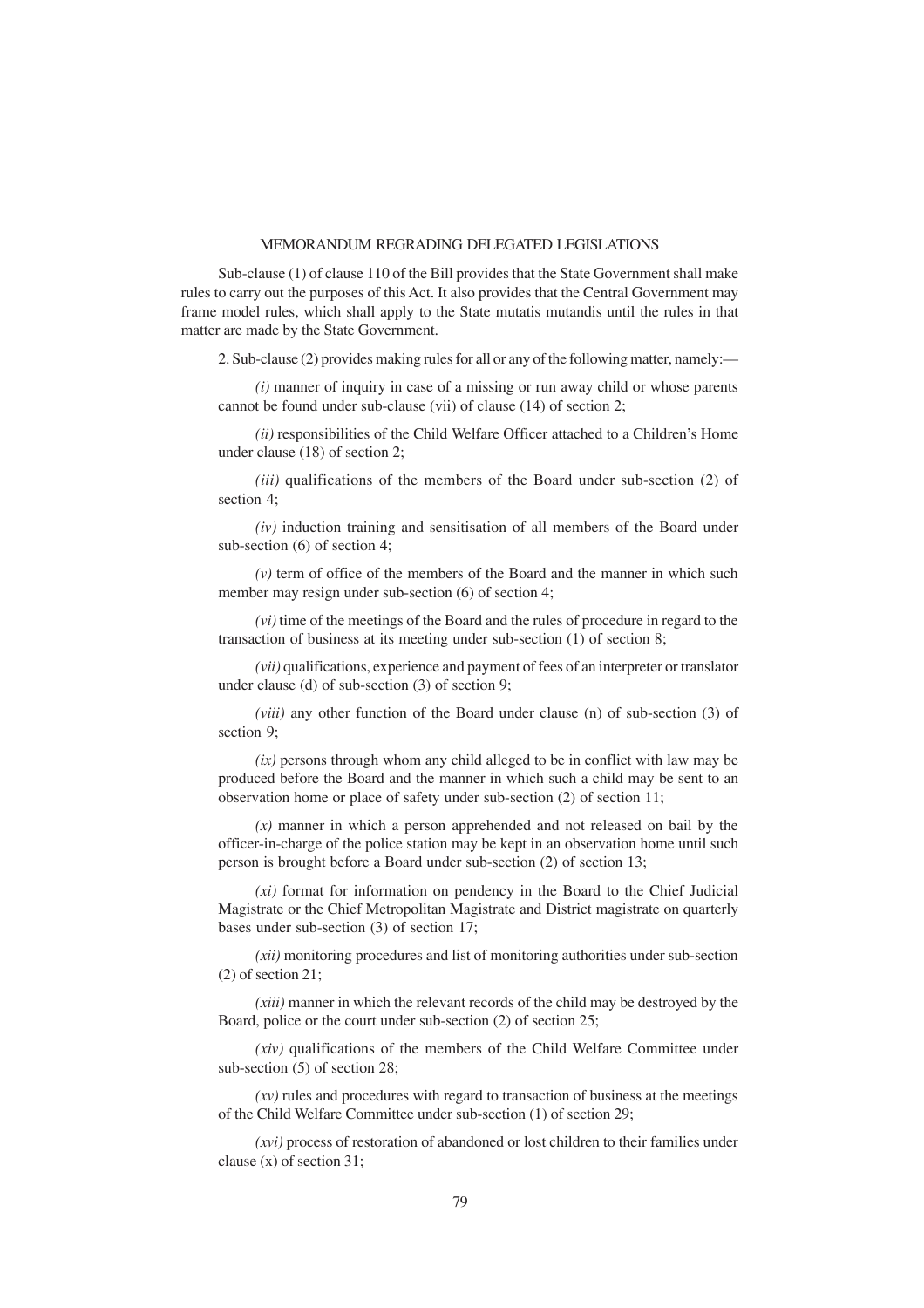*(xvii)* manner of submitting the report to the Committee and the manner of sending and entrusting the child to children's home or shelter home or fit facility or fit person under sub-section (2) of section 32;

*(xviii)* manner of holding an inquiry by the Child Welfare Committee under subsection (1) of section 37;

*(xix)* manner in which a child may be sent to a Specialised Adoption Agency if the child is below six years of age, children's home or to a fit facility or person or foster family, till suitable means of rehabilitation are found for the child including manner in which situation of the child placed in a children's home or with a fit facility or person or foster family, may be reviewed by the Committee under sub-section (3) of section 37;

*(xx)* manner in which a quarterly report may be submitted by the Committee to the District Magistrate for review of pendency of cases under sub-section (4) of section 37;

*(xxi)* any other order related to any other function of the Committee under clause (iii) of sub-section (2) of section 38;

*(xxii)* information to be given every month by the Committee to State Agency and Authority regarding number of children declared legally free for adoption and number of cases pending under sub-section (5) of section 39;

*(xxiii)* manner in which all institutions under this Act shall be registered under sub-section (1) of section 42;

*(xxiv)* procedure for cancelling or withholding registration of an institution that fails to provide rehabilitation and reintegration services under sub-section (7) of section 42;

*(xxv)* manner in which information shall be send every month by the open shelter to the District Child Protection Unit to the Committee under sub-section (3) of section 44;

*(xxvi)* procedure for placing children in foster care including group foster care under sub-section (1) of section 45;

*(xxvii)* procedure for inspection of children in foster care under sub-section (4) of section 45;

*(xxviii)* manner in which foster family shall provide education, health and nutrition to the child under sub-section (6) of section 45;

*(xxix)* procedure and criteria in which foster care services shall be provided to children under sub-section (7) of section 45;

*(xxx)* format for inspection of foster families by the Committee to check the well being of children under sub-section (8) of section 45;

*(xxxi)* purpose of undertaking various programmes of sponsorship of children, such as individual to individual sponsorship, group sponsorship or community sponsorship under sub-section (1) of section 46;

*(xxxii)* duration of sponsorship under sub-section (3) of section 46;

*(xxxiii)* manner of providing one time financial support to any child leaving institutional care on completing eighteen years of age under section 47;

*(xxxiv)* management and monitoring of observation homes, including the standards and various types of services to be provided by them for rehabilitation and social integration of a child alleged to be in conflict with law and the circumstances under which, and the manner in which, the registration of an observation home may be granted or withdrawn under sub-section (3) of section 48;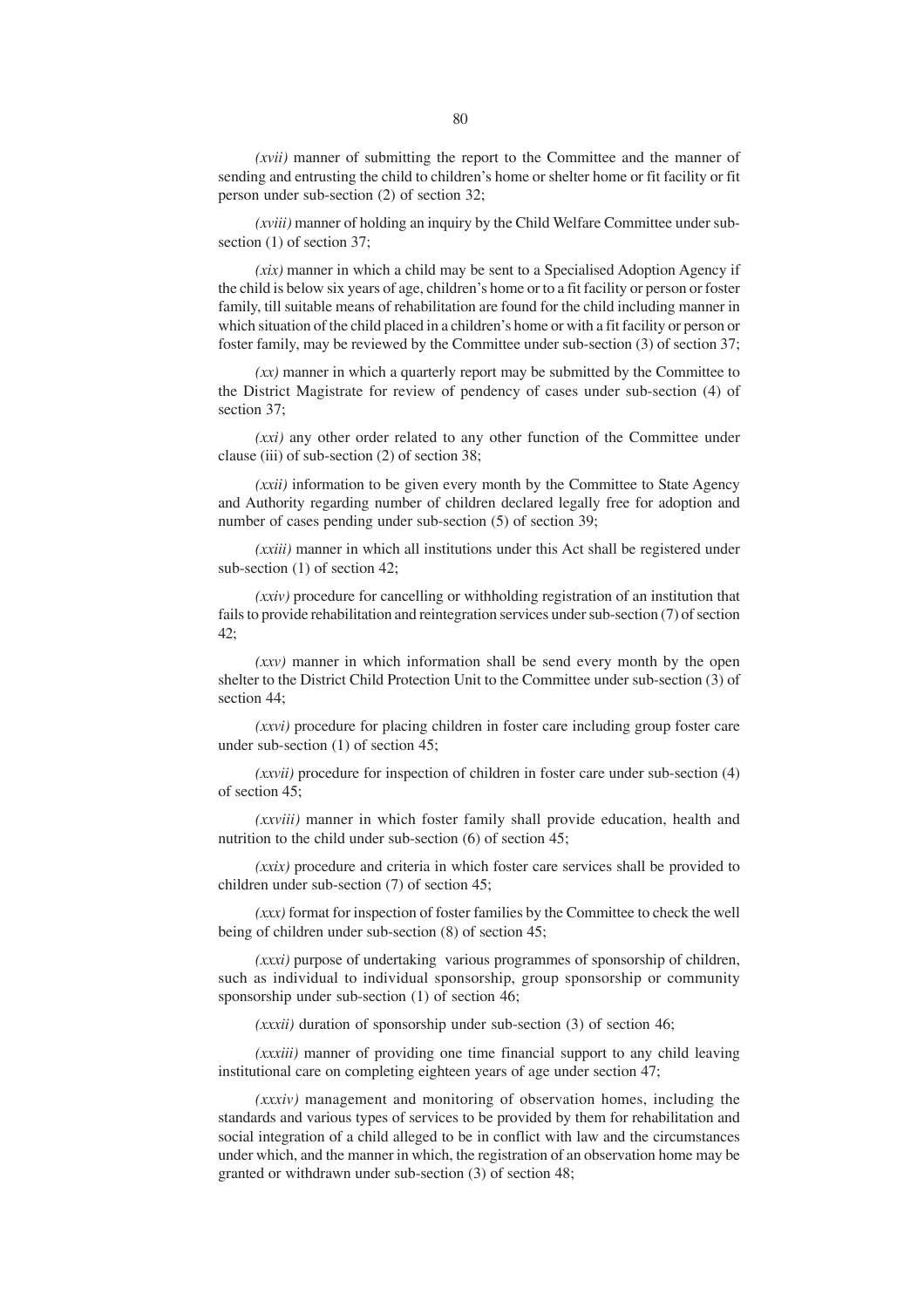*(xxxv)* management and monitoring of special homes including the standards and various types of services to be provided to them under sub-section (2) and sub-section (3) of section 49;

*(xxxvi)* monitoring and management of children's homes including the standards and the nature of services to be provided by them, based on individual care plans for each child under sub-section (3) of section 51;

*(xxxvii)* manner in which a Board or the Committee shall recognise, a facility being run by a Governmental Organisation or a voluntary or non-governmental organisation registered under any law for the time being in force, fit to temporarily take the responsibility of a child for a specific purpose after due inquiry regarding the suitability of the facility and the organisation to take care of the child under sub-section (1) of section 52;

*(xxxviii)* procedure of verification of credentials, for recognising any person fit to temporarily receive a child for care, protection and treatment of such child for a specified period by the Board or the Committee under sub-section  $(1)$  of section 53;

*(xxxix)* manner in which services shall be provided by an institution under this Act for rehabilitation and reintegration of children and standards for basic requirements such as food, shelter, clothing and medical attention under sub-section (1) of section 54;

*(xl)* manner in which Management Committee shall be set up by each institution for management of the institution and monitoring of the progress of every child under sub-section (2) of section 54;

*(xli)* activities that may be taken up by children's committees under sub-section (3) of section 54;

*(xlii)* appointment of inspection committees for all institutions registered or recognised fit, for the state and district under sub-section (1) of section 55;

*(xliii)* manner in which Central Government or State Government may independently evaluate the functioning of the Board, Committee, special juvenile police units, registered institutions, or recognised fit facilities and persons, including the period and through persons or institutions under sub-section (1) of section 56;

*(xliv)* manner in which institutions shall furnish details of children declared legally free for adoption to the Specialised Adoption Agency under sub-section (2) of section 67;

*(xlv)* any other function of the Authority under clause (e) of section 69;

*(xlvi)* criteria for the selection or nomination of the Members of the Steering Committee of the Authority and their tenure as well as the terms and conditions of their appointment under sub-section (2) of section 70;

*(xlvii)* manner in which Steering Committee of the Authority shall meet under sub-section (4) of section 70;

*(xlviii)* manner in which the Authority shall submit an annual report to the Central Government under sub-section (1) of section 72;

*(xlix)* functions of the Authority under sub-section (2) of section 73;

*(l)* manner in which the Authority shall maintain proper accounts and other relevant records and prepare an annual statement of accounts under sub-section (1) of section 74;

*(li)* period that the Committee or Board may think necessary for the treatment of children who are found to be suffering from a disease requiring prolonged medical treatment or physical or mental complaint that will respond to treatment to a fit facility under section 93;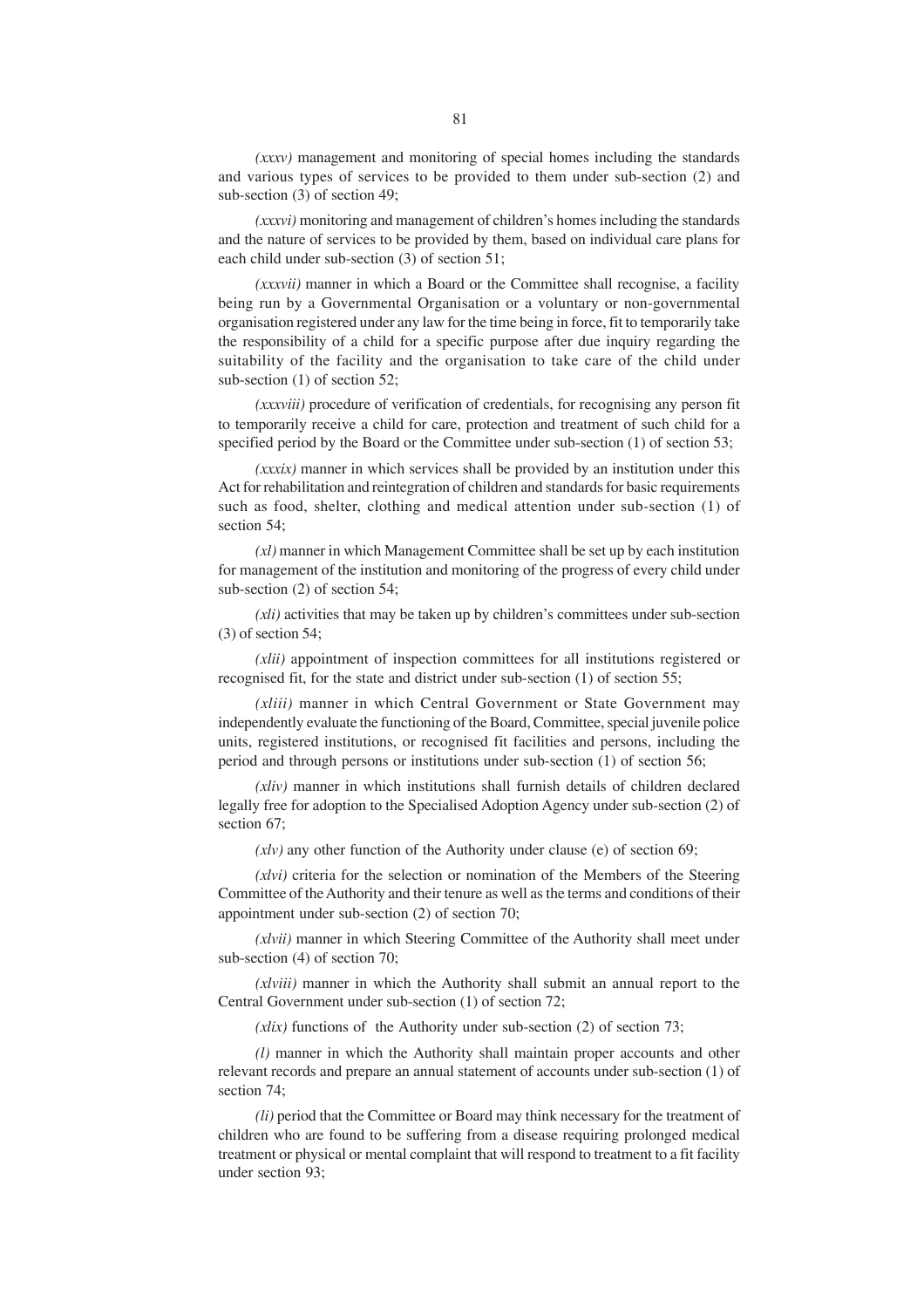*(lii)* procedure for transfer of child under sub-section (1) section 96;

*(liii)* provision for travelling allowance to the escorting staff for the child under sub-section (3) of section 96;

*(liv)* procedure to be followed by the Committee or a Board while holding any inquiry, appeal or revision under sub-section (1) of section 104;

*(lv)* manner in which juvenile justice fund shall be administered under subsection (3) of section 106;

*(lvi)* functioning of the Child Protection Society for the State and Child Protection Units for every district under section 107;

*(lvii)* any other matter which is required to be or may be, prescribed.

Sub-clause (3) of clause 110 provides that every rule and regulation made under this clause shall be laid, as soon as may be after it is made, before each House of Parliament.

Sub-clause (4) of clause 110 provides that every rule made by the State Government made under this clause shall be laid, as soon as may be after it is made, before the State Legislative.

3. The matters in respect which the Central Government may make rules are matter of procedure and administrative details and it is not practicable to provide for them in the Bill itself. The delegation of Legislation power is, therefore, of a normal character.